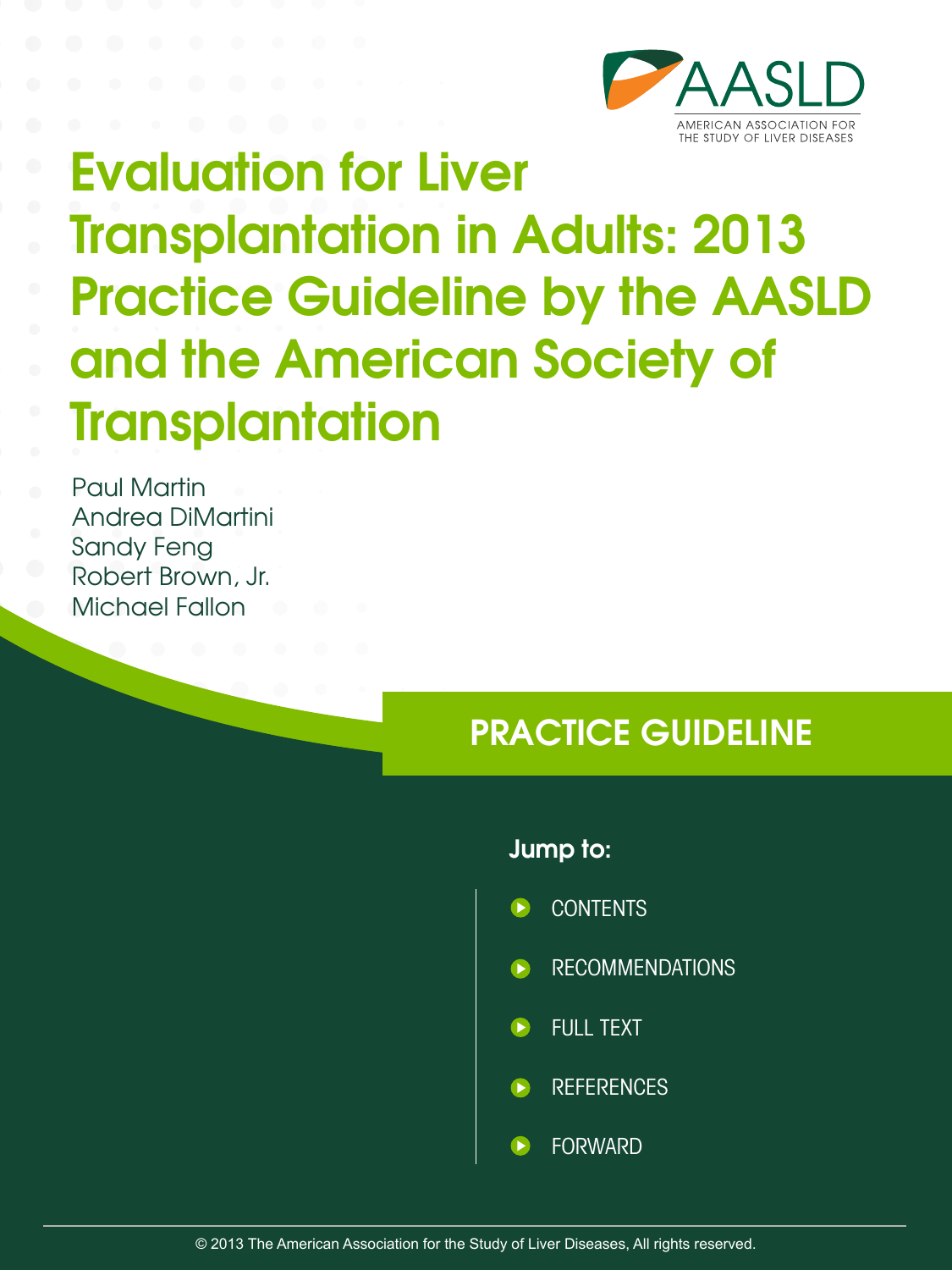<span id="page-1-0"></span>

Evaluation for Liver Transplantation in Adults: 2013 Practice Guideline by AASLD and AST

CONTENTS [RECOMMENDATIONS](#page-2-0) [FULL TEXT](#page-62-0) [REFERENCES](#page-88-0) [WEB SITE](http://aasld.org/practiceguidelines/Pages/guidelinelisting.aspx)

| Contents (click section title or page number)                                                                                                                                                                                  |
|--------------------------------------------------------------------------------------------------------------------------------------------------------------------------------------------------------------------------------|
|                                                                                                                                                                                                                                |
|                                                                                                                                                                                                                                |
|                                                                                                                                                                                                                                |
|                                                                                                                                                                                                                                |
| Literature Review and Analysis / Funding / Introduction Marting Alexander Analysis 1966                                                                                                                                        |
|                                                                                                                                                                                                                                |
|                                                                                                                                                                                                                                |
| Medical Comorbidities Including Obesity, Older Age, and Cardiac Disease Martings, 1997.                                                                                                                                        |
| Pulmonary Hypertension <b>Fig. 1. Accept Accept Accept Accept Accept Accept Accept Accept Accept Accept Accept Accept</b>                                                                                                      |
|                                                                                                                                                                                                                                |
|                                                                                                                                                                                                                                |
|                                                                                                                                                                                                                                |
| Nutrition / Bone Disease <b>Constanting Constructs</b> 2014 Nutrition / Bone Disease                                                                                                                                           |
|                                                                                                                                                                                                                                |
|                                                                                                                                                                                                                                |
| Autoimmune Hepatitis / Primary Biliary Cirrhosis (PBC) Marting Martin Martin Martin Martin 19                                                                                                                                  |
| Primary Sclerosing Cholangitis (PSC) / Alcoholic Liver Disease (ALD) 80                                                                                                                                                        |
|                                                                                                                                                                                                                                |
| Hepatocellular Carcinoma / Cholangiocarcinoma material contracts and the set of the set of the set of the set of the set of the set of the set of the set of the set of the set of the set of the set of the set of the set of |
|                                                                                                                                                                                                                                |
|                                                                                                                                                                                                                                |
|                                                                                                                                                                                                                                |
|                                                                                                                                                                                                                                |
|                                                                                                                                                                                                                                |
|                                                                                                                                                                                                                                |
|                                                                                                                                                                                                                                |

#### USING, SEARCHING, AND PRINTING GUIDELINES

This document was designed for use on a variety of devices using Adobe Acrobat Reader.® Smaller screens should be held horizontally. You may search or print using your PDF viewer. Menu hyperlinks allow movement between sections and to the guidelines on the AASLD site. In *Recommendations and Rationales*, click on individual items to review specific rationales.

Use the top menu to return to the list. This file reflects the most recently approved language of the published guideline. Your feedback is welcome on the design and usability and will help guide future publications.

Please email your comments to [adavisowino@aasld.org](mailto:adavisowino%40aasld.org?subject=Guidelines%20PDF%20Feedback) or visit our social media pages.





 $\bullet$  [BACK](#page-0-0)  $\bullet$  [FORWARD](#page-2-0)  $\bullet$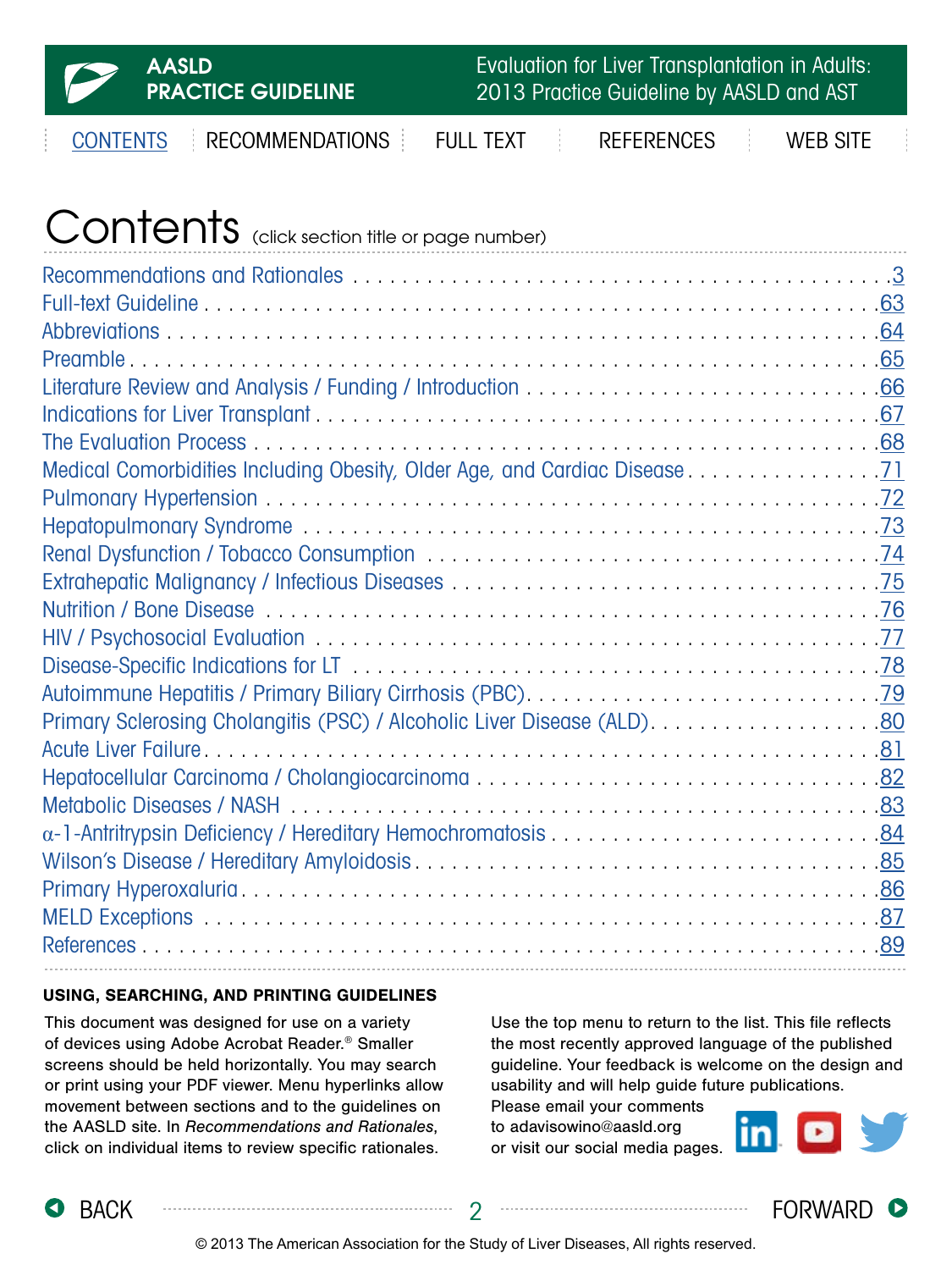AASLD PRACTICE GUIDELINE

Evaluation for Liver Transplantation in Adults: 2013 Practice Guideline by AASLD and AST

<span id="page-2-0"></span>

[CONTENTS](#page-1-0) RECOMMENDATIONS [FULL TEXT](#page-62-0) [REFERENCES](#page-88-0) [WEB SITE](http://aasld.org/practiceguidelines/Pages/guidelinelisting.aspx)

# Recommendations and Rationales

This guideline includes 56 specific recommendations. Please click on a recommendation to review the related rationale and supporting evidence. See [Table 1](#page-64-0) for an explanation of the grading system for recommendations.

- 1. Evaluation for liver transplant (LT) should be [considered once a patient with cirrhosis has](#page-5-0)  [experienced an index complication such as](#page-5-0)  [ascites, hepatic encephalopathy, or variceal](#page-5-0)  [hemorrhage or hepatocellular dysfunction](#page-5-0)  [results in a MELD Score ≥15 \(1-A\).](#page-5-0)
- 2. [In a liver transplant candidate potentially](#page-6-0)  [treatable etiologies and components of](#page-6-0)  [hepatic decompensation such as ascites,](#page-6-0)  [hepatic encephalopathy, or variceal](#page-6-0)  [hemorrhage should be treated \(1-B\).](#page-6-0)
- 3. [Potential liver transplant candidates with](#page-7-0)  [worsening renal dysfunction or other](#page-7-0)  [evidence of rapid hepatic decompensation](#page-7-0)  [should have prompt evaluation for liver](#page-7-0)  [transplant \(2-B\).](#page-7-0)
- 4. [Obese patients \(WHO class 1 and greater\)](#page-8-0)  [require dietary counseling prior to LT \(1-C\).](#page-8-0)
- 5. [Class 3 obesity \(BMI ≥40\) is a relative](#page-9-0)  [contraindication to LT \(2-B\).](#page-9-0)
- 6. [Cardiac evaluation needs to include](#page-10-0)  [assessment of cardiac risk factors with](#page-10-0)  [stress echocardiography as an initial](#page-10-0)  [screening test with cardiac catheterization](#page-10-0)  [as clinically indicated \(1-B\).](#page-10-0)
- 7. [Cardiac revascularization should be](#page-11-0)  [considered in LT candidates with significant](#page-11-0)  [coronary artery stenosis prior to transplant](#page-11-0)   $(2-C)$ .
- 8. In the absence of significant comorbidities, [older recipient age \(>70 years\) is not a](#page-12-0)  [contraindication to LT \(2-B\).](#page-12-0)
- 9. Portopulmonary hypertension should [be excluded in LT candidates by routine](#page-13-0)  [echocardiography. For RVSP ≥45 mm](#page-13-0)  [Hg right heart cardiac catheterization is](#page-13-0)  [indicated. \(1-B\).](#page-13-0)
- 10. Potential recipients with portopulmonary [hypertension \(POPH\) should be evaluated](#page-14-0)  [by a pulmonary or cardiac specialist for](#page-14-0)  [vasodilator therapy \(1-A\).](#page-14-0)
- 11. LT can be offered to potential recipients [with portopulmonary hypertension \(POPH\),](#page-15-0)  [which responds to medical therapy with a](#page-15-0)  [mean pulmonary artery pressure \(MPAP\)](#page-15-0)  [≤35 mmHg \(1-B\).](#page-15-0)
- 12. Hepatopulmonary syndrome (HPS) is [relatively common in patients evaluated for](#page-16-0)  [LT and should be screened for by pulse](#page-16-0)  [oximetry \(1-A\).](#page-16-0)
- 13. The presence of severe hepatopulmonary [syndrome \(HPS\) is associated with](#page-17-0)  [increased mortality and affected individuals](#page-17-0)  [should undergo expedited LT evaluation \(1-B\).](#page-17-0)
- 14. Renal dysfunction requires vigorous [evaluation prior to LT to determine etiology](#page-18-0)  [and prognosis \(1-A\).](#page-18-0)
- 15. [Simultaneous liver-kidney transplantation](#page-19-0)  [is indicated for LT candidates in whom](#page-19-0)  [renal failure reflects chronic kidney disease](#page-19-0)  [\(CKD\) with GFR <30 mL/min or acute kidney](#page-19-0)  [injury with dialysis >8 weeks or if extensive](#page-19-0)  [glomerulosclerosis is present \(1-B\).](#page-19-0)
- 16. [Tobacco consumption should be prohibited](#page-20-0)  [in LT candidates \(1-A\).](#page-20-0)

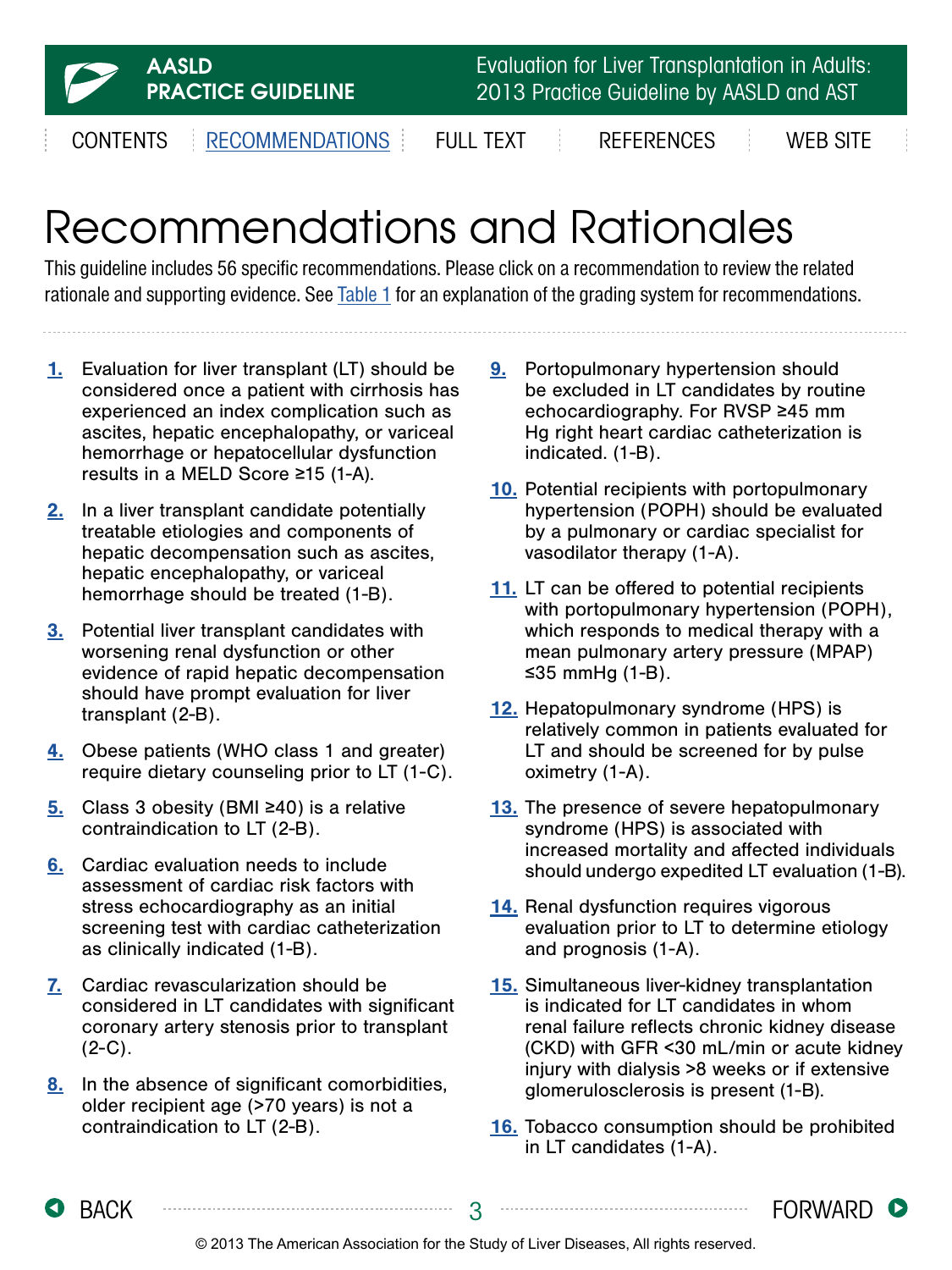#### AASLD PRACTICE GUIDELINE

Evaluation for Liver Transplantation in Adults: 2013 Practice Guideline by AASLD and AST

# <span id="page-3-0"></span>[CONTENTS](#page-1-0) [RECOMMENDATIONS](#page-2-0) [FULL TEXT](#page-62-0) [REFERENCES](#page-88-0) [WEB SITE](http://aasld.org/practiceguidelines/Pages/guidelinelisting.aspx)

- 17. LT candidates with a prior extrahepatic [malignancy should have received definitive](#page-21-0)  [treatment with adequate tumor-free survival](#page-21-0)  [prior to listing for LT \(1-B\).](#page-21-0)
- 18. Candidates should undergo age and risk [factor-appropriate cancer screening, e.g.,](#page-22-0)  [colonoscopy, mammography, Papanicolaou](#page-22-0)  [smear \(1-A\).](#page-22-0)
- 19. [LT candidates should be screened for](#page-23-0)  [bacterial, viral, and fungal infections prior](#page-23-0) [to LT \(1-A\).](#page-23-0)
- 20. [Treatment for latent TB should be initiated](#page-24-0)  [pre-LT \(1-B\).](#page-24-0)
- 21. Vaccination should be encouraged against [pneumococcus, influenza, diphtheria,](#page-25-0)  [pertussis, and tetanus \(1-A\).](#page-25-0)
- 22. Live vaccines (mumps, measles, rubella, [and varicella\), if indicated, should be admin](#page-26-0)[istered early in the evaluation process \(1-B\).](#page-26-0)
- 23. Nutritional assessment should be performed [in every LT candidate \(1A\).](#page-27-0)
- 24. Bone densitometry should be obtained as [part of transplant evaluation and treatment](#page-28-0)  [of osteoporosis initiated prior to LT \(1-A\).](#page-28-0)
- 25. Patients with HIV infection are candidates [for LT if immune function is adequate and](#page-29-0)  [the virus is expected to be undetectable by](#page-29-0)  [the time of LT \(1-A\).](#page-29-0)
- 26. [Patients should be evaluated for and meet](#page-30-0)  [reasonable expectations for adherence](#page-30-0)  [to medical directives and mental health](#page-30-0)  [stability as determined by the psychosocial](#page-30-0)  [evaluation \(1-A\).](#page-30-0)
- 27. [Methadone-maintained patients should not](#page-31-0) [be denied transplantation based on](#page-31-0)  [methadone use alone, and expectations](#page-31-0)  [of methadone reduction or discontinuation](#page-31-0)  [should not be a requirement for transplant](#page-31-0)  [listing \(1-B\).](#page-31-0)
- 28. [Patients should have adequate social/](#page-32-0) [caregiver support to provide the necessary](#page-32-0)  [assistance both while waitlisted and](#page-32-0)  [until independently functioning in the](#page-32-0)  [postoperative period \(1-B\).](#page-32-0)
- 29. [LT transplant candidates with HCV have](#page-33-0)  [the same indications for LT as for other](#page-33-0)  [etiologies of cirrhosis \(1-A\).](#page-33-0)
- 30. [Antiviral therapy pre-LT should be](#page-34-0)  [contemplated to reduce the risk of recurrent](#page-34-0)  [HCV post-LT \(1-B\).](#page-34-0)
- 31. [Patients with HBV liver disease should](#page-35-0)  [receive antiviral therapy to suppress HBV](#page-35-0)  [replication pretransplant and continued](#page-35-0)  [surveillance for hepatocellular carcinoma](#page-35-0)  [\(HCC\) \(1-A\).](#page-35-0)
- 32. [LT should be considered in patients with](#page-36-0)  [decompensated autoimmune hepatitis who](#page-36-0)  [do not respond to or are not appropriate](#page-36-0)  [candidates for medical therapies \(I-A\).](#page-36-0)
- **33.** LT is indicated in autoimmune hepatitis [presenting as acute liver failure if recovery](#page-37-0)  [is unlikely \(1-B\).](#page-37-0)
- 34. LT is indicated for decompensated primary [biliary cirrhosis \(PBC\) \(I-A\).](#page-38-0)
- 35. [Severe pruritus, refractory to medical](#page-39-0)  [therapy, may also be an indication for LT](#page-39-0)  $(I-B)$ .
- 36. [LT is an effective therapy for](#page-40-0)  [decompensated liver disease due to primary](#page-40-0)  [sclerosing cholangitis \(PSC\), including bouts](#page-40-0) [of recurrent cholangitis and sepsis \(I-A\).](#page-40-0)
- **37.** Colonoscopy should be performed [annually in patients with primary sclerosing](#page-41-0)  [cholangitis \(PSC\) and inflammatory bowel](#page-41-0)  [disease \(IBD\) both before and after](#page-41-0)  [transplantation due to the high incidence of](#page-41-0)  [colorectal cancer \(II-3\).](#page-41-0)

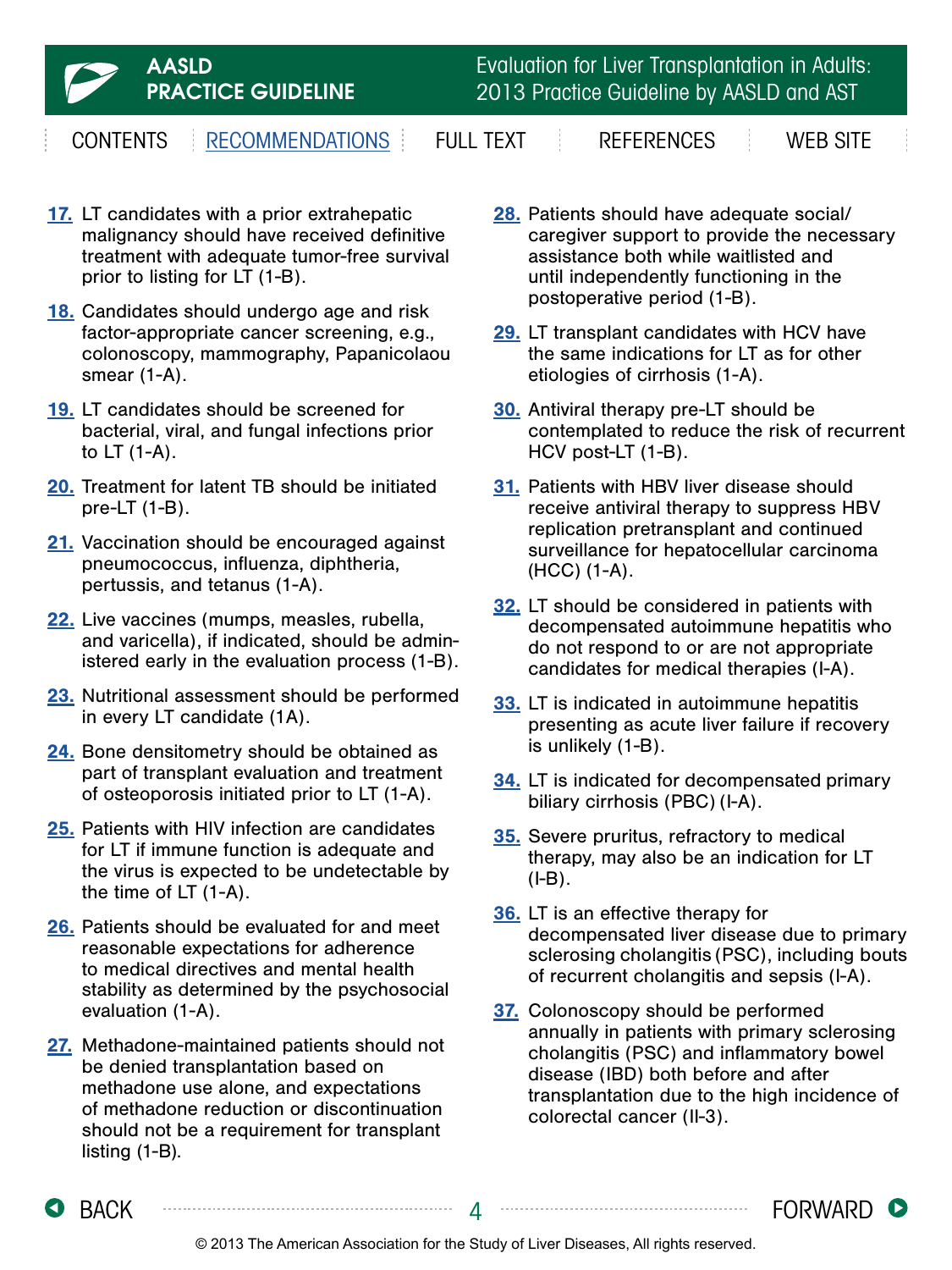#### AASLD PRACTICE GUIDELINE

Evaluation for Liver Transplantation in Adults: 2013 Practice Guideline by AASLD and AST

# <span id="page-4-0"></span>[CONTENTS](#page-1-0) [RECOMMENDATIONS](#page-2-0) [FULL TEXT](#page-62-0) [REFERENCES](#page-88-0) [WEB SITE](http://aasld.org/practiceguidelines/Pages/guidelinelisting.aspx)

- **38.** Early referral of alcoholic liver disease [\(ALD\) patients for initiation of LT evaluation](#page-42-0)  [facilitates psychosocial assessment and](#page-42-0)  [setting addiction treatment goals \(1-A\).](#page-42-0)
- 39. [Given the chronic nature of alcohol](#page-43-0)  [dependence, ongoing monitoring is an](#page-43-0)  [important part of a comprehensive treatment](#page-43-0)  [plan \(1-B\).](#page-43-0)
- 40. [Patients with acute liver failure \(ALF\) require](#page-44-0)  [immediate referral to a liver transplant](#page-44-0)  [center \(1-A\).](#page-44-0)
- 41. Patients with acetaminophen overdose [should be evaluated for and meet](#page-45-0)  [reasonable expectations for adherence](#page-45-0)  [to medical directives and mental health](#page-45-0)  [stability as determined by the psychosocial](#page-45-0)  [evaluation \(1-A\).](#page-45-0)
- **42.** LT is an effective therapy for hepatocellular [carcinoma \(HCC\) within the Milan criteria](#page-46-0)  $(1-A)$ .
- **43.** LT may be an option for hepatocellular [carcinoma \(HCC\) in excess of the](#page-47-0)  [Milan criteria in combination with tumor](#page-47-0)  [downstaging to Milan \(2-C\).](#page-47-0)
- 44. [Patients diagnosed with early-stage](#page-48-0)  [cholangiocarcinoma and deemed](#page-48-0)  [unresectable due to parenchymal liver](#page-48-0)  [disease or anatomic location may be](#page-48-0)  [considered for LT in combination with](#page-48-0)  [neoadjuvant chemoradiation \(1B\).](#page-48-0)
- 45. [Patients with cholangiocarcinoma who](#page-49-0)  [are potential transplant candidates should](#page-49-0)  [be expeditiously referred to centers that](#page-49-0)  [have established protocols for oncologic](#page-49-0)  [assessment and treatment approved by](#page-49-0)  [UNOS \(1B\).](#page-49-0)
- 46. [LT is an effective therapy for](#page-50-0)  [decompensated liver disease due to NASH](#page-50-0)  [or cryptogenic cirrhosis \(I-A\).](#page-50-0)
- **47.** LT is indicated for decompensated cirrhosis due to  $α$ [-1-antritrypsin deficiency \(I-A\).](#page-51-0)
- **48.** Screening to exclude lung disease with [pulmonary function tests and chest imaging](#page-52-0)  [should be undertaken in patients with](#page-52-0)  α[-1-antritrypsin deficiency being evaluated](#page-52-0)  [for LT \(I-A\).](#page-52-0)
- **49.** LT is indicated for decompensated cirrhosis [due to hemochromatosis \(1-A\).](#page-53-0)
- 50. [Iron reduction therapy should be](#page-54-0)  [performed prior to LT in candidates with](#page-54-0)  [hemochromatosis \(I-B\).](#page-54-0)
- 51. [Urgent LT is indicated for Wilsonian acute](#page-55-0)  [liver failure \(I-A\).](#page-55-0)
- 52. [LT is indicated in decompensated cirrhosis](#page-56-0)  [due to Wilson's disease unresponsive to](#page-56-0)  [medical therapy \(I-A\).](#page-56-0)
- 53. [LT is not recommended as therapy for](#page-57-0)  [neuropsychological Wilson's disease, as](#page-57-0)  [LT does not reliably improve neurologic](#page-57-0)  [outcomes \(I-B\).](#page-57-0)
- 54. [LT should be considered in familial](#page-58-0)  [amyloid polyneuropathy \(FAP\) to eliminate](#page-58-0)  [hepatic amyloid production early in the](#page-58-0)  [course of disease and particularly prior](#page-58-0)  [to the development of cardiac and ocular](#page-58-0)  [complications, as these complications are](#page-58-0)  [not reliably improved by LT \(I-B\).](#page-58-0)
- 55. Preemptive LT (prior to the development of [advanced renal disease\) or combined liver](#page-59-0)  [and kidney transplantation in the setting of](#page-59-0)  [ESRD are curative for primary hyperoxaluria](#page-59-0)  [and should be considered for patients who](#page-59-0)  [do not respond to medical therapy \(I-A\).](#page-59-0)
- 56. [For an LT candidate whose MELD score](#page-60-0)  [does not adequately reflect the severity](#page-60-0)  [of their liver disease, an appeal for MELD](#page-60-0)  [exception points should be made to the](#page-60-0)  [Regional Review Board \(RRB\) \(1-B\).](#page-60-0)

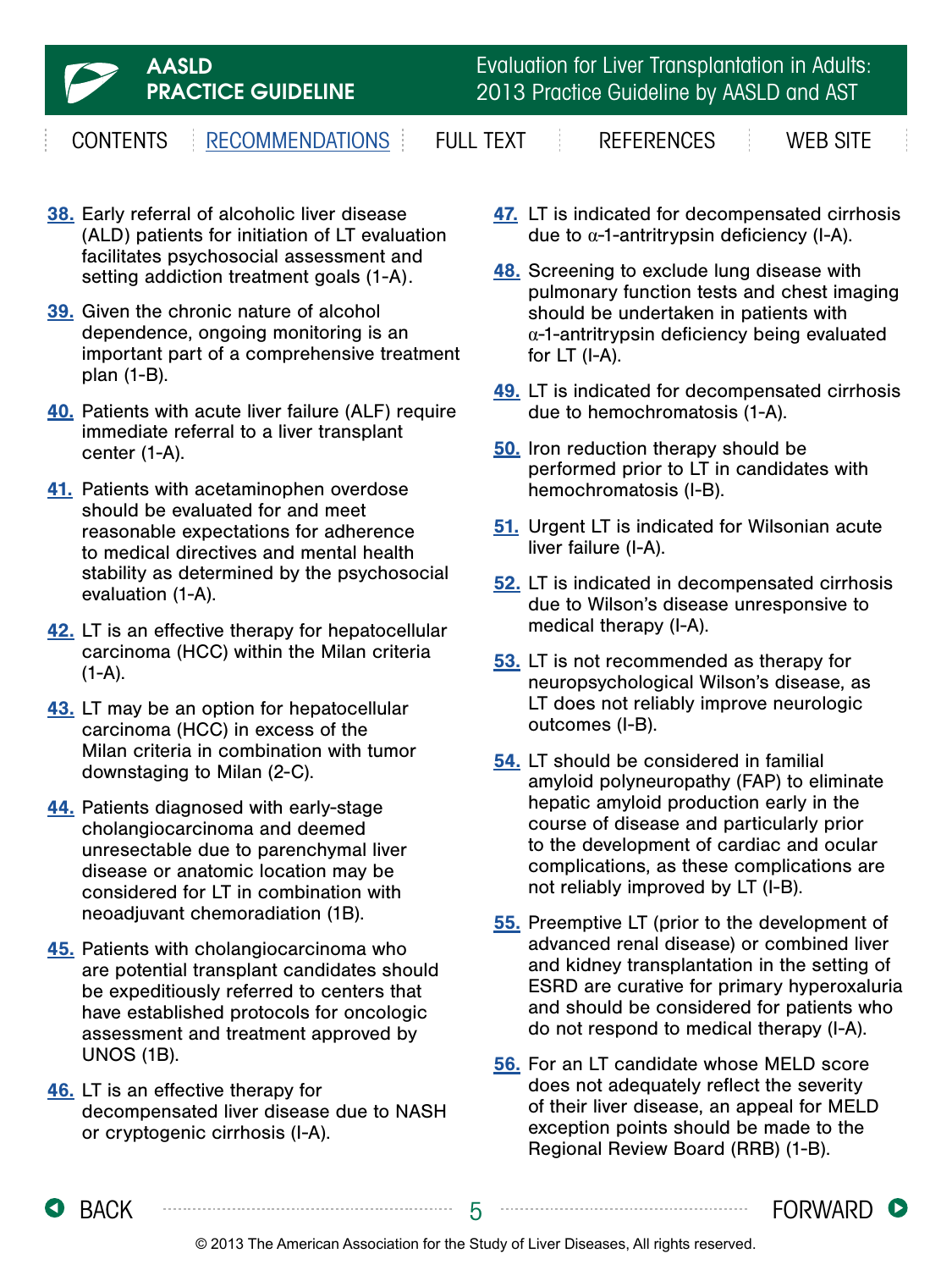<span id="page-5-0"></span>

Evaluation for Liver Transplantation in Adults: 2013 Practice Guideline by AASLD and AST

## RECOMMENDATION 1

*Evaluation for LT should be considered once a patient with cirrhosis has experienced an index complication such as ascites, hepatic encephalopathy, or variceal hemorrhage or hepatocellular dysfunction results in a MELD Score* ≥*15 (1-A).* 

## RATIONALE 1

LT is indicated for severe acute or advanced chronic liver disease when the limits of medical therapy have been reached (see [Table 2\)](#page-66-0). Recognition of cirrhosis per se does not imply a need for LT. Many patients with cirrhosis in the absence of an index complication such as ascites or variceal hemorrhage will not develop hepatic decompensation, although patients with cirrhosis have diminished survival compared to the population as a whole.<sup>12, 13</sup> Occurrence of a major complication is an important predictor of decreased survival and should prompt discussion about a possible role for LT.<sup>14</sup> However, in many types of liver disease there is the potential for improvement even when major complications have already occurred. A patient with cirrhosis who has suffered a variceal hemorrhage may develop additional complications such as ascites following vigorous fluid resuscitation but with control of bleeding and diuretic therapy the patient's condition may dramatically improve. Similarly, an alcoholic patient with florid hepatic decompensation may have resolution of jaundice and other signs of advanced liver disease with protracted alcohol abstinence. Thus, even in a patient with marked hepatic decompensation LT may be deferred or even avoided if medical therapy is effective. Examples of specific therapies, which may markedly improve hepatocellular function, include oral antiviral agents for hepatitis B infection or corticosteroids for autoimmune hepatitis. However, even if there is a potentially reversible component to hepatic decompensation, LT evaluation should not be deferred if otherwise indicated, as improvement is not invariable even with specific therapy.

See [Table 2.](#page-66-0) Indications for Liver Transplant.

See [Table 4.](#page-69-0) Contraindications to Liver Transplant.

**[BACK TO RECOMMENDATIONS LIST](#page-2-0)**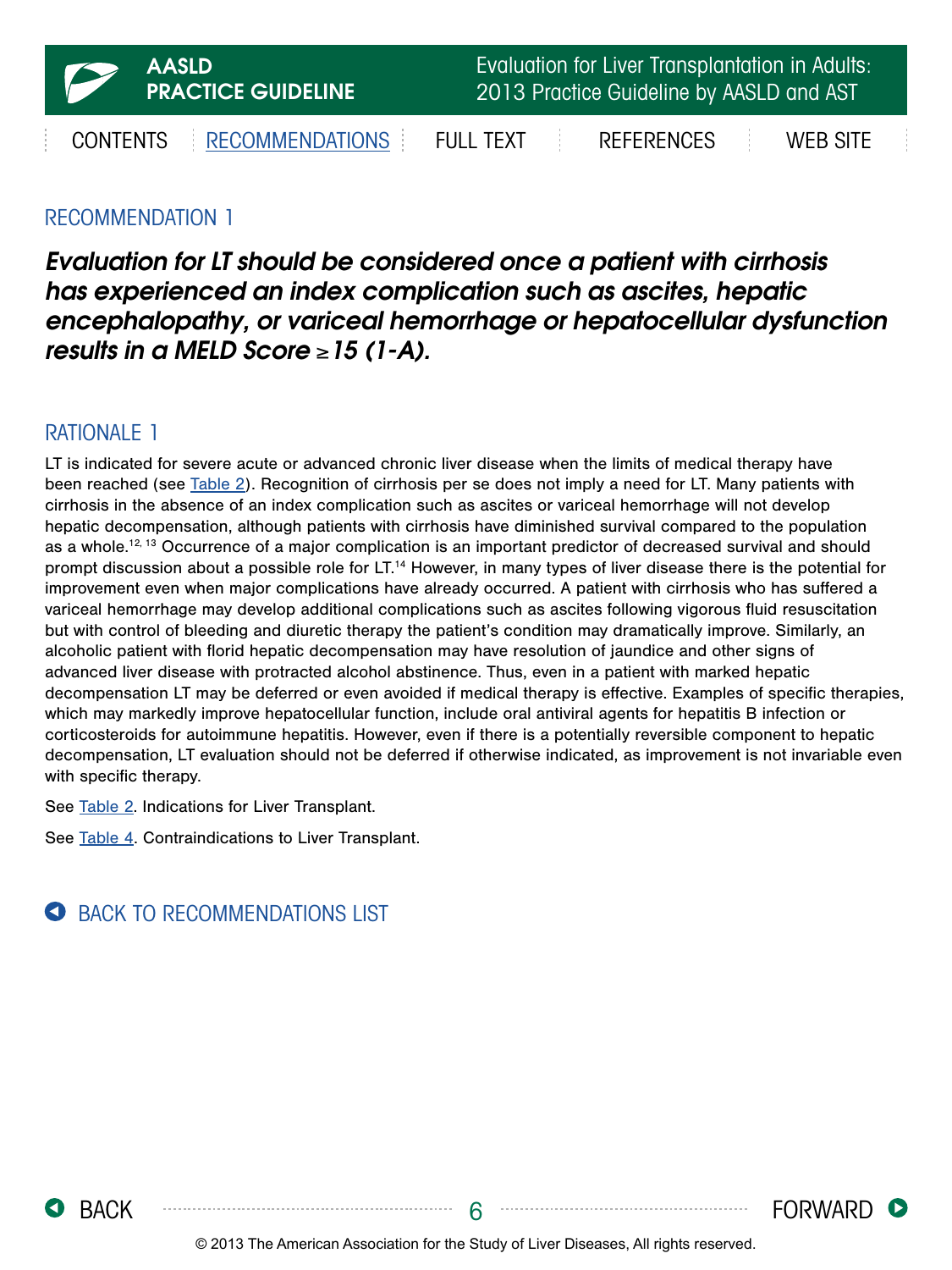<span id="page-6-0"></span>

*In a liver transplant candidate potentially treatable etiologies and components of hepatic decompensation such as ascites, hepatic encephalopathy, or variceal hemorrhage should be treated (1-B).* 

RATIONALE 2 *(Please see full text.)*

**[BACK TO RECOMMENDATIONS LIST](#page-2-0)** 

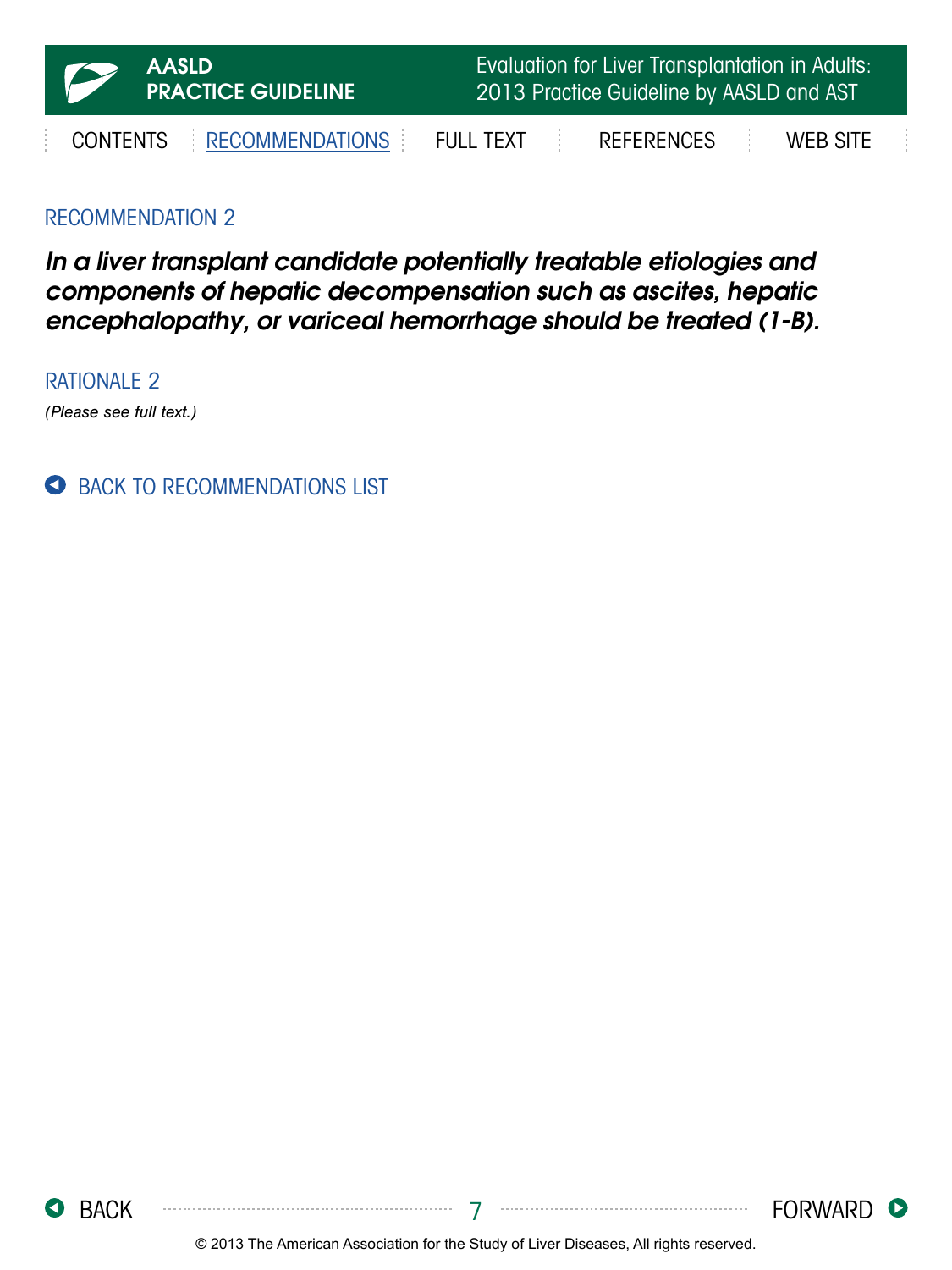<span id="page-7-0"></span>

*Potential liver transplant candidates with worsening renal dysfunction or other evidence of rapid hepatic decompensation should have prompt evaluation for liver transplant (2-B).*

## RATIONALE 3

Once hepatic decompensation develops, the course of a patient with cirrhosis can be rapidly downhill, as additional complications including Hepatorenal Syndrome Type 1 or sepsis supervene.<sup>17</sup> If a determination has been made that LT is indicated, evaluation should be prompt, as most potential recipients face at least several months on the waiting list before receiving a donor organ.

**[BACK TO RECOMMENDATIONS LIST](#page-2-0)** 

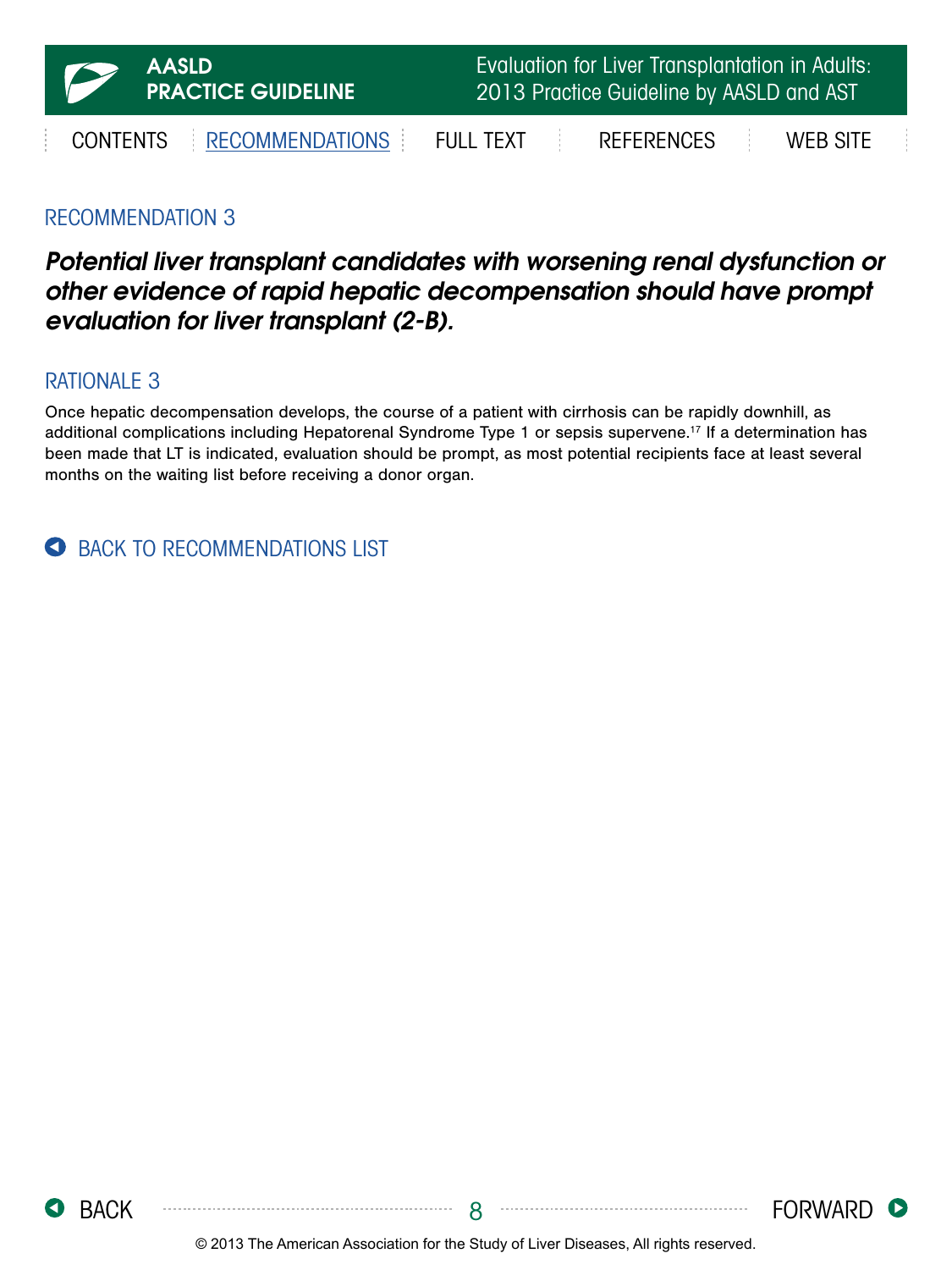<span id="page-8-0"></span>

# *Obese patients (WHO class 1 and greater) require dietary counseling prior to LT (1-C).*

## RATIONAL F 4

Obesity is on the rise in the general population<sup>22</sup> and this translates to an increase in the number of LT candidates with obesity. Concerns for LT in this group of patients include the impact of the other associated components of the metabolic syndrome and increased risk of complications and poorer outcomes following LT.<sup>23, 24</sup> The World Health Organization defines a body mass index (BMI) from 25-29.9 as overweight, class 1 obesity 30-34.9, class 2 35-39.9, and class 3 ≥40. Consequences of obesity in LT recipients have included an increased risk of perioperative complications and reduced long-term survival,<sup>25</sup> although when corrected for ascites the obesity category was reduced in up to 20% of candidates.<sup>14</sup> However, in this study for each liter of ascites removed the mortality risk increased 7%, suggesting that the severity of the underlying liver disease increased risk rather than obesity per se.

Weight reduction in obese LT candidates can be attempted under the supervision of a dietician.

**[BACK TO RECOMMENDATIONS LIST](#page-2-0)** 

[BACK](#page-7-0) [FORWARD](#page-9-0)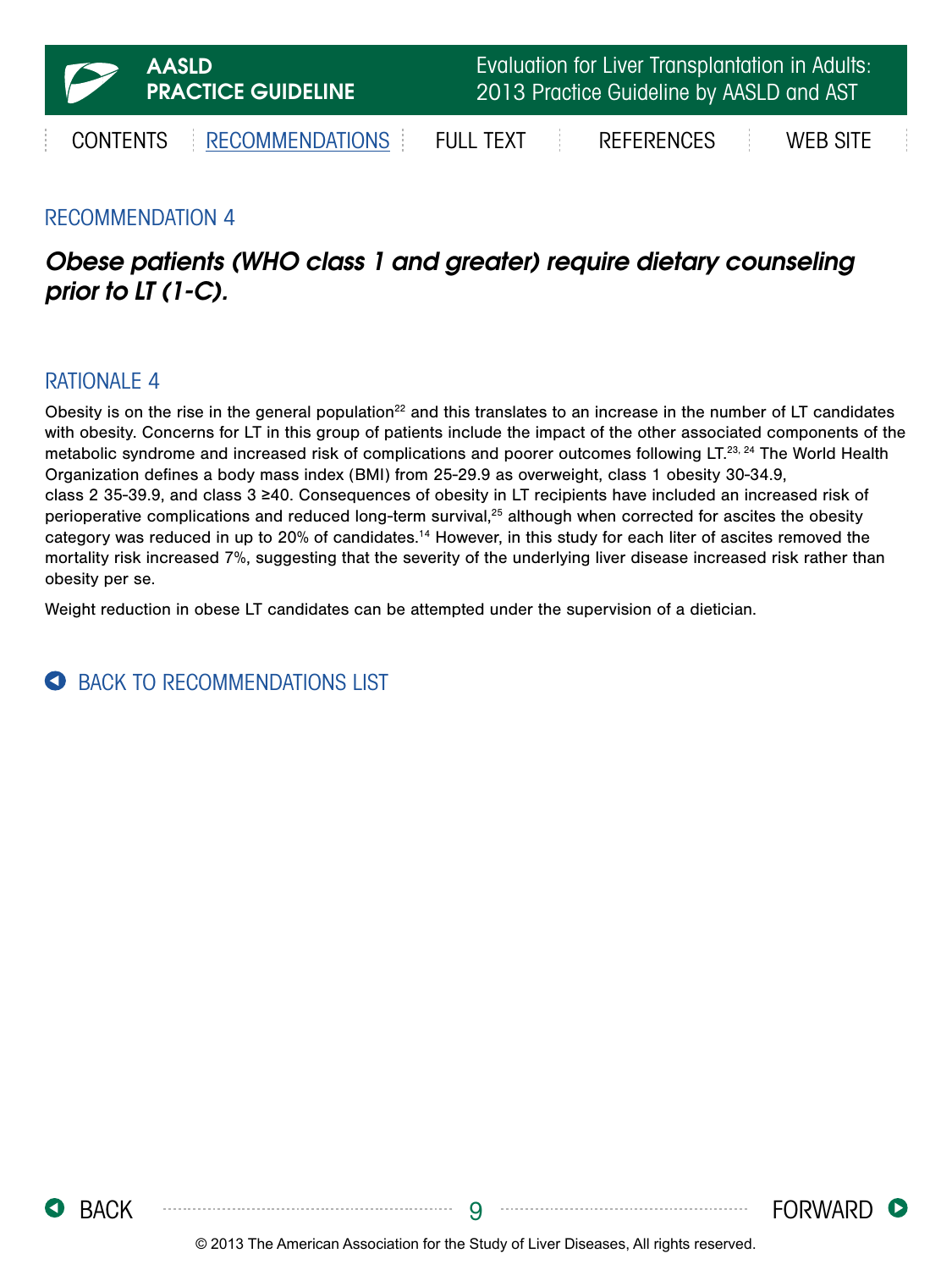<span id="page-9-0"></span>

# *Class 3 obesity (BMI* ≥*40) is a relative contraindication to LT (2-B).*

#### RATIONALE 5

Unequivocally, severe obesity (BMI ≥40) is implicated in a variety of adverse outcomes post-LT.<sup>15</sup> Weight reduction in obese LT candidates can be attempted under the supervision of a dietician.

Decompensated cirrhosis is a contraindication to bariatric surgery. However, there may be a role for innovative approaches such as a gastric sleeve operation for morbid obesity simultaneous with LT,<sup>26</sup> although evidence of reduction in risk with successful weight loss is lacking.

**[BACK TO RECOMMENDATIONS LIST](#page-2-0)** 

C [BACK](#page-8-0) **EXECUTE:** 10 THE ROBBERT CONTROL CONTROL CONTROL CONTROL CONTROL CONTROL CONTROL CONTROL CONTROL CONTROL CONTROL CONTROL CONTROL CONTROL CONTROL CONTROL CONTROL CONTROL CONTROL CONTROL CONTROL CONTROL CONTROL CONTR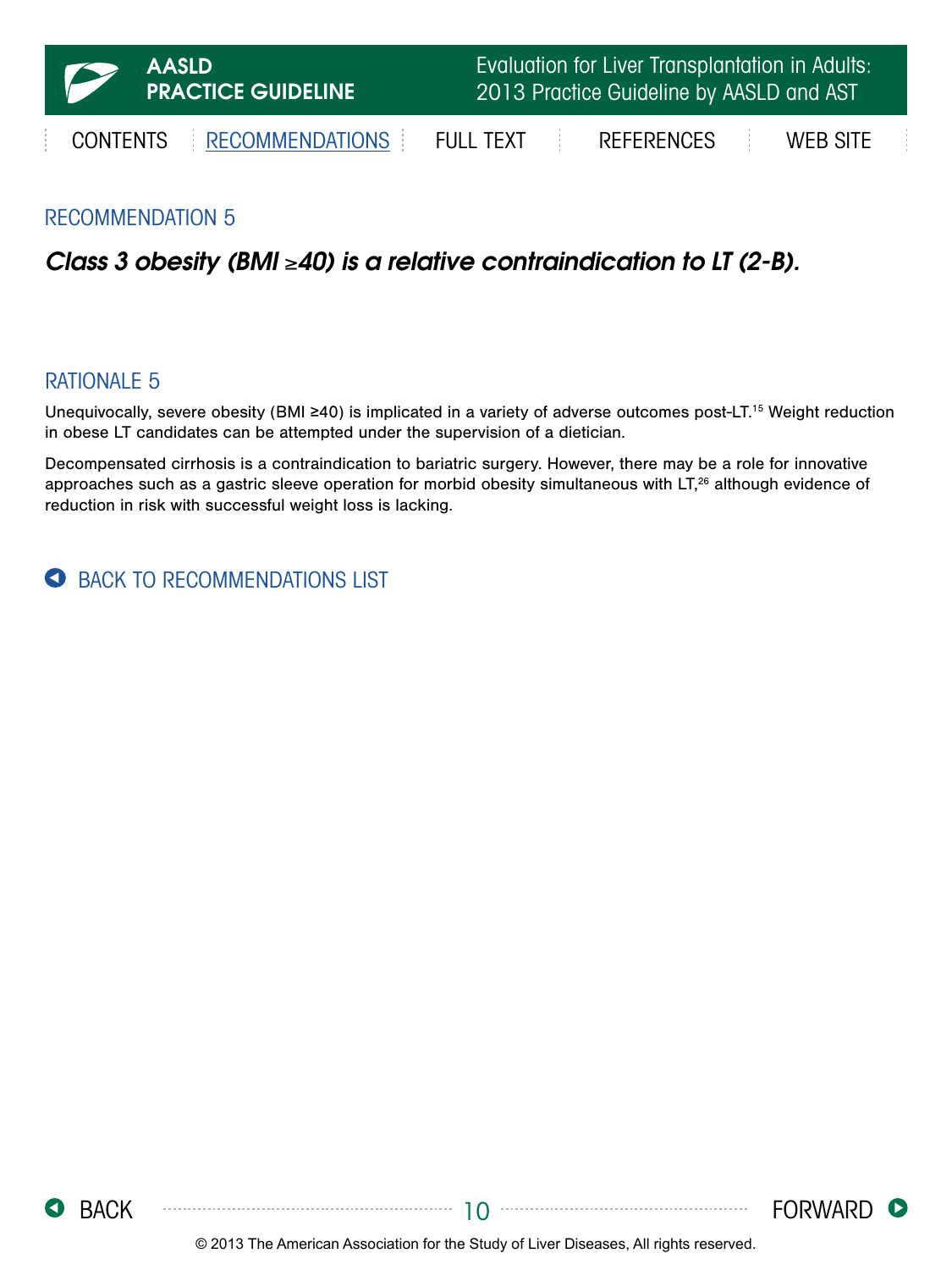<span id="page-10-0"></span>

Evaluation for Liver Transplantation in Adults: 2013 Practice Guideline by AASLD and AST

## RECOMMENDATION 6

# *Cardiac evaluation needs to include assessment of cardiac risk factors with stress echocardiography as an initial screening test with cardiac catheterization as clinically indicated (1-B).*

## RATIONALE 6

The purpose of cardiac evaluation pre-LT is to assess perioperative risk and to exclude concomitant cardiopulmonary disorders that would preclude a good long-term outcome.<sup>27</sup> Although the hemodynamic state typical of advanced liver disease results in a low prevalence of systemic hypertension and impaired hepatic production of lipids may reduce serum cholesterol levels, coronary artery disease (CAD) is at least as frequent in LT candidates as in the general population and is influenced by typical cardiovascular risk factors.<sup>28</sup> Therefore, noninvasive testing with echocardiography is indicated for all adult LT candidates.21 Patients with advanced liver disease may be unable to achieve the target heart rate during a standard exercise test. These patients should undergo pharmacological stress with adenosine, dipyridamole, or dobutamine, used to screen for cardiac disease with subsequent cardiac catheterization if CAD cannot be confidently excluded. Dobutamine stress echocardiography is frequently used as the initial screening test. Cardiac catheterization in a patient with cirrhosis is more likely to result in vascular complications such as bleeding compared to controls without liver disease.<sup>29</sup> In addition, many decompensated patients with cirrhosis have tenuous renal function, increasing the risk of contrast-induced nephropathy.

The cardiac evaluation may also need to address other entities including valvular heart disease and ventricular dysfunction, which may be of such severity to preclude LT. Anecdotally, aortic valve replacement has been performed simultaneously with LT; however, current medical therapies may sufficiently improve ventricular function to permit safe LT.<sup>31</sup> Unsuspected pulmonary hypertension as discussed subsequently may be initially detected by echocardiography during the LT evaluation.

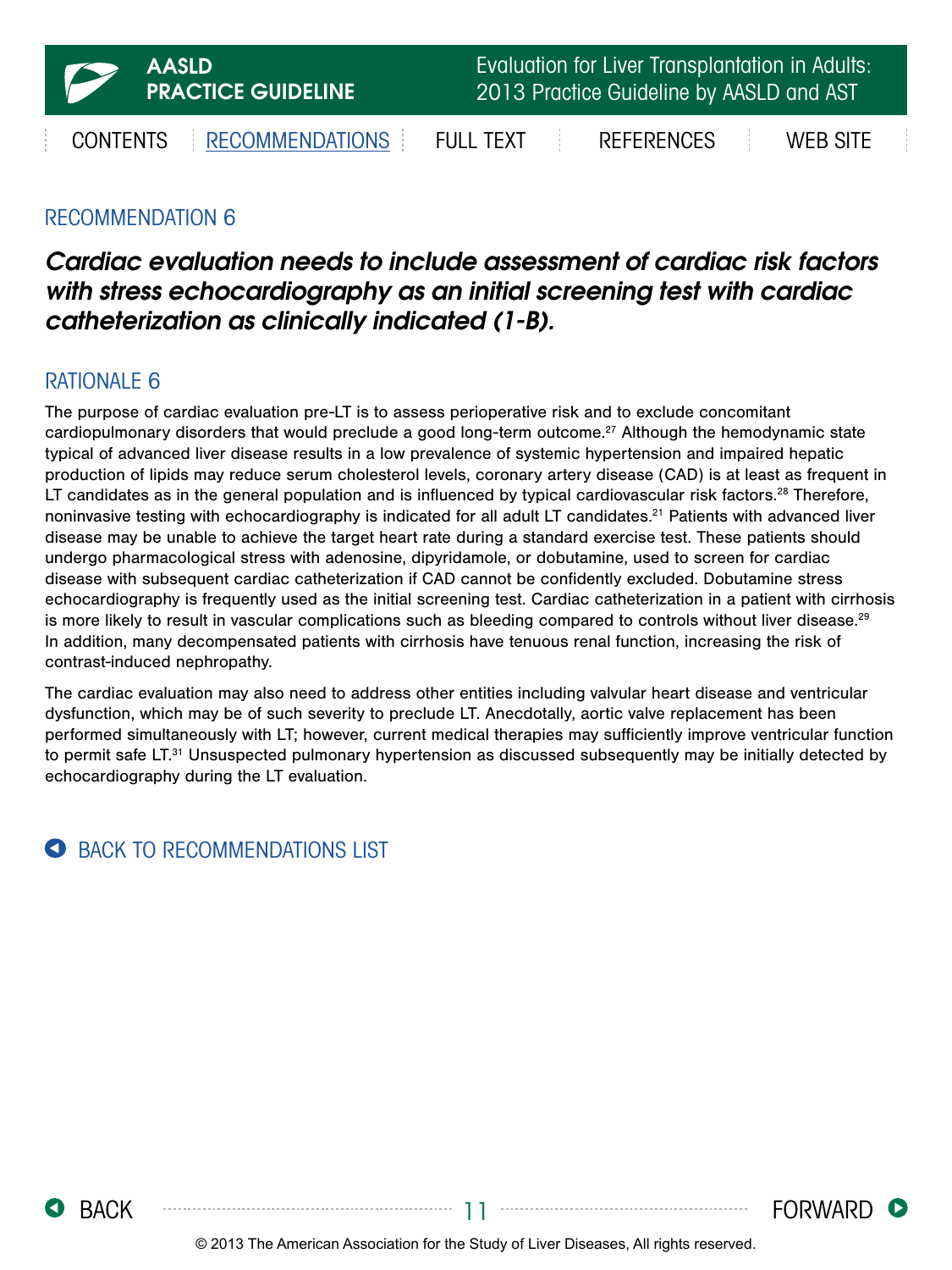<span id="page-11-0"></span>

# *Cardiac revascularization should be considered in LT candidates with significant coronary artery stenosis prior to transplant (2-C).*

## RATIONALE<sub>7</sub>

If significant coronary artery stenosis (>70% stenosis) is detected, revascularization may be attempted prior to LT, although rigorous proof of benefit in asymptomatic recipients is lacking. Cardiac surgery carries an increased risk in patients with cirrhosis, especially with more decompensated disease.<sup>16</sup> Coronary artery stenting is increasingly performed prior to LT. Bare metal stents are favored to avoid the need for dual antiplatelet therapy (clopidogrel plus aspirin rather than the latter alone), although the requirement for antiplatelet agents to prevent stent occlusion may delay LT.<sup>30</sup> Of note, recent data demonstrates superior outcomes in patients who have undergone cardiac stenting with single vessel disease compared to outcomes for patients with prior CABG for multivessel disease.<sup>30</sup>

## **[BACK TO RECOMMENDATIONS LIST](#page-2-0)**

[BACK](#page-10-0) [FORWARD](#page-12-0)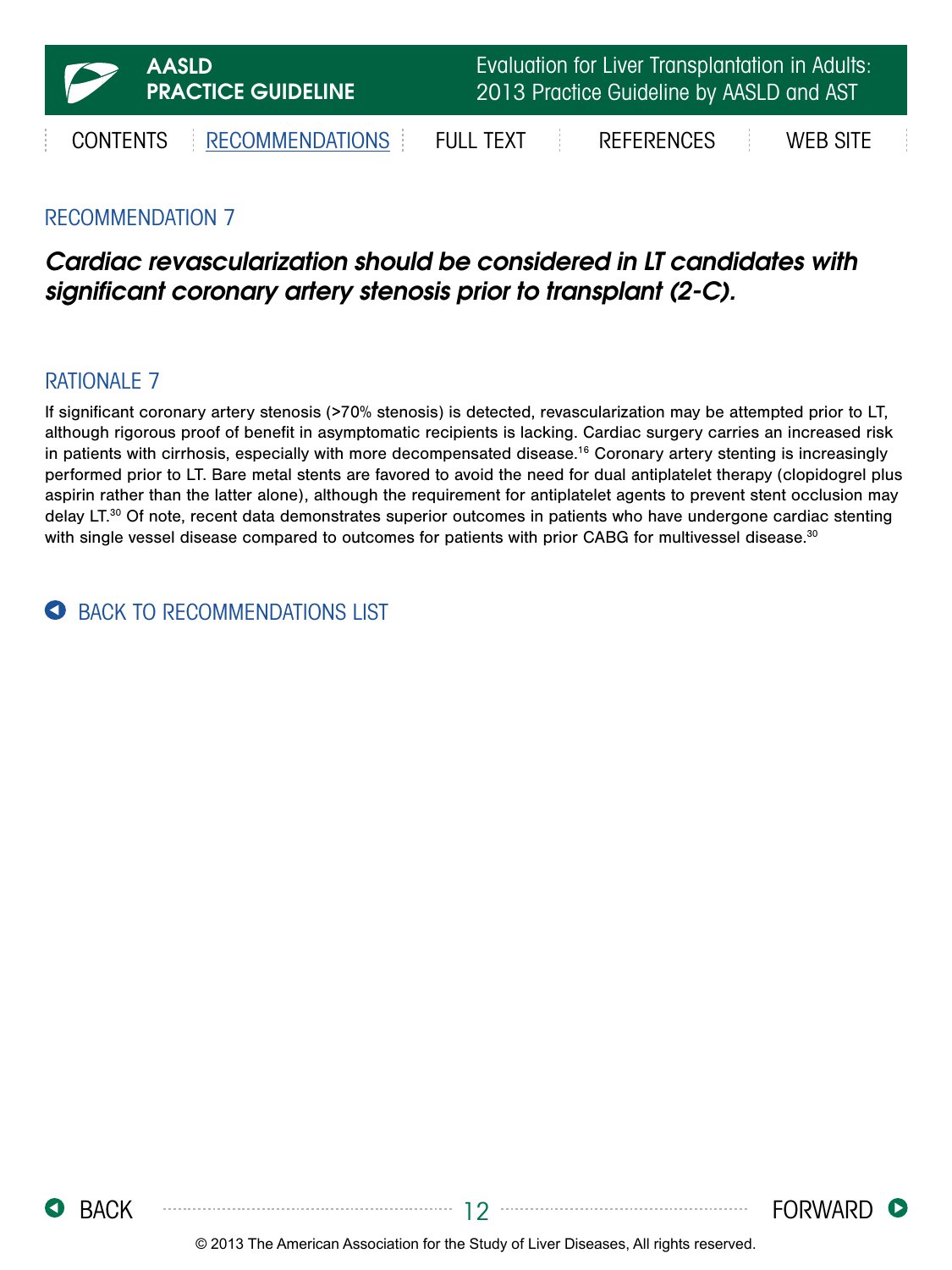<span id="page-12-0"></span>

# *In the absence of significant comorbidities, older recipient age (>70 years) is not a contraindication to LT (2-B).*

## RATIONALE 8

Physiological, not chronological, age determines whether an older patient can be accepted for LT, with careful attention to comorbidities and functional status.<sup>32</sup> Overall outcomes are acceptable in recipients >70 years of age, although they are inferior to those in younger age groups.<sup>33</sup>

## **[BACK TO RECOMMENDATIONS LIST](#page-2-0)**

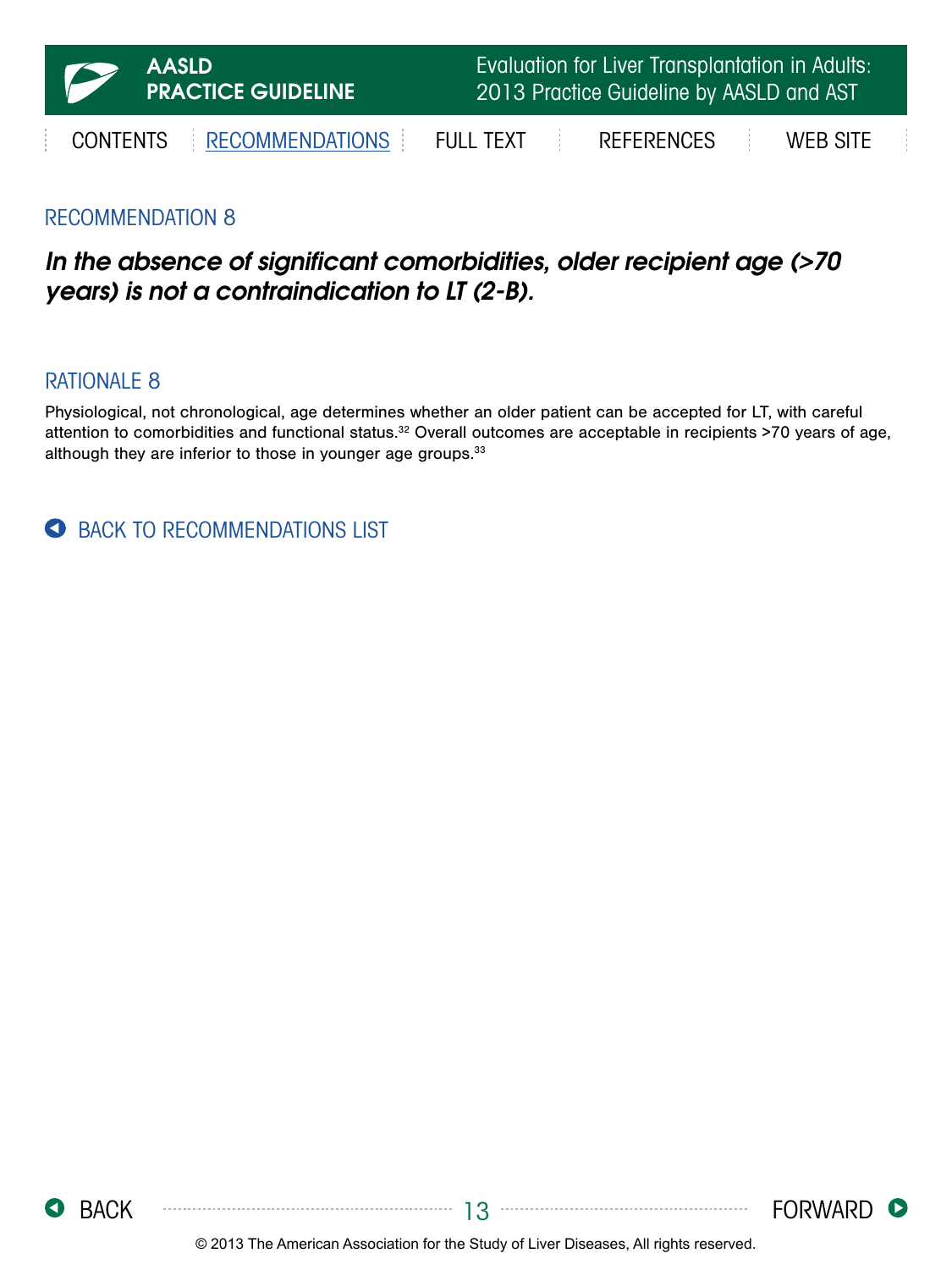<span id="page-13-0"></span>

2013 Practice Guideline by AASLD and AST

## RECOMMENDATION 9

# *Portopulmonary hypertension should be excluded in LT candidates by routine echocardiography. For RVSP* ≥*45 mm Hg right heart cardiac catheterization is indicated. (1-B).*

## RATIONAL F 9

Pulmonary hypertension, an elevation of the mean pulmonary artery pressure (MPAP) ≥25 mmHg, occurring in the presence of portal hypertension, is referred to as portopulmonary hypertension (POPH).<sup>34, 35</sup> It is not correlated with the severity of or etiology of portal hypertension. POPH is detected in 4-8% of LT candidates.<sup>36</sup> Mild POPH, MPAP <35 mmHg, is not of major concern but moderate (MPAP ≥35 mmHg) and severe POPH (MPAP ≥45 mmHg) are predictors of increased mortality following LT. In a report from the Mayo Clinic mortality was 50% with MPAP >35 mmHg and 100% with MPAP >50 mmHg.<sup>37</sup> Other causes of pulmonary hypertension need to be excluded, including left heart failure, recurrent pulmonary emboli, and sleep apnea. Contrast enhanced echocardiography is the initial screening test to estimate right ventricular systolic pressure (RVSP), with right heart catheterization as the gold standard confirmatory definitive test. In addition to demonstrating an elevated MPAP >35 mmHg, it should also confirm an elevated pulmonary vascular resistance (PVR) ≥240-dynes.s.cm−5 and a pulmonary wedge pressure ≤15 mmHg.

**[BACK TO RECOMMENDATIONS LIST](#page-2-0)** 

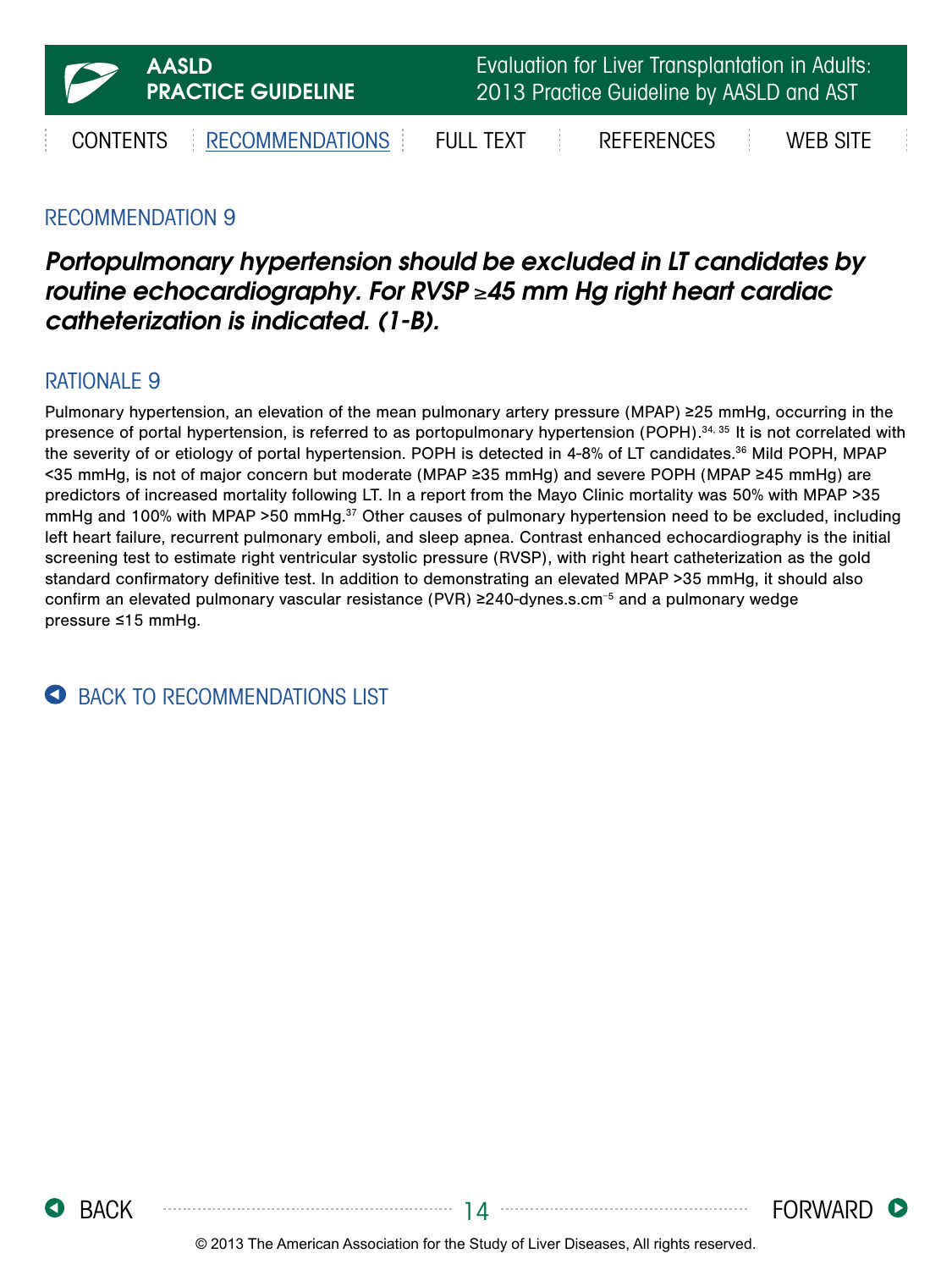<span id="page-14-0"></span>

# *Potential recipients with portopulmonary hypertension (POPH) should be evaluated by a pulmonary or cardiac specialist for vasodilator therapy (1-A).*

## RATIONALE 10

Milder degrees of POPH do not adversely affect outcome of LT, but mortality rate climbs with more pronounced degrees.37 However, if MPAP can be reduced by vasodilator therapy to less than 35 mmHg and PVR <400 dynes.s.cm −5 LT is possible, with acceptable short-term outcomes.38-40 POPH can potentially improve with LT and vasodilator therapy can ultimately be discontinued in a subset of recipients.

## **[BACK TO RECOMMENDATIONS LIST](#page-2-0)**

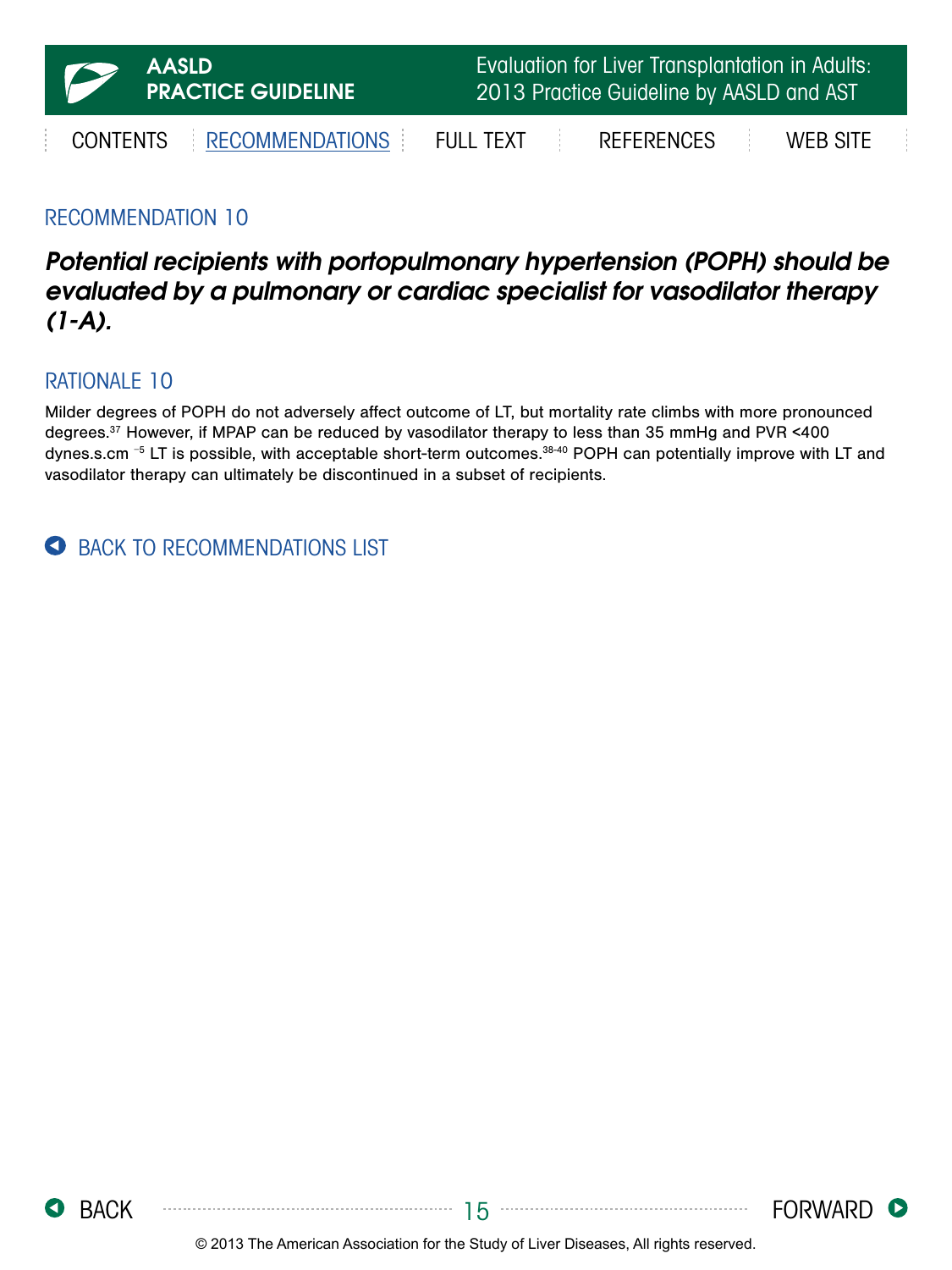<span id="page-15-0"></span>

[CONTENTS](#page-1-0) [RECOMMENDATIONS](#page-2-0) [FULL TEXT](#page-62-0) [REFERENCES](#page-88-0) [WEB SITE](http://aasld.org/practiceguidelines/Pages/guidelinelisting.aspx)

## RECOMMENDATION 11

# *LT can be offered to potential recipients with portopulmonary hypertension (POPH), which responds to medical therapy with an mean pulmonary artery pressure (MPAP)* ≤*35 mmHg (1-B).*

## RATIONALE 11

Milder degrees of POPH do not adversely affect outcome of LT, but mortality rate climbs with more pronounced degrees.<sup>37</sup> However, if MPAP can be reduced by vasodilator therapy to less than 35 mmHg and PVR <400 dynes.s.cm <sup>-5</sup> LT is possible, with acceptable short-term outcomes.<sup>38-40</sup> POPH can potentially improve with LT and vasodilator therapy can ultimately be discontinued in a subset of recipients.

## **[BACK TO RECOMMENDATIONS LIST](#page-2-0)**

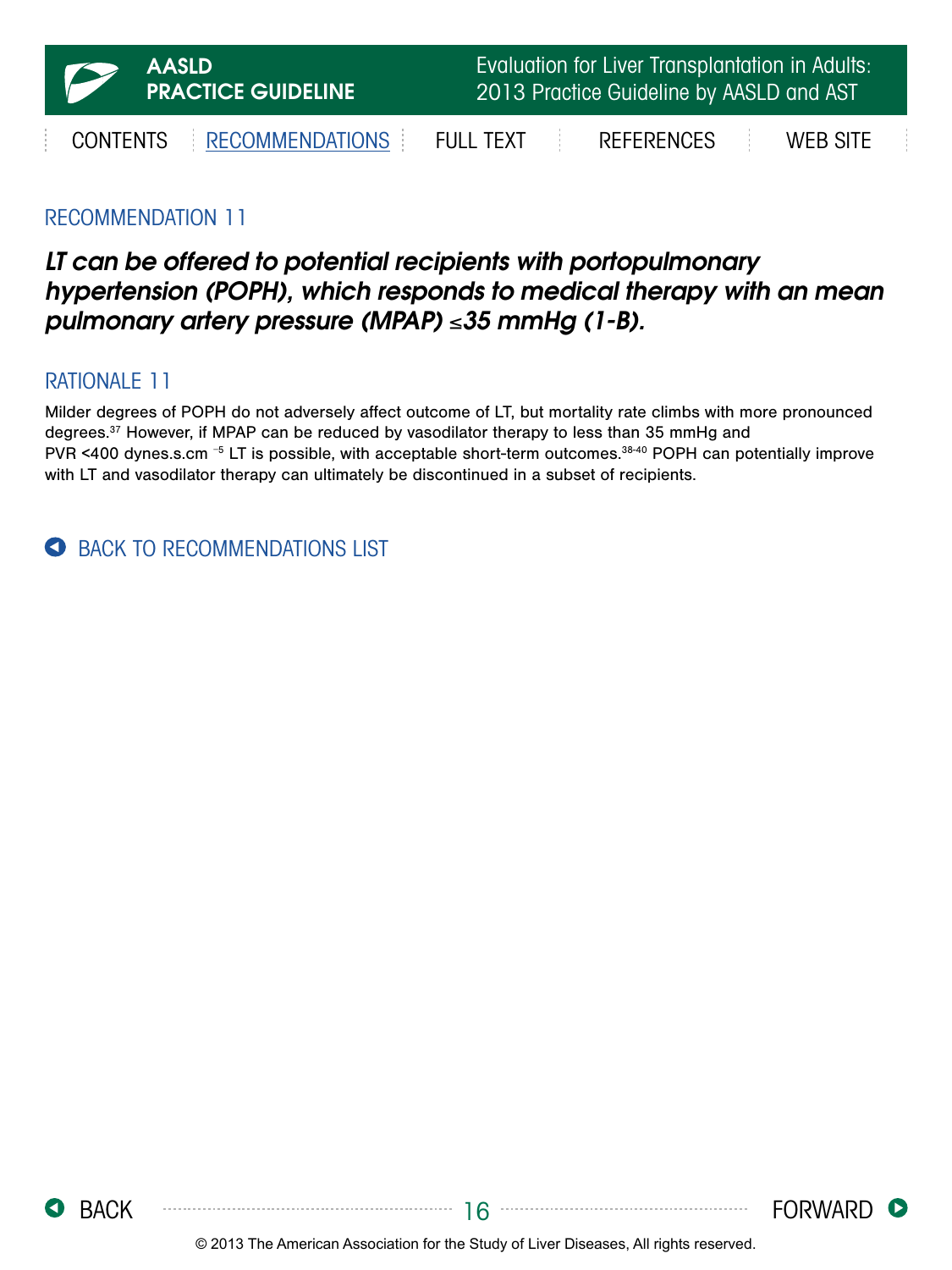<span id="page-16-0"></span>

## *Hepatopulmonary syndrome (HPS) is relatively common in patients evaluated for LT and should be screened for by pulse oximetry (1-A).*

## RATIONALE 12

Hepatopulmonary syndrome (HPS) resulting from intrapulmonary microvascular dilation in the setting of chronic liver disease and/or portal hypertension leads to arterial deoxygenation.<sup>41</sup> Intrapulmonary shunting can be demonstrated by contrast echocardiography or by <sup>99m</sup>TC macro aggregated albumin (MAA) lung-brain perfusion scanning. HPS is found in 5-32% of adult liver transplant candidates. LT offers a survival benefit in HPS, with 76% of LT recipients at the Mayo Clinic surviving 5 years compared to 26% of matched patients with equivalent severity of hypoxemia and liver disease who were not transplanted.<sup>42</sup>

Current Organ Procurement Transplant Network/UNOS policy assigns a MELD exception score of 22 for patients with evidence of portal hypertension, intrapulmonary shunting, and a room air PaO $_{\rm 2}$  <60 mmHg, with a 10% mortality equivalent increase in points every 3 months if the PaO $_2$  remains <60 mmHg. Screening of LT candidates by pulse oximetry is indicated to detect HPS patients with a PaO $_2$  <70 mmHg, using a threshold value of SPO $_2$ <96% at sea level to trigger complete evaluation.<sup>47</sup> Preoperative evaluation of patients suspected of having HPS should include a room air arterial blood gas, transthoracic contrast echocardiography, and an evaluation to exclude alternate causes for arterial deoxygenation including chest x-ray (CXR), pulmonary function tests (PFTs), and chest computed tomography (CT) scanning. Arterial response to administration of 100% oxygen (performed with a nose clip and mouth piece) may be used to gauge the ability to provide adequate oxygenation in the perioperative period but does not appear to influence outcome.<sup>35, 48</sup>

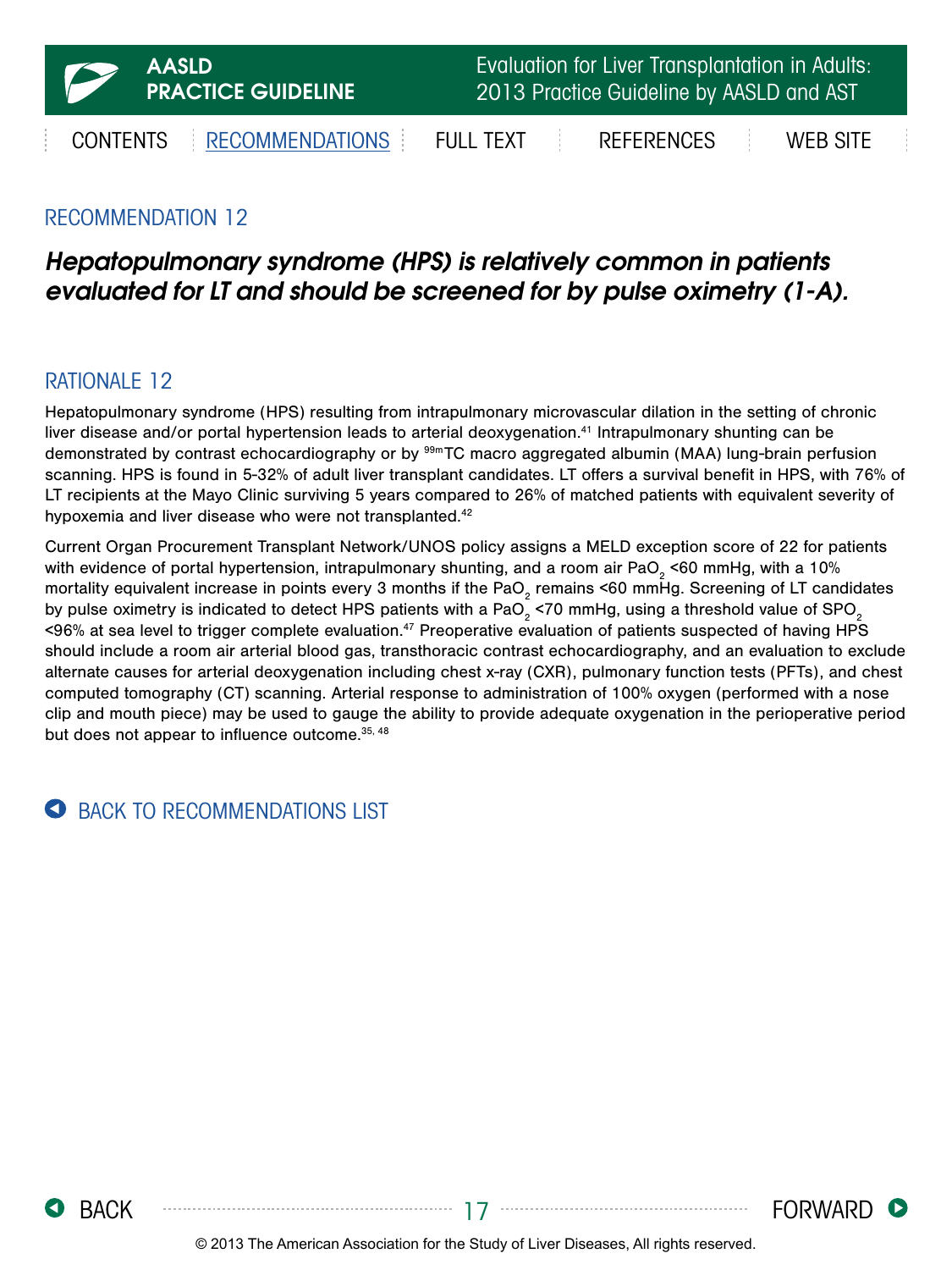<span id="page-17-0"></span>

# *The presence of severe hepatopulmonary syndrome (HPS) is associated with increased mortality and affected individuals should undergo expedited LT evaluation (1-B).*

## RATIONALE 13

LT reverses HPS in almost all patients who survive more than 6 months,<sup>35</sup> although perioperative mortality appears to be high in those with severe HPS, $^{\rm 35}$  with a preoperative PaO $_2$  <50 mmHg alone or in combination with an MAA shunt scan of greater than 20% predictors of increased mortality after LT. More recent experience indicates that more severe hypoxemia predicts the need for longer-term supplemental oxygen and a longer recovery rather than increased mortality post-LT.43-46

**[BACK TO RECOMMENDATIONS LIST](#page-2-0)** 

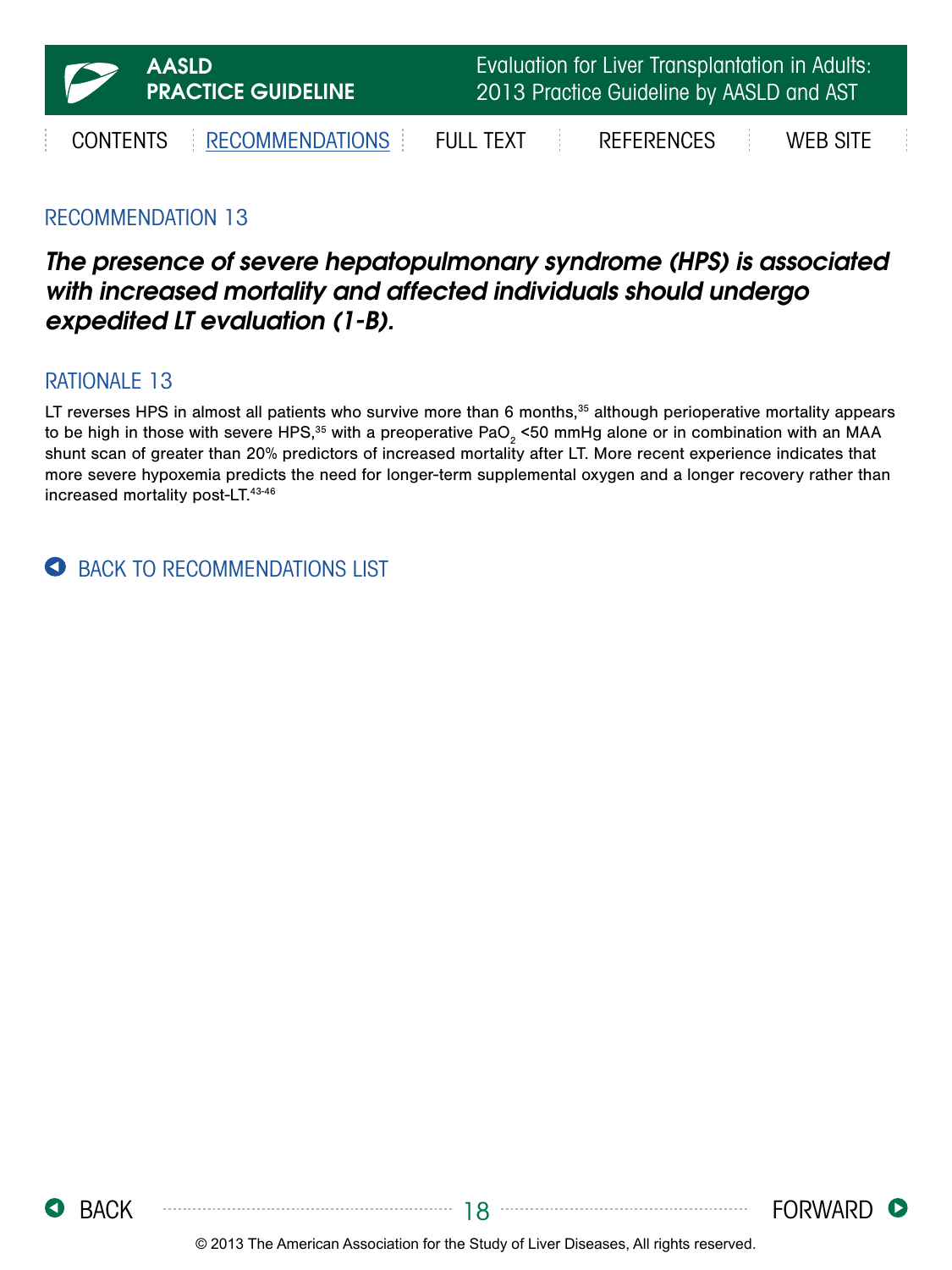<span id="page-18-0"></span>

# *Renal dysfunction requires vigorous evaluation prior to LT to determine etiology and prognosis (1-A).*

## RATIONALE 14

The recognition of renal dysfunction in a patient with cirrhosis has a dramatic effect on prognosis, with a substantial increase in the risk of mortality. In a recent meta-analysis the risk of death increased 7-fold in patients with renal dysfunction, with 50% of patients with cirrhosis dying within a month of the onset of renal dysfunction.<sup>17</sup> The differential diagnosis of renal failure in patients with cirrhosis is broad and includes intercurrent sepsis, hypovolemia, parenchymal renal disease, and, most commonly, hepatorenal syndrome (HRS).<sup>49</sup> A recent working group has proposed the following definitions of renal dysfunction complicating liver disease: acute kidney injury that includes all causes of acute deterioration of renal function with an increase in serum creatinine of >50% from baseline, or a rise in serum creatinine of ≥26.4 μmol/L (≥0.3 mg/dL) in <48 hours. Chronic renal disease is defined as an estimated glomerular filtration rate (GFR) of <60 mL/min calculated using the Modification of Diet in Renal Disease 6 (MDRD6) formula.<sup>49</sup> Evaluation of renal dysfunction in patients with decompensated cirrhosis should include an accurate calculation of the true glomerular filtration rate (GFR) and determination of the precise etiology as it impacts prognosis both with and without LT. In a recent study of 463 patients with cirrhosis and renal dysfunction, survival was significantly worse in patients with HRS versus those without HRS.<sup>50</sup>

**[BACK TO RECOMMENDATIONS LIST](#page-2-0)** 

[BACK](#page-17-0) [FORWARD](#page-19-0)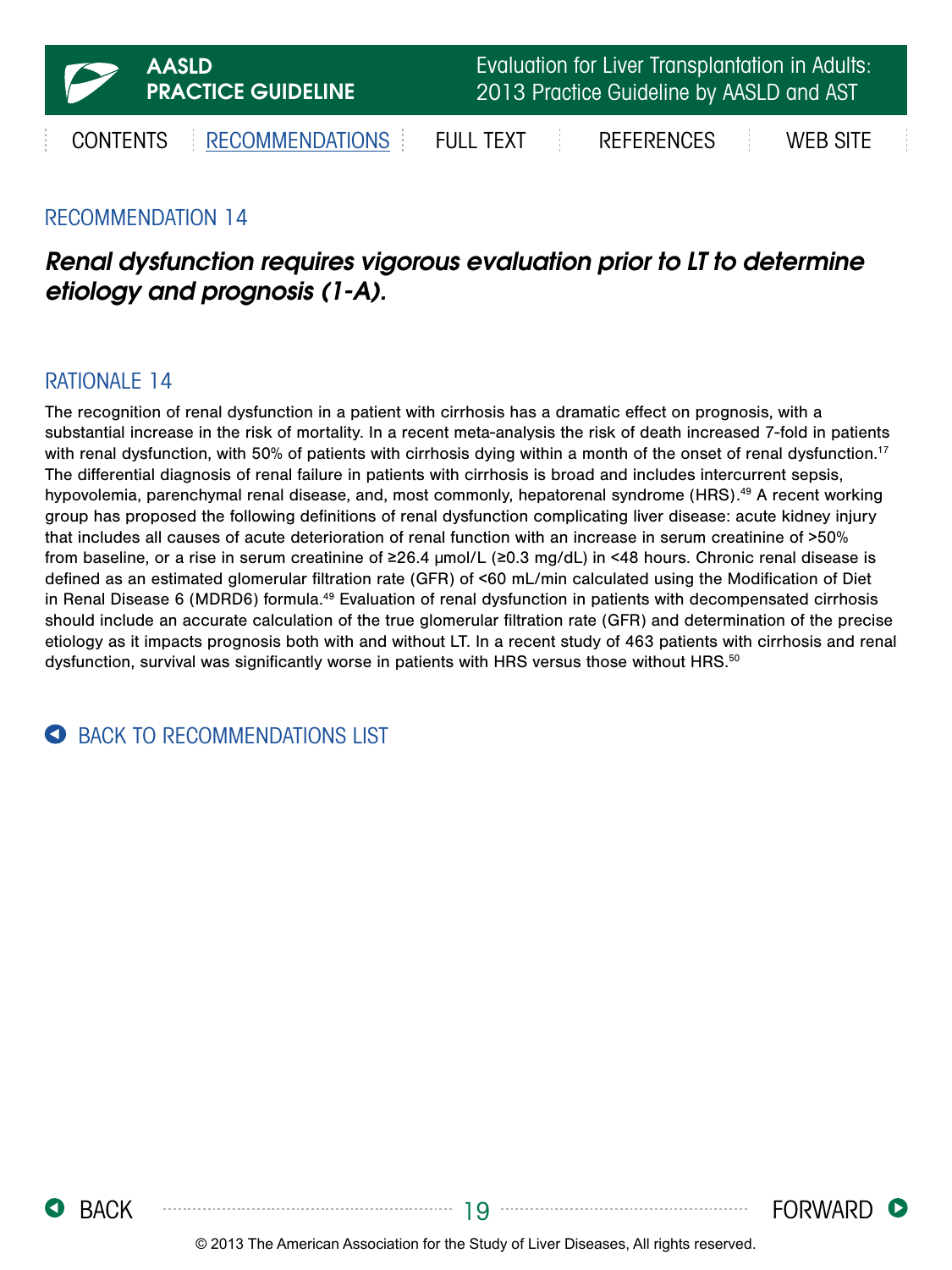<span id="page-19-0"></span>

2013 Practice Guideline by AASLD and AST

[CONTENTS](#page-1-0) [RECOMMENDATIONS](#page-2-0) [FULL TEXT](#page-62-0) [REFERENCES](#page-88-0) [WEB SITE](http://aasld.org/practiceguidelines/Pages/guidelinelisting.aspx)

## RECOMMENDATION 15

*Simultaneous liver-kidney transplantation is indicated for LT candidates in whom renal failure reflects chronic kidney disease (CKD) with GFR <30 mL/min or acute kidney injury with dialysis >8 weeks or if extensive glomerulosclerosis is present (1-B).*

## RATIONALE 15

Since the introduction of MELD for organ allocation the number of simultaneous liver kidney (SLK) transplants has increased from <3% to nearly 5% in 2009<sup>51</sup> and continues to rise. Because of concerns surrounding the increased use of renal grafts in LT recipients, a panel of experts convened to evaluate and recommend the most appropriate indications for SLK.<sup>52</sup> SLK was sanctioned for (1) endstage renal disease (acute HRS etiology excluded) with cirrhosis; (2) liver failure with chronic kidney disease (CKD) and GFR <30 mL/min, (3) acute kidney injury or HRS with creatinine ≥2.0 mg/dL and dialysis for ≥8 weeks; or (4) liver failure with CKD and renal biopsy demonstrating >30% glomerulosclerosis or >30% fibrosis. These recommendations may evolve with increased experience of SLK.53

**[BACK TO RECOMMENDATIONS LIST](#page-2-0)** 

[BACK](#page-18-0) [FORWARD](#page-20-0)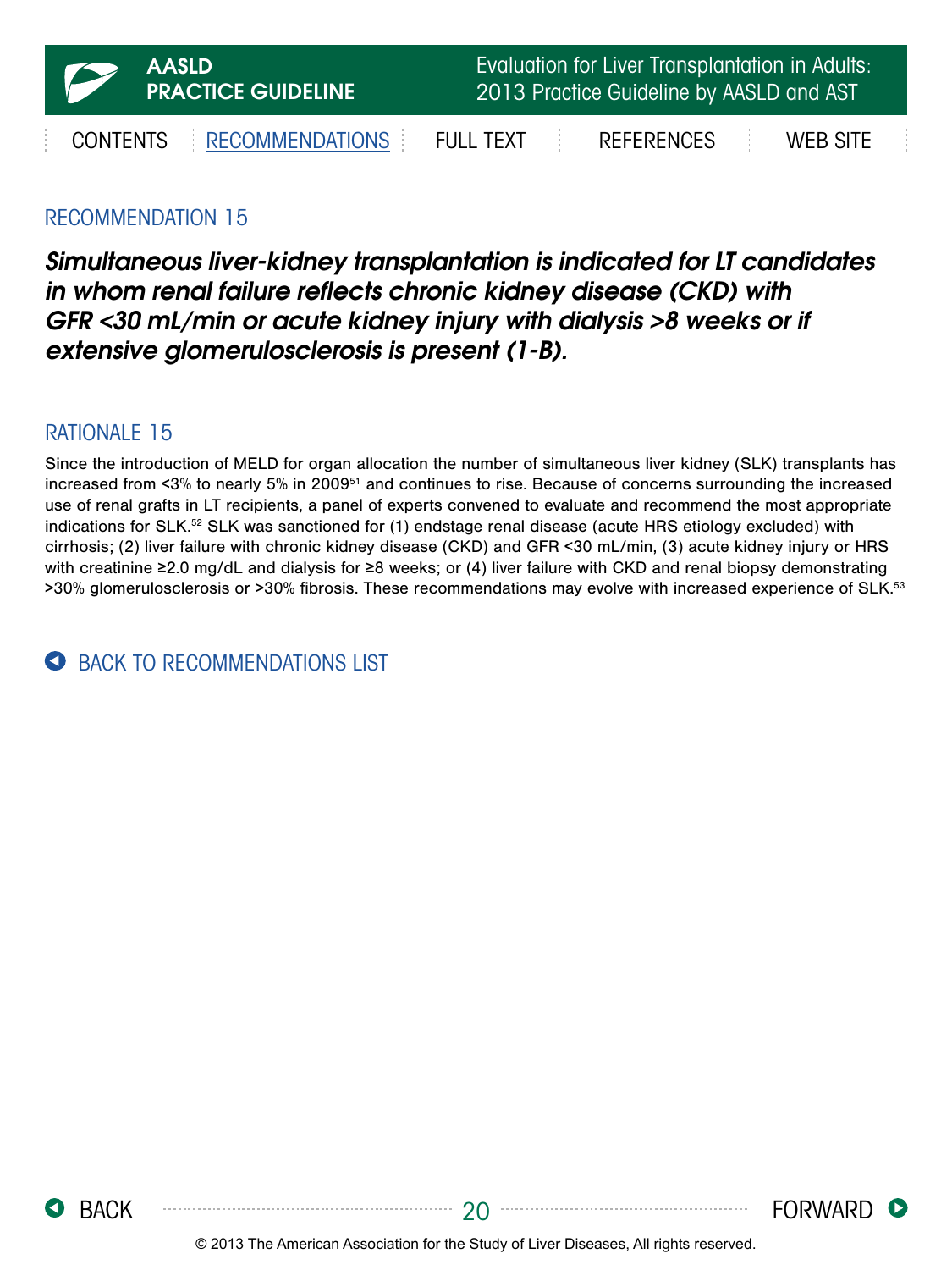<span id="page-20-0"></span>

# *Tobacco consumption should be prohibited in LT candidates (1-A).*

#### RATIONALE 16

Cigarette smoking is implicated in a number of adverse outcomes in LT recipients including cardiovascular mortality<sup>54</sup> and an increased incidence of hepatic artery thrombosis,<sup>55</sup> although the risk of the latter diminishes with smoking cessation, by over two-thirds within 2 years of cessation in one report.<sup>44</sup> Oropharyngeal and other neoplasms following LT are also linked to cigarette smoking and can result in significant potentially avoidable longterm mortality.<sup>56-58</sup> While tobacco use is common in patients with a history of liver disease, the use of chewing tobacco, which is associated with oropharyngeal malignancies, is not well studied.<sup>56</sup> There are compelling reasons to prohibit all tobacco use in LT candidates, and indeed some programs make cigarette cessation a condition for listing for LT and require negative serial nicotine screens for documenting tobacco cessation.

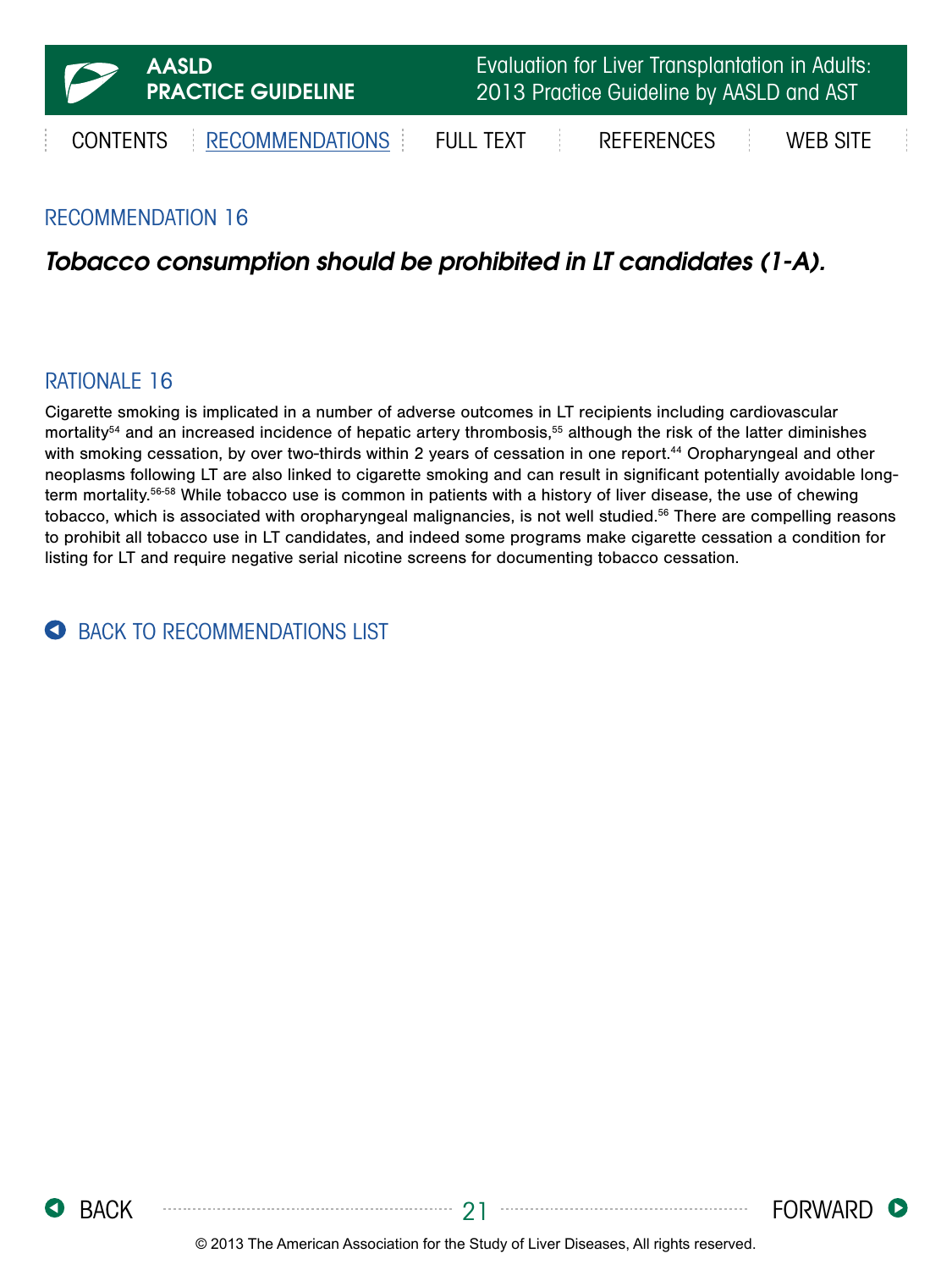<span id="page-21-0"></span>

# *LT candidates with a prior extrahepatic malignancy should have received definitive treatment with adequate tumor-free survival prior to listing for LT (1-B).*

## RATIONALE 17

LT recipients are at increased risk of a variety of cancers.<sup>59</sup> In an LT recipient with a preexisting malignancy, treatment should have been curative and sufficient time should have elapsed to exclude recurrence. The Israel Penn International Transplant Tumor Registry (www.ipittr.com) has accumulated a large database of outcomes after LT in recipients with a variety of tumors and can guide an appropriate strategy for LT candidates with a history of extrahepatic malignancy. The interval from cancer diagnosis to treatment and subsequent presumed cure, to transplant listing candidacy, varies depending on the type of malignancy and the proposed evidence-based efficacy of treatment.

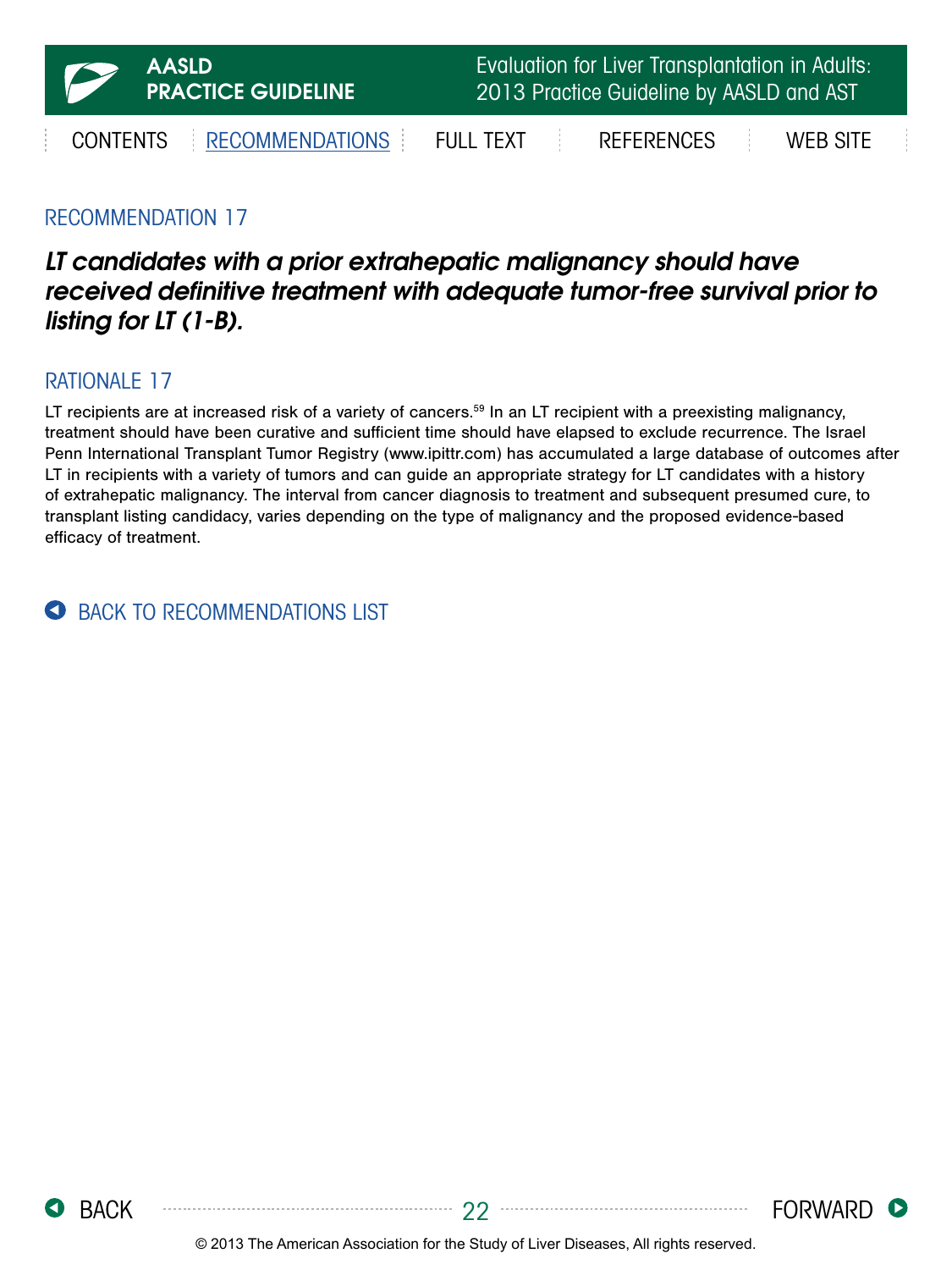<span id="page-22-0"></span>

*Candidates should undergo age and risk factor-appropriate cancer screening, e.g., colonoscopy, mammography, Papanicolaou smear (1-A).*

## RATIONALE 18

All LT candidates should undergo age-appropriate screening for malignancies including colonoscopy, mammography, and Papanicolaou smear. In candidates with particular risk factors for malignancy, additional screening should be considered such as ENT evaluation and chest imaging in current or prior smokers.

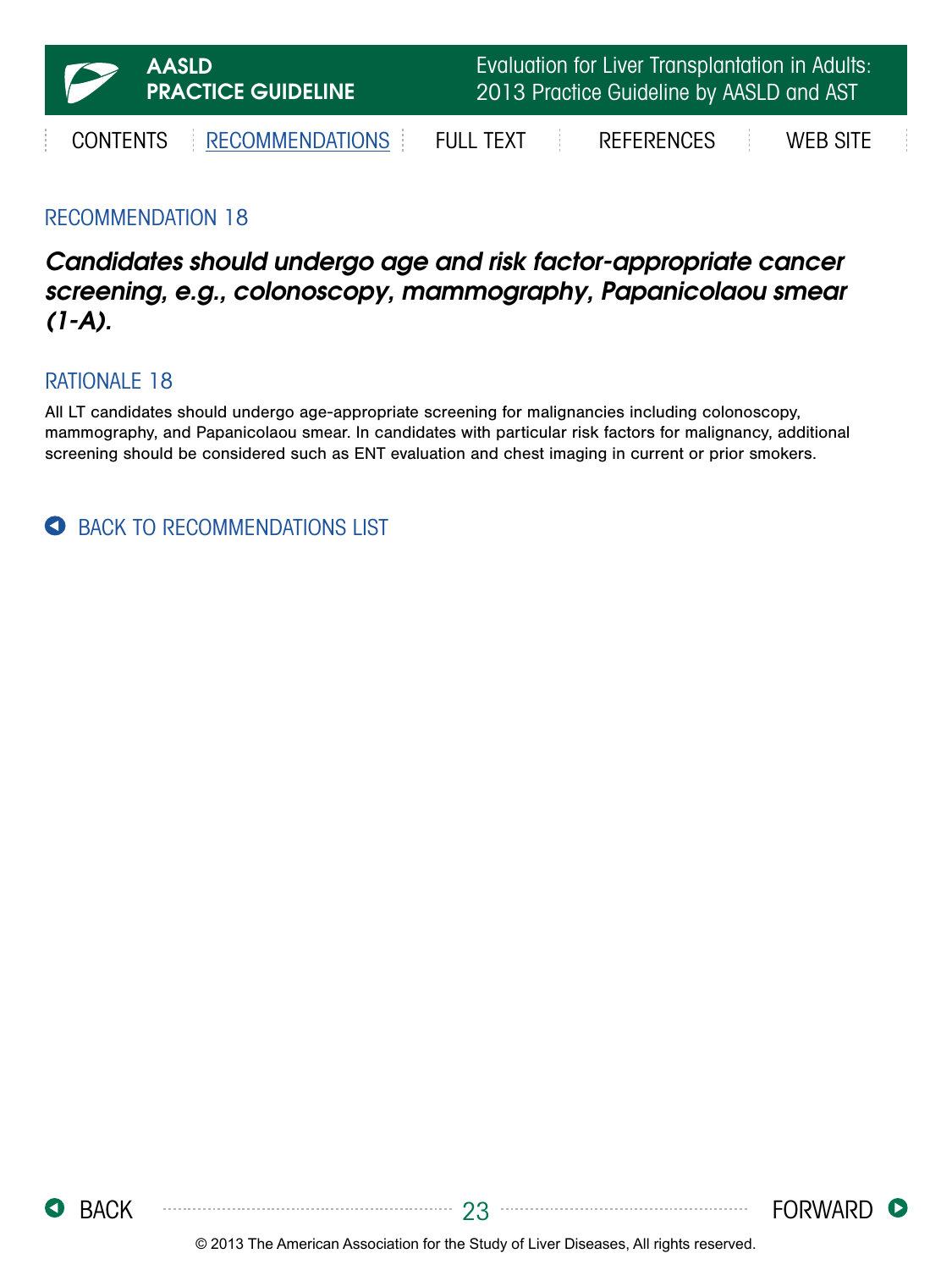<span id="page-23-0"></span>

# *LT candidates should be screened for bacterial, viral, and fungal infections prior to LT (1-A).*

## RATIONALE 19

Due to hepatocellular dysfunction, LT candidates are at increased risk of a variety of infections, including spontaneous bacterial peritonitis, aspiration pneumonia, urinary tract, and catheter-associated bloodstream infections.<sup>60</sup> Active infection needs to be adequately treated before LT can be attempted. As part of the transplant evaluation, a candidate should be screened serologically for viral infections including HBV, HCV, and HIV, as discussed separately below.<sup>61</sup> Hepatitis A and B immunity should be confirmed and vaccination performed if necessary. Serological testing for Epstein-Barr virus (EBV) and cytomegalovirus (CMV) is also indicated. Latent syphilis and tuberculosis (TB) infections should be tested for. Screening for TB can be done by tuberculin skin testing (TST) or interferon-γ release assays such as QuantiFERON (QFT,Cellestis) or T-SPOT.TB (Oxford Immunotec).62

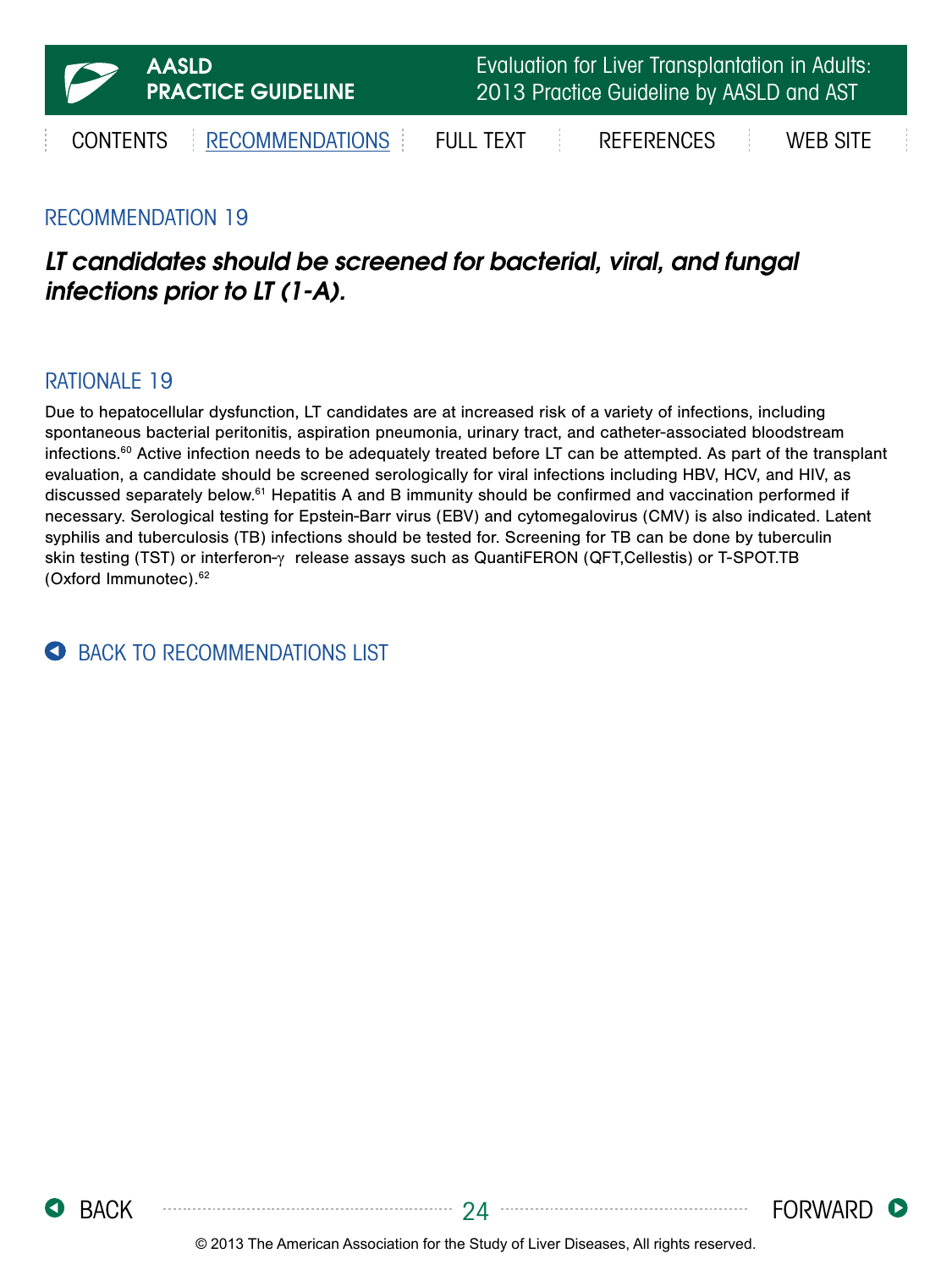<span id="page-24-0"></span>

# *Treatment for latent TB should be initiated pre-LT (1-B).*

#### RATIONALE 20

If latent TB is detected, antimicrobial therapy is indicated pre-LT, typically with isoniazid 300 mg daily plus pyridoxine 50 mg daily for 6-9 months, a 3-month regimen of weekly isoniazide and rifapentine, or rifampin 600 mg daily for 4 months. There had been concerns previously about hepatotoxicity with anti-TB regimens but more recent experience with isoniazid has been reassuring in LT candidates with cirrhosis.<sup>63, 64</sup>

**[BACK TO RECOMMENDATIONS LIST](#page-3-0)** 

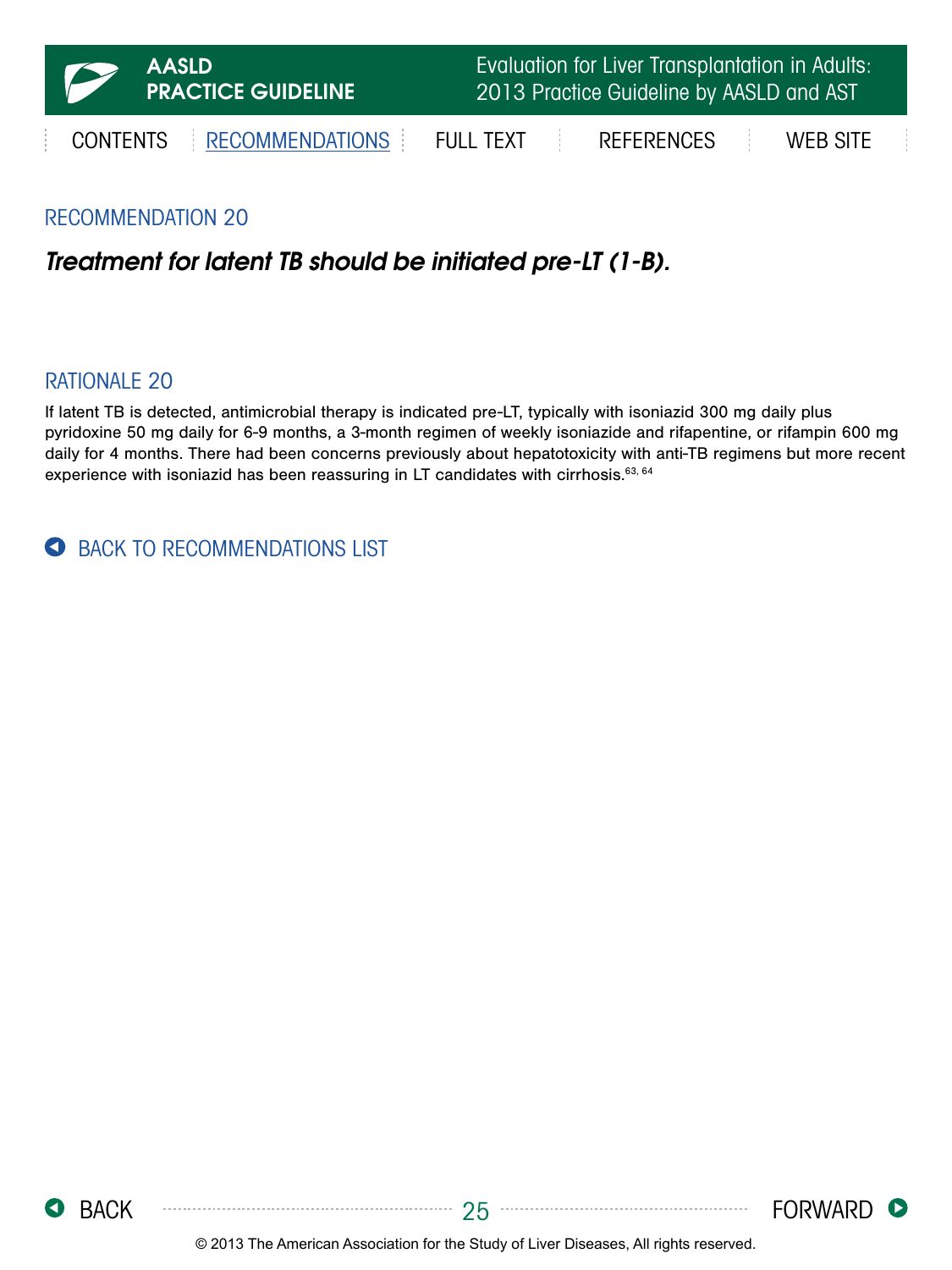<span id="page-25-0"></span>

# *Vaccination should be encouraged against pneumococcus, influenza, diphtheria, pertussis, and tetanus (1-A).*

## RATIONALE 21

As part of transplant evaluation, vaccination for a variety of preventable diseases, in addition to hepatitis A and B, should be undertaken, especially as live vaccines including measles, mumps, rubella (MMR), and varicella (Varivax and Zostavax) are contraindicated post-LT.<sup>65</sup> Prior to transplant the following vaccinations should be administered: Pneumococcal vaccine, influenza, diphtheria, pertussis, and tetanus. HPV vaccination should be administered prior to LT.

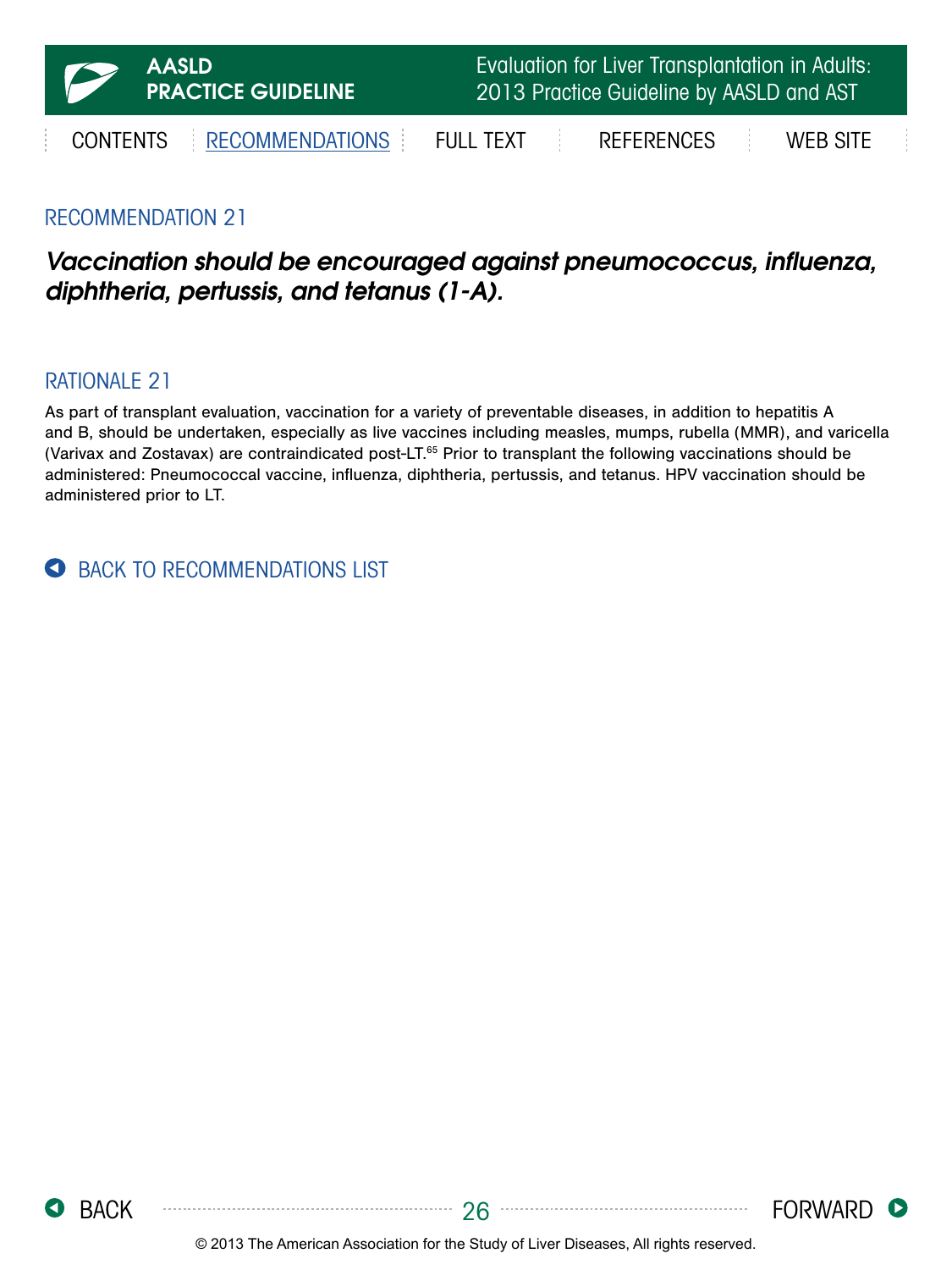<span id="page-26-0"></span>

# *Live vaccines (mumps, measles, rubella, and varicella), if indicated, should be administered early in the evaluation process (1-B).*

#### RATIONALE 22

If live vaccines are indicated (mumps, measles, rubella, varicella, or herpes zoster) they should be administered as soon as possible to avoid their use within several weeks of transplant and the associated introduction of therapeutic immunosuppression.

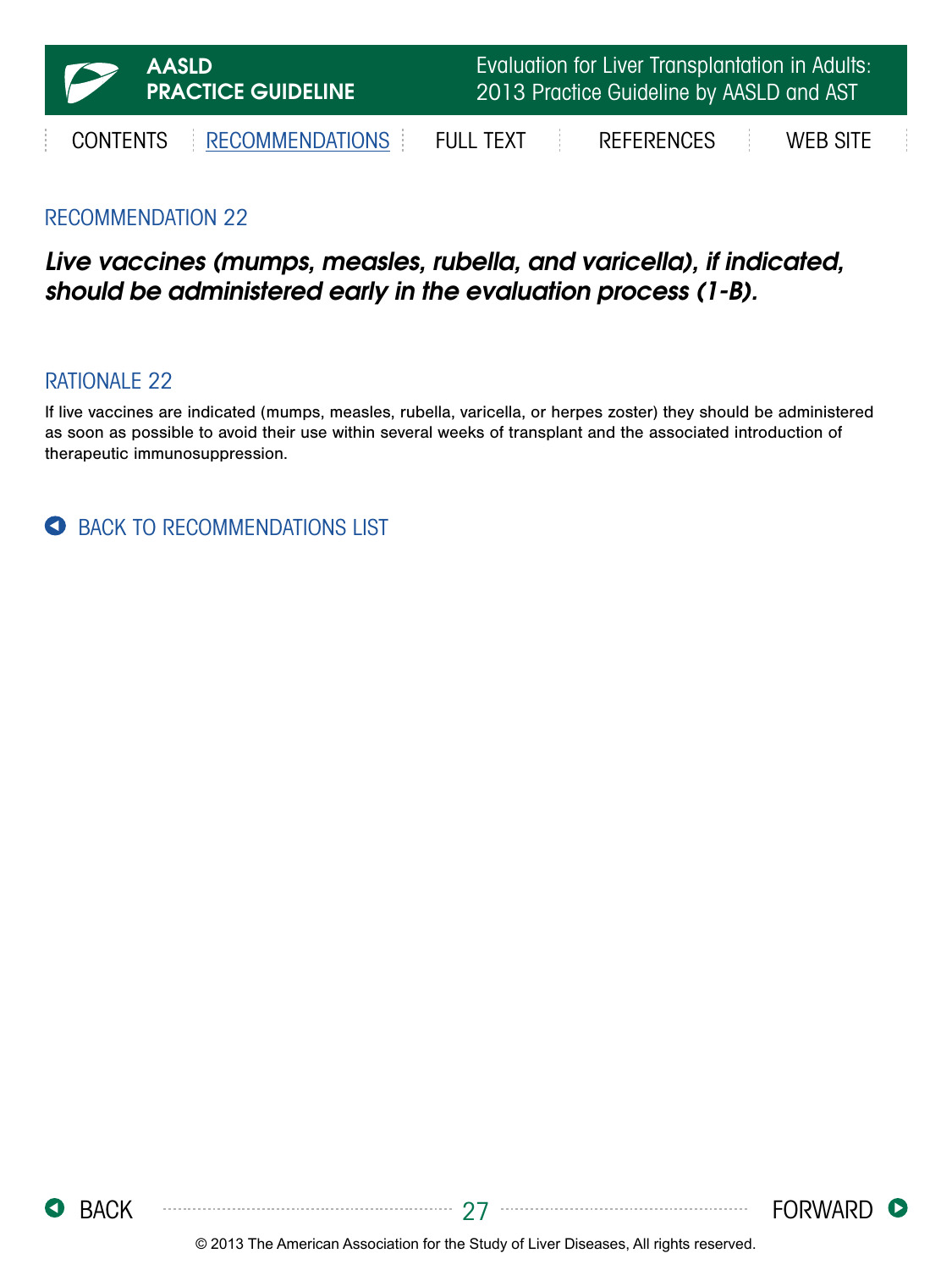<span id="page-27-0"></span>

# *Nutritional assessment should be performed in every LT candidate (1A).*

#### RATIONAL F 23

LT candidates experience a variety of nutritional challenges including the effects of a catabolic chronic illness often accompanied by reduced appetite. The specific etiology of liver disease can also lead to additional nutritional deficiencies such as fat-soluble vitamin malabsorption in cholestatic liver disease. Malnutrition leads to poorer outcomes following  $LT^{67}$  with a BMI <18.5 identified by UNOS data as a key predictor.<sup>23</sup> Importantly, the severity of muscle wasting can be masked by ascites and obesity. A recent report demonstrated that over 70% of LT candidates were cachectic.68 Assessment and counseling by a dietician is an integral part of the evaluation process, including correcting misconceptions about restriction of protein<sup>69</sup> and addressing the possible need for enteral or even parental feeding prior to LT.<sup>70</sup> However, a recent Cochrane Review was unable to identify benefit from nutritional support in LT candidates.<sup>71</sup> With the increasing prominence of NAFLD as an indication for LT,<sup>72</sup> many candidates have features of the metabolic syndrome resulting in the development of posttransplant diabetes mellitus.73 Pre-LT diabetes is managed with insulin and oral hypoglycemics, although the latter should be used with caution because of the risk of hypoglycemia. Hyperlipidemia, if present, should be managed as in the general population.74

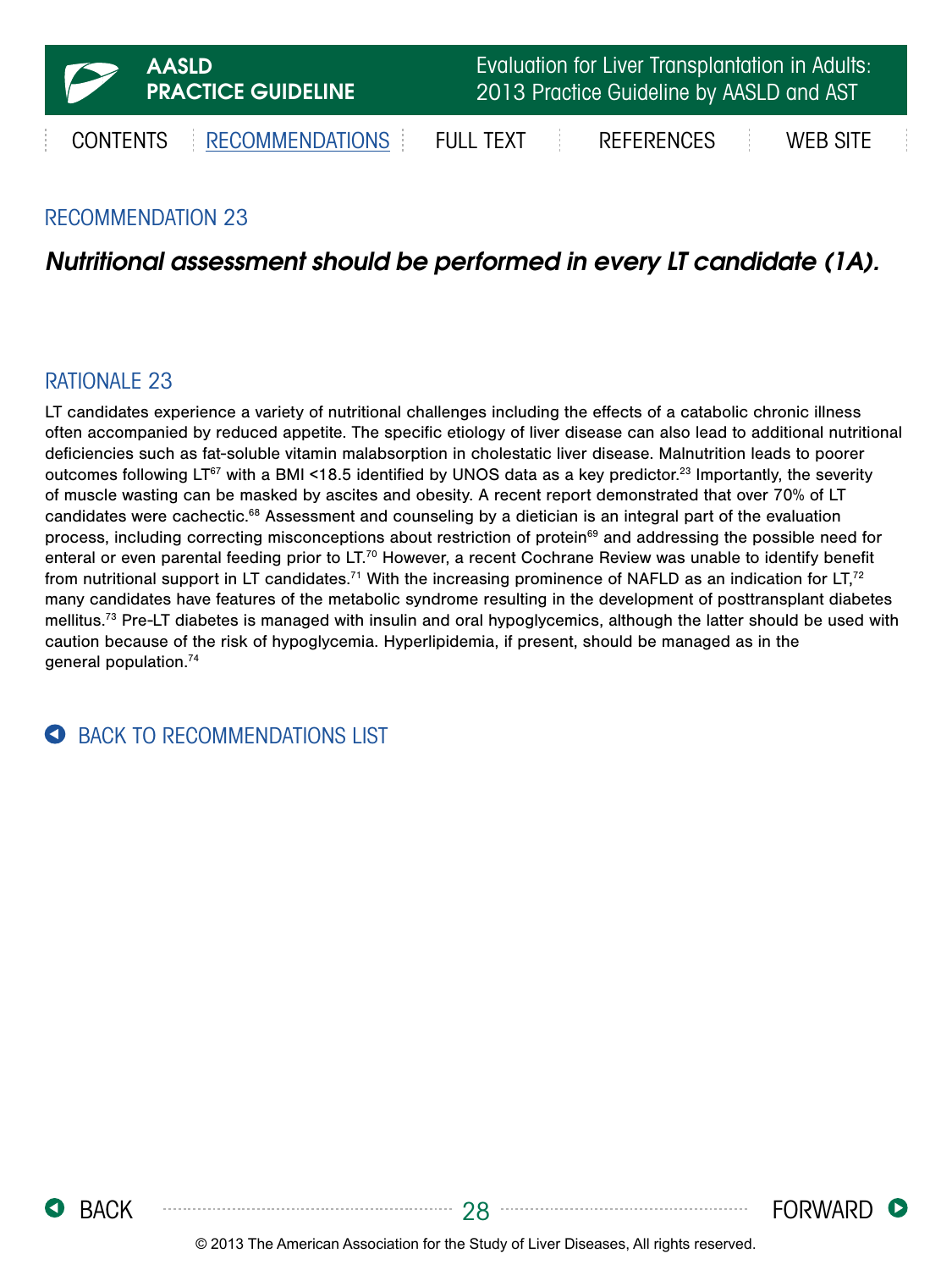<span id="page-28-0"></span>

# *Bone densitometry should be obtained as part of transplant evaluation and treatment of osteoporosis initiated prior to LT (1-A).*

## RATIONAL F 24

Osteoporosis is frequent in patients with cirrhosis, up to 55% in some studies.<sup>75</sup> This reflects risk factors common in patients with cirrhosis including inactivity, inadequate nutritional status, hypogonadism, chronic cholestasis, and alcohol excess. An additional risk factor in patients with autoimmune hepatitis is the use of corticosteroids. Osteoporosis is particularly frequent in cholestatic liver disease.<sup>76, 77</sup> Bone densitometry is indicated pre-LT, given the frequency of osteoporosis in cirrhosis as well as determining vitamin D and calcium levels. Bone mass diminishes in the initial 3 months following transplant due to high-dose steroids, which in turn increases fracture risk. This risk returns to pretransplant levels within 2 years of transplant. The benefits of vitamin D and calcium supplementation in this population likely outweigh concerns about increased cardiovascular events<sup>78</sup> and should be prescribed in osteopenic LT candidates. Bisphosphonates have been safely used in patients in patients with cirrhosis,79 although concerns remain about esophageal bleeding with oral preparations and more recently ischemic necrosis of the jaw.80

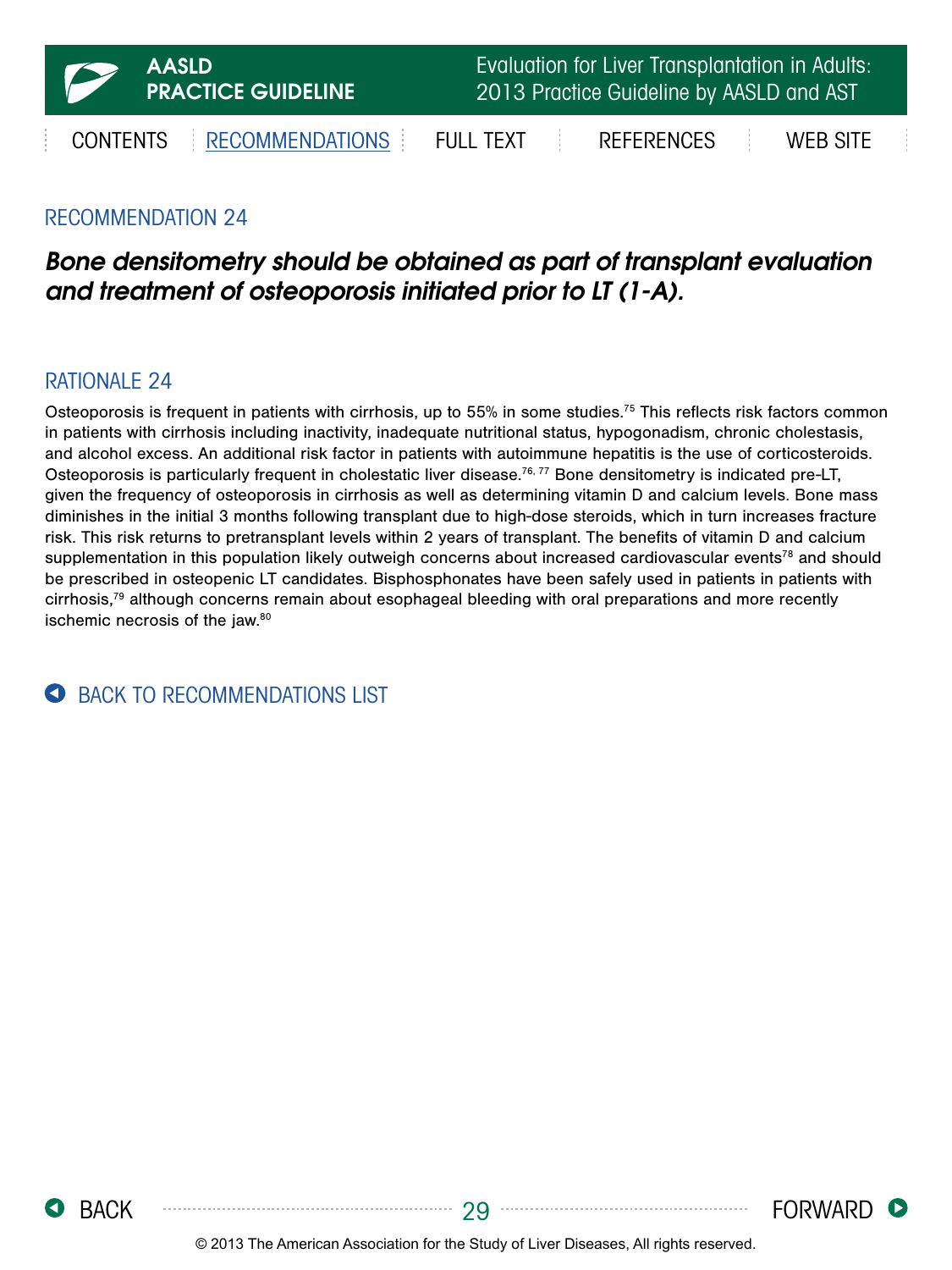<span id="page-29-0"></span>

# *Patients with HIV infection are candidates for LT if immune function is adequate and the virus is expected to be undetectable by the time of LT (1-A).*

## RATIONALE 25

With the advent of effective antiretroviral regimens to control HIV infection, LT became feasible in HIV infected patients.81 Patients with HIV infection need to have a CD4 count >100/μL with a viral load anticipated to be completely suppressed at time of LT. Collaboration with an infectious disease specialist is helpful. Overall survival rates are similar to non-HIV-infected recipients, with the exception of HCV coinfected patients, in whom recurrent HCV leads to inferior outcomes.<sup>82</sup> Factors implicated in the latter include BMI <21, combined liver/kidney transplant, and older donor age.<sup>83</sup>

**[BACK TO RECOMMENDATIONS LIST](#page-3-0)** 

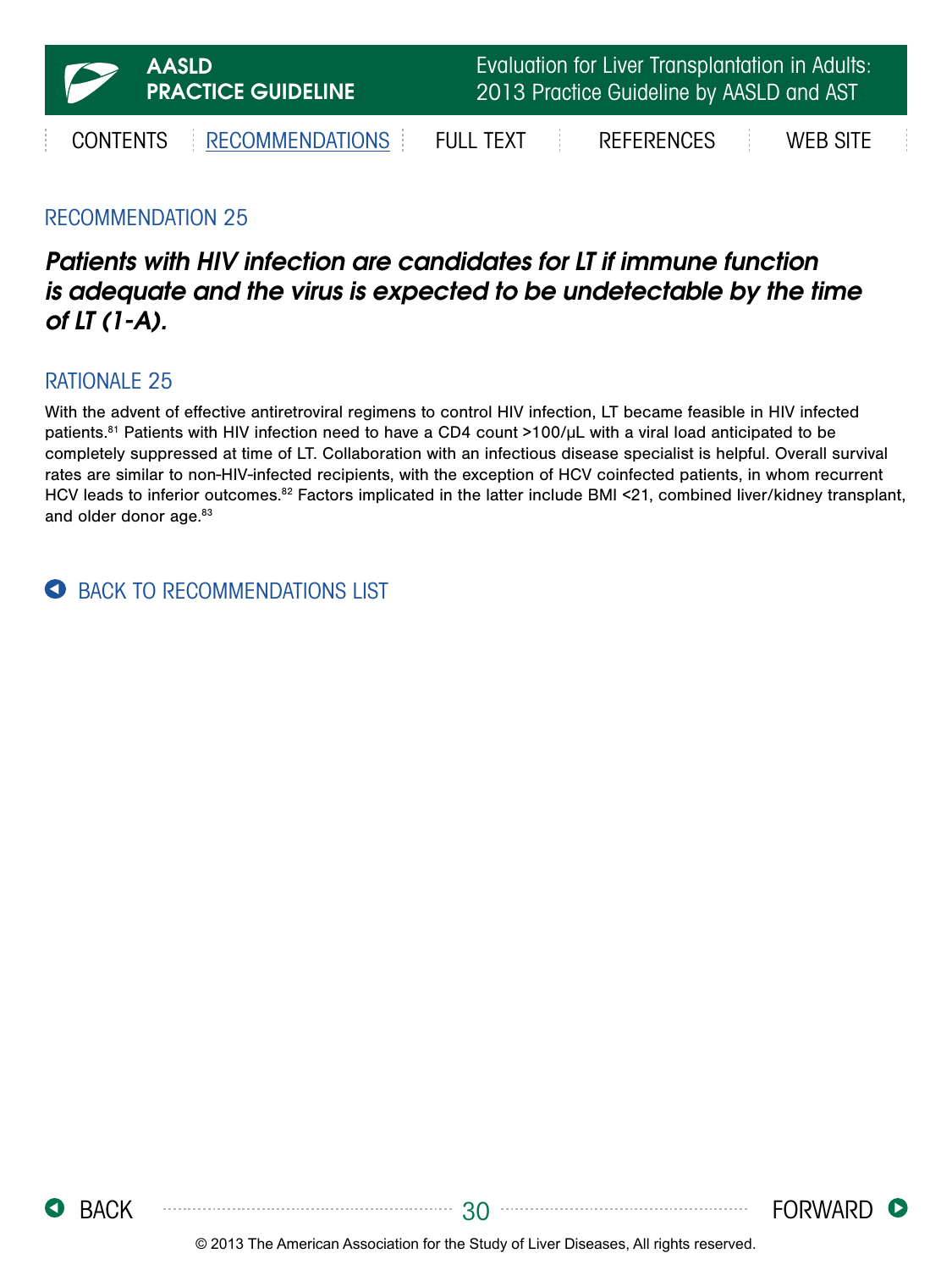<span id="page-30-0"></span>

Evaluation for Liver Transplantation in Adults: 2013 Practice Guideline by AASLD and AST

## RECOMMENDATION 26

# *Patients should be evaluated for and meet reasonable expectations for adherence to medical directives and mental health stability as determined by the psychosocial evaluation (1-A).*

## RATIONAL F 26

Social workers and/or mental health professionals typically provide psychosocial evaluation with input from psychiatrists or other specialty physicians (e.g., addiction medicine). Components of the psychosocial evaluation that are especially relevant to transplant outcomes include evidence of compliance with medical directives, adequate support from able caregivers especially in the perioperative period, and an absence of active psychiatric disorders with the potential to impact compliance or include behaviors harmful to health (e.g., alcohol, tobacco, or illicit drug use). While the effect of nonsubstance abuse-related psychiatric disorders on transplant outcomes have not been fully determined, experience to date suggests that depressive symptoms particularly in the early postoperative period are associated with poorer outcomes after LT.<sup>84, 85</sup> However, there is no psychiatric disorder that is an absolute contraindication to transplantation and even the most psychiatrically complex patient, for example, with a psychotic disorder or mental retardation, with proper evaluation and preparation, as well as adequate social support, can have successful long-term outcomes.

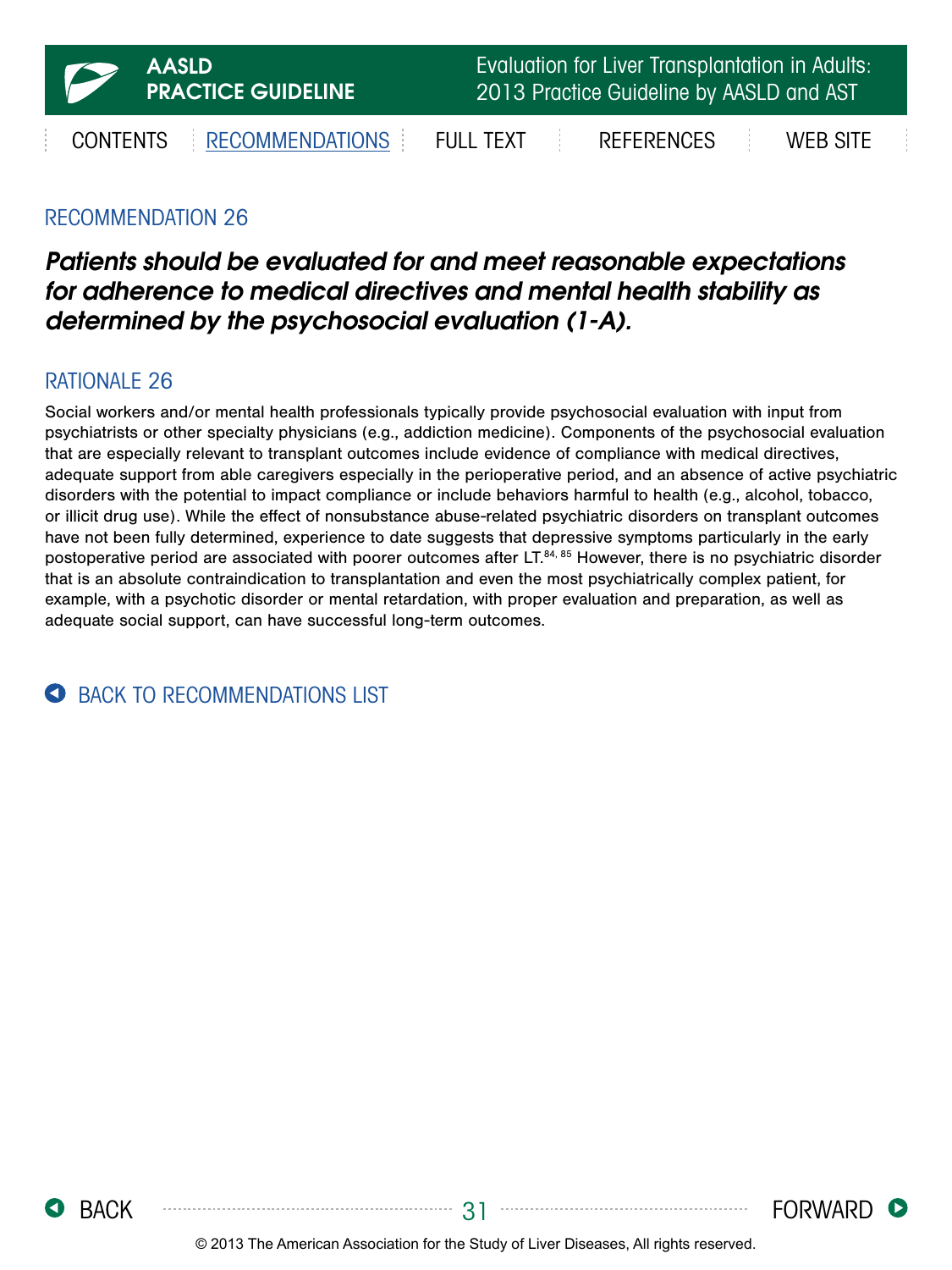<span id="page-31-0"></span>

*Methadone-maintained patients should not be denied transplantation based on methadone use alone, and expectations of methadone reduction or discontinuation should not be a requirement for transplant listing (1-B).*

#### RATIONALE 27

Patients on methadone as opioid replacement therapy should continue on their current dose to prevent relapse and should not be tapered off as a requirement for transplant listing.

**[BACK TO RECOMMENDATIONS LIST](#page-3-0)** 

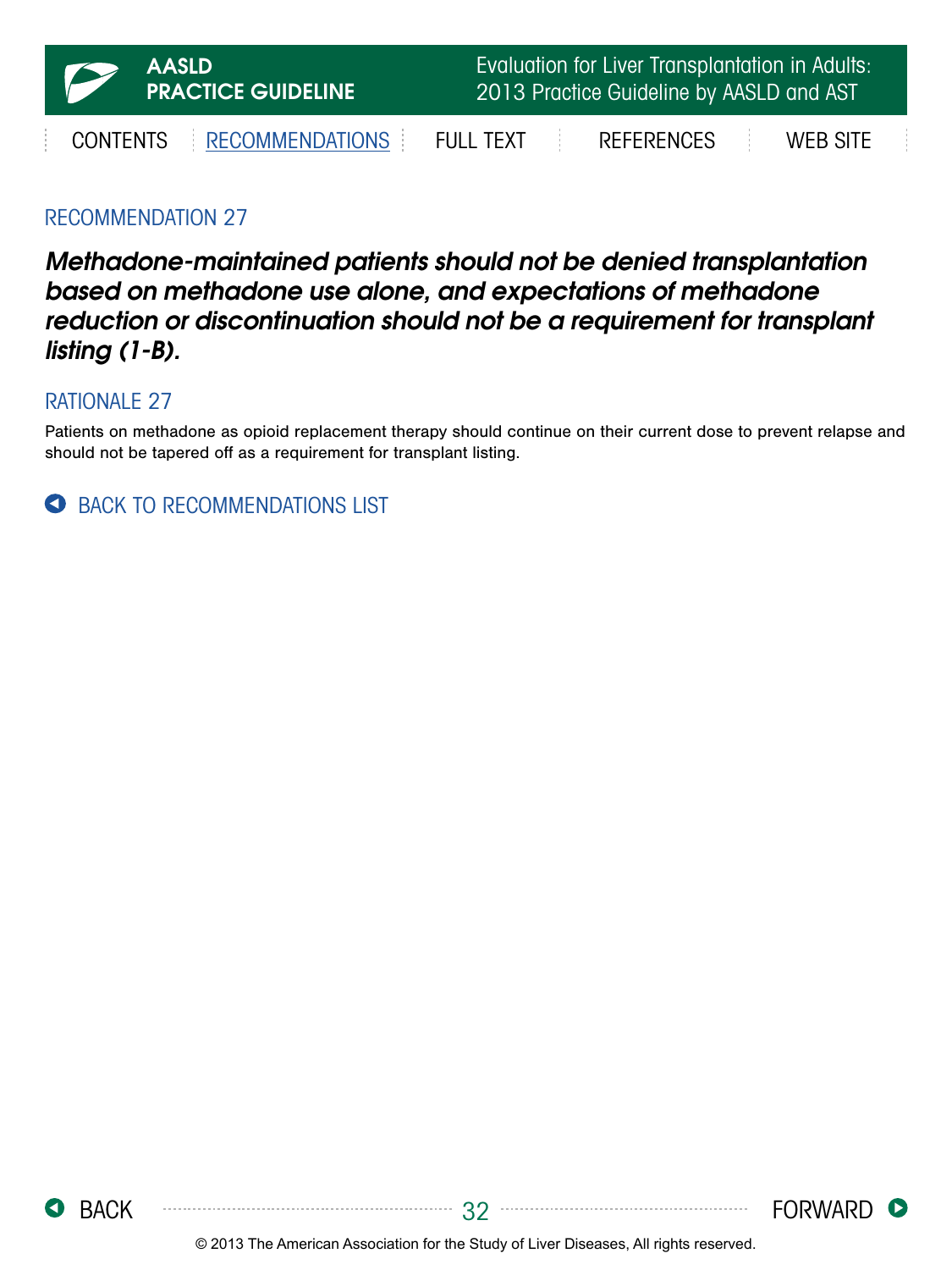<span id="page-32-0"></span>

Evaluation for Liver Transplantation in Adults: 2013 Practice Guideline by AASLD and AST

## RECOMMENDATION 28

*Patients should have adequate social/caregiver support to provide the necessary assistance both while waitlisted and until independently functioning in the postoperative period (1-B).*

## RATIONAL F 28

In addition to addressing psychiatric and substance abuse issues, the evaluation process should also include an assessment of the patient's social support network. As the care of a transplant patient involves frequent office visits and tests, a caregiver needs to be identified to undertake transport and other logistical tasks, especially in patients with a history of encephalopathy who should not be left alone to drive or care for themselves. Given today's complexities of insurance for medical care, it is also necessary to ensure that a potential recipient will have adequate posttransplant medication coverage.

## **[BACK TO RECOMMENDATIONS LIST](#page-3-0)**

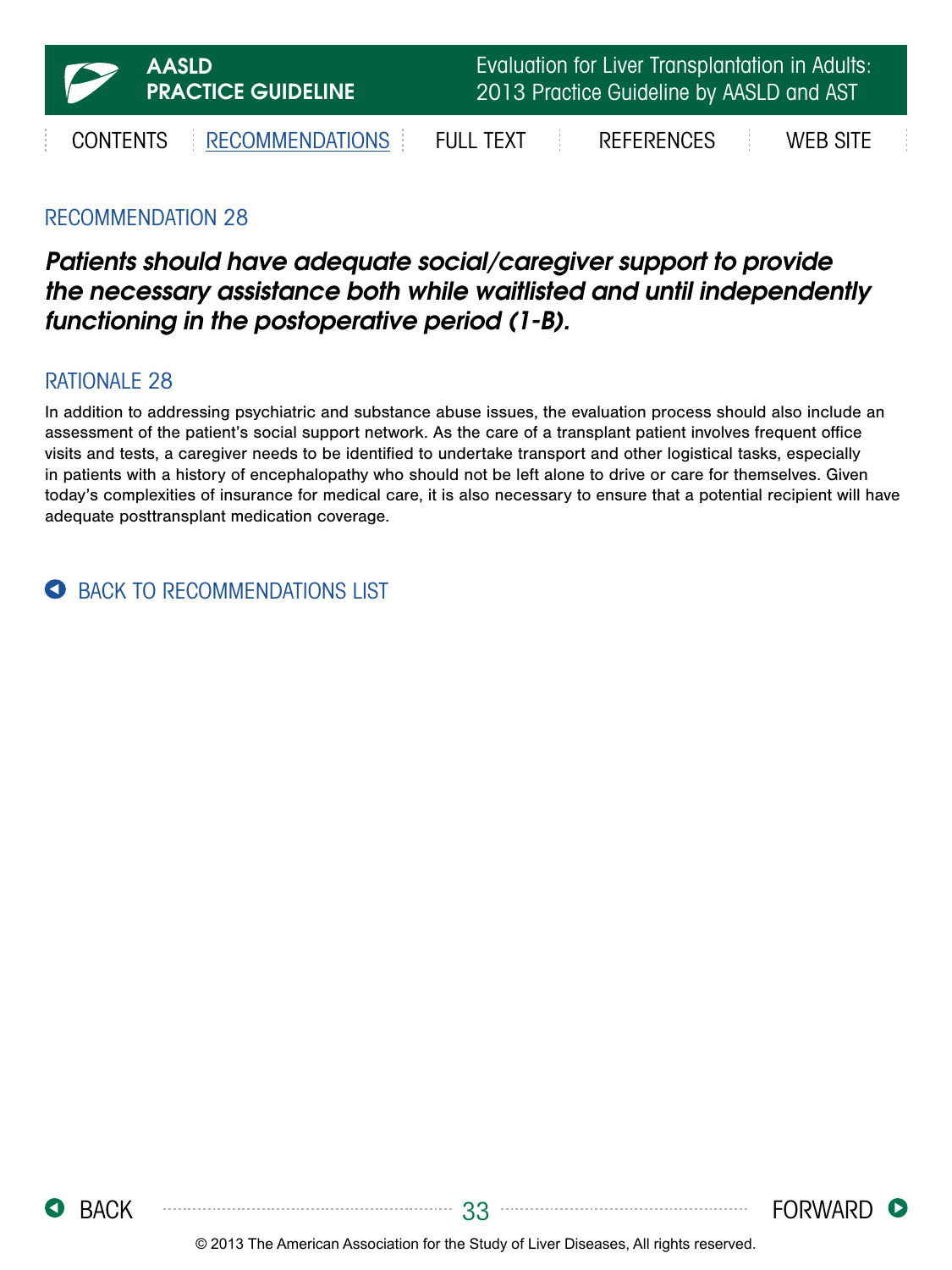<span id="page-33-0"></span>

# *LT transplant candidates with HCV have the same indications for LT as for other etiologies of cirrhosis (1-A).*

#### RATIONAL F 29

Cirrhosis due to chronic HCV infection remains the commonest indication for LT in the United States. In the era of lack of curative antiviral therapy prior to LT, nearly all grafts became reinfected immediately after transplant. After LT the tempo of HCV infection is accelerated, with high rates of graft dysfunction and progression to cirrhosis in 20-30% of patients with graft failure due to recurrent HCV in 10% of HCV-infected recipients within 5-10 years of LT, which is reflected in decreased survival compared to other LT indications.<sup>89</sup> Despite this, the outcomes for LT for HCV are acceptable. Indications for LT for HCV do not differ from that of other causes of liver disease and include decompensated cirrhosis and HCC.

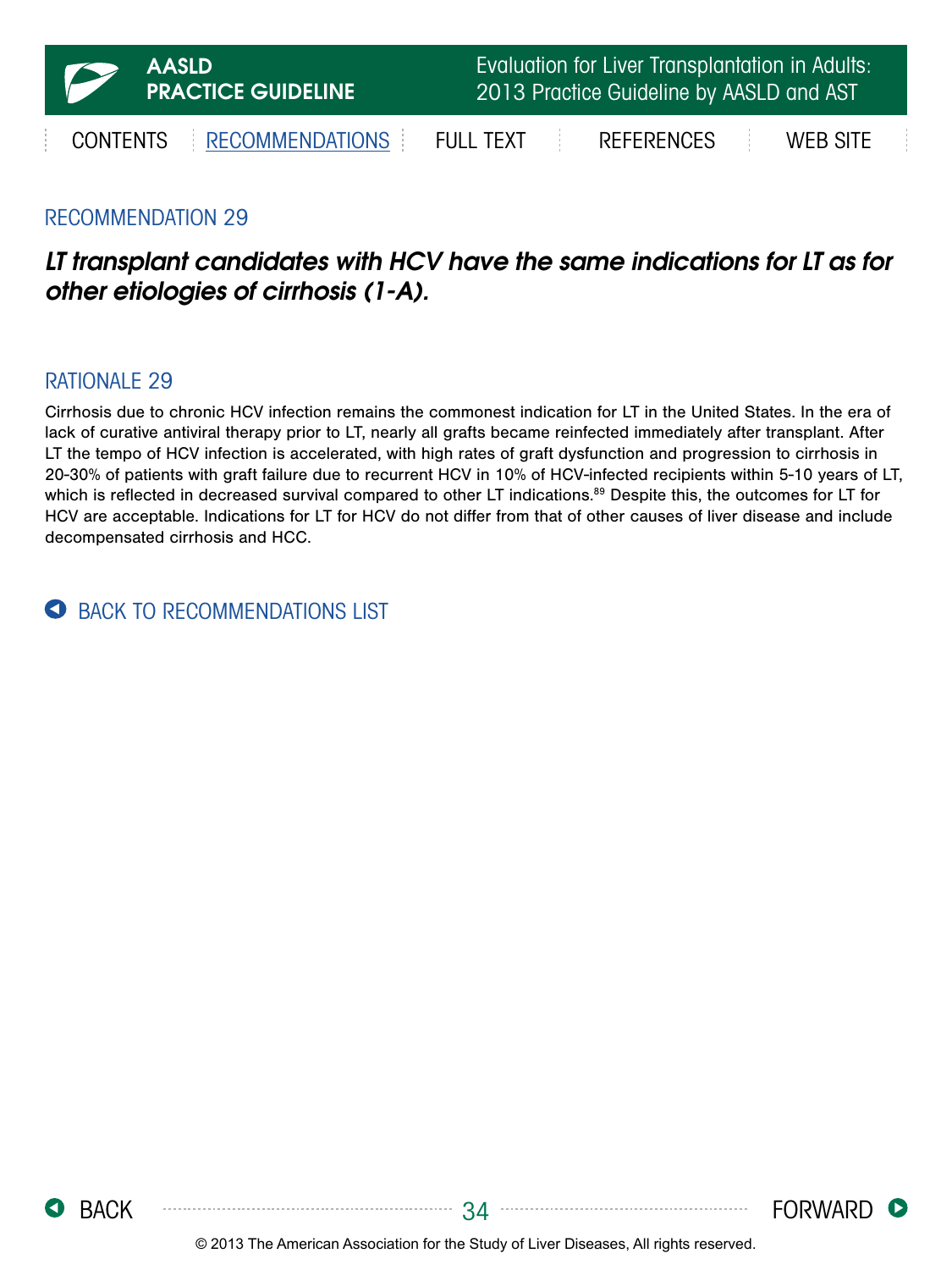<span id="page-34-0"></span>

# *Antiviral therapy pre-LT should be contemplated to reduce the risk of recurrent HCV post-LT (1-B).*

#### RATIONALE 30

The optimal approach to prevent graft reinfection is clearance of HCV pre-LT. However, many transplant candidates have contraindications to interferon and ribavirin therapy. However, consideration should be given to treating those with compensated disease who are awaiting transplant with modified interferon and ribavirin dosing, especially if the genotype is favorable (genotype II, III), the patient has a potential living donor, or MELD exception points for HCC.<sup>90</sup> This strategy may be helpful to prevent graft infection; however, interferon-based therapy in this setting may be poorly tolerated. A recent preliminary report of an interferon-free regimen using sofosbuvir plus ribavirin prior to LT indicates that HCV RNA clearance substantially reduces the risk of recurrent HCV post-LT.<sup>91</sup> This new approach is particularly important, as recurrent HCV is one of the major causes of long-term graft failure. Retransplantation in patients with severe recurrent HCV is controversial and is associated with worse outcome than primary transplants if the recipient remains viremic for HCV RNA and if severe recurrence (decompensated cirrhosis or fibrosing cholestatic HCV) occurs in <5 years after the initial LT.

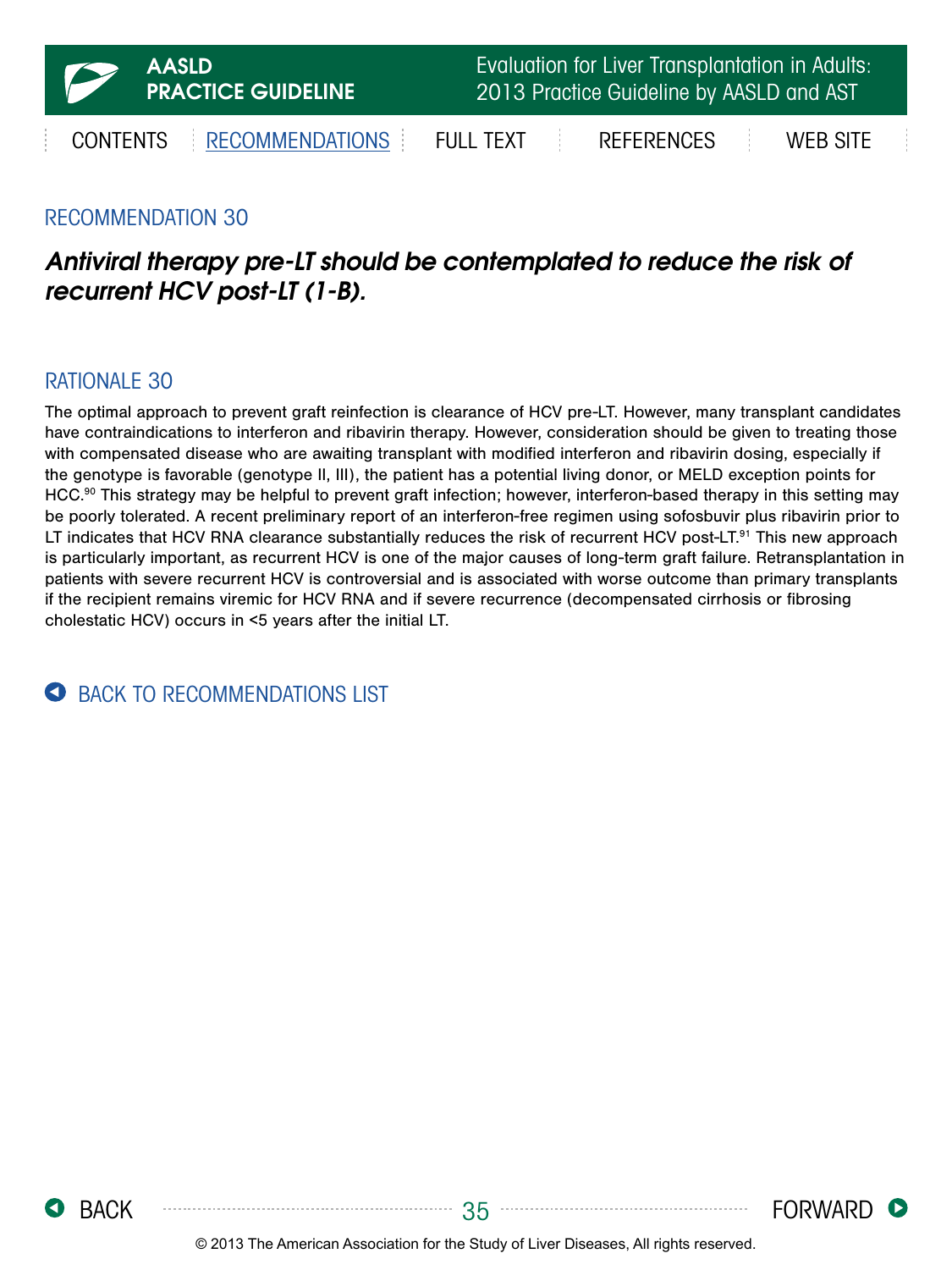<span id="page-35-0"></span>

Evaluation for Liver Transplantation in Adults: 2013 Practice Guideline by AASLD and AST

## RECOMMENDATION 31

# *Patients with HBV liver disease should receive antiviral therapy to suppress HBV replication pretransplant and continued surveillance for hepatocellular carcinoma (1-A).*

## RATIONALE 31

Prior to the use of HBV immune globulin (HBIG) as immunoprophylaxis after transplantation for chronic HBV, recurrence of HBV in the liver allograft occurred in up to 80%, and was usually complicated by graft dysfunction and death. The advent of oral antiviral agents has markedly reduced the number of LT candidates with a diagnosis of HBV.<sup>92</sup> Control of the virus prior to transplantation is critical in preventing graft reinfection. With the availability of antiviral medications with a high genetic barrier to resistance, suppression of the virus before transplant is feasible. The combination of HBIG with oral antivirals has allowed for HBV-infected patients to evolve from having the poorest posttransplant outcomes to having survival rates among the best of all recipients. With the use of HBIG and oral nucleos(t)ide therapy, the 5-year graft survival for those transplanted for HBV is 85% and retransplantation for recurrent HBV cirrhosis is rare. The ability to control HBV pre-OLT has resulted in a decrease in need for LT for decompensated HBV. However, LT for HCC as a complication of HBV has increased and there are still patients, albeit rare, with acute or chronic decompensated disease who do not improve with oral antiviral therapy and still require LT.



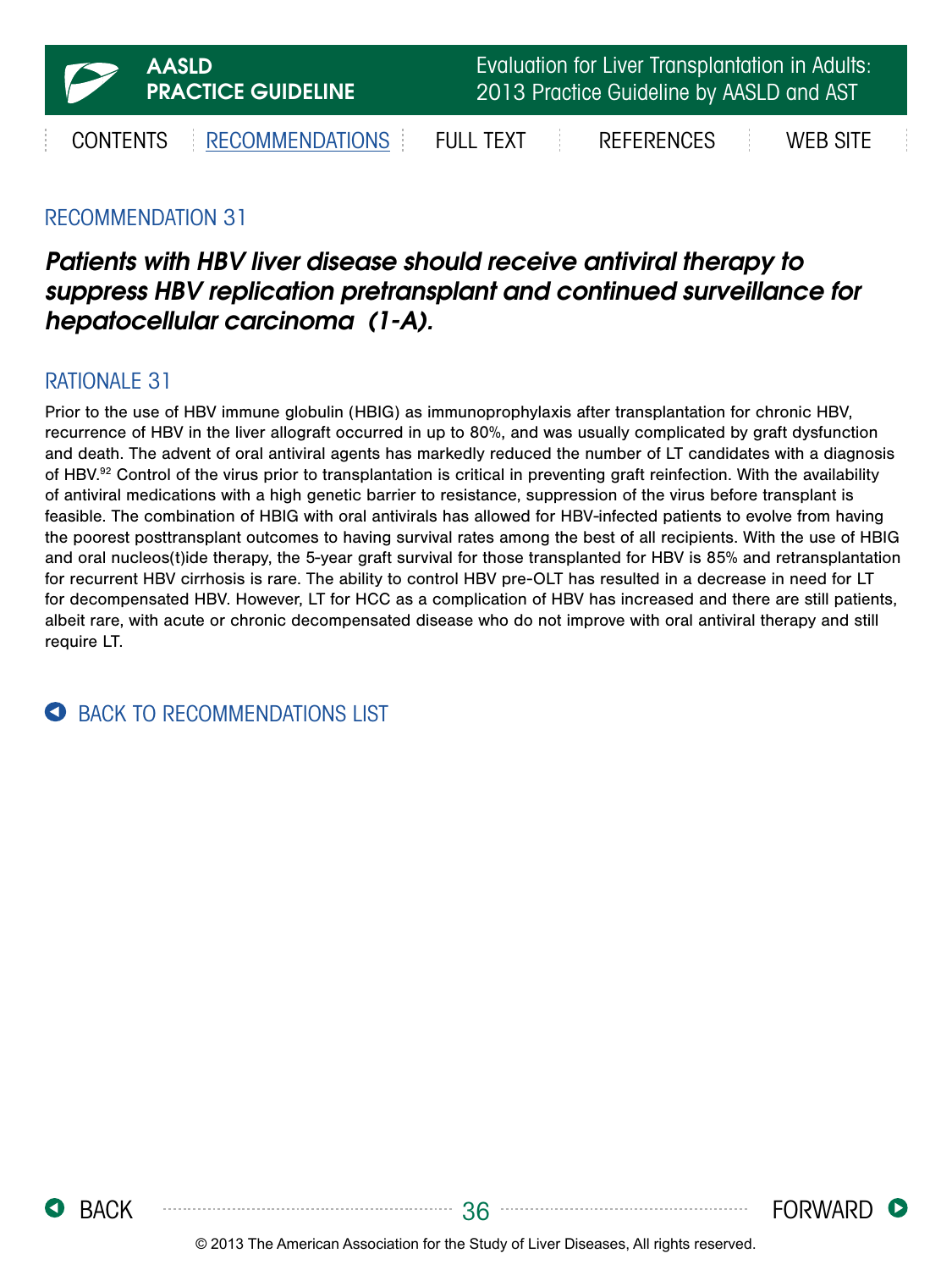<span id="page-36-0"></span>

## *LT should be considered in patients with decompensated autoimmune hepatitis who do not respond to or are not appropriate candidates for medical therapies (I-A).*

### RATIONALE 32

Autoimmune hepatitis may result in the development of cirrhosis and hepatocellular failure despite the efficacy of corticosteroid-based immunosuppressive regimens that result in remission in 80% of patients and in favorable long-term survival rates (80-90%) over 10 years. LT is an effective therapy for patients with decompensated chronic autoimmune hepatitis and in patients with autoimmune hepatitis who present with acute liver failure. Longterm outcomes after LT for autoimmune hepatitis are excellent, with 5 to 10-year survival rates of ~75%.<sup>93</sup> Factors associated with poor outcome and need for LT in type I autoimmune hepatitis include delayed aminotransferase response to therapy, younger age, greater acuity at presentation, MELD score >12, and multiple relapses.<sup>94</sup>

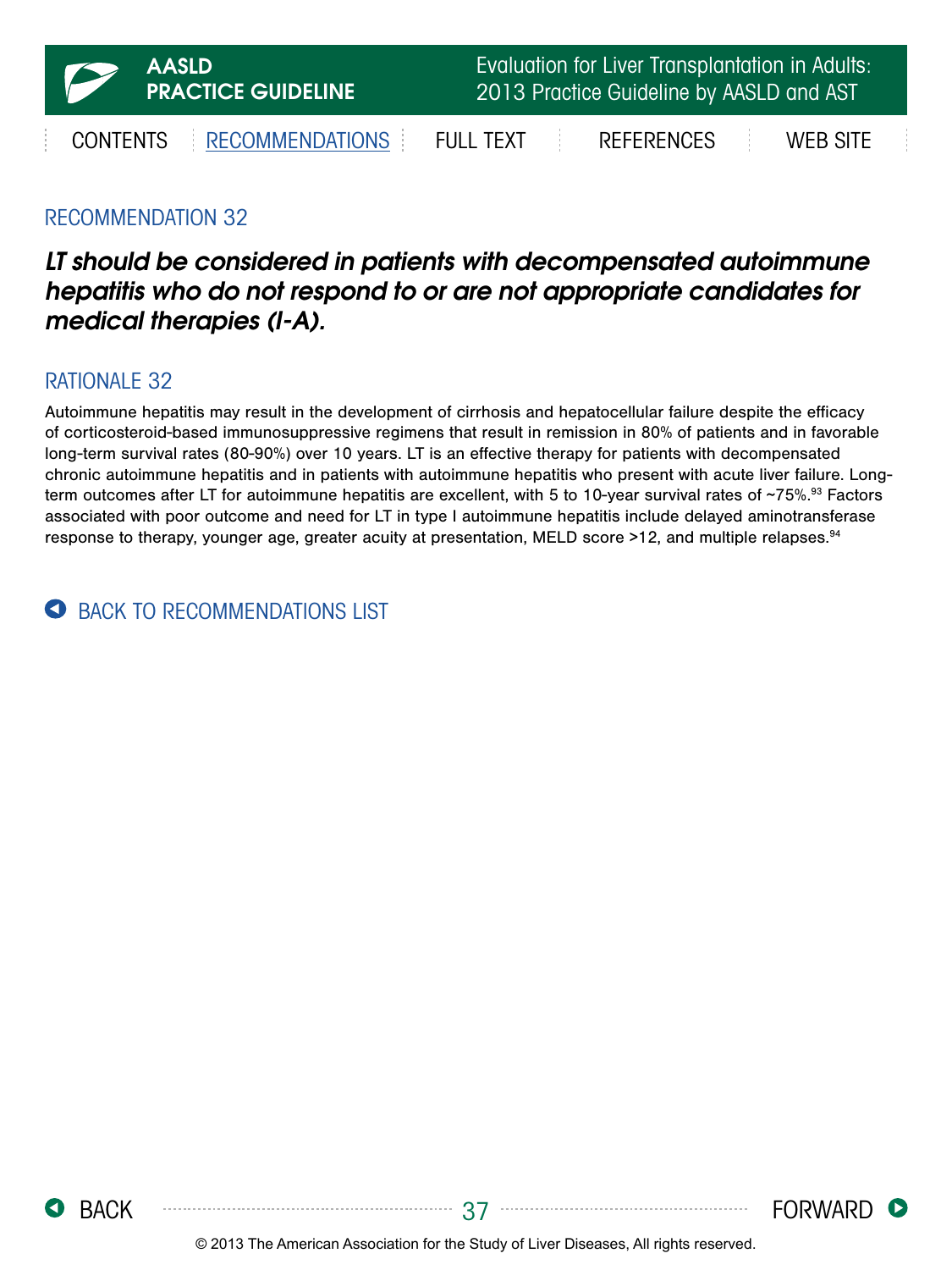<span id="page-37-0"></span>

# *LT is indicated in autoimmune hepatitis presenting as acute liver failure if recovery is unlikely (1-B).*

### RATIONALE 33

The clinical and histological features of acute liver failure due to autoimmune hepatitis are not fully defined but central zone perivenular inflammation on biopsy appears to be a common feature in this presentation of autoimmune hepatitis not typically seen in chronic autoimmune hepatitis.<sup>95, 96</sup> Corticosteroid administration in acute liver failure due to autoimmune hepatitis is controversial and is best reserved for less severe disease (MELD <28)<sup>97</sup> to minimize the risk of sepsis which could preclude transplantation.  $97, 98$ 

Additional information on this disease is contained within the [Practice Guidelines on Autoimmune Hepatitis.](http://aasld.org/practiceguidelines/Pages/guidelinelisting.aspx)

### **[BACK TO RECOMMENDATIONS LIST](#page-3-0)**

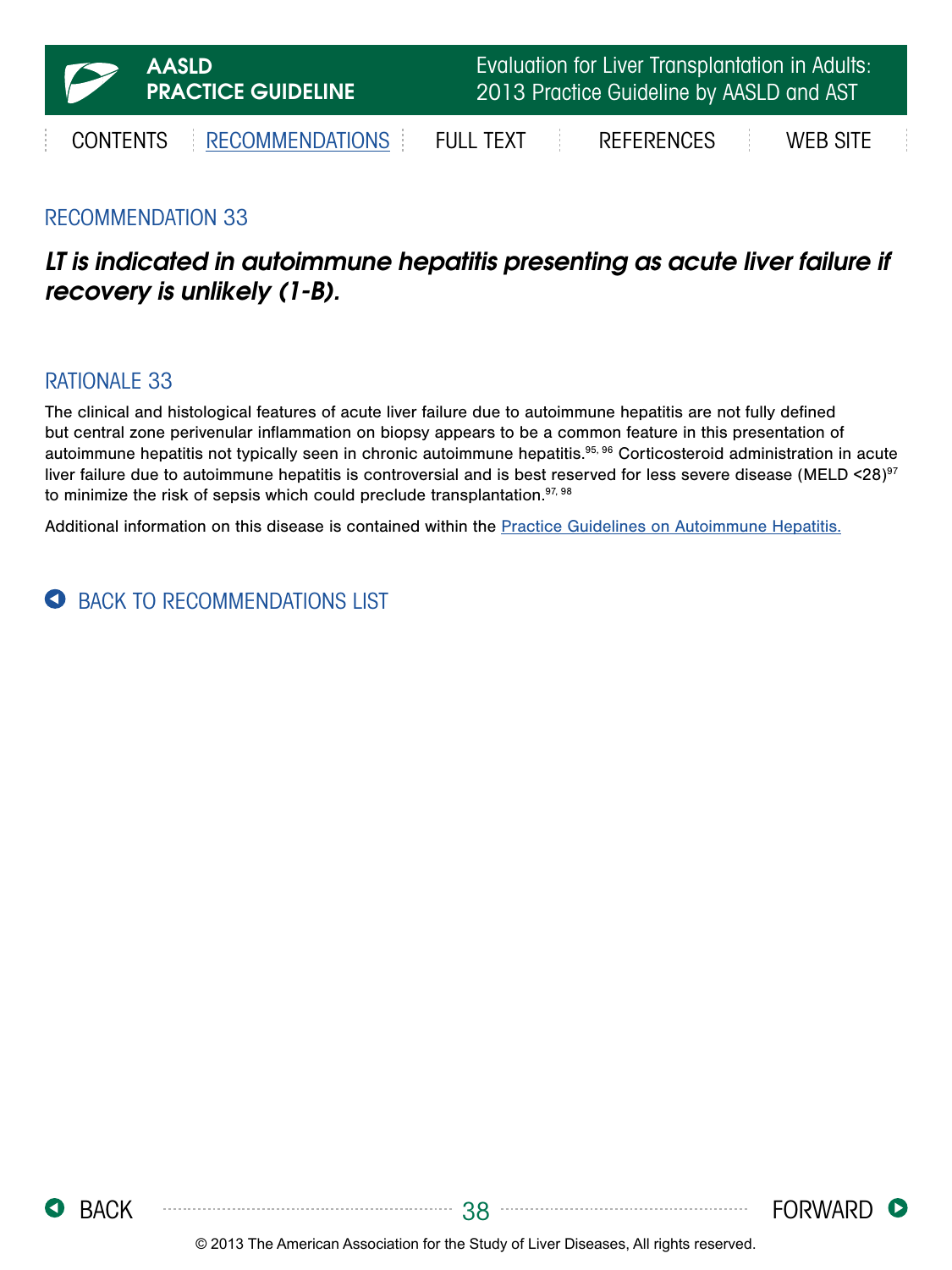<span id="page-38-0"></span>

# *LT is indicated for decompensated primary biliary cirrhosis (PBC) (I-A).*

#### RATIONALE 34

Therapy with ursodeoxycholic acid has improved outcomes in PBC, reflected in a decrease in the number of patients with PBC requiring LT.99 Indications for LT in PBC mirror those for other causes of cirrhosis and may also include severe portal hypertension refractory to medical/surgical interventions and occasionally pruritus refractory to medical therapy. Transplant outcomes in PBC are excellent, with 5-year patient survival rates of 80-85% after either living or deceased donor transplantation.<sup>100, 101</sup>

Additional information is contained within the [Practice Guidelines on Primary Biliary Cirrhosis](http://aasld.org/practiceguidelines/Pages/guidelinelisting.aspx).

### **[BACK TO RECOMMENDATIONS LIST](#page-3-0)**

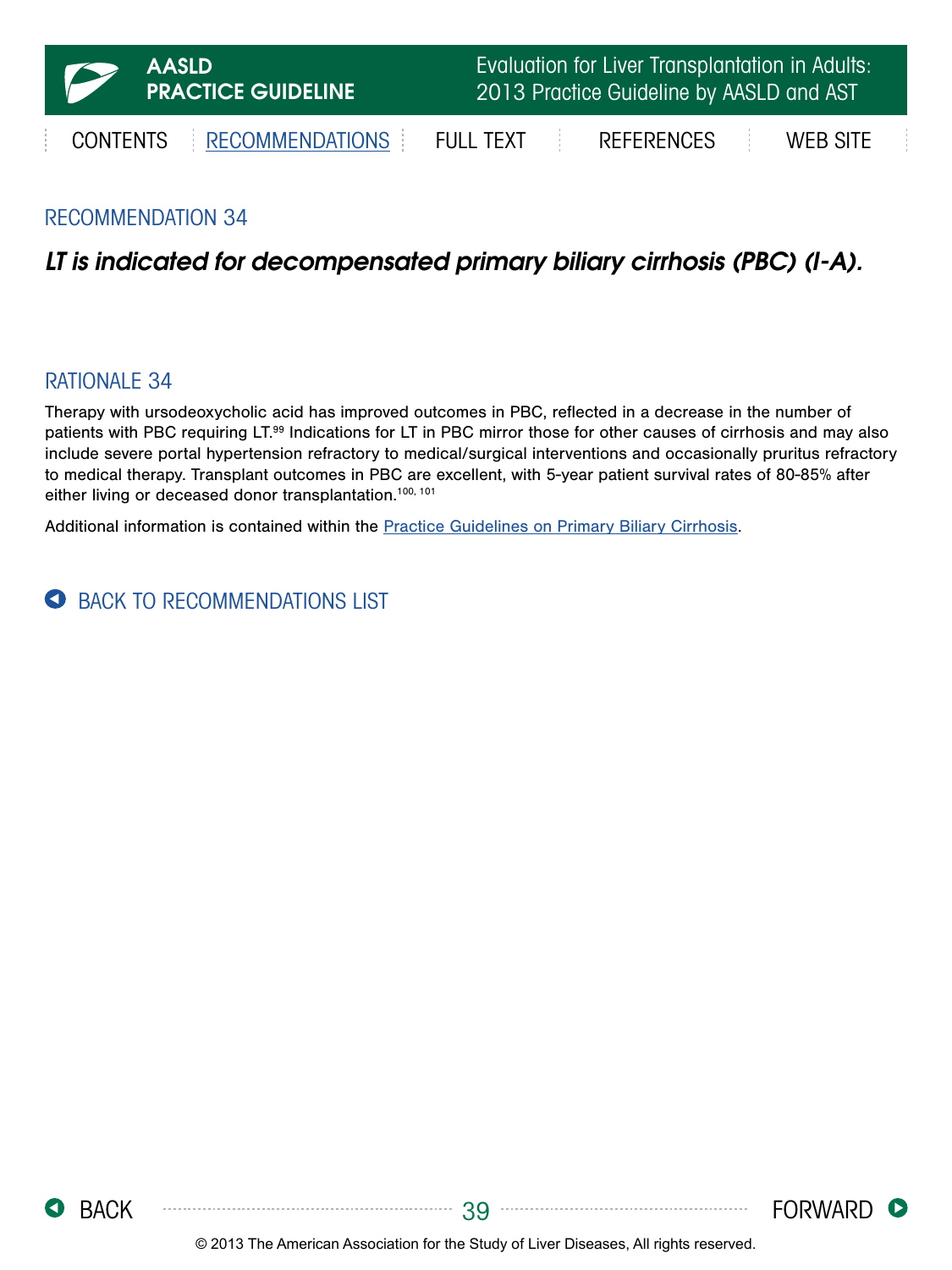<span id="page-39-0"></span>

# *Severe pruritus, refractory to medical therapy, may also be an indication for LT (I-B).*

#### RATIONALE 35

Indications for LT in PBC mirror those for other causes of cirrhosis and may also include severe portal hypertension refractory to medical/surgical interventions and occasionally pruritus refractory to medical therapy.

**[BACK TO RECOMMENDATIONS LIST](#page-3-0)** 

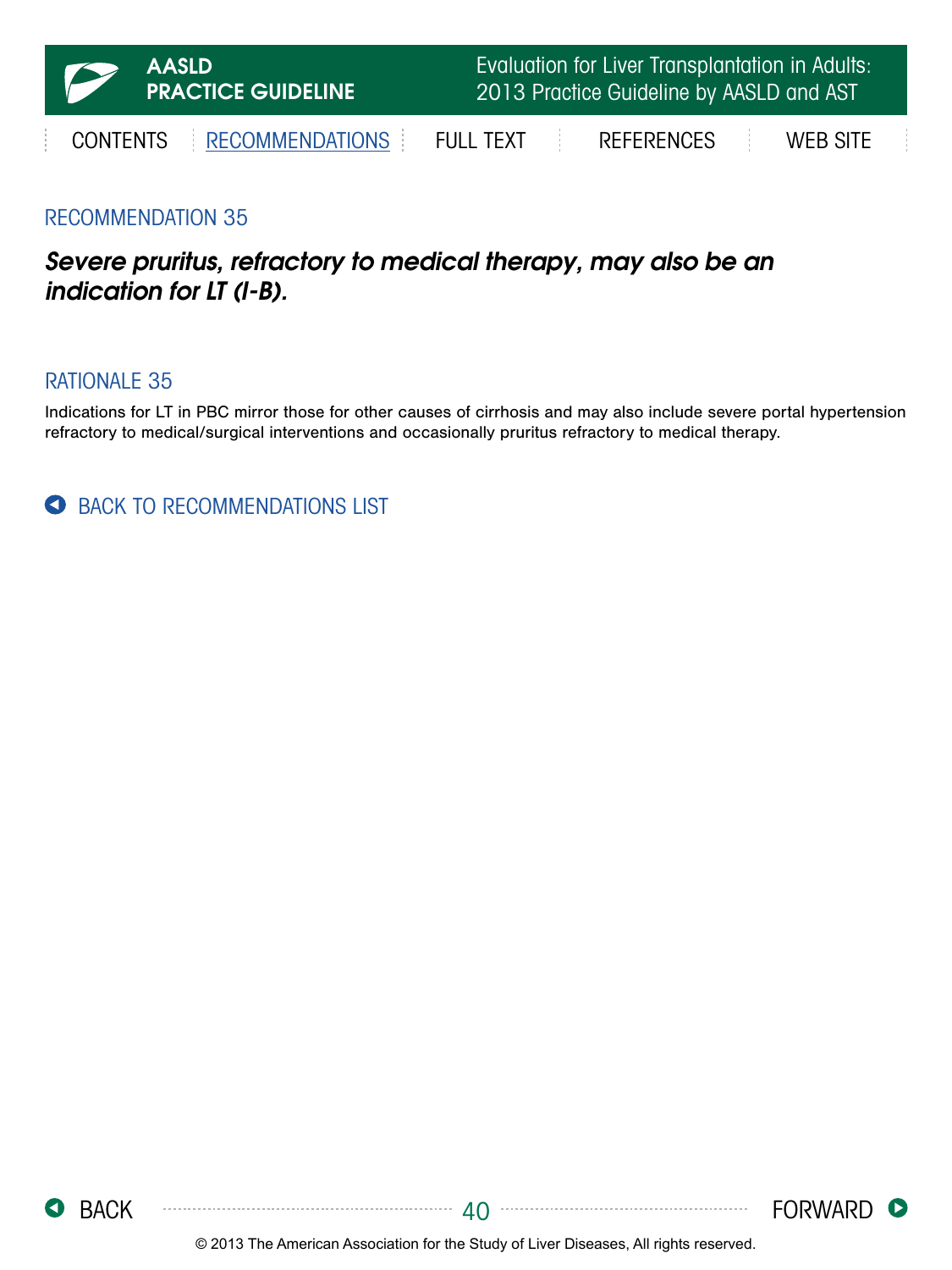# *LT is an effective therapy for decompensated liver disease due to primary sclerosing cholangitis (PSC), including bouts of recurrent cholangitis and sepsis (I-A).*

<span id="page-40-0"></span>[CONTENTS](#page-1-0) [RECOMMENDATIONS](#page-2-0) [FULL TEXT](#page-62-0) [REFERENCES](#page-88-0) [WEB SITE](http://aasld.org/practiceguidelines/Pages/guidelinelisting.aspx)

### RATIONAL F 36

No effective medical therapy is available for PSC,<sup>74-77</sup> which is associated with an increased risk of cholangiocarcinoma and gallbladder carcinoma as well as colon cancer in patients with associated inflammatory bowel disease (IBD).<sup>75</sup> LT is an effective intervention in patients with PSC who develop decompensated disease. Recurrent bacterial cholangitis and, in very highly selected patients, cholangiocarcinoma are additional indications for which patients may be eligible for MELD exception points.<sup>102, 103</sup> Continued surveillance for cholangiocarcinoma is necessary while awaiting transplant, although the optimal screening strategy has not been defined. Transplant outcomes for PSC are excellent, with 5-year patient survival rates of ∼90% after either living or deceased donor transplantation.104 Roux-en-Y choledochojejunostomy with resection of the recipient distal common bile duct to prevent recurrent PSC or *de novo* cholangiocarcinoma is the standard approach, although duct-to-duct biliary reconstruction has also been advocated by some when the native distal bile duct is free of overt disease.<sup>105</sup>



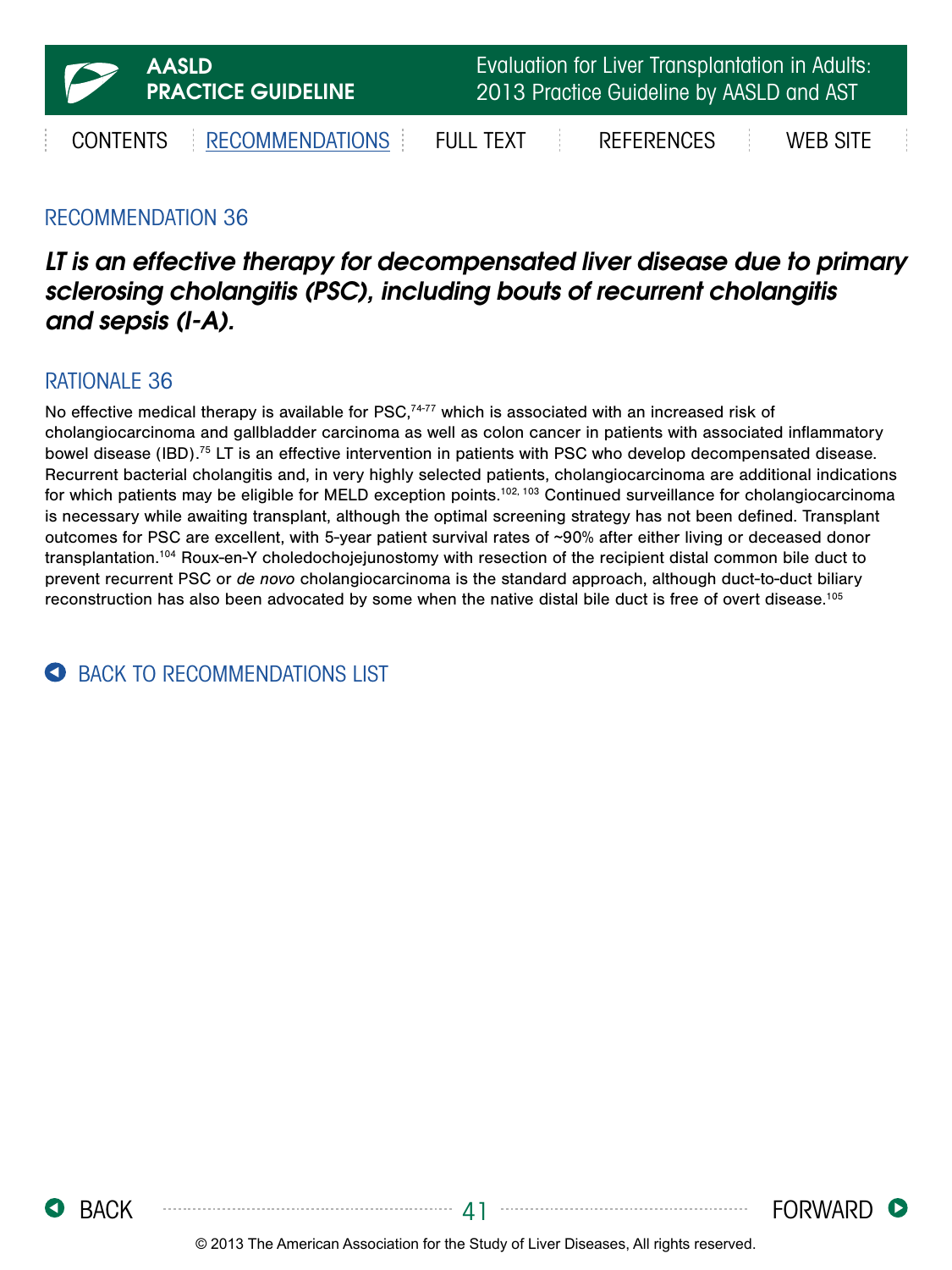<span id="page-41-0"></span>

*Colonoscopy should be performed annually in patients with primary sclerosing cholangitis (PSC) and inflammatory bowel disease (IBD) both before and after transplantation due to the high incidence of colorectal cancer (II-3).*

### RATIONALE 37

The presence of active IBD prior to LT appears to worsen posttransplant outcomes.<sup>106</sup> Endoscopic surveillance at 1 to 2-year intervals to detect colorectal neoplasia is appropriate for PSC patients with IBD both prior to and following LT due to an increased risk of colon malignancies.<sup>107</sup> Poorly controlled IBD prior to LT has been implicated in diminished graft survival and thrombotic episodes and management of IBD should be optimized prior to LT.108

LT for cholangiocarcinoma in PSC is an evolving area (see below). Additional information on PSC is contained within the **[Practice Guidelines on Primary Sclerosing Cholangitis.](http://aasld.org/practiceguidelines/Pages/guidelinelisting.aspx)** 

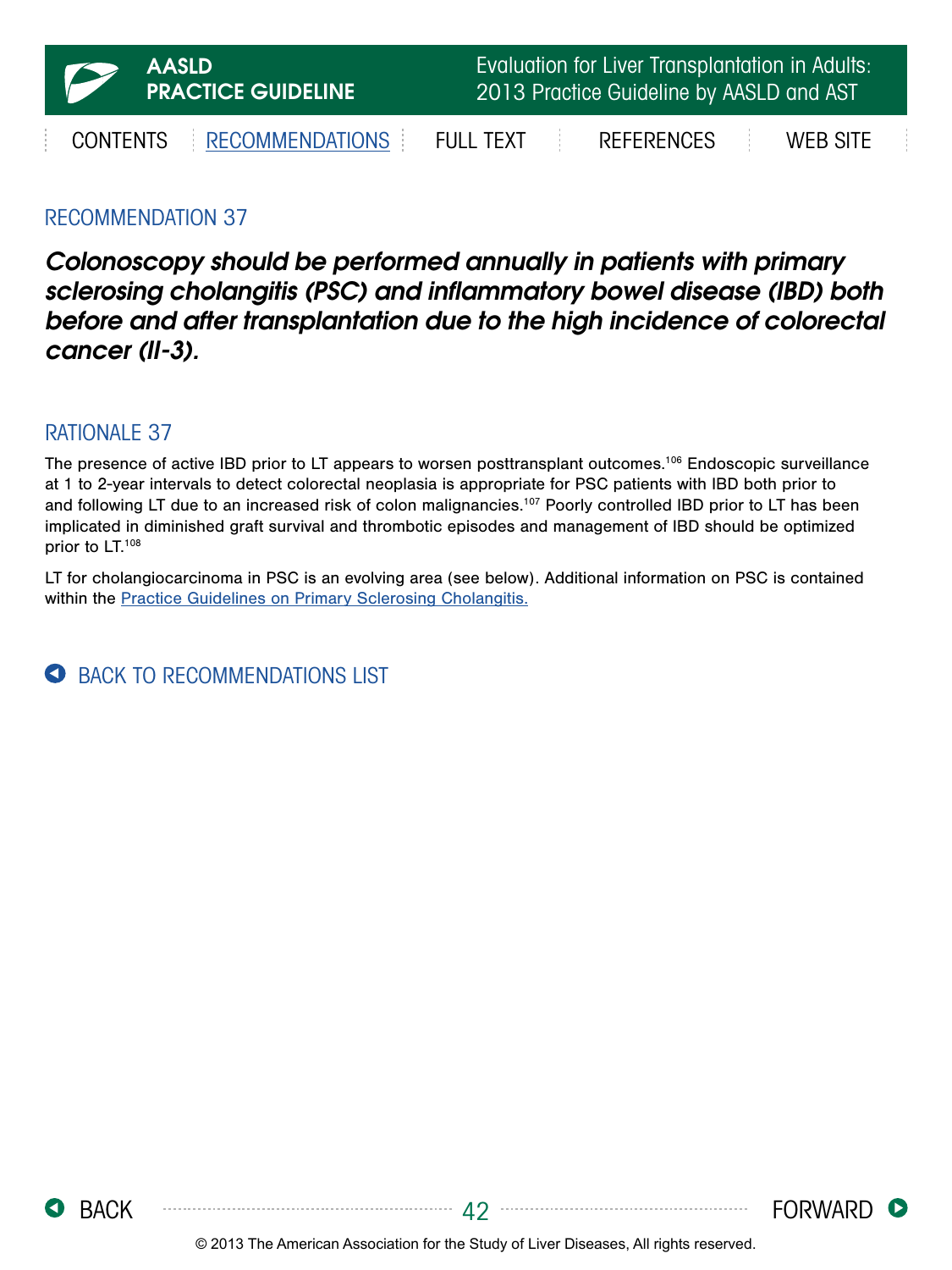### <span id="page-42-0"></span>RECOMMENDATION 38

# *Early referral of alcoholic liver disease (ALD) patients for initiation of LT evaluation facilitates psychosocial assessment and setting addiction treatment goals (1-A).*

### RATIONALE 38

Alcoholic liver disease (ALD) remains the second most common indication for LT. However, an estimated 95% of patients with endstage ALD are not referred for evaluation, even when AASLD Guidelines for referral are met.<sup>109</sup>

In a report 20 years ago on outcomes of patients transplanted for ALD, Starzl et al.<sup>110</sup> reported comparable outcomes for ALD recipients versus those with other liver diseases, although controversy still surrounds LT for this indication. Recent studies continue to demonstrate acceptable outcomes for ALD with graft loss due to resumption of alcohol post-LT comparable to PBC, being 2% by 10 years.<sup>111</sup> Most patients with ALD have the comorbid psychiatric diagnosis of alcohol dependence with a relapsing, remitting course.112 Patients with ALD require evaluation by clinicians skilled in mental health, optimally with addiction experience, in order to establish the correct psychiatric diagnoses and adequate treatment plan.<sup>113-116</sup> Even patients not referred for ALD, especially those with HCV, may have significant alcohol use disorders that are missed on referral but should be identified by structured psychiatric and substance abuse counselor interviews. 80-83

A 6-month minimum period of abstinence is commonly enforced on the basis that this period allows addiction issues to be addressed, and in patients with recent alcohol consumption or acute alcoholic hepatitis, may allow for spontaneous recovery and obviate the need for LT as well as reduce the risk of alcohol relapse if LT remains necessary.117 In acute alcoholic hepatitis there will be some patients who will not respond to or will continue to deteriorate despite medical therapy. For these patients early LT, before 6 months abstinence is achieved, has been demonstrated to improve survival but remains controversial.<sup>118</sup> It is critical that the requirement for addiction rehabilitation not be neglected during this time. To merely achieve 6 months sobriety without assessment or treatment does not therapeutically address a potential addictive disorder and abstinence alone may not meet the listing criteria for LT. Post-LT contracting for alcohol aftercare and counseling may be considered for those patients who are too sick to attend appropriate rehabilitation treatment.



[BACK](#page-41-0) [FORWARD](#page-43-0)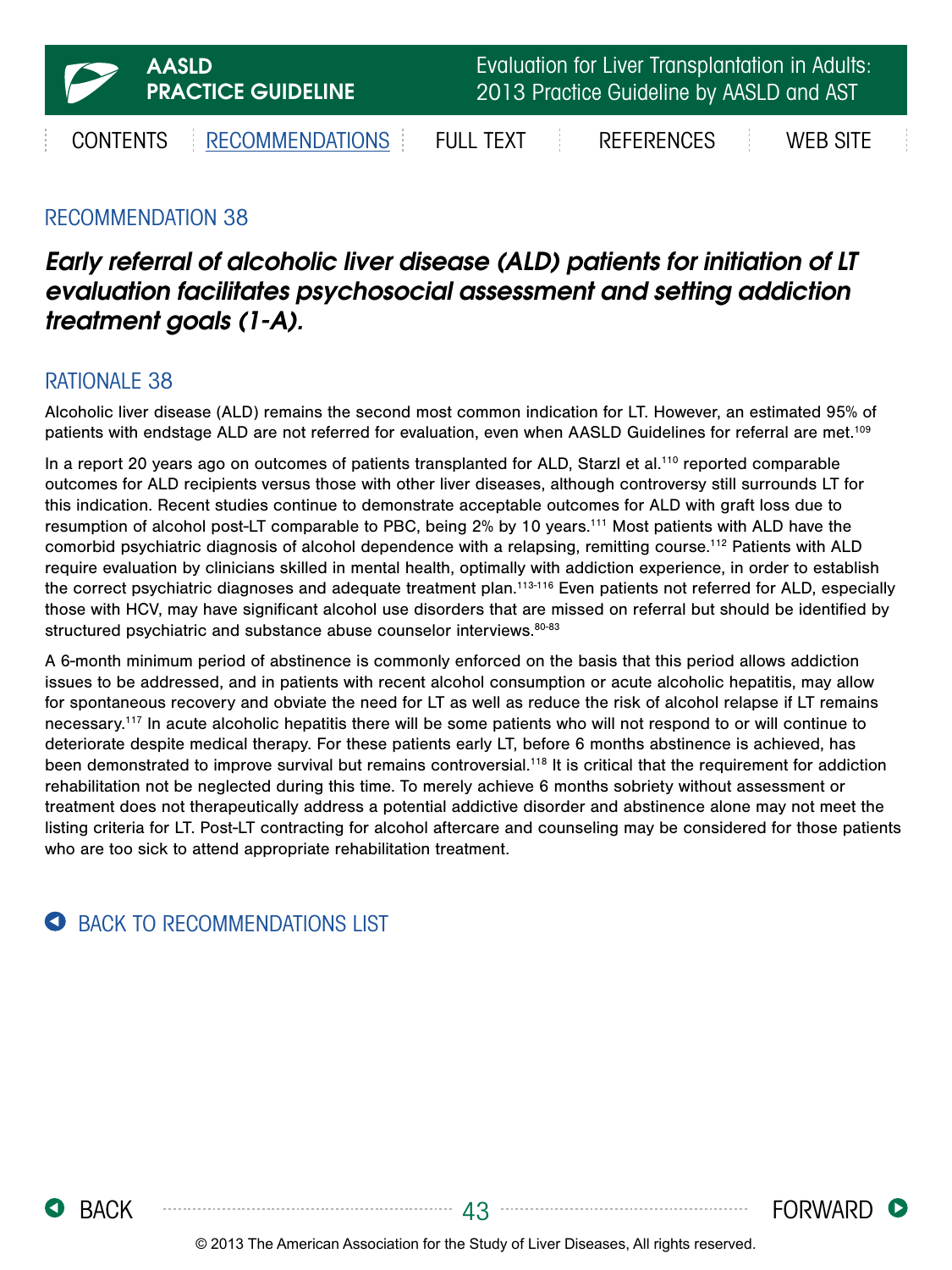<span id="page-43-0"></span>

## *Given the chronic nature of alcohol dependence, ongoing monitoring is an important part of a comprehensive treatment plan (1-B).*

### RATIONALE 39

Optimally, a patient with ALD should be referred in ample time to permit the transplant mental health clinicians to complete initial LT evaluation for the patient to begin/complete any addiction treatment requirements, and for any necessary reassessment to be performed. While some programs may not consider evaluating a patient with less than 6 months sobriety, waiting until they achieve 6 months before the referral or evaluation for LT is arranged may result in deterioration of the patient's medical condition so that psychosocial or addiction requirements determined from the initial evaluation may not be achievable. Ongoing monitoring by interview and toxicology screening may be considered for waitlisted candidates to document sobriety and continued participation in rehabilitation. Two studies have identified alcohol use by up to 25% of waitlisted ALD candidates,<sup>119, 120</sup> and most recoveries are made through scheduled or random blood alcohol levels.<sup>121</sup> Discovery of alcohol use on the waitlist typically results in delisting and requirement for further psychiatric and alcohol counselor input.

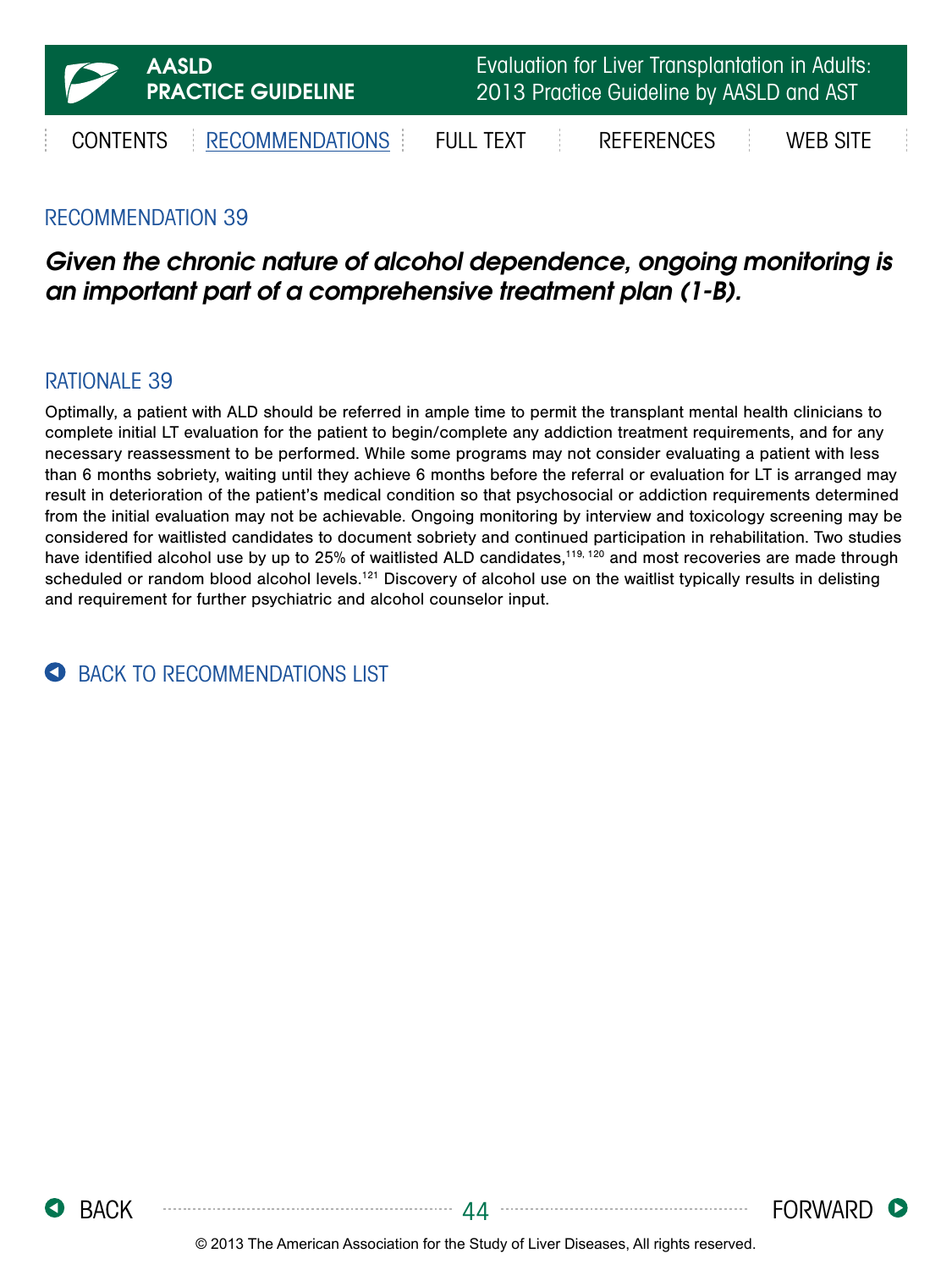<span id="page-44-0"></span>

# *Patients with acute liver failure (ALF) require immediate referral to a liver transplant center (1-A).*

### RATIONALE 40

Acute liver failure (ALF) is the rapid development of encephalopathy and coagulopathy (INR ≥1.5) in a patient without documented preexisting liver disease. Acetaminophen toxicity accounts for approximately half of all causes of ALF in the United States.<sup>122</sup> Patients with ALF of any etiology should be referred for urgent LT evaluation, as transplant centers have the expertise to anticipate the complications of ALF. Etiology is the most important predictor of spontaneous recovery in ALF with acetaminophen, acute hepatitis A, pregnancy-related liver disease, and shock liver having the highest likelihood of spontaneous survival. There are several tools designed to help predict which patients will recover and which will ultimately require LT. These tools include criteria such as the Kings College Criteria, Clichy Criteria, and, more recently, the MELD score, and have all been applied in this setting, although the frequent and unpredictable complications of ALF limit their utility and the decision to proceed to LT needs to be individualized.<sup>123-126</sup> Patients with ALF are eligible for UNOS Status 1a, which gives them preference in organ allocation over all forms of chronic liver disease as well as broader UNOS regional sharing. Criteria for Status 1 listing in addition to care in an ICU include one of the following: (1) ventilator dependence, (2) renal replacement therapy with hemodialysis or hemofiltration, or (3) INR ≥2 in a patient with onset of hepatic encephalopathy within 8 weeks of initial symptoms of liver disease (www.UNOS.org).

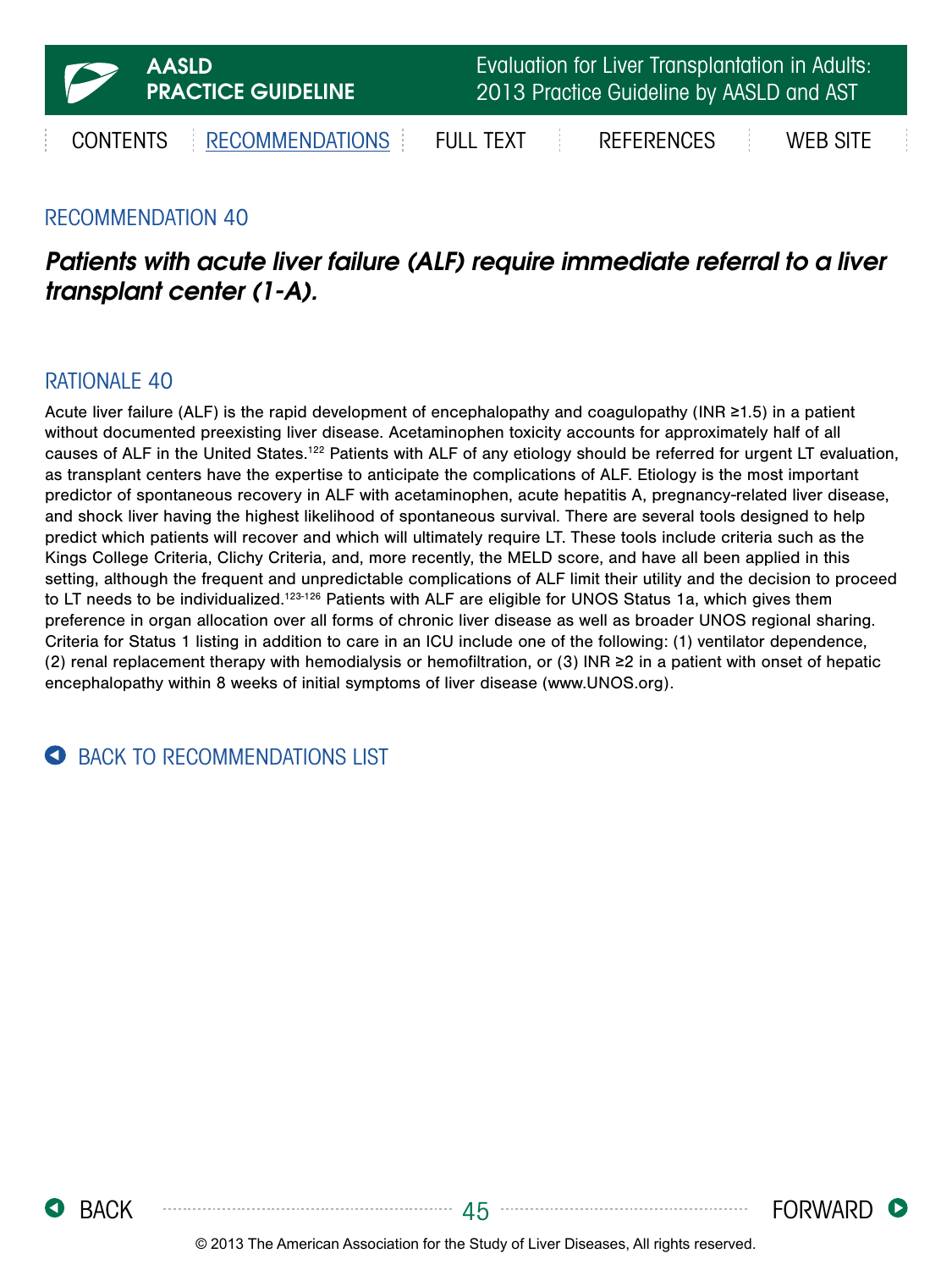<span id="page-45-0"></span>

*Patients with acetaminophen overdose should be evaluated for and meet reasonable expectations for adherence to medical directives and mental health stability as determined by the psychosocial evaluation (1-A).*

RATIONALE 41

*(Please see full text.)*



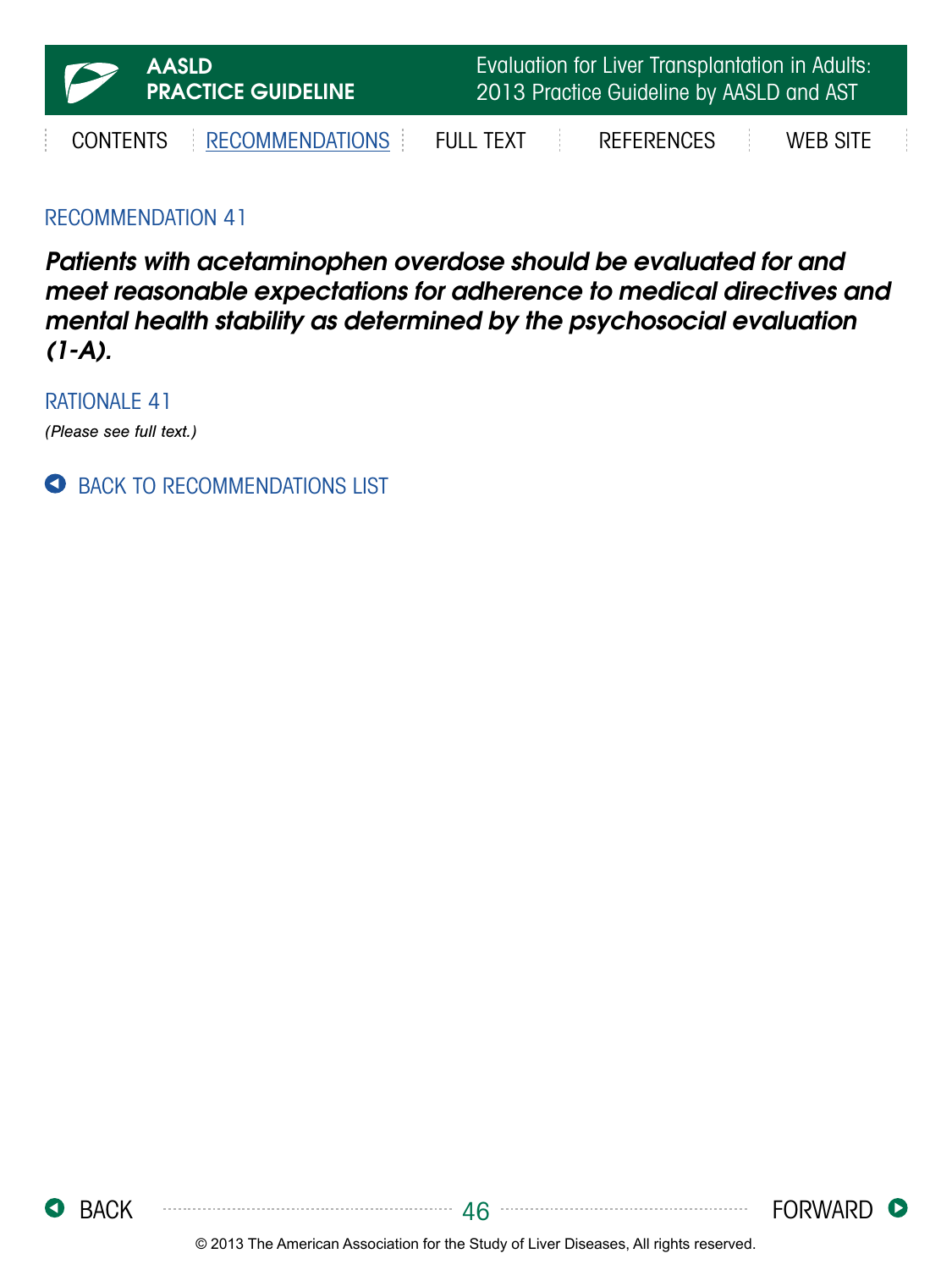<span id="page-46-0"></span>

# *LT is an effective therapy for hepatocellular carcinoma (HCC) within the Milan criteria (1-A).*

### RATIONAL F 42

HCC has become an increasingly important indication for LT. A landmark report by Mazzaferro et al.<sup>129</sup> from Milan indicated that the 4-year survival after transplant was 75% and the recurrence-free survival was 83% provided the tumor burden was either one lesion ≤5 cm, or three lesions each ≤3 cm without metastatic spread at the time of LT. Patients diagnosed with HCC who fall within the "Milan Criteria" are automatically assigned a MELD priority score of 22. The diagnosis is based on cross-sectional imaging with the following radiological characteristics diagnostic of HCC: contrast enhancement on the late arterial phase with one of the following features washout on portal venous phase: late capsule, pseudocapsule enhancement or growth on serial studies, or consistent biopsy confirming a tissue diagnosis of HCC. The tumor must not be amenable to resection and metastatic spread needs to have been excluded by a chest CT and bone scan. The tumor dimensions need to be confirmed by an magnetic resonance imaging (MRI) or CT scan interpreted by a radiologist at an OPTN-approved center (OPTN.transplant.hrsa.gov). The assigned MELD score currently increases every 3 months consistent with a 10% increase in candidate mortality until the patient is either transplanted or progresses beyond Milan criteria based on serial imaging. Frequently, these patients have low "biological" MELD scores due to preserved hepatocellular function and, thus, exception points afford them the opportunity to receive LT prior to tumor progression.<sup>130</sup>

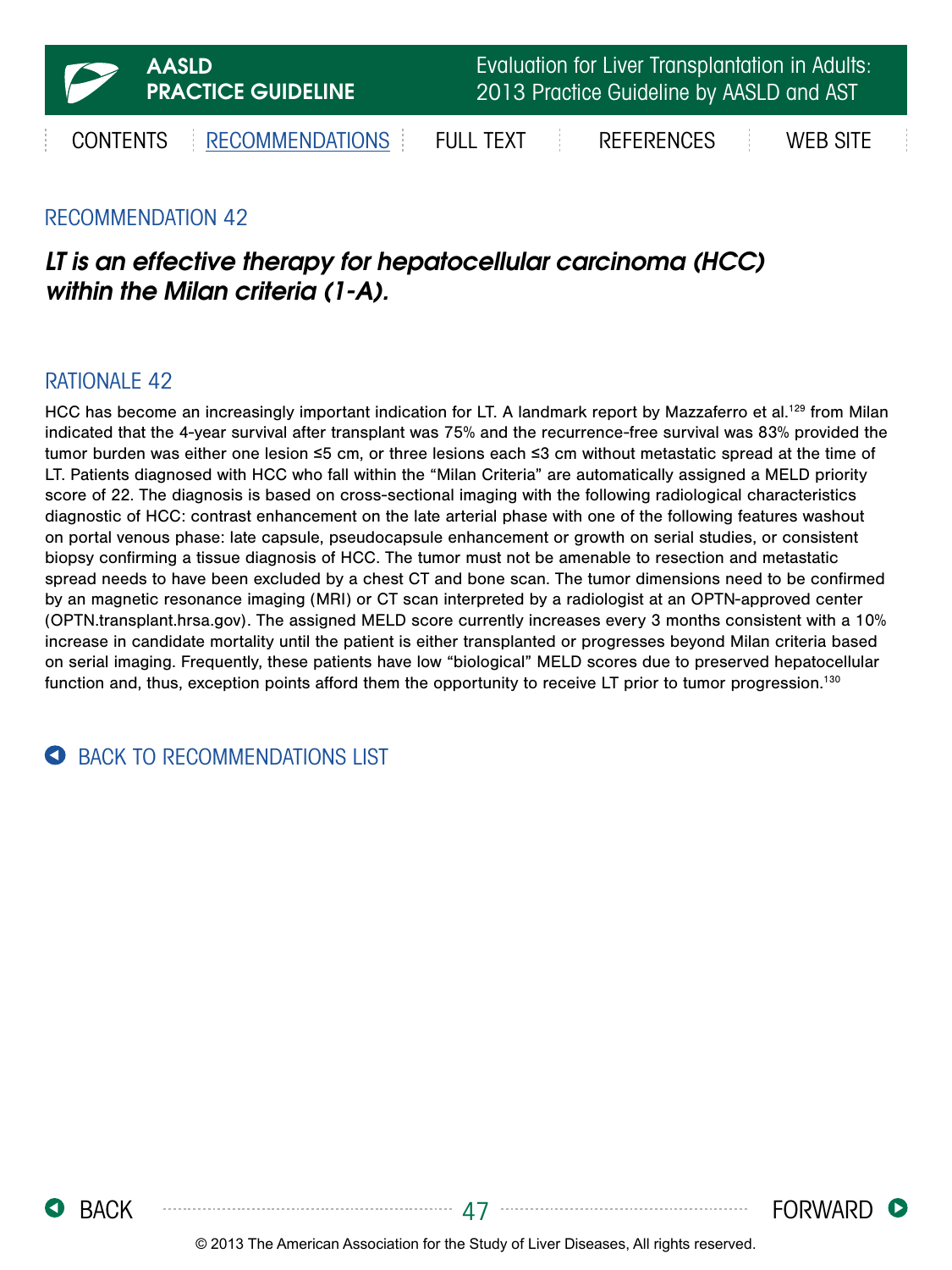<span id="page-47-0"></span>

### *LT may be an option for hepatocellular carcinoma (HCC) in excess of the Milan criteria in combination with tumor downstaging to Milan (2-C).*

### RATIONAL F 43

Extending the size limits beyond the Milan criteria may be possible without sacrificing survival outcome, the most common being the UCSF criteria.131 However, these patients are not given additional MELD priority and it can be difficult to access a deceased donor graft. Tumors beyond the Milan criteria may be eligible for downstaging to Milan criteria, with the ultimate goal of transplantation.<sup>132</sup> Candidates successfully downstaged to within the Milan criteria can be the subject of a petition for MELD exception points to the Regional Review Board. The role of locoregional therapies to control tumor growth in waitlisted candidates within the Milan criteria is an area of active investigation and a decision to perform tumor ablation can reflect a number of factors, including the candidate's projected waiting time for transplant and ability to tolerate an intervention based on the biological MELD Score.<sup>133</sup>



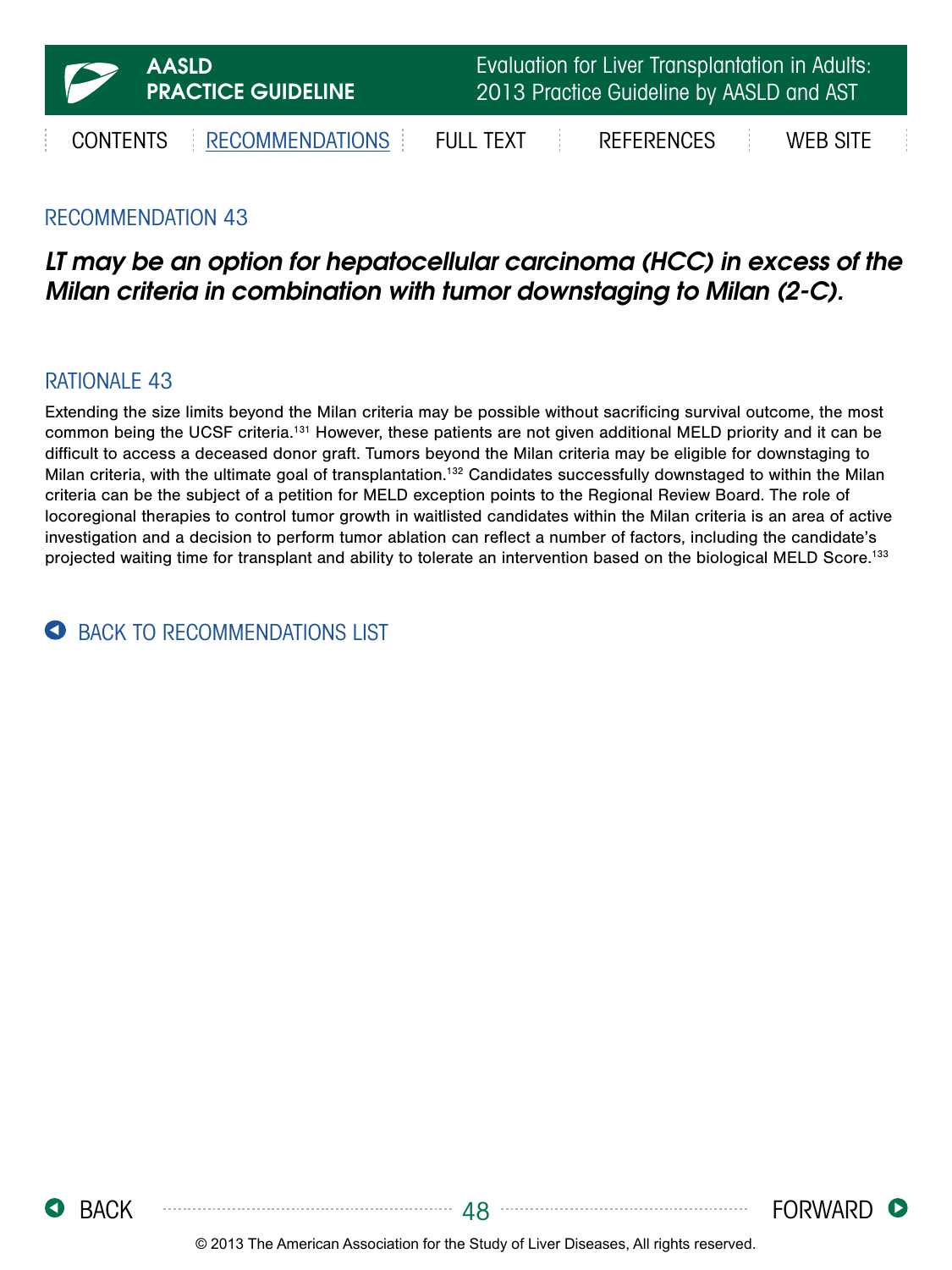### <span id="page-48-0"></span>RECOMMENDATION 44

# *Patients diagnosed with early-stage cholangiocarcinoma and deemed unresectable due to parenchymal liver disease or anatomic location may be considered for LT in combination with neoadjuvant chemoradiation (1B).*

### RATIONALE 44

Although surgery remains the only therapeutic option for intrahepatic and extrahepatic cholangiocarcinoma, LT has been attempted for perihilar tumors (i.e., involving the bile duct between the cystic duct junction and the secondary branches of the right/left hepatic ducts) deemed nonresectable due to involvement of hilar structures and/or underlying liver disease, typically PSC. Initially, results of LT were poor, with 2-year recurrence rates of 50% and 5-year survival rates of <30%.134-136 Extension of the resection to include pancreaticoduodenectomy failed to improve outcomes.<sup>137, 138</sup> However, two single-center reports of protocols incorporating neoadjuvant chemoradiation therapy, rigorous assessment for extrahepatic (nodal and/or metastatic) disease, avoidance of direct transperitoneal biopsy, and LT describe 5-year patient survival rates of nearly 80%.<sup>139-142</sup> In response, UNOS granted exception status in June 2009 to unresectable, early stage, peri-hilar cholangiocarcinoma treated under a preapproved protocol of neoadjuvant chemoradiation with an initial award of MELD exception score commensurate with a 10% 3-month mortality risk and escalation commensurate with a 10% increase in mortality risk every 3 months. Recently, a report summarizing the combined experience of 12 transplant centers with 287 peri-hilar cholangiocarcinoma patients, of whom 214 underwent neoadjuvant chemoradiation prior to LT, has confirmed acceptable 5-year patient survival rates (53% [95% confidence interval 46-60%] intention to treat survival; 65% [95% confidence interval 57-73%] posttransplant survival).<sup>143</sup> Moreover, the dropout rate increased every 3 months by 11.5% (range, 7-17%), confirming the appropriateness and magnitude of incremental MELD awards every 3 months for qualified candidates who remain on the waitlist.

### **[BACK TO RECOMMENDATIONS LIST](#page-4-0)**

© 2013 The American Association for the Study of Liver Diseases, All rights reserved.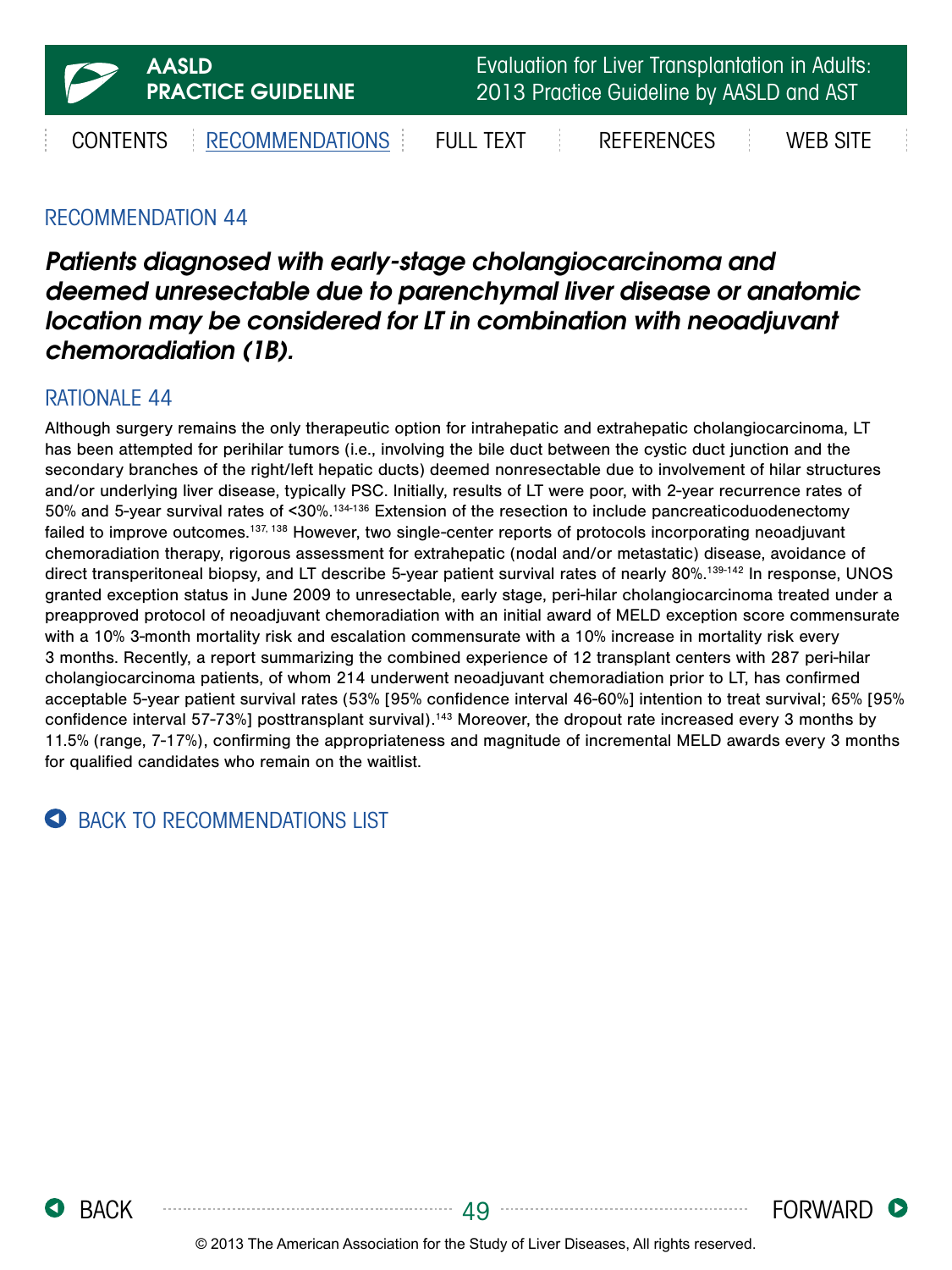<span id="page-49-0"></span>[CONTENTS](#page-1-0) [RECOMMENDATIONS](#page-2-0) [FULL TEXT](#page-62-0) [REFERENCES](#page-88-0) [WEB SITE](http://aasld.org/practiceguidelines/Pages/guidelinelisting.aspx)

### RECOMMENDATION 45

*Patients with cholangiocarcinoma who are potential transplant candidates should be expeditiously referred to centers that have established protocols for oncologic assessment and treatment approved by UNOS (1B).*

### RATIONALE 45

Two single-center reports of protocols incorporating neoadjuvant chemoradiation therapy, rigorous assessment for extrahepatic (nodal and/or metastatic) disease, avoidance of direct transperitoneal biopsy, and LT describe 5-year patient survival rates of nearly 80%.<sup>139-142</sup>

Recently, a report summarizing the combined experience of 12 transplant centers with 287 peri-hilar cholangiocarcinoma patients, of whom 214 underwent neoadjuvant chemoradiation prior to LT, has confirmed acceptable 5-year patient survival rates (53% [95% confidence interval 46-60%] intention to treat survival; 65% [95% confidence interval 57-73%] posttransplant survival).143 Moreover, the dropout rate increased every 3 months by 11.5% (range, 7-17%), confirming the appropriateness and magnitude of incremental MELD awards every 3 months for qualified candidates who remain on the waitlist.

**[BACK TO RECOMMENDATIONS LIST](#page-4-0)** 

[BACK](#page-48-0) [FORWARD](#page-50-0)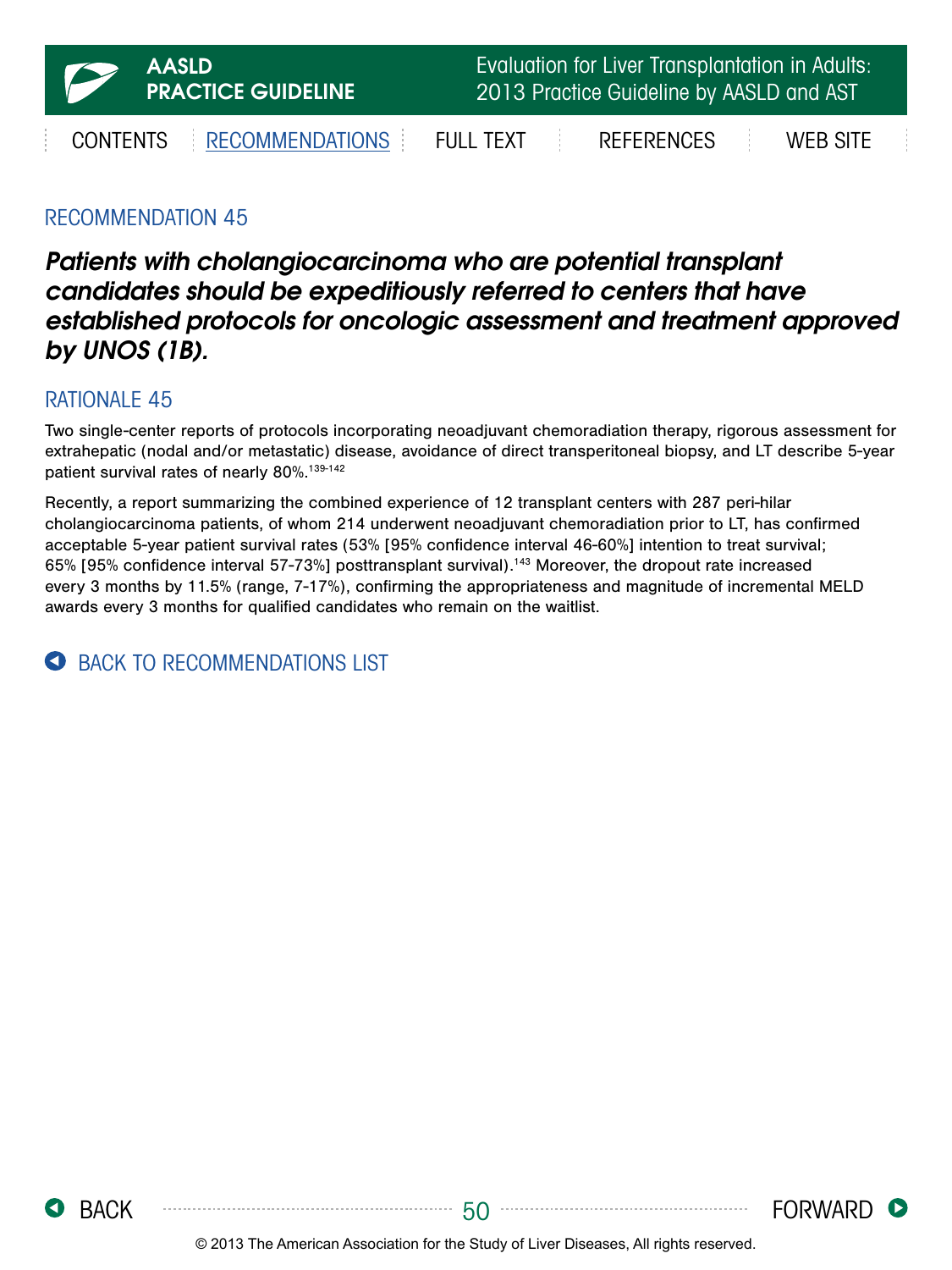<span id="page-50-0"></span>

### *LT is an effective therapy for decompensated liver disease due to nonalcoholic steatohepatitis (NASH) or cryptogenic cirrhosis (I-A).*

### RATIONAL F 46

NAFLD includes a spectrum of disease from isolated steatosis to NASH with cirrhosis. The prevalence of NAFLD and NASH are increasing and are closely linked to the dramatic rise in obesity and components of the metabolic syndrome.<sup>145</sup> As many as 30% of adults in Western countries have NAFLD and up to 12% of whom have NASH.<sup>146, 147</sup> In those with NASH, progression to advanced fibrosis and cirrhosis occurs in ∼30% and 10%, respectively, over a 5-year period.<sup>148, 149</sup> In addition, NASH, with, and uncommonly without, cirrhosis is associated with an increased risk for the development of HCC.<sup>150, 151</sup> Currently, no medical therapies for NASH have consistently resulted in a reduction in hepatic fibrosis.

There has been a significant increase in the proportion of patients undergoing LT in the U.S., with a primary diagnosis of NASH from 1.2% in 2001 to 9.7% in 2009.<sup>152</sup> NASH is now the third most common indication for LT and is on pace to become the most frequent. In addition, a significant number of patients transplanted with cryptogenic cirrhosis have clinical features similar to those seen in patients with NASH and similar rates of recurrent disease following transplant, suggesting that the frequency of LT for NASH may be underestimated.<sup>152-154</sup> The impact of coexistent NASH in those with other causes of liver disease leading to LT has also not been quantified.

Patient and graft survivals in patients with NASH undergoing LT are similar to that in patients with other major indications for LT over a 3 to 5-year follow-up period.<sup>152, 155</sup> However, NAFLD and NASH also share risk factors for cardiovascular and chronic kidney disease.<sup>156</sup> Therefore, longer follow-up is needed to understand the influence of the metabolic syndrome on post-LT outcomes. NAFLD and NASH recur following LT, with steatosis reported on biopsy in more than 60% of recipients transplanted with these diagnoses early after LT, and NASH is observed in from 10-40% of the post-LT patients.<sup>157</sup> Although rapid disease recurrence resulting in graft loss within 3 years of LT has been described,<sup>152</sup> it appears that only ~10% of NASH recipients develop advanced fibrosis or cirrhosis within 10 years of LT.<sup>157</sup> The impact of recurrent disease on outcomes in patients transplanted with NASH requires further evaluation.

Additional information on NASH is contained within the [Practice Guidelines on NAFLD.](http://aasld.org/practiceguidelines/Pages/guidelinelisting.aspx)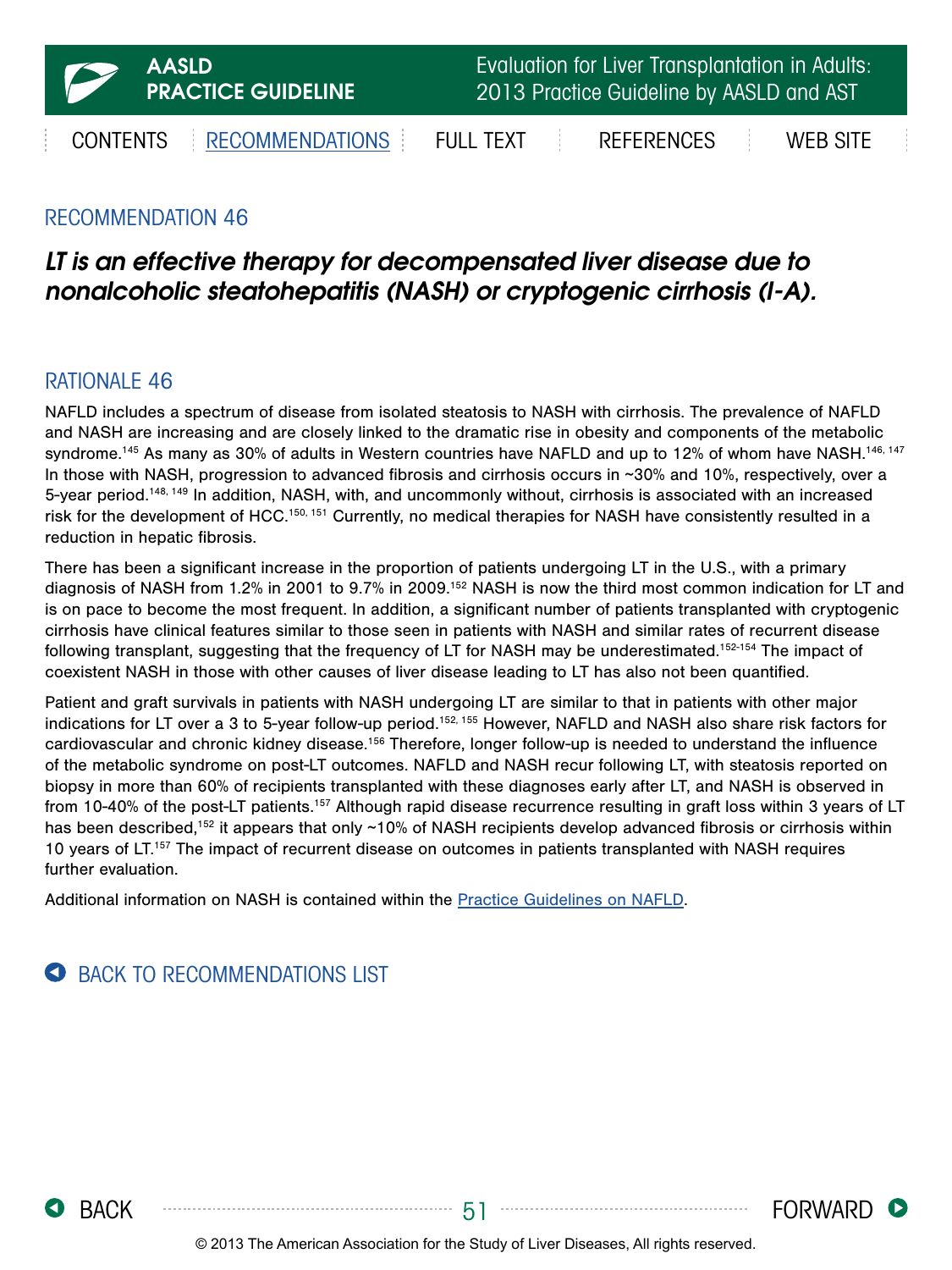<span id="page-51-0"></span>[CONTENTS](#page-1-0) [RECOMMENDATIONS](#page-2-0) [FULL TEXT](#page-62-0) [REFERENCES](#page-88-0) [WEB SITE](http://aasld.org/practiceguidelines/Pages/guidelinelisting.aspx)

### RECOMMENDATION 47

# *LT is indicated for decompensated cirrhosis due to α-1-antritrypsin deficiency (I-A).*

### RATIONALE 47

Adults with  $\alpha$ -1-antritrypsin deficiency commonly have no prior history of liver disease and only a minority present with abnormal liver biochemistries levels regardless of the severity of liver disease.<sup>158</sup> The prevalence of liver disease in adults ranges from 2-43% and appears to increase with age.<sup>159</sup> An autopsy study of PiZZ individuals found that almost 50% had cirrhosis and 28% had HCC present at the time of death.<sup>160</sup>

Testing for  $\alpha$ -1-antritrypsin deficiency is indicated in unexplained liver disease<sup>161</sup> and measurement of the serum or plasma  $\alpha$ -1-antritrypsin level coupled with genotype testing if levels are below normal<sup>158</sup> should be done in these patients. LT is the only effective therapy for decompensated liver disease due to  $\alpha$ -1-antritrypsin deficiency and is the indication for transplant in ~1% of adult recipients.<sup>162</sup> Patient (83%) and graft (77%) survivals over 5 years in adults with  $\alpha$ -1-antritrypsin deficiency are excellent.<sup>162</sup> The donor  $\alpha$ -1-antritrypsin phenotype is expressed following LT and serum levels return to normal within weeks after surgery, so recurrence is not a concern.

**[BACK TO RECOMMENDATIONS LIST](#page-4-0)** 

[BACK](#page-50-0) [FORWARD](#page-52-0)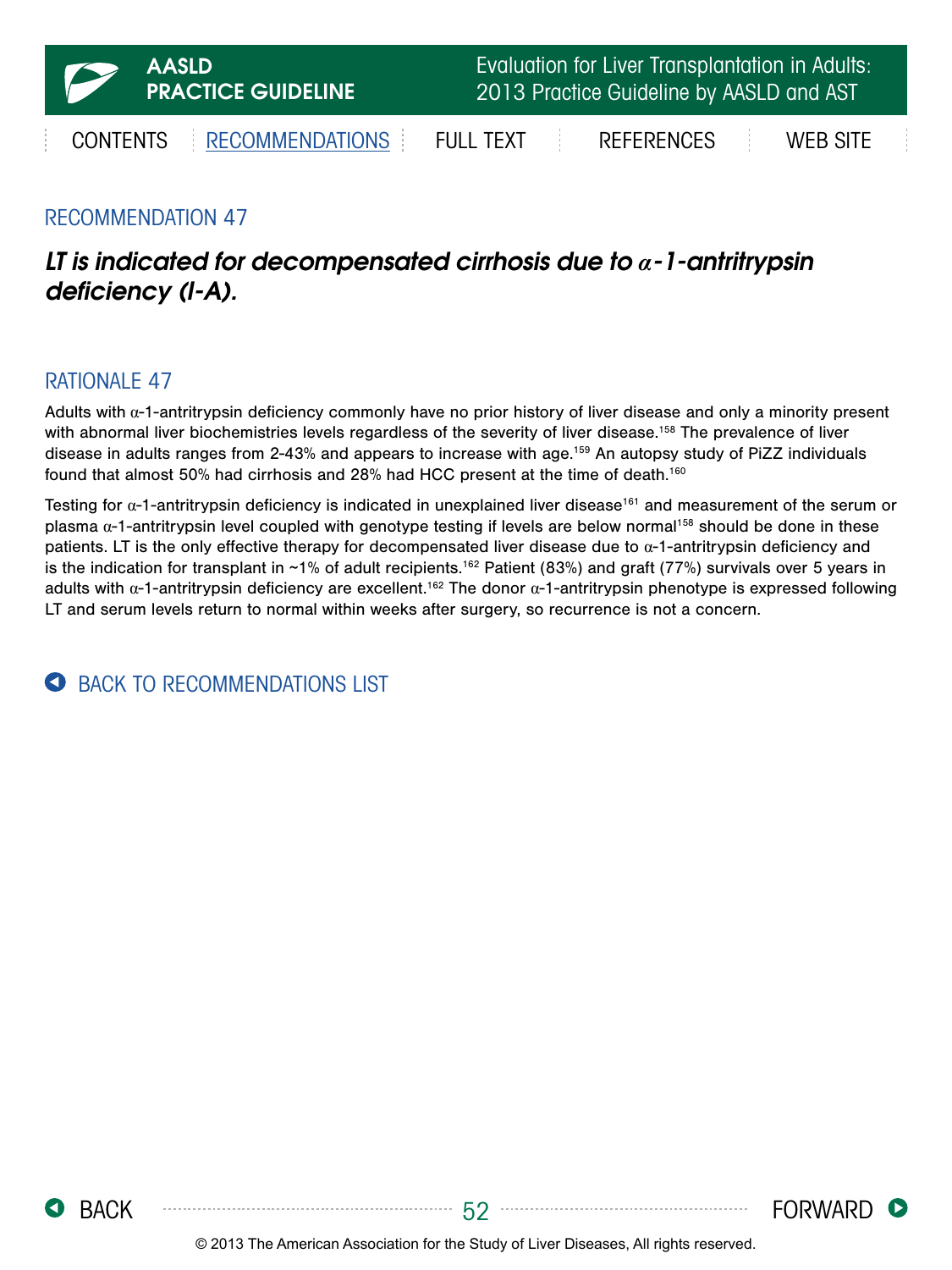<span id="page-52-0"></span>

*Screening to exclude lung disease with pulmonary function tests and chest imaging should be undertaken in patients with α-1-antritrypsin deficiency being evaluated for LT (I-A).*

#### RATIONALE 48

Concomitant lung disease should be excluded before LT by pulmonary function tests and chest imaging.163

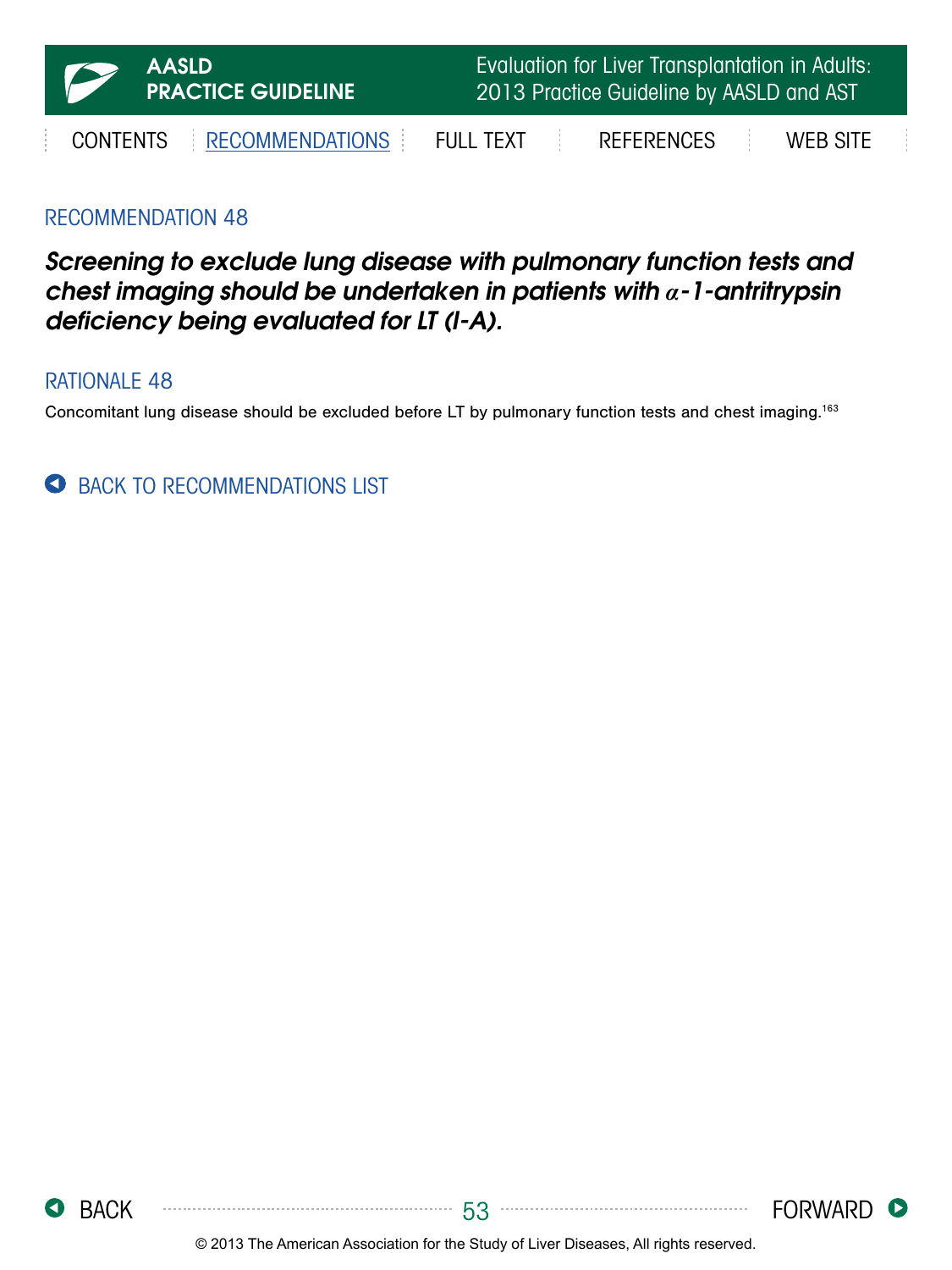<span id="page-53-0"></span>

# *LT is indicated for decompensated cirrhosis due to hemochromatosis (1-A).*

### RATIONALE 49

Although the majority of C282Y homozygotes will accumulate hepatic iron, only 4-6% of whom appear to develop cirrhosis.164 Therapeutic phlebotomy, if undertaken early, can prevent the development of cirrhosis and other complications.165 HCC develops in ∼6% of affected men and 1.5% of women, most often but not always in those with cirrhosis.<sup>166, 167</sup> The risk of HCC in cirrhosis due to hereditary hemochromatosis appears to be greater than in other causes of cirrhosis.168 Although elevated iron studies may be seen in patients with other causes of liver disease, particularly alcohol, NAFLD, and HCV, coexisting hereditary hemochromatosis is uncommon.<sup>169</sup>

Hereditary hemochromatosis is a relatively uncommon indication for LT, accounting for 0.5-1% of all transplants despite the frequency of the HFE gene.<sup>170</sup> LT is indicated for HCC or decompensated liver disease. Cardiovascular events, most notably arrhythmias and infectious complications, are increased after LT in hereditary hemochromatosis, resulting in outcomes inferior to other indications for LT.<sup>170, 171</sup> However, the judicious use of iron reduction therapy pretransplant and careful selection and follow-up appear to have resulted in improved outcomes after LT, which are now similar to other indications for LT in more recent analyses.<sup>170, 172</sup>

Additional information is contained within the [Practice Guidelines on Hemochromatosis.](http://aasld.org/practiceguidelines/Pages/guidelinelisting.aspx)

**[BACK TO RECOMMENDATIONS LIST](#page-4-0)** 

[BACK](#page-52-0) [FORWARD](#page-54-0)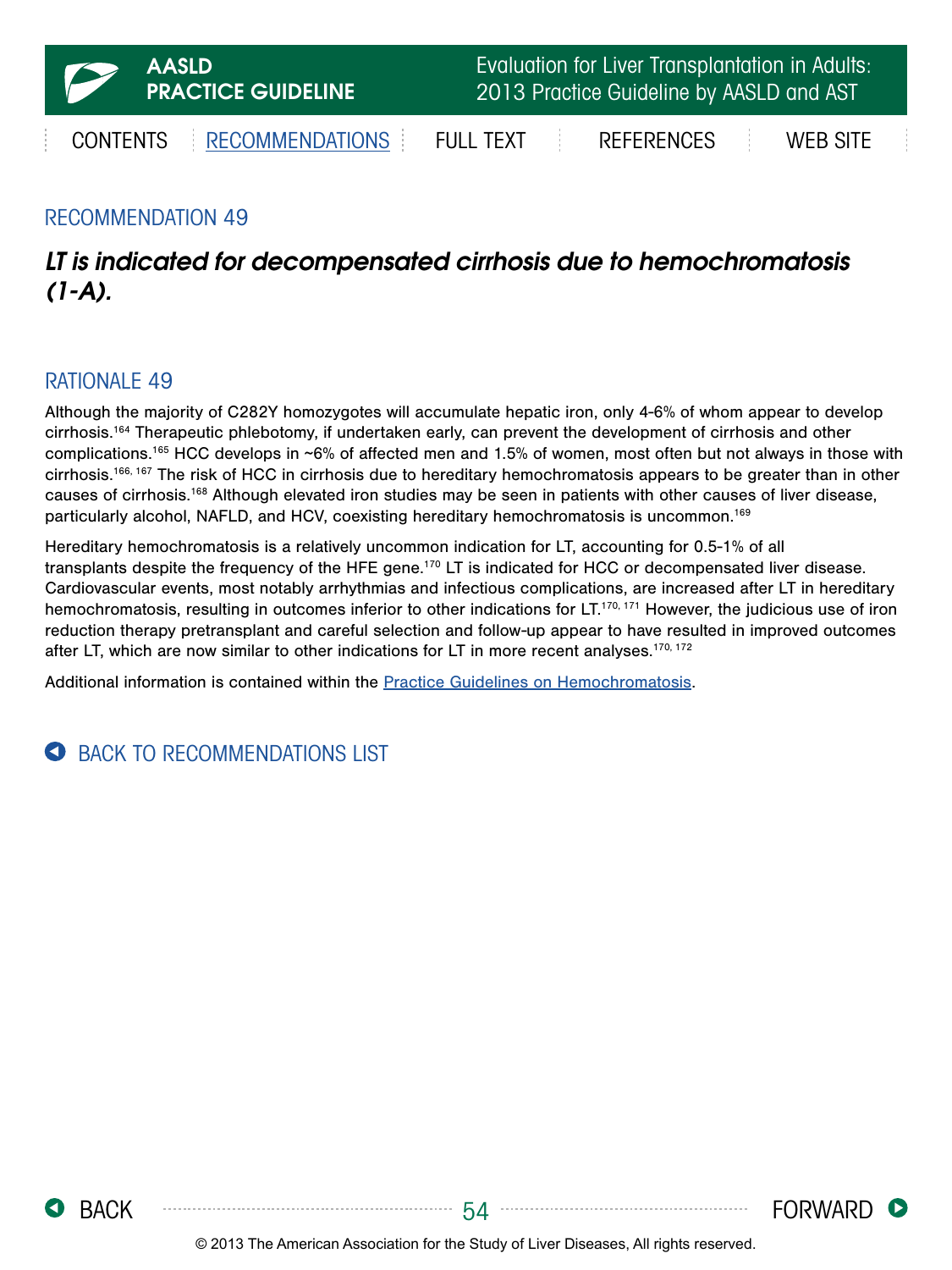<span id="page-54-0"></span>

### *Iron reduction therapy should be performed prior to LT in candidates with hemochromatosis (I-B).*

#### RATIONALE 50

The judicious use of iron reduction therapy pretransplant and careful selection and follow-up appear to have resulted in improved outcomes after LT, which are now similar to other indications for LT in more recent analyses.170, 172

**[BACK TO RECOMMENDATIONS LIST](#page-4-0)** 

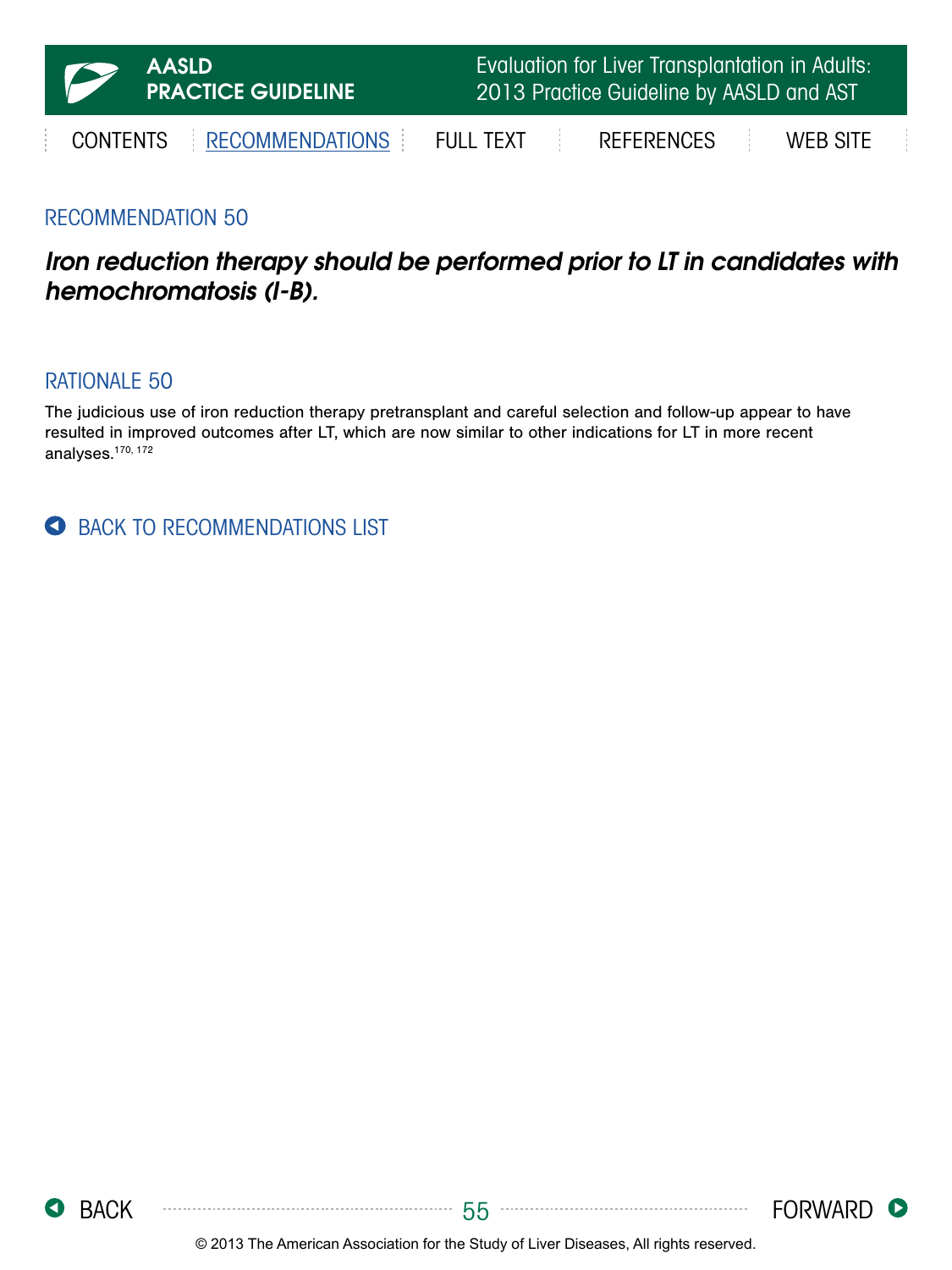<span id="page-55-0"></span>

# *Urgent LT is indicated for Wilsonian acute liver failure (I-A).*

#### RATIONALE 51

Hepatic manifestations of Wilson's disease include acute or chronic hepatitis, cirrhosis, and acute liver failure.<sup>173</sup> The disease may also present with neuropsychiatric dysfunction, hemolytic anemia, and renal impairment. Many, but not all, patients with chronic liver disease have low ceruloplasmin levels and the diagnosis is generally made on a composite of clinical findings and biochemical measurements.<sup>174</sup> In acute liver failure, a number of criteria have been evaluated that improve diagnostic accuracy. The ratio of alkaline phosphatase to bilirubin combined with aspartate aminotransferase (AST) to alanine aminotransferase (ALT) ratio has a high sensitivity and specificity.<sup>175</sup>

### **[BACK TO RECOMMENDATIONS LIST](#page-4-0)**

 $\bullet$  [BACK](#page-54-0)  $\bullet$  [FORWARD](#page-56-0)  $\bullet$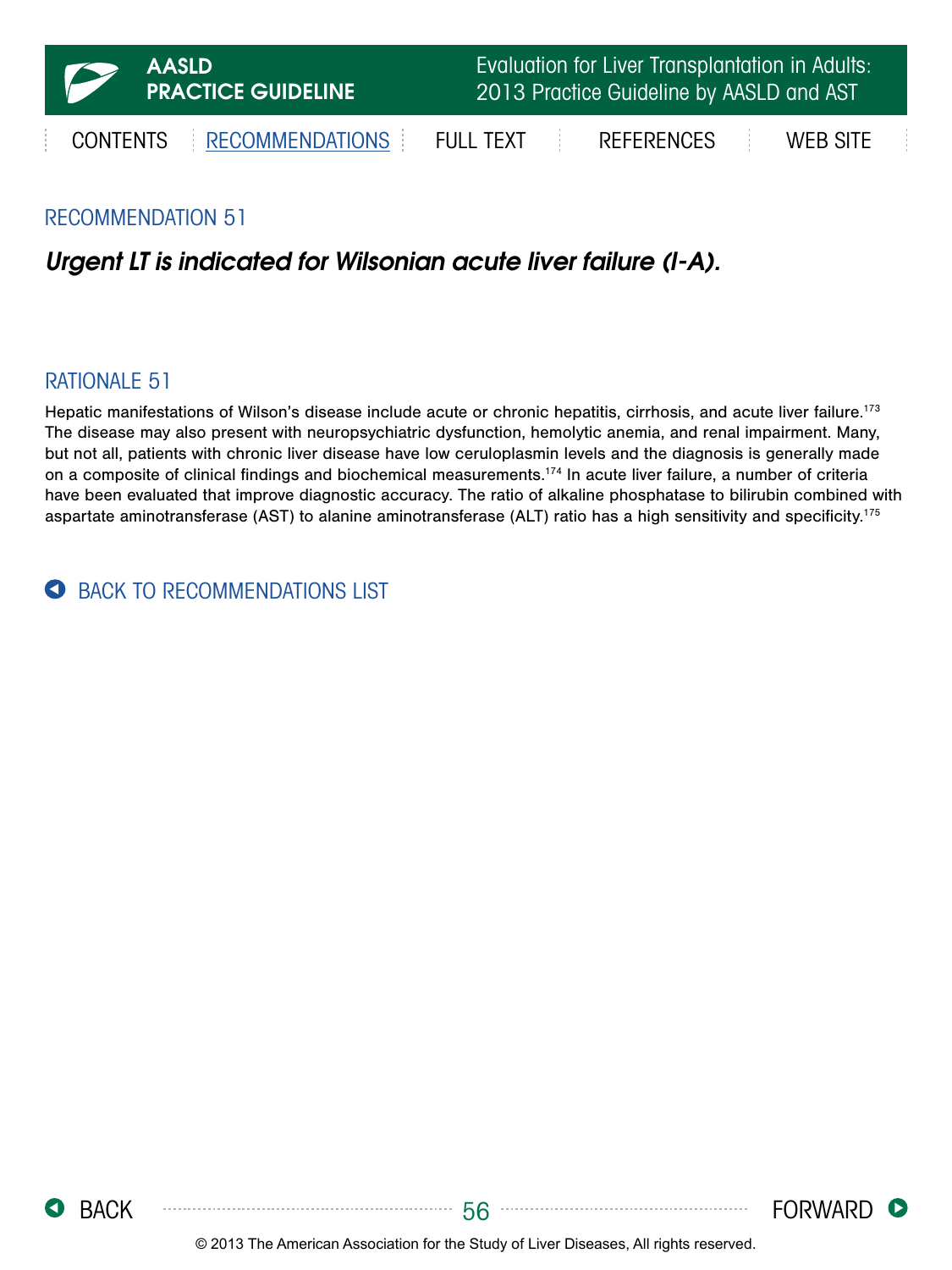<span id="page-56-0"></span>

## *LT is indicated in decompensated cirrhosis due to Wilson's disease unresponsive to medical therapy (I-A).*

### RATIONALE 52

Hepatic manifestations of Wilson's disease include acute or chronic hepatitis, cirrhosis, and acute liver failure.<sup>173</sup> The disease may also present with neuropsychiatric dysfunction, hemolytic anemia, and renal impairment. Many, but not all, patients with chronic liver disease have low ceruloplasmin levels and the diagnosis is generally made on a composite of clinical findings and biochemical measurements.<sup>174</sup> In acute liver failure, a number of criteria have been evaluated that improve diagnostic accuracy. The ratio of alkaline phosphatase to bilirubin combined with aspartate aminotransferase (AST) to alanine aminotransferase (ALT) ratio has a high sensitivity and specificity.<sup>175</sup> Copper chelation and removal are effective in chronic liver disease and result in sustained remission as long as compliance with therapy is maintained.<sup>173</sup> In those with decompensated disease not responsive to therapy or in those with fulminant hepatic failure, LT is appropriate.

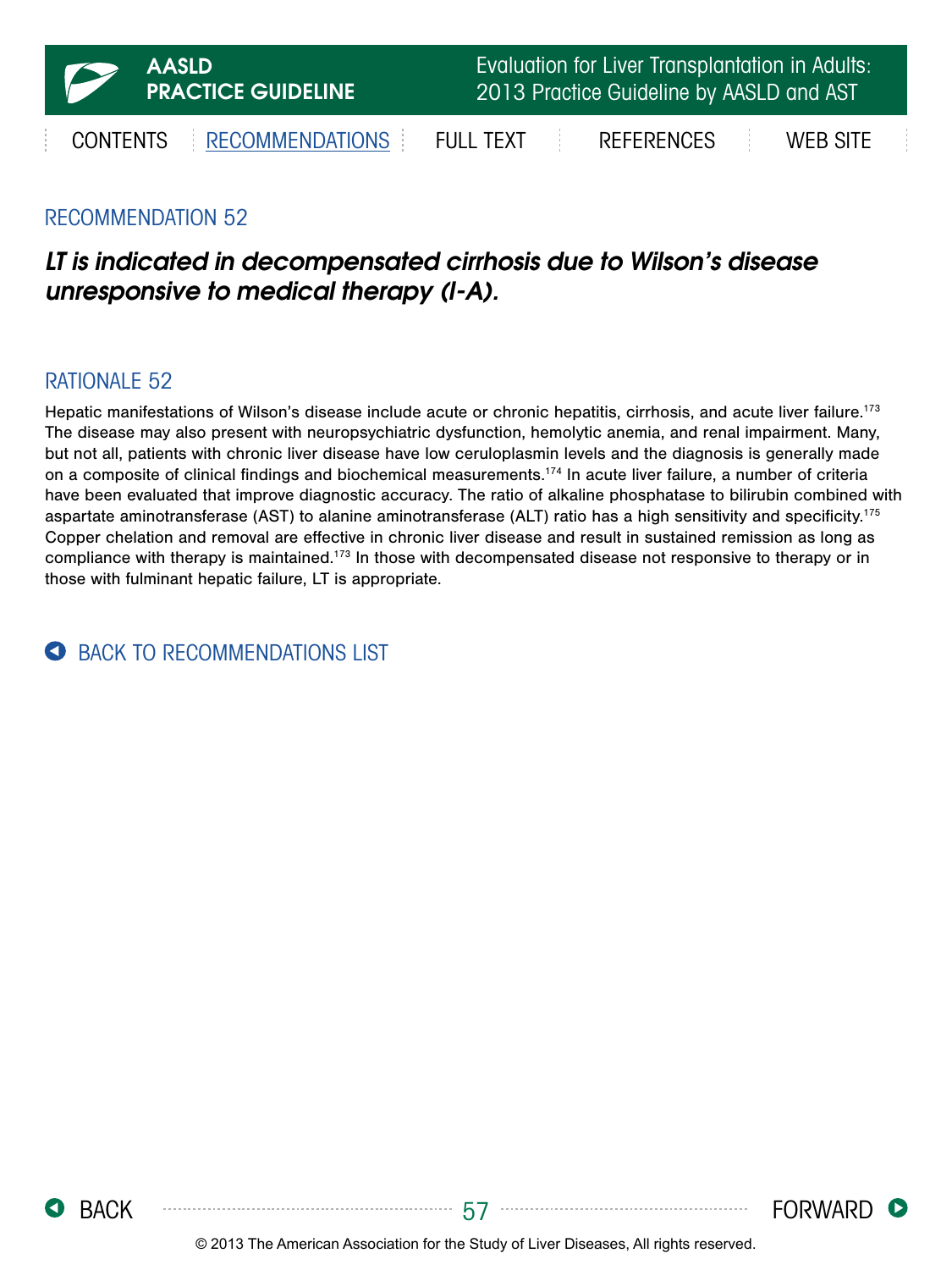<span id="page-57-0"></span>

### *LT is not recommended as therapy for neuropsychological Wilson's disease, as LT does not reliably improve neurologic outcomes (I-B).*

#### RATIONALE 53

There is considerable uncertainty regarding the utility of LT in the setting of chronic and severe neurologic dysfunction not responsive to medical therapy.<sup>177</sup> Although case reports and series support that neurologic improvement may occur in a subset of patients who undergo LT, specific predictors of response and long-term outcomes are not well defined.<sup>177, 180</sup>

**[BACK TO RECOMMENDATIONS LIST](#page-4-0)** 

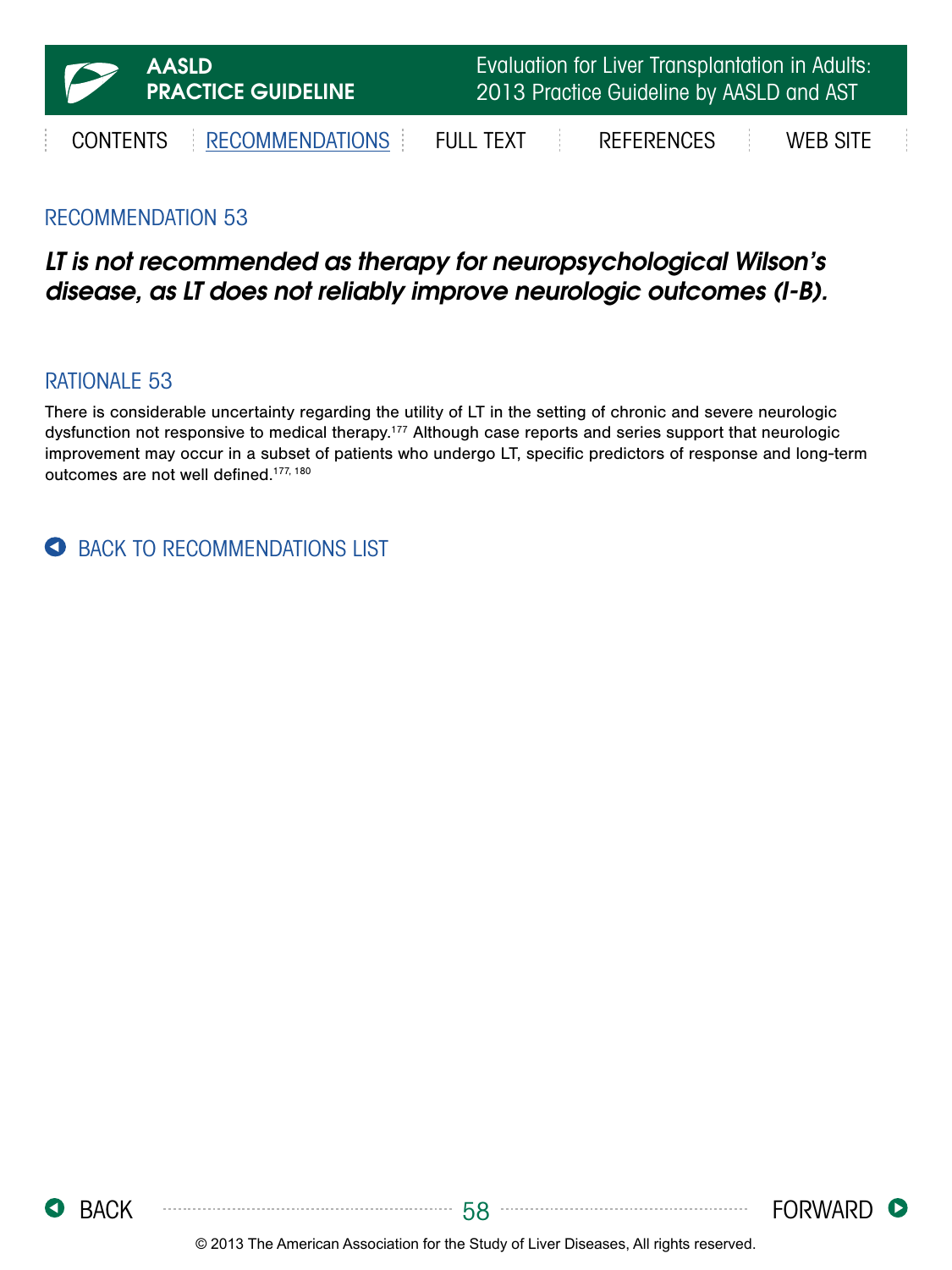<span id="page-58-0"></span>

#### RECOMMENDATION 54

*LT should be considered in familial amyloid polyneuropathy (FAP) to eliminate hepatic amyloid production early in the course of disease and particularly prior to the development of cardiac and ocular complications, as these complications are not reliably improved by LT (I-B).*

### RATIONALE 54

Inherited forms of amyloidosis where mutated amyloid precursor proteins are predominately produced in the liver and affect other organs and tissues may benefit from LT.<sup>180</sup> The most common disorder where LT has been employed is familial amyloid polyneuropathy (FAP) resulting from mutations in the transthyretin gene inherited in an autosomal dominant fashion.<sup>181, 182</sup> Approximately 80% of all patients who have undergone LT have the Val30Met mutation in the transthyretin gene, but many mutations have been identified.181 Common clinical findings include sensory-motor polyneuropathy, autonomic dysfunction, and frequent cardiac and ocular involvement. Renal dysfunction occurs in less than 50% of patients.<sup>182</sup> LT appears to improve survival in Val30Met FAP and 5-year survival is reported as >80%.<sup>182-184</sup> LT does not alter the course of cardiac or ocular involvement and may stabilize but does not reverse neuropathy.<sup>182</sup> Therefore, outcomes are best in patients who are <50 years old and have short duration and mild severity of disease.<sup>180, 182</sup> Outcomes of LT for FAP related to non-Val30Met transthyretin mutations are inferior to those with the Val30Met mutation.<sup>181</sup> Domino LT using the functionally and structurally normal FAP liver is commonly employed and has low operative risk.<sup>185</sup> However, transmission of amyloidosis has been observed and symptomatic disease has been reported to develop within 5-10 years after LT using FAP livers.<sup>186-188</sup>

LT, typically with renal transplantation, has also been employed for autosomal dominant hereditary renal amyloidosis, most commonly associated with mutations in the fibrinogen  $\alpha$ -chain gene.<sup>189</sup> Common clinical manifestations include proteinuria with rapid progression to End Stage Renal Disease (ESRD), cardiovascular dysfunction, autonomic dysfunction of the gastrointestinal tract, and retinal bleeding. Outcomes following transplantation for renal amyloidosis are less well characterized than for FAP. One recent small series found a 5-year survival rate of 67% in those undergoing combined liver and kidney transplantation but also found a high rate of coronary and systemic atherosclerosis that precluded transplant in a number of potential candidates.<sup>189</sup> Domino transplantation has been employed and has not resulted in symptomatic amyloidosis in the recipient of the amyloid-producing liver graft over a limited follow-up period.

### **[BACK TO RECOMMENDATIONS LIST](#page-4-0)**

[BACK](#page-57-0) [FORWARD](#page-59-0)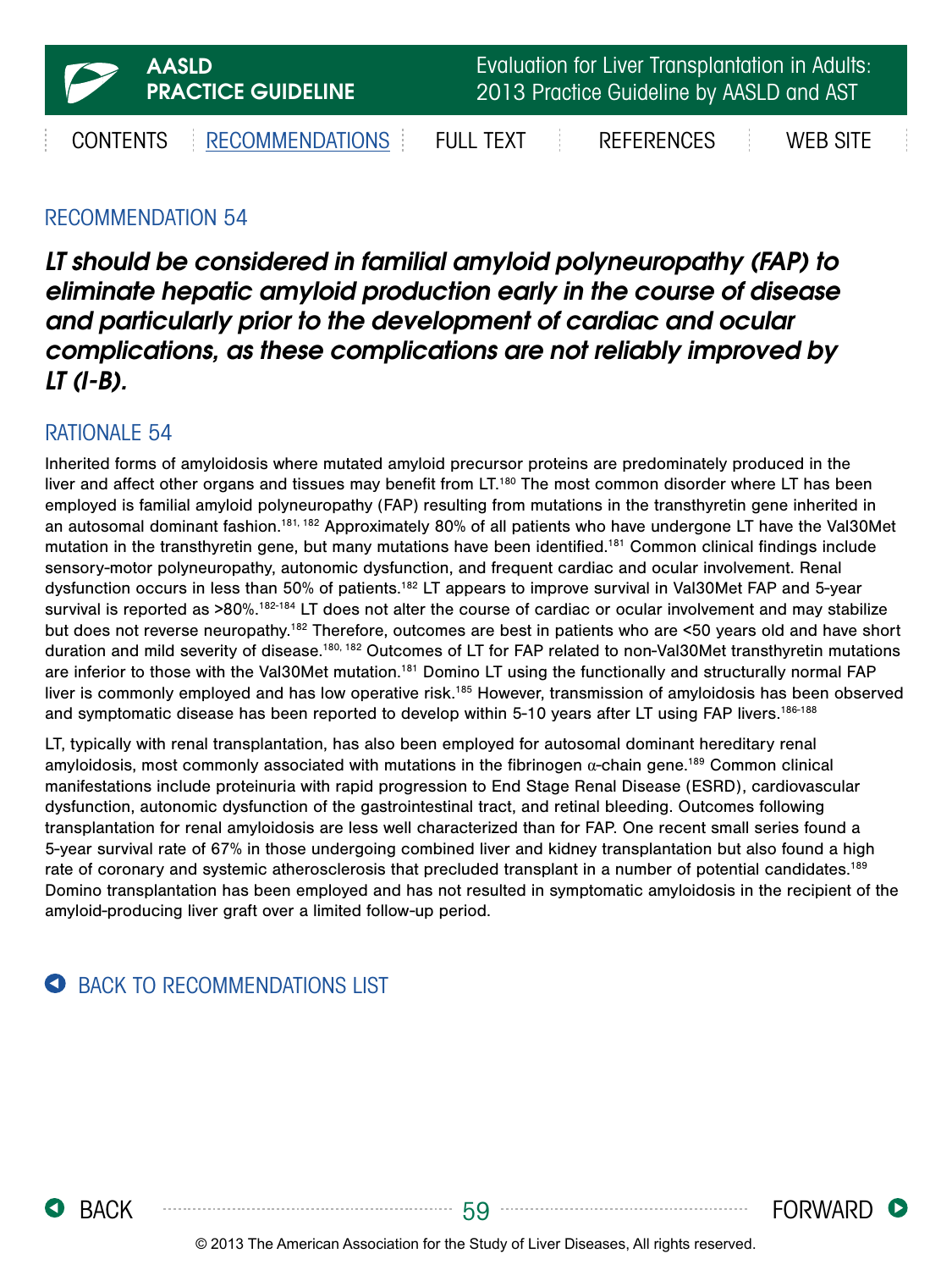<span id="page-59-0"></span>

### RECOMMENDATION 55

*Preemptive LT (prior to the development of advanced renal disease) or combined liver and kidney transplantation in the setting of ESRD are curative for primary hyperoxaluria and should be considered for patients who do not respond to medical therapy (I-A).*

### RATIONALE 55

Primary hyperoxaluria type I is a rare (3 cases per million population) autosomal recessive disorder caused by a defect in hepatic alanine glyoxylate aminotransferase which impairs glyoxylate metabolism to glycine and results in overproduction of oxalate and glycolate.<sup>190, 191</sup> The clinical expression of disease in adults is heterogeneous, with recurrent urolithiasis and/or progressive nephrocalcinosis commonly leading to ESRD by 20-40 years of age.<sup>191</sup> The diagnosis is often delayed until ESRD has developed.<sup>191, 192</sup> Medical therapy is effective in decreasing or normalizing oxalate excretion in ∼30% of patients and may prevent progression of disease if initiated early.193 LT cures the defect in primary hyperoxaluria type I and may be effective as preemptive therapy in early disease with well-preserved renal function.<sup>194</sup> More commonly, combined liver and kidney transplantation is undertaken in those with ESRD with good reported 5-year survival rates of ~80%.<sup>195-197</sup> Cardiomyopathy due to oxalate deposits has been reported to improve with combined liver kidney transplant.<sup>198</sup>

**[BACK TO RECOMMENDATIONS LIST](#page-4-0)**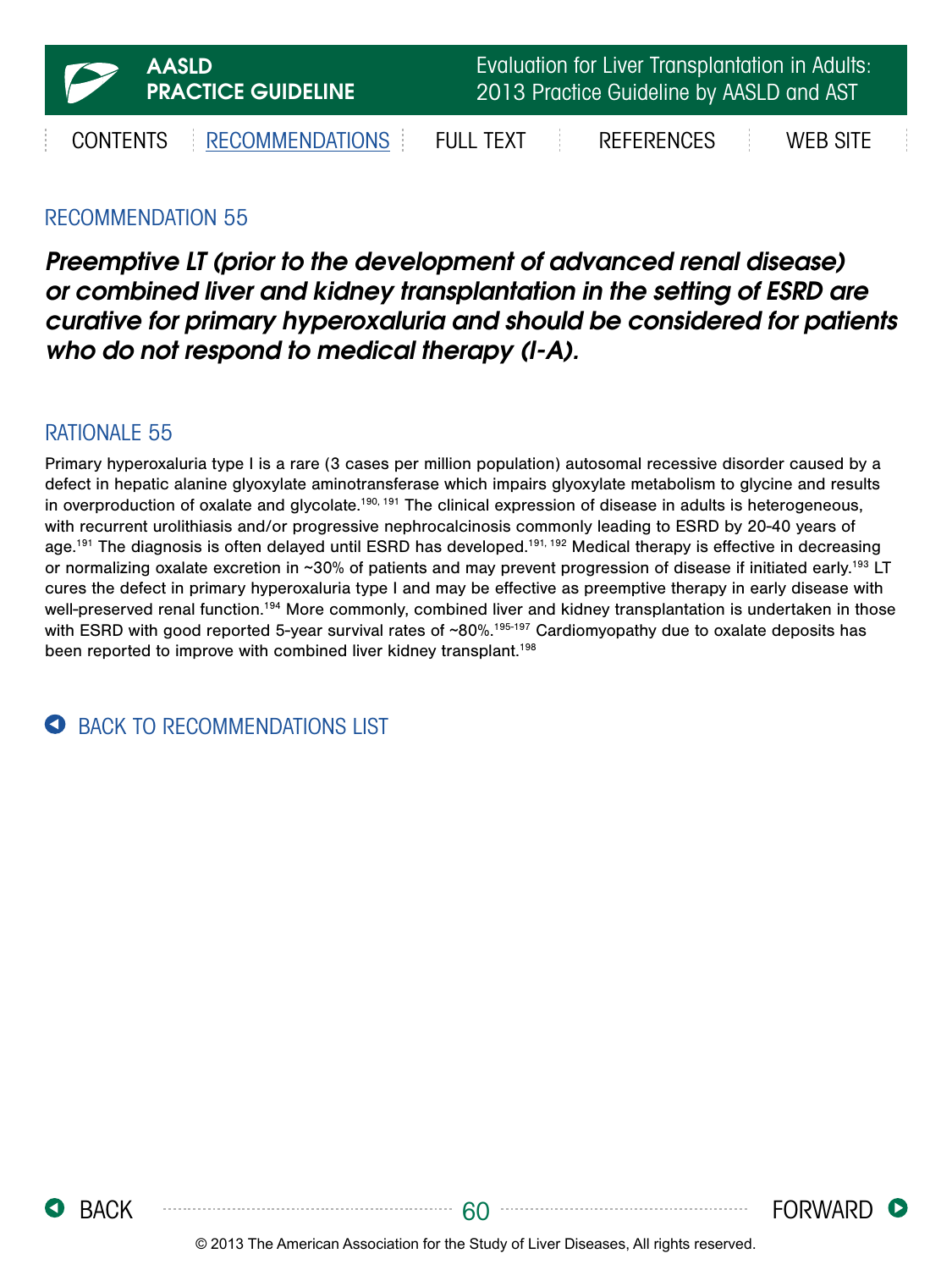<span id="page-60-0"></span>

### RECOMMENDATION 56

# *For an LT candidate whose MELD score does not adequately reflect the severity of their liver disease, an appeal for MELD exception points should be made to the Regional Review Board (RRB) (1-B).*

### RATIONALE 56

Although the biological MELD score serves the majority of liver transplant candidates on the waitlist well, it fails a subset of patients with complications of cirrhosis, most notably HCC or with relatively rare etiologies of liver disease. At the time of implementing the MELD allocation policy, Regional Review Boards (RRBs) were established to provide peer review of individual patients poorly served by the standard allocation algorithm. As the number of "exception" cases grew, there was concern about potential inequity and inconsistency of access to the deceased donor liver pool. Moreover, underprioritization or overprioritization exerts an impact on not only the individual under consideration but also the remaining waitlist candidates.

To comprehensively review data and codify expert opinion, the MELD Exception Study Group (MESSAGE) Committee was convened by UNOS:199

- 1. To identify conditions for which a specific, objective, endpoint exists that defines the need for LT such that assignment of additional priority can be automatic (without RRB peer review) and recommend the amount of additional priority so assigned, and
- 2. To recommend specific, objective data elements to be collected for individual conditions for those conditions for which there was insufficient evidence for granting increased priority.

The MESSAGE committee deliberations were presented to an international panel of experts and the final recommendations for each individual condition considered were formulated and formalized.

Several important recommendations were made:

- 1. Budd-Chiari syndrome in its fulminant and chronic form was thought to be adequately served by the current allocation policy provisions for Status 1 designation and calculated MELD score prioritization, respectively.
- 2. Conditions such as polycystic liver disease and pruritus for which data failed to support an endpoint related to quantity but rather of quality of life were considered inappropriate for additional MELD points. RRBs were instructed to refrain from granting any exceptional consideration.
- 3. Three genetic disorders (primary hyperoxaluria, familial amyloidotic polyneuropathy, and cases of cystic fibrosis with ongoing pulmonary deterioration but listed for liver transplant alone) along with hepatopulmonary syndrome and small for size syndrome were recommended for automatic awarding of MELD exception points. For each disorder, parameters to confirm candidate appropriateness were specified. For the majority of conditions there was acknowledgment that the recommendation was for case-by-case consideration with specification of clinical data to be submitted to the RRB with prospective data collection.

(*Continued on page 62.*)

C [BACK](#page-59-0) **EXECUTE:** 61 61 61 [FORWARD](#page-61-0) C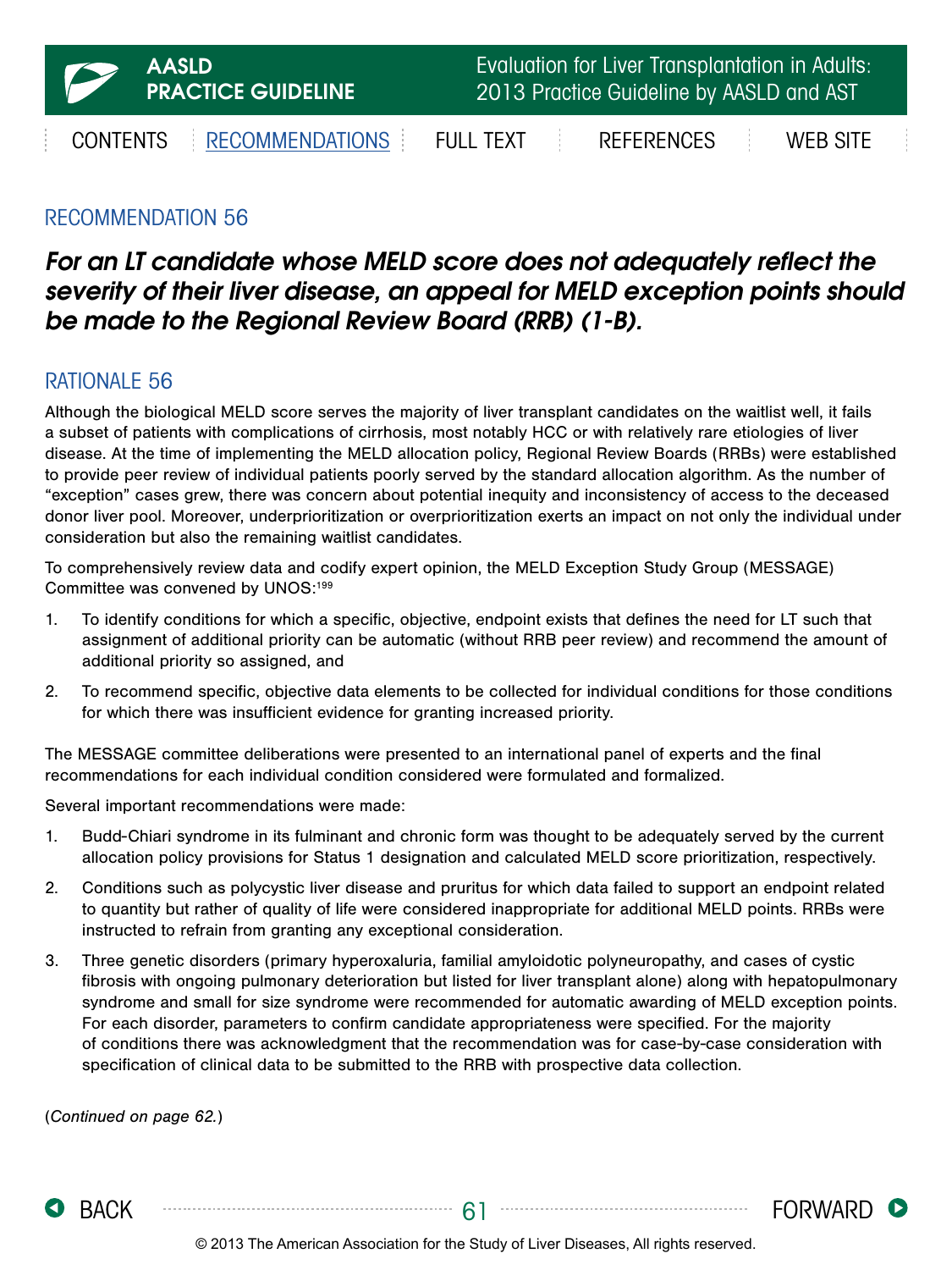<span id="page-61-0"></span>

### [CONTENTS](#page-1-0) [RECOMMENDATIONS](#page-2-0) [FULL TEXT](#page-62-0) [REFERENCES](#page-88-0) [WEB SITE](http://aasld.org/practiceguidelines/Pages/guidelinelisting.aspx)

#### RATIONALE 56 (cont.)

A number of other rare disorders may also be considered for LT. Hereditary hemorrhagic telangiectasia can lead to severe portal hypertension and biliary necrosis in addition to cardiac failure, with LT reported as an effective intervention for each of these manifestations.<sup>200</sup> Encouraging results have also been reported for hepatic hemangioenthelioma.<sup>201</sup> LT for metastatic neuroendocrine tumors has also been reported to result in recipient survivals similar to those of HCC transplant within the Milan criteria.<sup>202</sup> For these infrequent indications, potential recipients do not typically have hepatocellular failure and need to have extra MELD points assigned to allow LT.

### **[BACK TO RECOMMENDATIONS LIST](#page-4-0)**

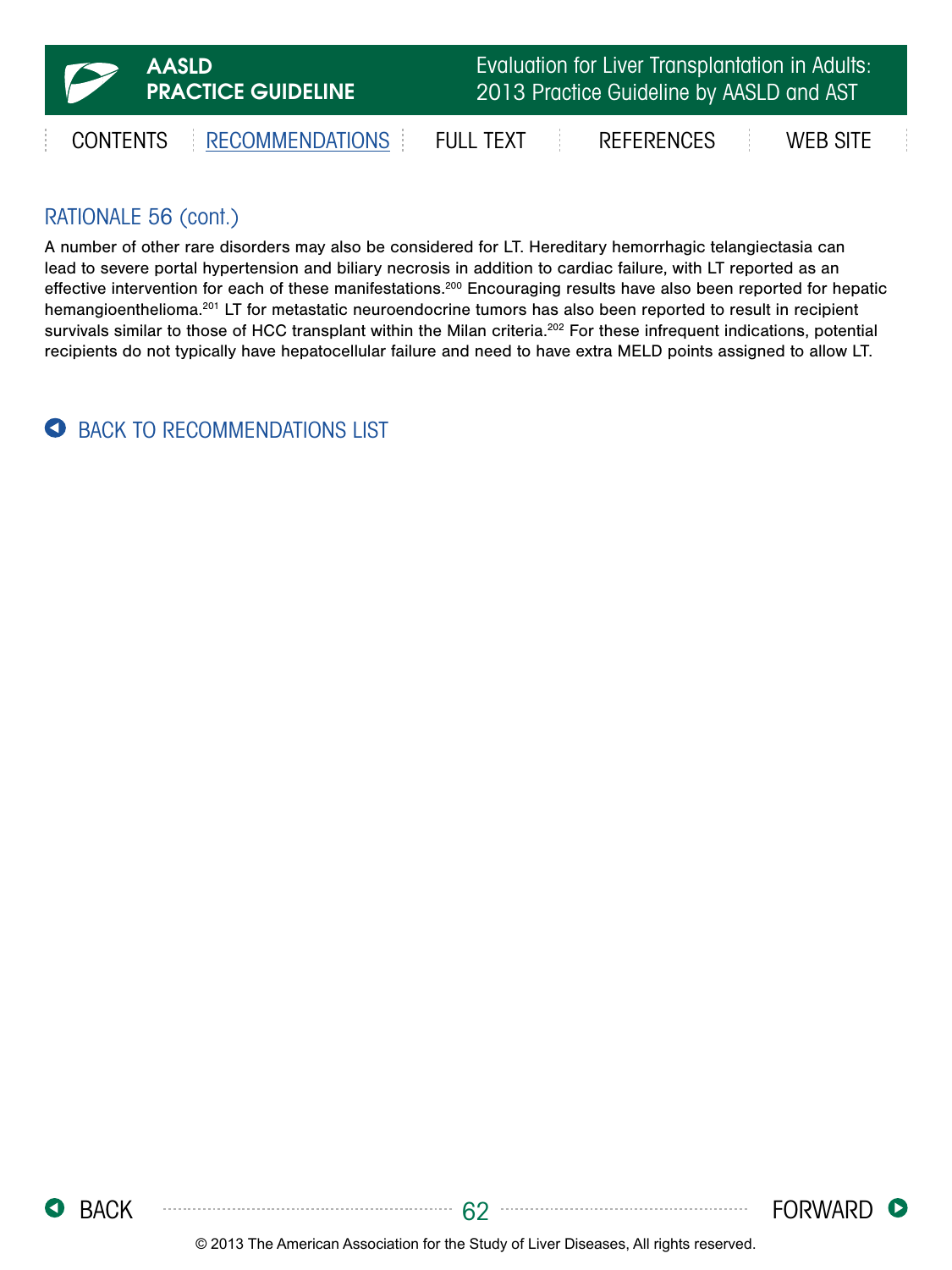<span id="page-62-0"></span>[CONTENTS](#page-1-0) [RECOMMENDATIONS](#page-2-0) FULL TEXT [REFERENCES](#page-88-0) [WEB SITE](http://aasld.org/practiceguidelines/Pages/guidelinelisting.aspx)

The following is the complete content of this practice guideline. For an alternate printable version in the original publication layout, please use the "Web Site" link above.

# Evaluation for Liver Transplantation in Adults: 2013 Practice Guideline by the AASLD and the American Society of Transplantation

Paul Martin,1 Andrea DiMartini,2 Sandy Feng,3 Robert Brown, Jr.,4 and Michael Fallon<sup>5</sup>

From the <sup>1</sup>University of Miami Miller School of Medicine, Miami, FL; <sup>2</sup>University of Pittsburgh, Pittsburgh, PA; 3 University of California San Francisco, San Francisco, CA; 4 Columbia University, New York, NY; 5 University of Texas Medical School-Houston, Houston, TX.

#### Received November 25, 2013; accepted November 26, 2013.

This practice guideline has been approved by the American Association for the Study of Liver Diseases and the American Society of Transplantation and represents the position of both Associations.

All AASLD Practice Guidelines are updated annually. If you are viewing a Practice Guideline that is more than 12 months old, please visit www.aasld.org for an update in the material.

DOI 10.1002/hep.26972

Financial support to develop this practice guideline was provided by the American Association for the Study of Liver Diseases.

Potential conflict of interest: Dr. Martin consults for AbbVie, Abbott, Gilead, and Janssen. Dr. Brown consults for and received grants from Gilead, AbbVie, Vertex, and Janssen. He consults for Merck, Genentech, and Salix. Dr. Feng consults for and received grants from Novartis. She received grants from Cumberland and Quark. She owns stock in Abbott, Amgen, Charles River Labs, Eli Lilly, GlaxoSmithKline, Hospira, Johnson & Johnson, Express Scripts, Medco, Merck, Pfizer, and Stryker.

© 2013 The American Association for the Study of Liver Diseases, All rights reserved.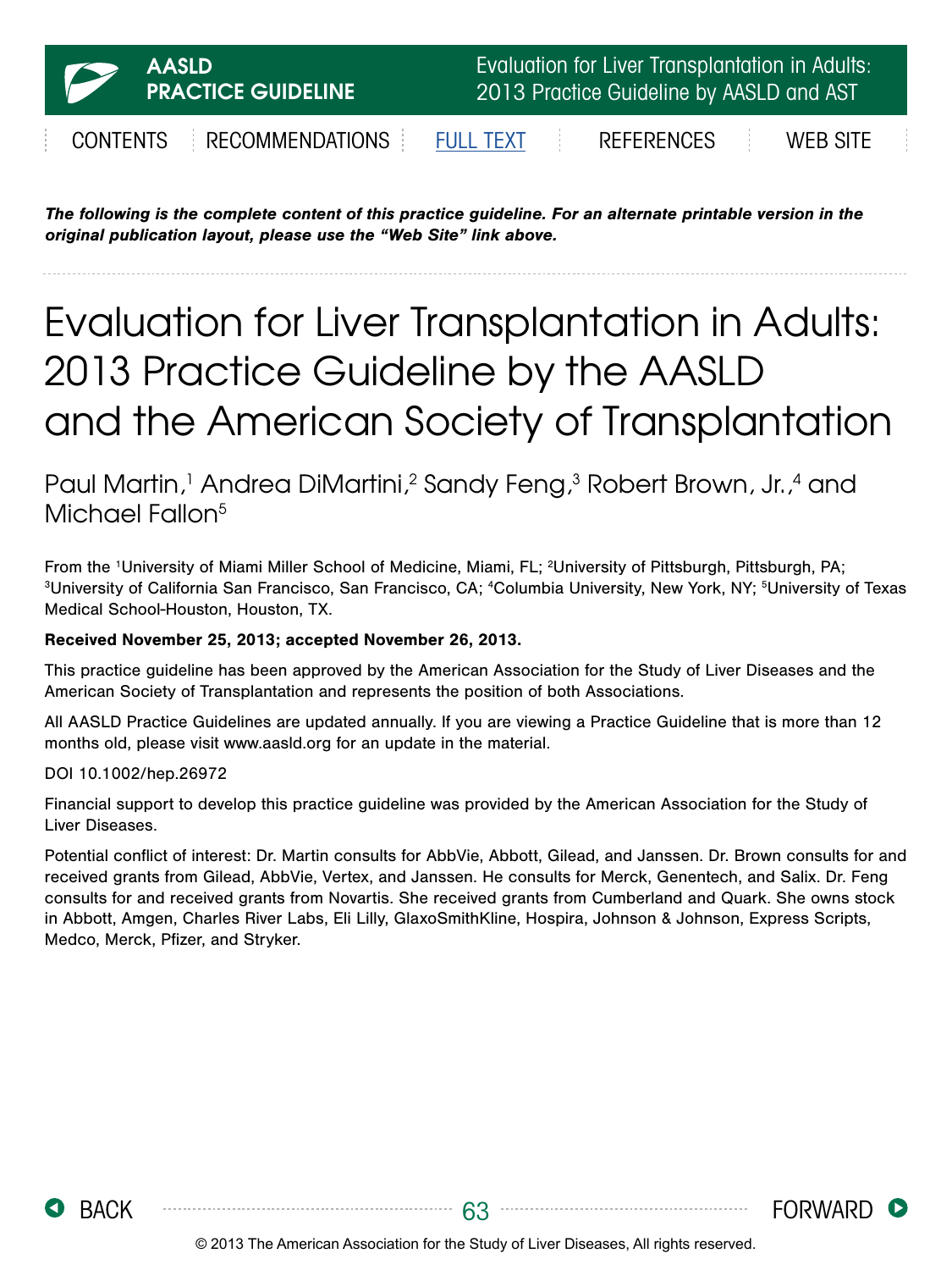<span id="page-63-0"></span>

[CONTENTS](#page-1-0) [RECOMMENDATIONS](#page-2-0) [FULL TEXT](#page-62-0) [REFERENCES](#page-88-0) [WEB SITE](http://aasld.org/practiceguidelines/Pages/guidelinelisting.aspx)

# Abbreviations:

- GRADE: Grading of Recommendation Assessment, Development, and Evaluation;
- HCC: hepatocellular carcinoma;
- LT: liver transplantation;
- MELD: Model for Endstage Liver Disease;
- TIPS: transjugular intrahepatic portosystemic shunt
- UNOS: United Network for Organ Sharing.

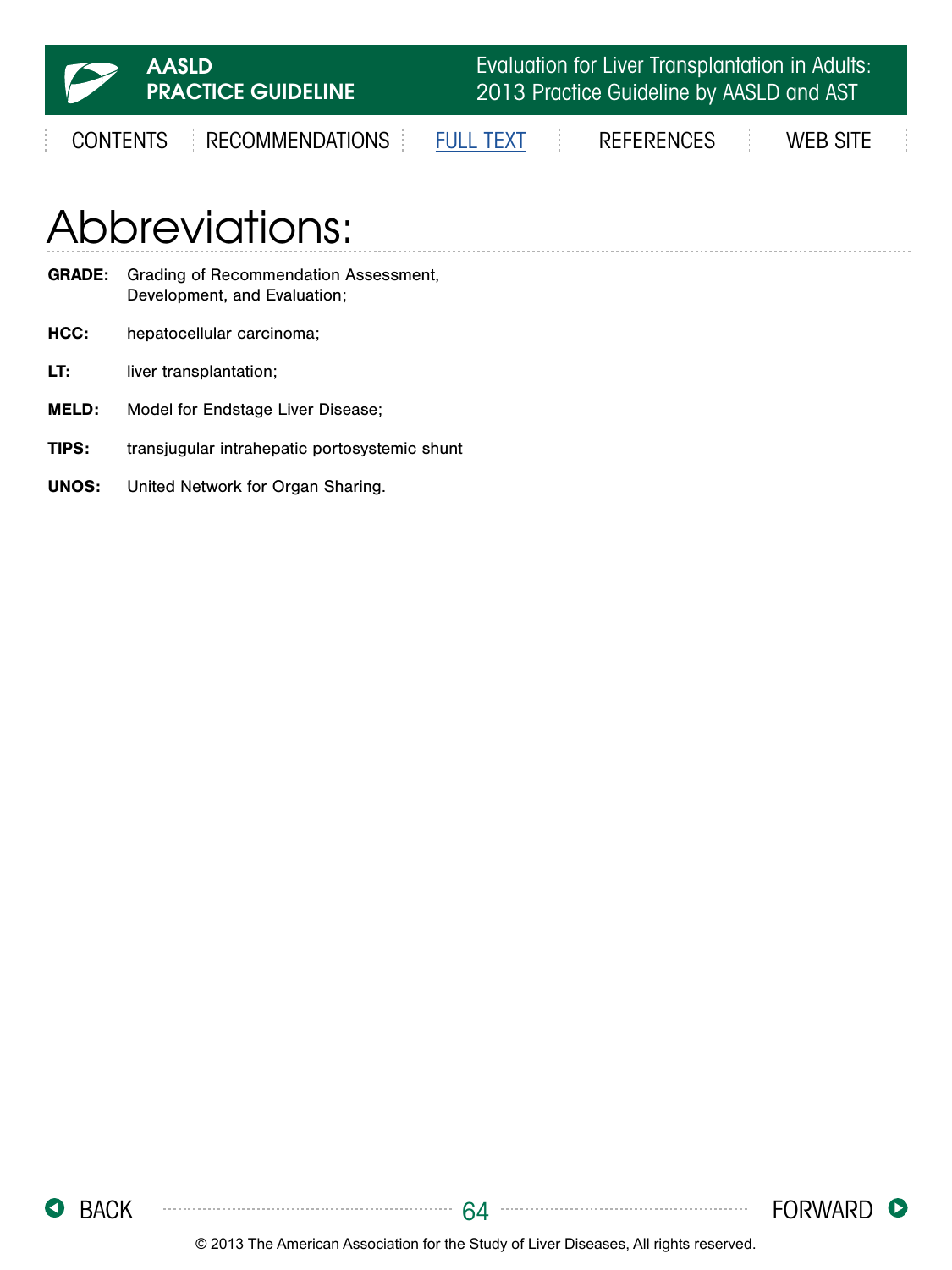<span id="page-64-0"></span>

### [CONTENTS](#page-1-0) [RECOMMENDATIONS](#page-2-0) [FULL TEXT](#page-62-0) [REFERENCES](#page-88-0) [WEB SITE](http://aasld.org/practiceguidelines/Pages/guidelinelisting.aspx)

### PREAMBLE

Guidelines on Evaluation for Liver Transplantation (LT) were published in 2005 by the American Association for the Study of Liver Diseases (AASLD).<sup>1</sup> In the interim there have been major advances in the management of chronic liver disease, most notably in antiviral therapy for chronic viral hepatitis. Nonalcoholic fatty liver disease (NAFLD) has assumed increasing prominence as a cause of cirrhosis and hepatocellular carcinoma (HCC) requiring liver transplant.<sup>2</sup> Furthermore, individual disease indications for LT such as HCC have been refined<sup>3</sup> and specific guidelines have appeared for chronic viral hepatitis.<sup>4</sup> Reflecting the need for a multidisciplinary approach to the evaluation of this complex group of patients who have the comorbidities typical of middle age, recommendations have been developed to assist in their cardiac management.<sup>5</sup> With an increasing number of long-term survivors of LT there has been a greater focus on quality of life and attention to comorbid conditions impacting recipient longevity.<sup>6</sup> The purpose of the current Guidelines is to provide an evidence-based set of recommendations for the evaluation of adult patients who are potentially candidates for LT.

These recommendations provide a data-supported approach. They are based on the following: (1) formal review and analysis of the recently published world literature on the topic; (2) guideline policies covered by the AASLD Policy on Development and Use of Practice Guidelines; and (3) the experience of the authors in the specified topic.

Intended for use by physicians, these recommendations suggest preferred approaches to the diagnostic, therapeutic and preventive aspects of care. They are intended to be flexible, in contrast to standards of care, which are inflexible policies to be followed in every case. Specific recommendations are based on relevant published information.

To more fully characterize the available evidence supporting the recommendations, the AASLD Practice Guidelines Committee has adopted the classification used by the Grading of Recommendation Assessment, Development, and Evaluation (GRADE) workgroup with minor modifications (Table 1). The classifications and recommendations are based on three categories: the source of evidence in levels I through III; the quality of evidence designated by high (A), moderate (B), or low quality (C); and the strength of recommendations classified as strong or weak.\*

### TABLE 1. GRADING OF EVIDENCE

| <b>STRENGTH OF</b><br><b>RECOMMENDATION</b> | <b>CRITERIA</b>                                                                                                                                                             |
|---------------------------------------------|-----------------------------------------------------------------------------------------------------------------------------------------------------------------------------|
| 1. Strong                                   | Factors influencing the strength of the recommendations include the quality of the<br>evidence, the presumed patient important outcomes, and the cost                       |
| 2. Weak                                     | There is variability in the preferences and values or more uncertainty. The<br>recommendation is made with less certainty, or the cost or resource consumption is<br>higher |
| <b>QUALITY OF</b><br><b>EVIDENCE</b>        | <b>CRITERIA</b>                                                                                                                                                             |
| A. High                                     | Further research is unlikely to change confidence in the estimate of the clinical effect                                                                                    |
| B. Moderate                                 | Further research may change confidence in the estimate of the clinical effect                                                                                               |
| C. Low                                      | Further research is very likely to affect confidence in the estimate of the clinical effect                                                                                 |

\*Guyatt GH, Oxman AD, Vist GE, Kunz R, Falck-Ytter Y, Alono-Coello P, et al. GRADE: an emerging consensus on rating quality of evidence and strength of recommendations. BMJ 2008;336:924-926.



© 2013 The American Association for the Study of Liver Diseases, All rights reserved.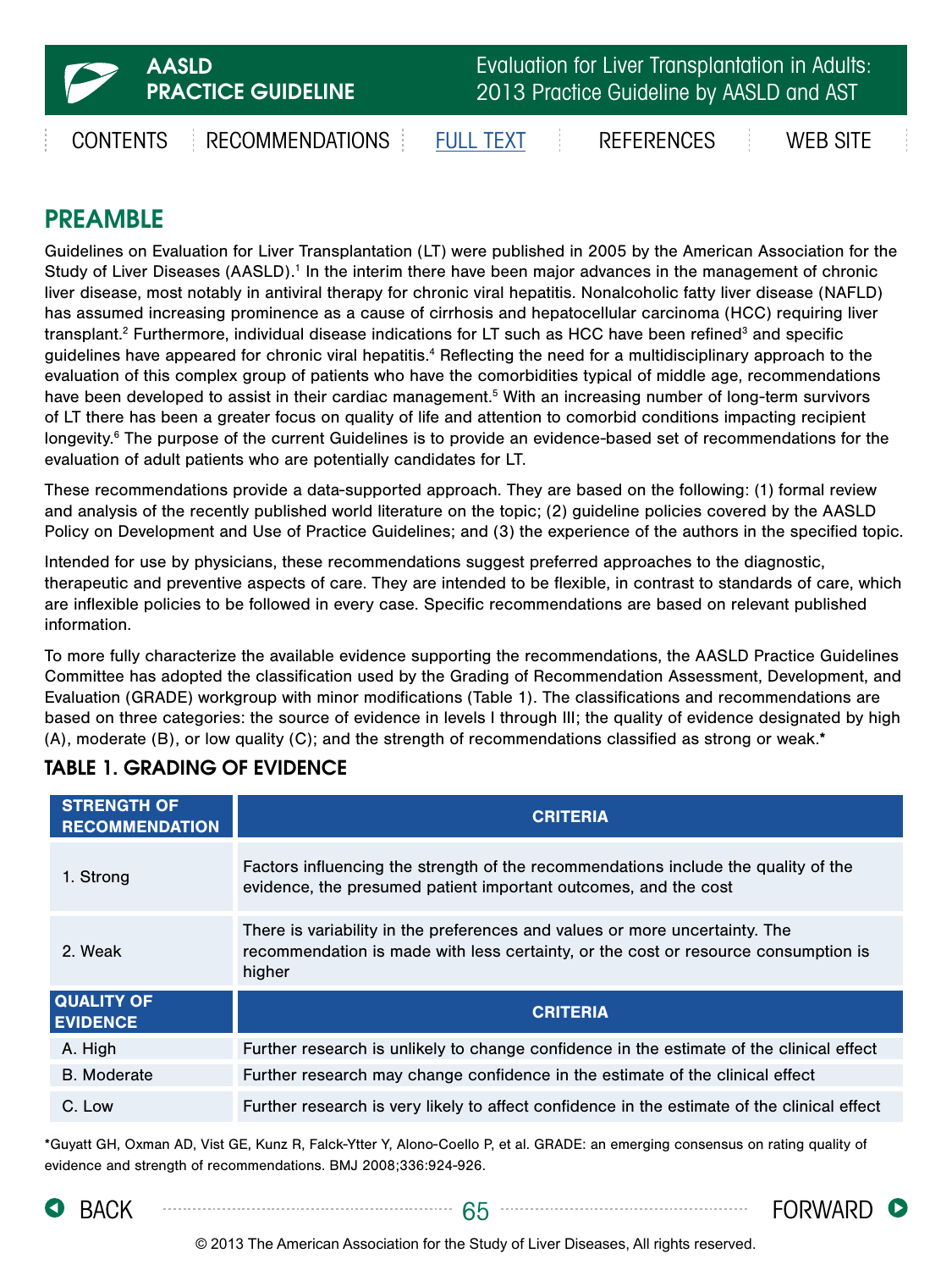<span id="page-65-0"></span>

[CONTENTS](#page-1-0) [RECOMMENDATIONS](#page-2-0) [FULL TEXT](#page-62-0) [REFERENCES](#page-88-0) [WEB SITE](http://aasld.org/practiceguidelines/Pages/guidelinelisting.aspx)

### LITERATURE

Review and Analysis The literature databases and the search strategies are outlined below. The resulting literature database was available to all members of the writing group. They selected references within their field of expertise and experience and graded the references according to the GRADE system. The selection of references for the guideline was based on a validation of the appropriateness of the study design for the stated purpose, a relevant number of patients under study, and confidence in the participating centers and authors. References on original data were preferred and those that were found unsatisfactory in any of these respects were excluded from further evaluation. There may be limitations in this approach when recommendations are needed on rare problems or problems on which scant original data are available. In such cases it may be necessary to rely on less qualified references with a low grading. Due to the important changes in the treatment of complications of cirrhosis (renal failure, infections, variceal bleeding), studies performed more than 30 years ago have generally not been considered for these guidelines.

### FUNDING

The funding for the development of this Practice Guideline was provided by the American Association for the Study of Liver Diseases.

## INTRODUCTION

Liver disease is the twelfth commonest cause of mortality in adults in the United States, resulting in 34,000 deaths annually from cirrhosis.<sup>7</sup> In addition, the rising incidence of HCC in the United States is reflected in an increasing number of deaths from HCC. Access to LT, however, has profoundly altered the management of advanced liver disease. Management of decompensated cirrhosis and acute liver failure before the advent of LT was limited to attempts to ameliorate complications. In contrast, successful LT extends life expectancy and enhances quality of life.6 The term *orthotopic liver transplantation* (OLT) refers to placement of the new organ in the same location as the explanted liver. Although most LT recipients receive a whole organ from a deceased donor, an organ can be "split," with a pediatric recipient receiving a left lateral segment and an adult recipient the larger right lobe. Live donor transplant using the left hepatic lobe initially introduced for pediatric recipients has been extended into adult recipients using the donor's right lobe. Although live donor transplant is widely employed, it remains controversial, with continuing concern about potential risks to the donor, especially when right lobe resection is required for an adult recipient.<sup>8-10</sup> Recipients of live donor transplant have reduced waiting list mortality compared to potential recipients of deceased donor organs.<sup>11</sup> Live donor transplant should only be contemplated when LT with a deceased donor is unlikely to occur within a reasonable time frame given the severity of the potential candidate's liver disease. Irrespective of the source of the graft, deceased or live, LT is a surgically challenging procedure with dissection and removal of a diseased liver from an abdominal cavity with extensive venous collaterals due to portal hypertension with subsequent implantation of the graft and creation of vascular and biliary anastomoses. Reflecting the complexity of surgery in recipients who are often debilitated because of their advanced liver disease, a number of technical complications can occur as well as a variety of adverse effects from therapeutic immunosuppression. Despite these concerns, however, LT has revolutionized the management of severe liver disease. The United Network for Organ Sharing (UNOS) facilitates organ allocation in the United States and also records graft and recipient outcomes. The UNOS database allows critical evaluation of center- and disease-specific recipient outcomes with LT as well as guiding organ allocation policies. Analogous organizations are involved in organ allocation and data collection in other regions of the world. The greatest challenge in LT remains the inadequate supply of donor organs, limiting access to LT for many potential recipients.

66 [BACK](#page-64-0) [FORWARD](#page-66-0)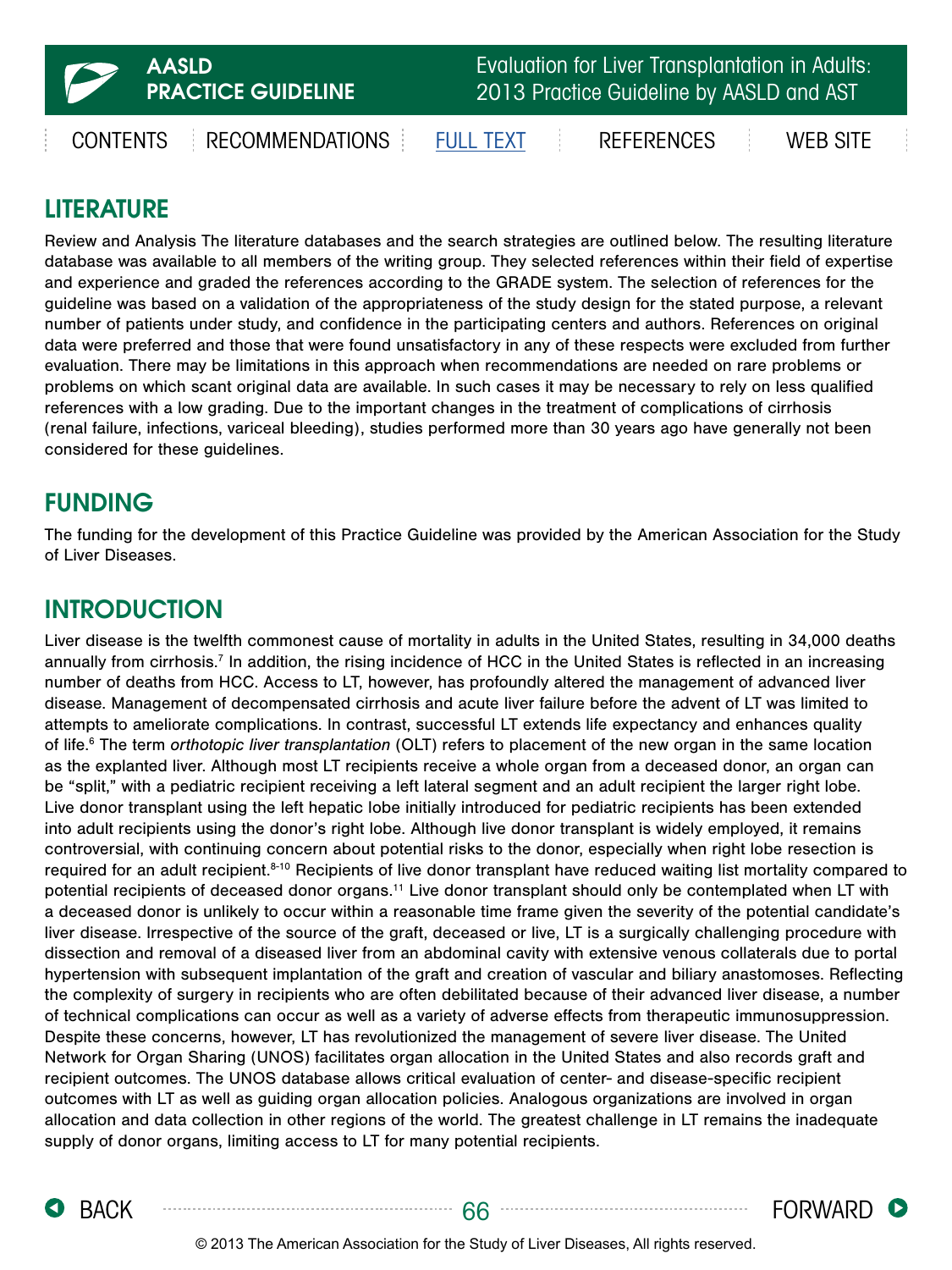<span id="page-66-0"></span>

[CONTENTS](#page-1-0) [RECOMMENDATIONS](#page-2-0) [FULL TEXT](#page-62-0) [REFERENCES](#page-88-0) [WEB SITE](http://aasld.org/practiceguidelines/Pages/guidelinelisting.aspx)

#### INDICATIONS FOR LIVER TRANSPLANT

LT is indicated for severe acute or advanced chronic liver disease when the limits of medical therapy have been reached (see Table 2). Recognition of cirrhosis *per se* does not imply a need for LT. Many patients with cirrhosis in the absence of an index complication such as ascites or variceal hemorrhage will not develop hepatic decompensation, although patients with cirrhosis have diminished survival compared to the population as a whole.<sup>12,13</sup> Occurrence of a major complication is an important predictor of decreased survival and should prompt discussion about a possible role for LT.14 However, in many types of liver disease there is the potential for improvement even when major complications have already occurred. A patient with cirrhosis who has suffered a variceal hemorrhage may develop additional complications such as ascites following vigorous fluid resuscitation but with control of bleeding and diuretic therapy the patient's condition may dramatically improve. Similarly, an alcoholic patient with florid hepatic decompensation may have resolution of jaundice and other signs of advanced liver disease with protracted alcohol abstinence. Thus, even in a patient with marked hepatic decompensation LT may be deferred or even avoided if medical therapy is effective. Examples of specific therapies, which may markedly improve hepatocellular function, include oral antiviral agents for hepatitis B infection or corticosteroids for autoimmune hepatitis. However, even if there is a potentially reversible component to hepatic decompensation, LT evaluation should not be deferred if otherwise indicated, as improvement is not invariable even with specific therapy.

#### TABLE 2. INDICATIONS FOR LIVER TRANSPLANT

#### ACUTE LIVER FAILURE COMPLICATIONS OF CIRRHOSIS:

Ascites Chronic gastrointestinal blood loss due to portal hypertensive gastropathy Encephalopathy Liver cancer Refractory variceal hemorrhage Synthetic dysfunction

#### LIVER-BASED METABOLIC CONDITIONS WITH SYSTEMIC MANIFESTATIONS:

α<sub>1</sub>-Antitrypsin deficiency Familial amyloidosis Glycogen storage disease **Hemochromatosis** Primary oxaluria Wilson disease

#### SYSTEMIC COMPLICATIONS OF CHRONIC LIVER DISEASE:

Hepatopulmonary syndrome Portopulmonary hypertension

For certain diseases, notably primary biliary cirrhosis and primary sclerosing cholangitis, prognostic models are available which incorporate readily available clinical and biochemical parameters. For cirrhosis of other etiologies, the Child-Pugh Score had been used to assess prognosis but has been increasingly superseded by the Model for Endstage Liver Disease (MELD).15 The MELD score was initially devised to evaluate 3-month prognosis in patients with cirrhosis undergoing a transjugular intrahepatic portosystemic shunt (TIPS) procedure.<sup>16,17</sup> It is a mathematical model that incorporates serum creatinine and bilirubin levels with the international normalized ratio (INR) of



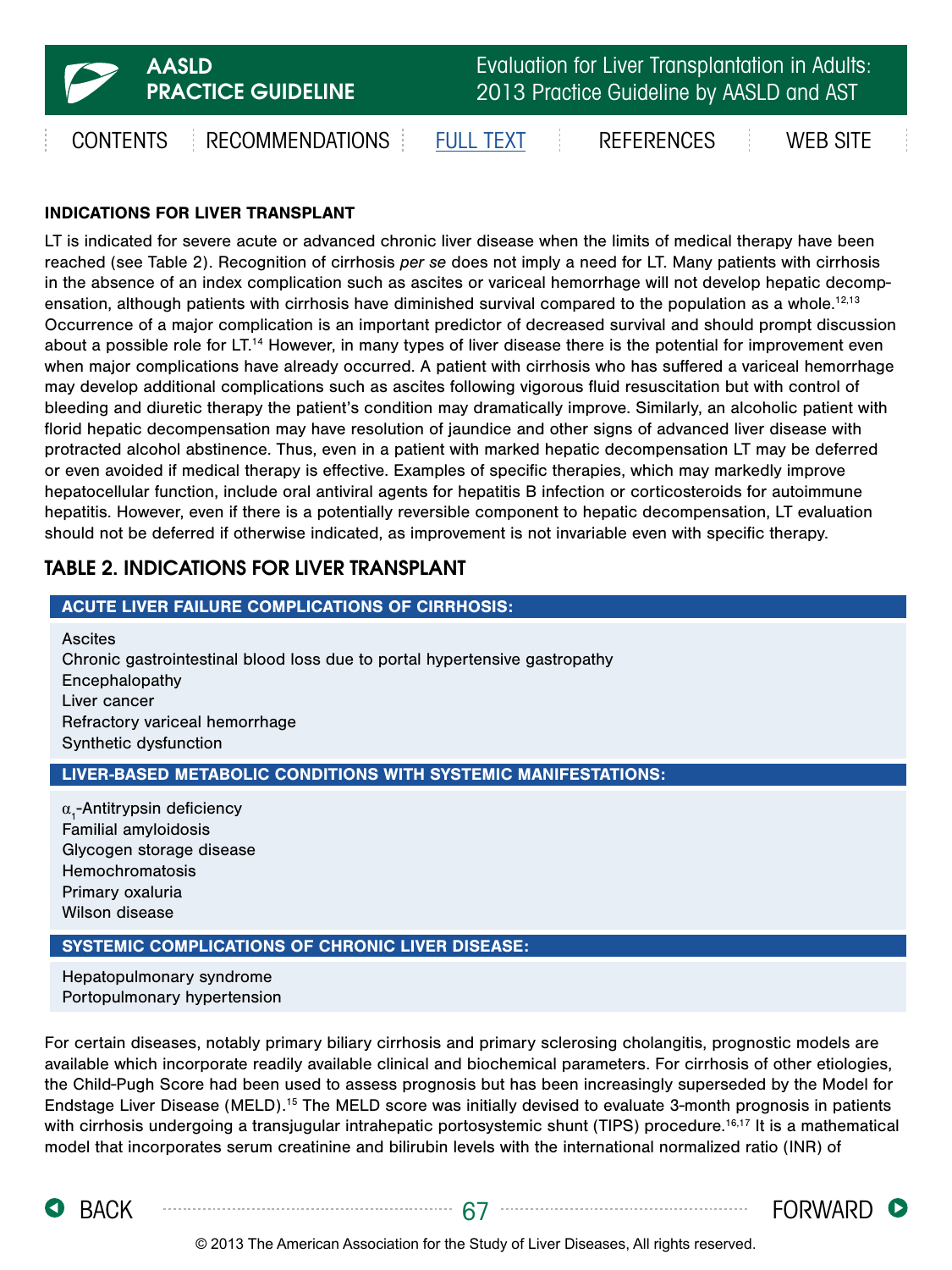Evaluation for Liver Transplantation in Adults: 2013 Practice Guideline by AASLD and AST

### <span id="page-67-0"></span>[CONTENTS](#page-1-0) [RECOMMENDATIONS](#page-2-0) [FULL TEXT](#page-62-0) [REFERENCES](#page-88-0) [WEB SITE](http://aasld.org/practiceguidelines/Pages/guidelinelisting.aspx)

prothrombin time. The MELD score is on a continuous scale from 6 to 40 that corresponded to a 3-month survival of 90% to 7%, respectively. The MELD score is now used to assess prognosis in cirrhosis in a variety of settings, including organ allocation for LT, and can be calculated for individual patients at online sites, including www. UNOS.org. As discussed in the AASLD Pediatric Guidelines, an analogous formula has been validated for children with liver disease omitting serum creatinine but additionally incorporating age, serum albumin, and growth failure. Application of the MELD score has determined that the risk of deceased donor LT in patients with a MELD <15 outweighs its benefits in most circumstances.18 Development of hyponatremia in cirrhosis is a marker of increased waiting list mortality,<sup>19</sup> as well as neurological dysfunction post-LT.<sup>20</sup> Incorporation of serum sodium into the MELD score has been proposed to increase priority for organ allocation to candidates with hyponatremia to reduce waiting list deaths (www.UNOS.org).

Once hepatic decompensation develops, the course of a patient with cirrhosis can be rapidly downhill, as additional complications including Hepatorenal Syndrome Type 1 or sepsis supervene.<sup>17</sup> If a determination has been made that LT is indicated, evaluation should be prompt, as most potential recipients face at least several months on the waiting list before receiving a donor organ.

An important indication for LT is liver graft failure. In the immediate postoperative period primary nonfunction and hepatic artery thrombosis are the most frequent causes of graft failure, whereas more remotely from LT, other important causes are recurrent disease (especially hepatitis C virus [HCV]) and chronic rejection. Results of retransplantation are generally inferior to initial transplant. A candidate for retransplantation for late graft failure needs to complete a similar formal evaluation process as for initial transplant, with weight given to the likelihood of a successful outcome, for instance, if the first graft has failed due to recurrent disease.<sup>21</sup>

#### RECOMMENDATIONS:

- 1. Evaluation for LT should be considered once a patient with cirrhosis has experienced an index complication such as ascites, hepatic encephalopathy, or variceal hemorrhage or hepatocellular dysfunction results in a MELD Score ≥15 (1-A).
- 2. In a liver transplant candidate potentially treatable etiologies and components of hepatic decompensation such as ascites, hepatic encephalopathy, or variceal hemorrhage should be treated (1-B).
- 3. Potential liver transplant candidates with worsening renal dysfunction or other evidence of rapid hepatic decompensation should have prompt evaluation for liver transplant (2-B).

#### THE EVALUATION PROCESS

Although liver disease severity is the initial concern in initiating LT evaluation, there are a number of other important considerations:

- A. Does the patient have major comorbid conditions, which are likely to preclude successful LT? Examples include severe cardiac or pulmonary disease with an unacceptable perioperative risk.
- B. Are there issues with alcohol or substance abuse that need to be addressed before LT can be contemplated? Does the patient have psychosocial issues that will interfere with their ability to undergo a major surgical procedure and adhere to a complicated and lifelong medical regimen? These could include lack of adequate social support to comply with the posttransplant regimen.
- C. Can any medical comorbidities or psychosocial problems be treated pretransplant to improve posttransplant outcome? Are there contraindications such as sepsis, which can be successfully treated to permit transplant?

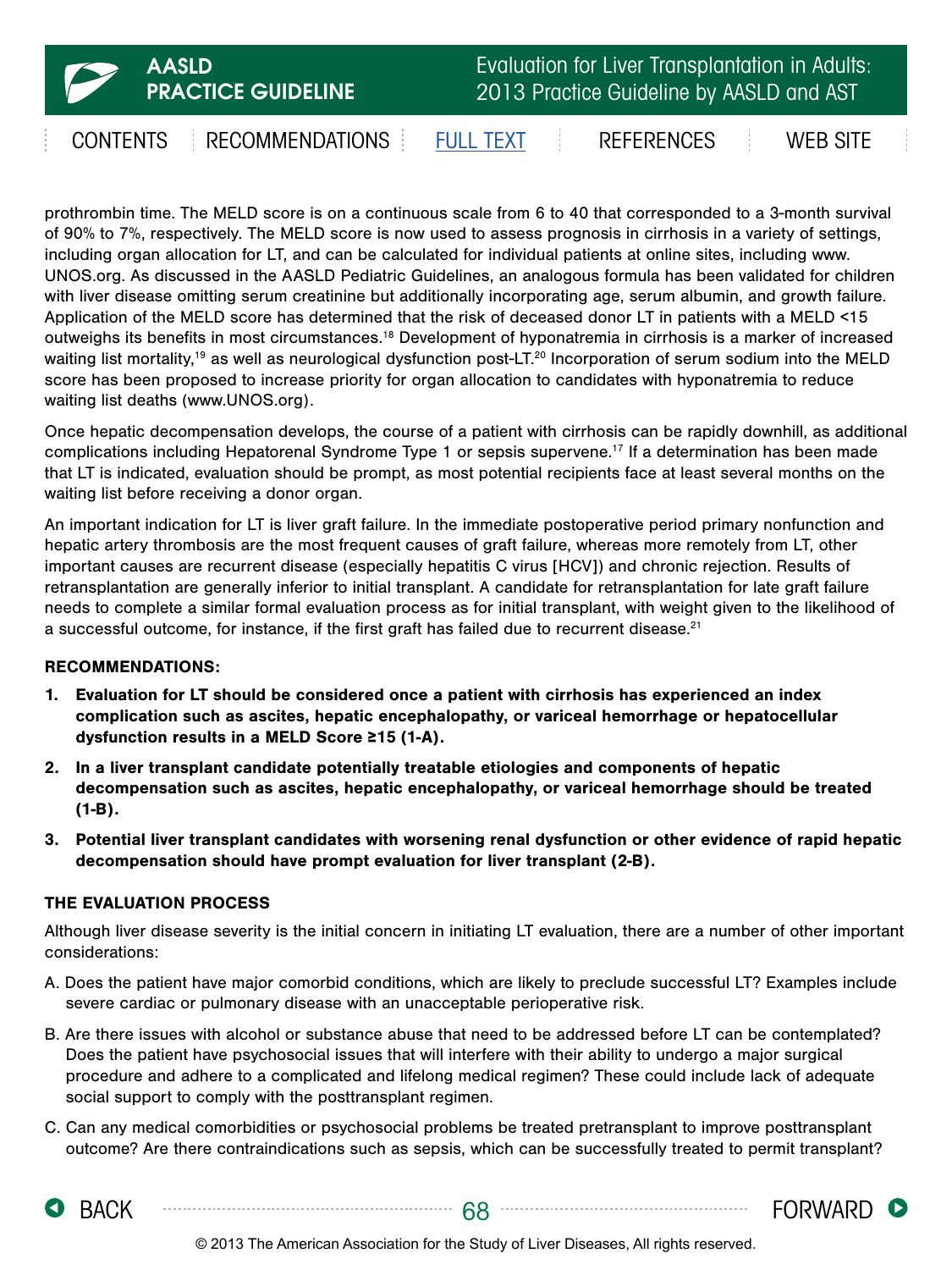<span id="page-68-0"></span>

[CONTENTS](#page-1-0) [RECOMMENDATIONS](#page-2-0) [FULL TEXT](#page-62-0) [REFERENCES](#page-88-0) [WEB SITE](http://aasld.org/practiceguidelines/Pages/guidelinelisting.aspx)

### TABLE 3. TRANSPLANTATION EVALUATION PROCESS

| <b>Financial screening</b>                                              | Secure approval for evaluation                                                                                                                                                                                                          |
|-------------------------------------------------------------------------|-----------------------------------------------------------------------------------------------------------------------------------------------------------------------------------------------------------------------------------------|
| Hepatology evaluation                                                   | Assess disease severity and prognosis, confirm diagnosis and optimize<br>management                                                                                                                                                     |
| Surgical evaluation                                                     | Confirm need for transplant, identify technical challenges (e.g. prior<br>abdominal surgery, portal vein thrombosis etc.), discuss donor options<br>(deceased, living, extended)                                                        |
| Laboratory testing                                                      | Assess hepatic synthetic function, serum electrolytes, renal function, viral<br>serologies, markers of other causes of liver disease, tumor markers, ABO-<br>Rh blood typing, creatinine clearance, urinalysis and urine drug screen    |
| Cardiac evaluation                                                      | Initial non-invasive evaluation with echocardiography. Noninvasive stress<br>testing and cardiology evaluation if cardiac risk factors are present<br>(hyperlipidemia, hypertension, diabetes, cigarette consumption, age >60<br>years) |
| Hepatic imaging                                                         | Ultrasonography with Doppler to document portal vein patency, triple-phase<br>computed tomography or gadolinium magnetic resonance imaging for tumor<br>diagnosis and staging                                                           |
| General health assessment                                               | Chest film, Pap smear and mammogram (women), colonoscopy if patient is<br>age 50 years or older or has primary sclerosing cholangitis                                                                                                   |
| Dental assessment                                                       | Identify dental caries, buried roots and dental abscesses. Coordinate dental<br>extractions if necessary with hepatology                                                                                                                |
| Anesthesia evaluation                                                   | Required if unusually high operative risk, i.e., patient has portopulmonary<br>hypertension, hypertrophic obstructive cardiomyopathy, previous anesthesia<br>complications                                                              |
| Psychiatry, psychology or<br>mental health professional<br>consultation | Determine if history of substance abuse, psychiatric illness, or adjustment<br>difficulties (e.g. behavioral or adherence problems)                                                                                                     |
| Social work evaluation                                                  | Address potential psychosocial issues, adequacy of support, and possible<br>effect of transplantation on patient's personal and social system                                                                                           |
| <b>Financial and insurance</b><br>counseling                            | Itemize costs of transplantation and posttransplantation care, review<br>insurance coverage, help develop financial management plans                                                                                                    |
| <b>Nutritional evaluation</b>                                           | Assess nutritional status and patient education                                                                                                                                                                                         |
| Infectious disease                                                      | Identify infectious processes that require intervention prior to transplant<br>(e.g. latent TB or posttransplant e.g. CMV naïve recipient)                                                                                              |

*Adapted from O'Leary JG, Lepe R, Davis GL. Indications for liver transplantation. Gastroenterology 2008;134:1764-1776.*

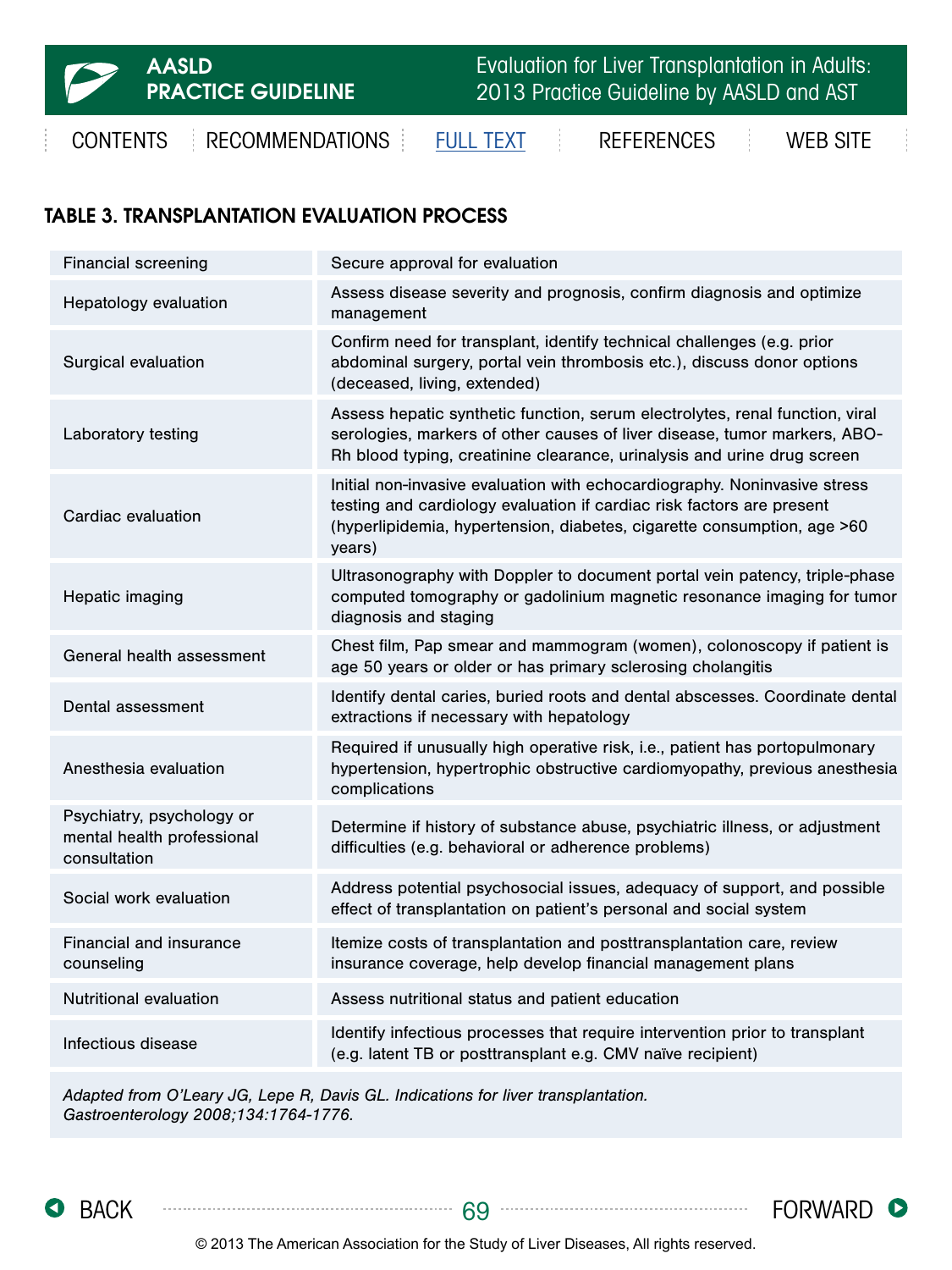Evaluation for Liver Transplantation in Adults: 2013 Practice Guideline by AASLD and AST

### <span id="page-69-0"></span>[CONTENTS](#page-1-0) [RECOMMENDATIONS](#page-2-0) [FULL TEXT](#page-62-0) [REFERENCES](#page-88-0) [WEB SITE](http://aasld.org/practiceguidelines/Pages/guidelinelisting.aspx)

The formal evaluation process includes a series of tests and consultations, to confirm the irreversible nature of the patient's liver disease and lack of effective medical therapy. In addition, the evaluation addresses any potential psychosocial issues as well as medical comorbidities. Although the specifics vary by center, the key components and considerations include (see Tables 3-5):

- A. A comprehensive medical history and physical examination, including risk-appropriate cardiopulmonary evaluation.
- B. A battery of laboratory tests to assess hepatic and renal function as well as viral serologies including hepatitis A, B, and C, in addition to establishing cytomegalovirus, Epstein-Barr virus, and human immunodeficiency virus (HIV) status.
- C. Detailed abdominal imaging to assess patency of the portal vessels and to exclude a complicating HCC. If HCC is present, assessment of the size and number of HCC lesions will direct appropriateness of transplantation (i.e., inside or outside Milan criteria).
- D. Psychosocial evaluation.

#### TABLE 4. CONTRAINDICATIONS TO LIVER TRANSPLANT

| MELD Score <15                                                                         |
|----------------------------------------------------------------------------------------|
| Severe cardiac or pulmonary disease                                                    |
| <b>AIDS</b>                                                                            |
| Ongoing alcohol or illicit substance abuse                                             |
| Hepatocellular carcinoma with metastatic spread                                        |
| Uncontrolled sepsis                                                                    |
| Anatomic abnormality that precludes liver transplantation                              |
| Intrahepatic Cholangiocarcinoma                                                        |
| Extrahepatic malignancy                                                                |
| Fulminant hepatic failure with sustained ICP > 50 mm Hg or CPP < 40 mm Hg <sup>*</sup> |
| Hemangiosarcoma                                                                        |
| Persistent noncompliance                                                               |
| Lack of adequate social support system                                                 |
| ICP, intracranial pressure; CPP, cerebral perfusion pressure.                          |
|                                                                                        |

#### TABLE 5. INFECTIOUS DISEASE WORKUP PRE-LT

| Serological:                                                                          | HAV, HBV, HCV, HIV, EBV, CMV, RPR |  |
|---------------------------------------------------------------------------------------|-----------------------------------|--|
| Interferon $\gamma$ Assay for TB:                                                     | QuantiFERON Test or T. Spot TB    |  |
| In selected candidates screening for coccidiomycosis, strongyloides Dental evaluation |                                   |  |

The transplant candidate is seen and examined by a hepatologist and transplant surgeon. Key aspects of the patient's history are reviewed including duration, severity, and complications as well as establishing that options

© 2013 The American Association for the Study of Liver Diseases, All rights reserved.

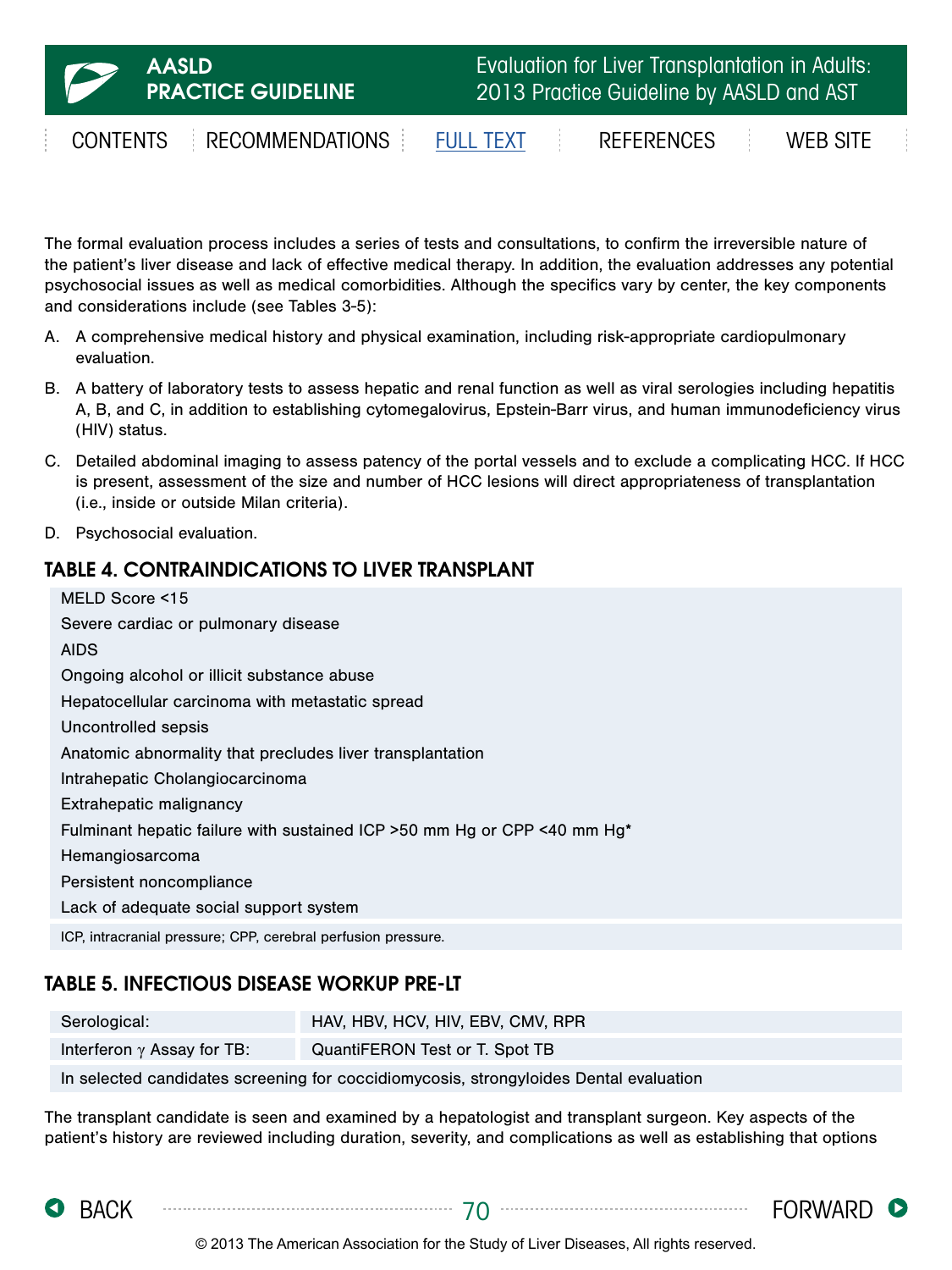Evaluation for Liver Transplantation in Adults: 2013 Practice Guideline by AASLD and AST

# <span id="page-70-0"></span>[CONTENTS](#page-1-0) [RECOMMENDATIONS](#page-2-0) [FULL TEXT](#page-62-0) [REFERENCES](#page-88-0) [WEB SITE](http://aasld.org/practiceguidelines/Pages/guidelinelisting.aspx)

for medical management have been exhausted. Attention is paid to comorbidities with the potential to diminish the likelihood of a good outcome. Issues related to drug and alcohol use are also discussed. In addition, the impact of liver disease on the patient's functional level as well as degree of available social support are reviewed. Insurance coverage for LT and immunosuppressive medications is confirmed. Physical examination in addition to confirming signs of advanced liver disease is also an opportunity to record other clinical signs that may impact LT, including loss of muscle mass and debility. The hepatology consult is an opportunity to identify interventions such as prophylaxis of variceal hemorrhage or vaccination against hepatitis A and B that are appropriate in any patient with advanced liver disease, as well as discussions regarding recurrent disease after transplantation, and possible HCV antiviral therapies pre- or posttransplantation. The surgical evaluation, in addition to addressing the patient's history and manifestations of liver disease, also identifies additional factors that may complicate the transplant operation including prior abdominal surgery, obesity, as well as the candidate's general robustness and ability to undergo a major surgical procedure. The surgical consultation facilitates education of the patient and family about the spectrum of donor and graft types, the complexity of the proposed surgery, potential complications, rejection rates, and other aspects of LT including long-term immunosuppression and its side effects.

#### MEDICAL COMORBIDITIES INCLUDING OBESITY, OLDER AGE, AND CARDIAC DISEASE

Evaluation for LT frequently uncovers unsuspected medical conditions such as cardiac disease or highlights other disorders such as obesity. In addition, increasingly older patients who frequently harbor associated comorbidities are now under consideration for LT.

Obesity. Obesity is on the rise in the general population <sup>22</sup> and this translates to an increase in the number of LT candidates with obesity. Concerns for LT in this group of patients include the impact of the other associated components of the metabolic syndrome and increased risk of complications and poorer outcomes following LT.<sup>23,24</sup> The World Health Organization defines a body mass index (BMI) from 25-29.9 as overweight, class 1 obesity 30-34.9, class 2 35-39.9, and class 3 ≥40. Consequences of obesity in LT recipients have included an increased risk of perioperative complications and reduced long-term survival,<sup>25</sup> although when corrected for ascites the obesity category was reduced in up to 20% of candidates.14 However, in this study for each liter of ascites removed the mortality risk increased 7%, suggesting that the severity of the underlying liver disease increased risk rather than obesity *per se*. Unequivocally, severe obesity (BMI ≥40) is implicated in a variety of adverse outcomes post-LT.15 Weight reduction in obese LT candidates can be attempted under the supervision of a dietician. Decompensated cirrhosis is a contraindication to bariatric surgery. However, there may be a role for innovative approaches such as a gastric sleeve operation for morbid obesity simultaneous with LT,<sup>26</sup> although evidence of reduction in risk with successful weight loss is lacking.

#### RECOMMENDATIONS:

- 4. Obese patients (WHO class 1 and greater) require dietary counseling prior to LT (1-C).
- 5. Class 3 obesity (BMI ≥40) is a relative contraindication to LT (2-B).

Coronary Artery Disease. The purpose of cardiac evaluation pre-LT is to assess perioperative risk and to exclude concomitant cardiopulmonary disorders that would preclude a good long-term outcome.<sup>27</sup> Although the hemodynamic state typical of advanced liver disease results in a low prevalence of systemic hypertension and impaired hepatic production of lipids may reduce serum cholesterol levels, coronary artery disease (CAD) is at least as frequent in LT candidates as in the general population and is influenced by typical cardiovascular risk factors.<sup>28</sup> Therefore, noninvasive testing with echocardiography is indicated for all adult LT candidates.<sup>21</sup> Patients

© 2013 The American Association for the Study of Liver Diseases, All rights reserved.



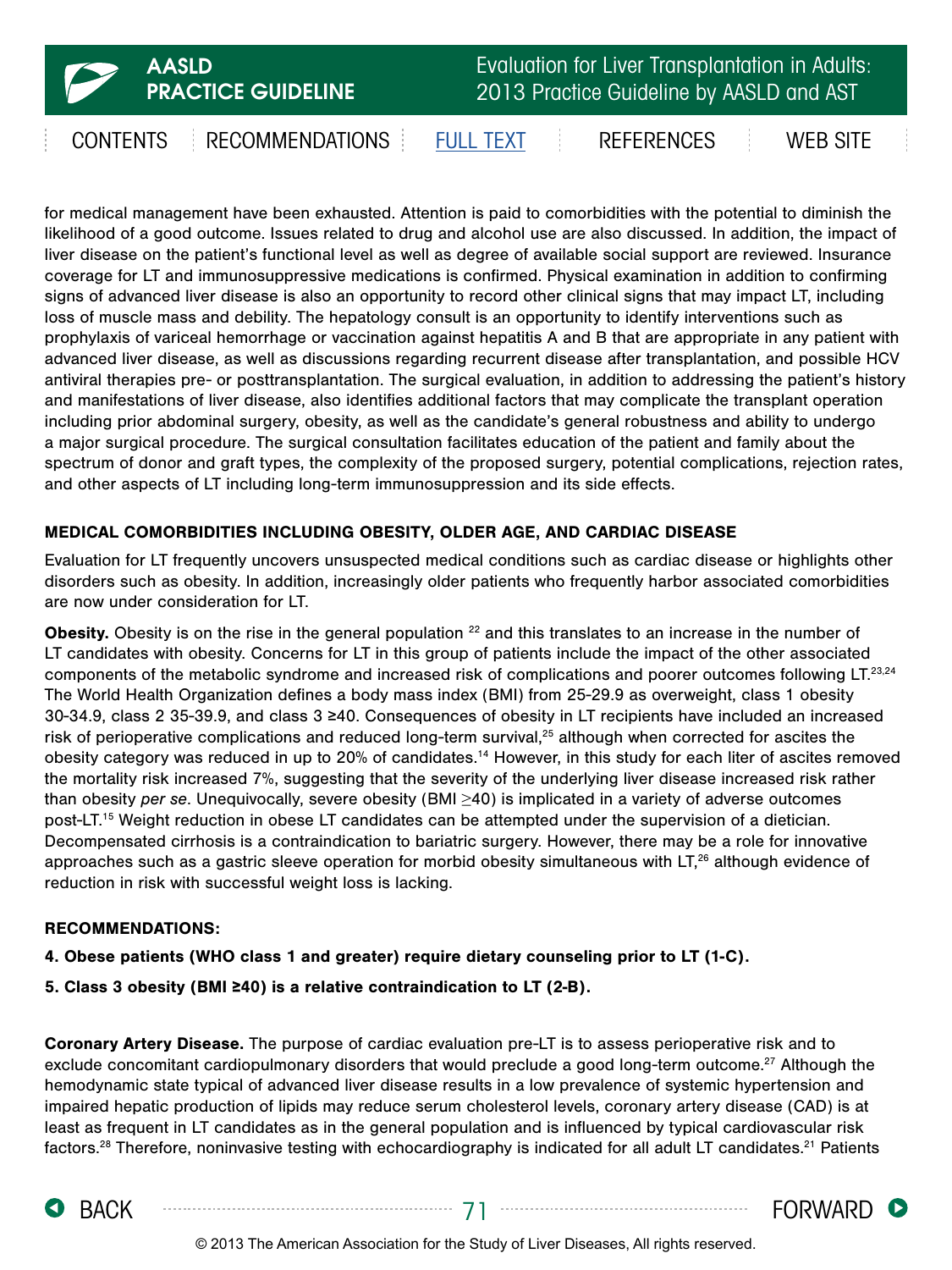Evaluation for Liver Transplantation in Adults: 2013 Practice Guideline by AASLD and AST

## <span id="page-71-0"></span>[CONTENTS](#page-1-0) [RECOMMENDATIONS](#page-2-0) [FULL TEXT](#page-62-0) [REFERENCES](#page-88-0) [WEB SITE](http://aasld.org/practiceguidelines/Pages/guidelinelisting.aspx)

with advanced liver disease may be unable to achieve the target heart rate during a standard exercise test. These patients should undergo pharmacological stress with adenosine, dipyridamole, or dobutamine, used to screen for cardiac disease with subsequent cardiac catheterization if CAD cannot be confidently excluded. Dobutamine stress echocardiography is frequently used as the initial screening test. Cardiac catheterization in a patient with cirrhosis is more likely to result in vascular complications such as bleeding compared to controls without liver disease.<sup>29</sup> In addition, many decompensated patients with cirrhosis have tenuous renal function, increasing the risk of contrastinduced nephropathy.

If significant coronary artery stenosis (>70% stenosis) is detected, revascularization may be attempted prior to LT, although rigorous proof of benefit in asymptomatic recipients is lacking. Cardiac surgery carries an increased risk in patients with cirrhosis, especially with more decompensated disease.<sup>16</sup> Coronary artery stenting is increasingly performed prior to LT. Bare metal stents are favored to avoid the need for dual antiplatelet therapy (clopidogrel plus aspirin rather than the latter alone), although the requirement for antiplatelet agents to prevent stent occlusion may delay LT.30 Of note, recent data demonstrates superior outcomes in patients who have undergone cardiac stenting with single vessel disease compared to outcomes for patients with prior CABG for multivessel disease.<sup>30</sup>

The cardiac evaluation may also need to address other entities including valvular heart disease and ventricular dysfunction, which may be of such severity to preclude LT. Anecdotally, aortic valve replacement has been performed simultaneously with LT; however, current medical therapies may sufficiently improve ventricular function to permit safe LT.<sup>31</sup> Unsuspected pulmonary hypertension as discussed subsequently may be initially detected by echocardiography during the LT evaluation.

#### RECOMMENDATIONS:

- 6. Cardiac evaluation needs to include assessment of cardiac risk factors with stress echocardiography as an initial screening test with cardiac catheterization as clinically indicated (1-B).
- 7. Cardiac revascularization should be considered in LT candidates with significant coronary artery stenosis prior to transplant (2-C).

Age. Physiological, not chronological, age determines whether an older patient can be accepted for LT, with careful attention to comorbidities and functional status.<sup>32</sup> Overall outcomes are acceptable in recipients >70 years of age, although they are inferior to those in younger age groups.<sup>33</sup>

#### RECOMMENDATION:

8. In the absence of significant comorbidities, older recipient age (>70 years) is not a contraindication to LT (2-B).

#### PULMONARY HYPERTENSION

Pulmonary hypertension, an elevation of the mean pulmonary artery pressure (MPAP) ≥25 mmHg, occurring in the presence of portal hypertension, is referred to as portopulmonary hypertension (POPH).<sup>34,35</sup> It is not correlated with the severity of or etiology of portal hypertension. POPH is detected in 4-8% of LT candidates. <sup>36</sup> Mild POPH, MPAP <35 mmHg, is not of major concern but moderate (MPAP ≥35 mmHg) and severe POPH (MPAP ≥45 mmHg) are predictors of increased mortality following LT. In a report from the Mayo Clinic mortality was 50% with MPAP  $>35$  mmHg and 100% with MPAP  $>50$  mmHg.<sup>37</sup> Other causes of pulmonary hypertension need to be excluded, including left heart failure, recurrent pulmonary emboli, and sleep apnea. Contrast enhanced echocardiography is the initial screening test to estimate right ventricular systolic pressure (RVSP), with right heart catheterization as

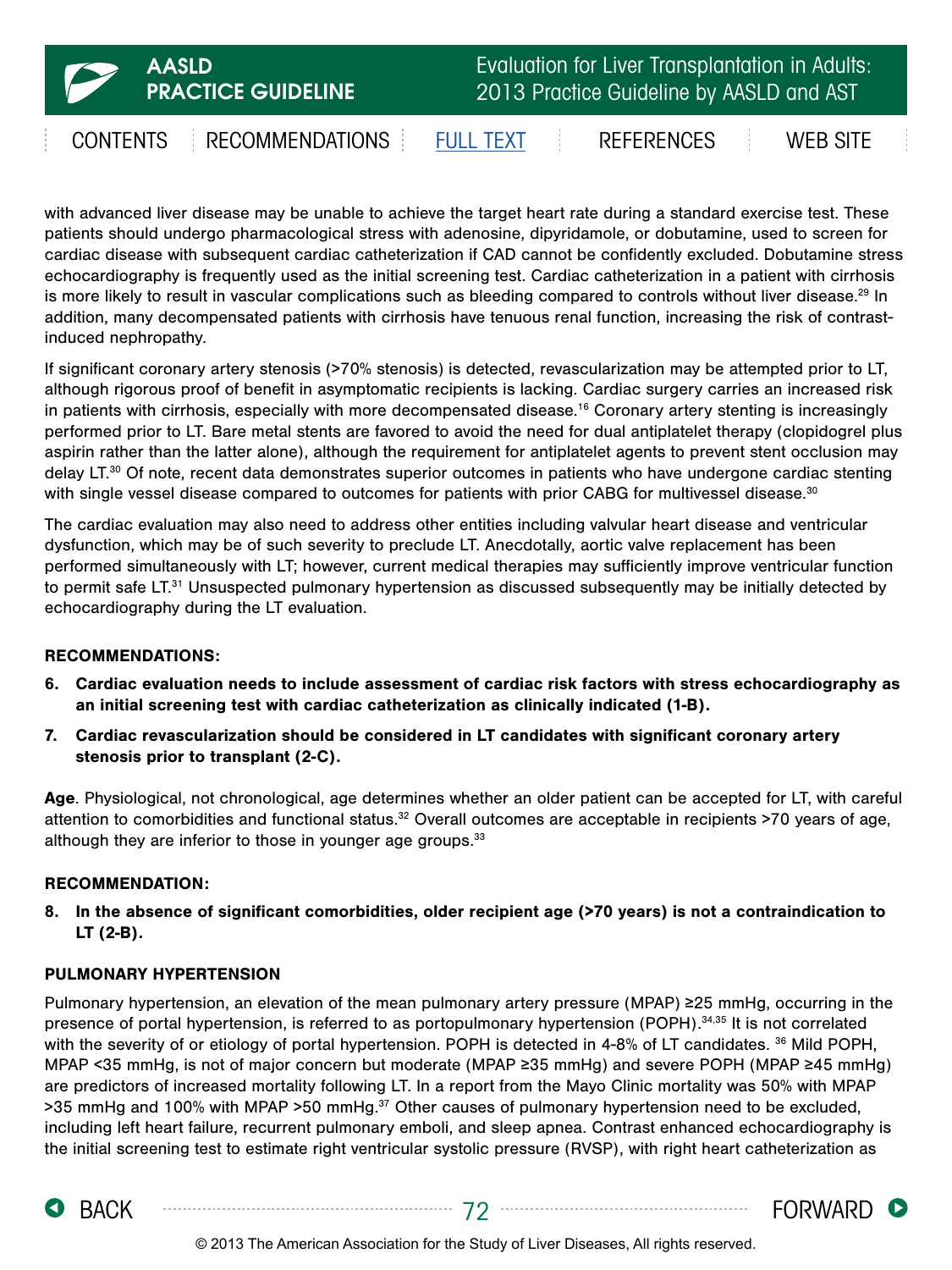Evaluation for Liver Transplantation in Adults: 2013 Practice Guideline by AASLD and AST

## <span id="page-72-0"></span>[CONTENTS](#page-1-0) [RECOMMENDATIONS](#page-2-0) [FULL TEXT](#page-62-0) [REFERENCES](#page-88-0) [WEB SITE](http://aasld.org/practiceguidelines/Pages/guidelinelisting.aspx)

the gold standard confirmatory definitive test. In addition to demonstrating an elevated MPAP >35 mmHg, it should also confirm an elevated pulmonary vascular resistance (PVR) ≥240-dynes.s.cm-5 and a pulmonary wedge pressure ≤15 mmHg. Milder degrees of POPH do not adversely affect outcome of LT, but mortality rate climbs with more pronounced degrees.37 However, if MPAP can be reduced by vasodilator therapy to less than 35 mmHg and PVR <400 dynes.s.cm <sup>-5</sup> LT is possible, with acceptable short-term outcomes.<sup>38-40</sup> POPH can potentially improve with LT and vasodilator therapy can ultimately be discontinued in a subset of recipients.

## RECOMMENDATIONS:

- 9. POPH should be excluded in LT candidates by routine echocardiography. For RVSP ≥45 mm Hg right heart cardiac catheterization is indicated. (1-B).
- 10. Potential recipients with POPH should be evaluated by a pulmonary or cardiac specialist for vasodilator therapy (1-A).
- 11. LT can be offered to potential recipients with POPH, which responds to medical therapy with an MPAP  $\leq$ 35 mmHg (1-B).

## HEPATOPULMONARY SYNDROME

Hepatopulmonary syndrome (HPS) resulting from intrapulmonary microvascular dilation in the setting of chronic liver disease and/or portal hypertension leads to arterial deoxygenation.<sup>41</sup> Intrapulmonary shunting can be demonstrated by contrast echocardiography or by <sup>99m</sup>TC macro aggregated albumin (MAA) lung-brain perfusion scanning. HPS is found in 5-32% of adult liver transplant candidates. LT offers a survival benefit in HPS, with 76% of LT recipients at the Mayo Clinic surviving 5 years compared to 26% of matched patients with equivalent severity of hypoxemia and liver disease who were not transplanted.<sup>42</sup> LT reverses HPS in almost all patients who survive more than 6 months,<sup>35</sup> although perioperative mortality appears to be high in those with severe HPS,<sup>35</sup> with a preoperative PaO $_{\rm _2}$  <50 mmHg alone or in combination with an MAA shunt scan of greater than 20% predictors of increased mortality after LT. More recent experience indicates that more severe hypoxemia predicts the need for longer-term supplemental oxygen and a longer recovery rather than increased mortality post-LT.<sup>43-46</sup> Current Organ Procurement Transplant Network/UNOS policy assigns a MELD exception score of 22 for patients with evidence of portal hypertension, intrapulmonary shunting, and a room air PaO $_2$  <60 mmHg, with a 10% mortality equivalent increase in points every 3 months if the PaO<sub>2</sub> remains <60 mmHg. Screening of LT candidates by pulse oximetry is indicated to detect HPS patients with a PaO $_{\rm 2}$  <70 mmHg, using a threshold value of SPO $_{\rm 2}$ <96% at sea level to trigger complete evaluation.47 Preoperative evaluation of patients suspected of having HPS should include a room air arterial blood gas, transthoracic contrast echocardiography, and an evaluation to exclude alternate causes for arterial deoxygenation including chest x-ray (CXR), pulmonary function tests (PFTs), and chest computed tomography (CT) scanning. Arterial response to administration of 100% oxygen (performed with a nose clip and mouth piece) may be used to gauge the ability to provide adequate oxygenation in the perioperative period but does not appear to influence outcome.35,48

## RECOMMENDATIONS:

- 12. HPS is relatively common in patients evaluated for LT and should be screened for by pulse oximetry (1-A).
- 13 The presence of severe HPS is associated with increased mortality and affected individuals should undergo expedited LT evaluation (1-B)

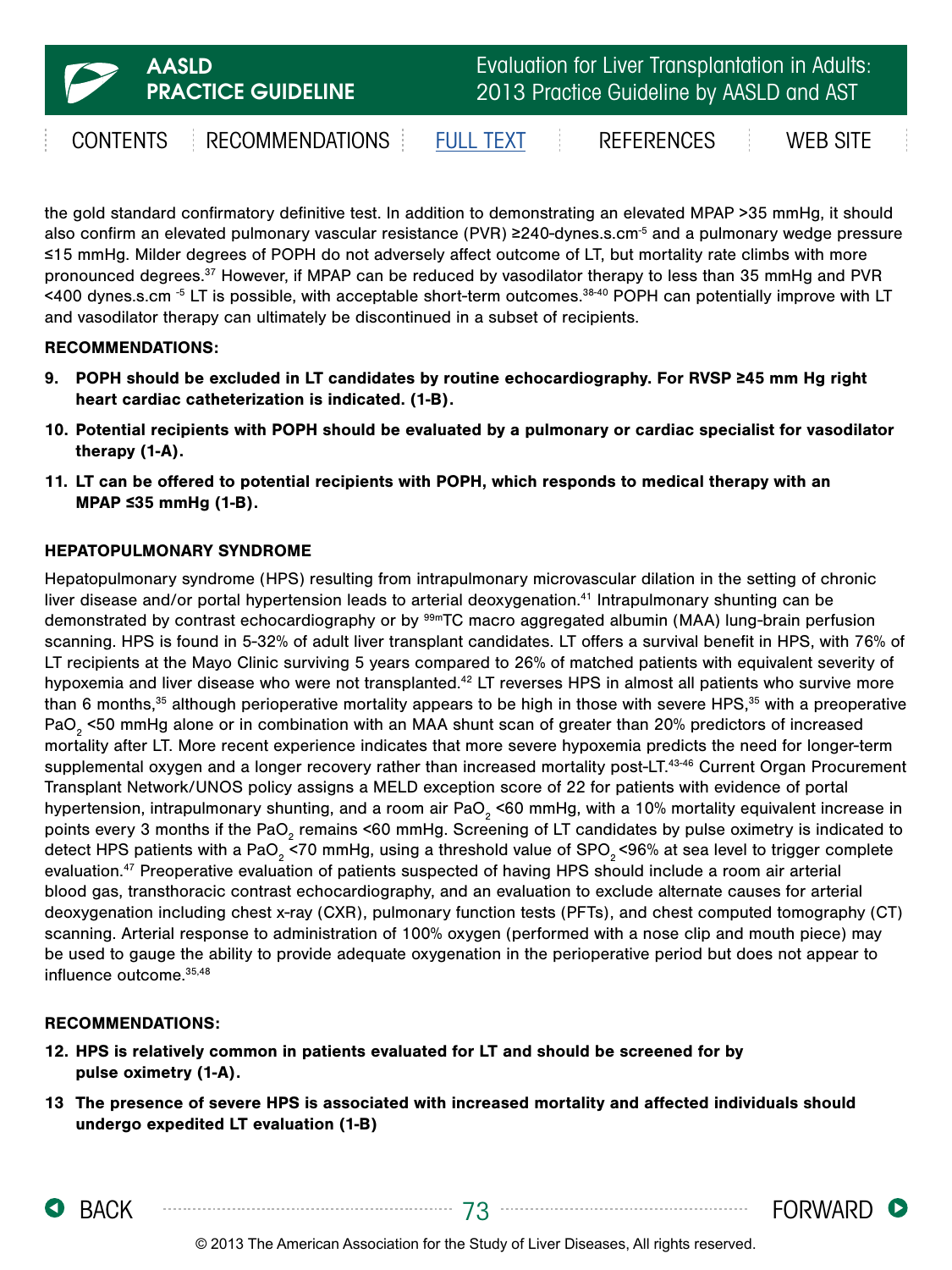<span id="page-73-0"></span>

## [CONTENTS](#page-1-0) [RECOMMENDATIONS](#page-2-0) [FULL TEXT](#page-62-0) [REFERENCES](#page-88-0) [WEB SITE](http://aasld.org/practiceguidelines/Pages/guidelinelisting.aspx)

## RENAL DYSFUNCTION

The recognition of renal dysfunction in a patient with cirrhosis has a dramatic effect on prognosis, with a substantial increase in the risk of mortality. In a recent metaanalysis the risk of death increased 7-fold in patients with renal dysfunction, with 50% of patients with cirrhosis dying within a month of the onset of renal dysfunction.<sup>17</sup> The differential diagnosis of renal failure in patients with cirrhosis is broad and includes intercurrent sepsis, hypovolemia, parenchymal renal disease, and, most commonly, hepatorenal syndrome (HRS).<sup>49</sup> A recent working group has proposed the following definitions of renal dysfunction complicating liver disease: acute kidney injury that includes all causes of acute deterioration of renal function with an increase in serum creatinine of >50% from baseline, or a rise in serum creatinine of ≥26.4 µmol/L (≥0.3 mg/dL) in <48 hours. Chronic renal disease is defined as an estimated glomerular filtration rate (GFR) of <60 mL/min calculated using the Modification of Diet in Renal Disease 6 (MDRD6) formula.<sup>49</sup> Evaluation of renal dysfunction in patients with decompensated cirrhosis should include an accurate calculation of the true glomerular filtration rate (GFR) and determination of the precise etiology as it impacts prognosis both with and without LT. In a recent study of 463 patients with cirrhosis and renal dysfunction, survival was significantly worse in patients with HRS versus those without HRS.<sup>50</sup> Since the introduction of MELD for organ allocation the number of simultaneous liver kidney (SLK) transplants has increased from <3% to nearly 5% in 2009<sup>51</sup> and continues to rise. Because of concerns surrounding the increased use of renal grafts in LT recipients, a panel of experts convened to evaluate and recommend the most appropriate indications for SLK.<sup>52</sup> SLK was sanctioned for (1) endstage renal disease (acute HRS etiology excluded) with cirrhosis; (2) liver failure with chronic kidney disease (CKD) and GFR <30 mL/min, (3) acute kidney injury or HRS with creatinine ≥2.0 mg/dL and dialysis for ≥8 weeks; or (4) liver failure with CKD and renal biopsy demonstrating >30% glomerulosclerosis or >30% fibrosis. These recommendations may evolve with increased experience of SLK.<sup>53</sup>

## RECOMMENDATIONS:

- 14. Renal dysfunction requires vigorous evaluation prior to LT to determine etiology and prognosis (1-A).
- 15. Simultaneous liver-kidney transplantation is indicated for LT candidates in whom renal failure reflects CKD with GFR <30 mL/min or acute kidney injury with dialysis >8 weeks or if extensive glomerulosclerosis is present (1-B).

#### TOBACCO CONSUMPTION

Cigarette smoking is implicated in a number of adverse outcomes in LT recipients including cardiovascular mortality<sup>54</sup> and an increased incidence of hepatic artery thrombosis,<sup>55</sup> although the risk of the latter diminishes with smoking cessation, by over two-thirds within 2 years of cessation in one report.<sup>44</sup> Oropharyngeal and other neoplasms following LT are also linked to cigarette smoking and can result in significant potentially avoidable longterm mortality.56-58 While tobacco use is common in patients with a history of liver disease, the use of chewing tobacco, which is associated with oropharyngeal malignancies, is not well studied.<sup>56</sup> There are compelling reasons to prohibit all tobacco use in LT candidates, and indeed some programs make cigarette cessation a condition for listing for LT and require negative serial nicotine screens for documenting tobacco cessation.

#### RECOMMENDATION:

16. Tobacco consumption should be prohibited in LT candidates (1-A).

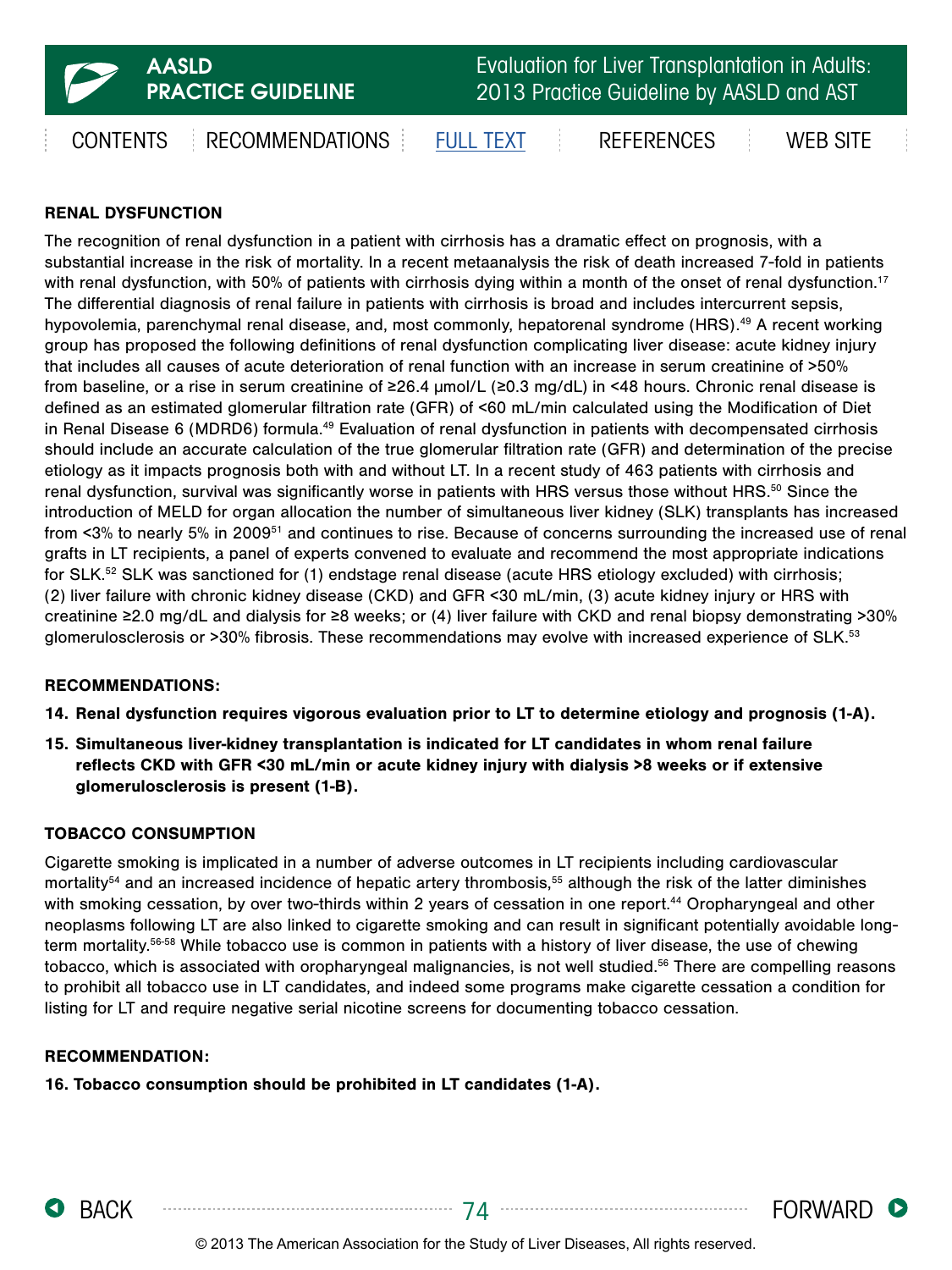<span id="page-74-0"></span>[CONTENTS](#page-1-0) [RECOMMENDATIONS](#page-2-0) [FULL TEXT](#page-62-0) [REFERENCES](#page-88-0) [WEB SITE](http://aasld.org/practiceguidelines/Pages/guidelinelisting.aspx)

## EXTRAHEPATIC MALIGNANCY

LT recipients are at increased risk of a variety of cancers.<sup>59</sup> In an LT recipient with a preexisting malignancy, treatment should have been curative and sufficient time should have elapsed to exclude recurrence. The Israel Penn International Transplant Tumor Registry (www.ipittr.com) has accumulated a large database of outcomes after LT in recipients with a variety of tumors and can guide an appropriate strategy for LT candidates with a history of extrahepatic malignancy. The interval from cancer diagnosis to treatment and subsequent presumed cure, to transplant listing candidacy, varies depending on the type of malignancy and the proposed evidence-based efficacy of treatment. All LT candidates should undergo age-appropriate screening for malignancies including colonoscopy, mammography, and Papanicolaou smear. In candidates with particular risk factors for malignancy, additional screening should be considered such as ENT evaluation and chest imaging in current or prior smokers.

## RECOMMENDATIONS:

- 17. LT candidates with a prior extrahepatic malignancy should have received definitive treatment with adequate tumor-free survival prior to listing for LT (1-B).
- 18. Candidates should undergo age and risk factor-appropriate cancer screening, e.g., colonoscopy, mammography, Papanicolaou smear (1-A).

## INFECTIOUS DISEASES

Due to hepatocellular dysfunction, LT candidates are at increased risk of a variety of infections, including spontaneous bacterial peritonitis, aspiration pneumonia, urinary tract, and catheter-associated bloodstream infections. 60 Active infection needs to be adequately treated before LT can be attempted. As part of the transplant evaluation, a candidate should be screened serologically for viral infections including HBV, HCV, and HIV, as discussed separately below.<sup>61</sup> Hepatitis A and B immunity should be confirmed and vaccination performed if necessary. Serological testing for Epstein-Barr virus (EBV) and cytomegalovirus (CMV) is also indicated. Latent syphilis and tuberculosis (TB) infections should be tested for. Screening for TB can be done by tuberculin skin testing (TST) or interferon-c release assays such as QuantiFERON (QFT,Cellestis) or T-SPOT.TB (Oxford Immunotec).<sup>62</sup> If latent TB is detected, antimicrobial therapy is indicated pre-LT, typically with isoniazid 300 mg daily plus pyridoxine 50 mg daily for 6-9 months, a 3-month regimen of weekly isoniazide and rifapentine, or rifampin 600 mg daily for 4 months. There had been concerns previously about hepatotoxicity with anti-TB regimens but more recent experience with isoniazid has been reassuring in LT candidates with cirrhosis.63,64 Syphilis, if detected, needs to be treated pre-LT. In areas such as the American Southwest where *Coccidiomycosis* is endemic, pretransplant screening is indicated; if seropositive for *Coccidiomycosis*, active infection should be excluded and lifelong prophylaxis with fluconazole posttransplant considered. By contrast, routine screening for histoplasmosis or blastomycosis is not recommended and treatment for a positive result should be discussed with the ID team. Serological screening for *Stronglyloides* is indicated in candidates with a history of residence in endemic areas; patients who are seropositive should be treated with ivermectin prior to transplant.

As part of transplant evaluation, vaccination for a variety of preventable diseases, in addition to hepatitis A and B, should be undertaken, especially as live vaccines including measles, mumps, rubella (MMR), and varicella (Varivax and Zostavax) are contraindicated post-LT.<sup>65</sup> Prior to transplant the following vaccinations should be administered: Pneumococcal vaccine, influenza, diphtheria, pertussis, and tetanus. If live vaccines are indicated (mumps, measles, rubella, varicella, or herpes zoster) they should be administered as soon as possible to avoid their use within several weeks of transplant and the associated introduction of therapeutic immunosuppression. Current indications for vaccination against Human Papilloma virus (HPV) are administration in males and females 9-26 years



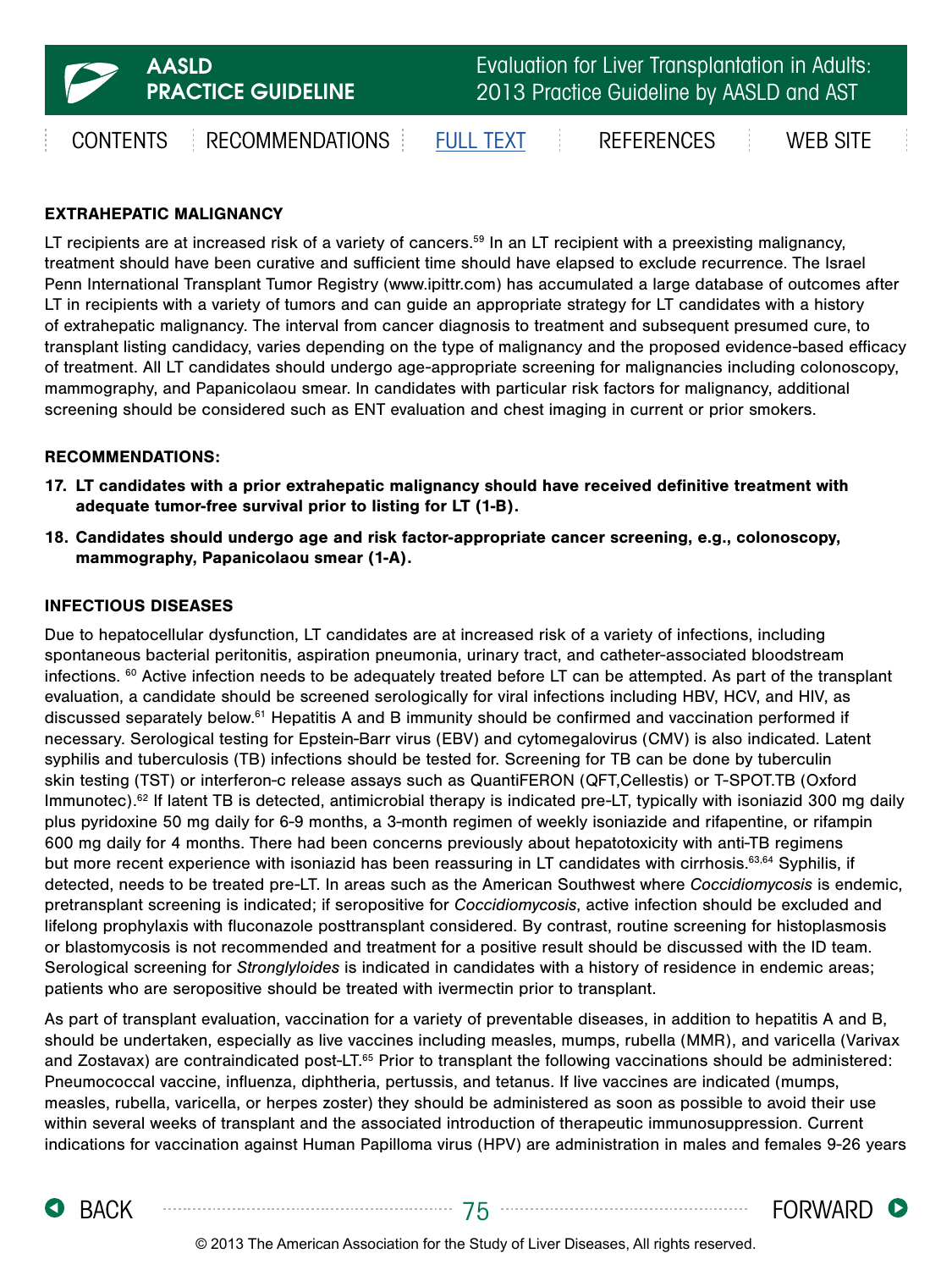<span id="page-75-0"></span>[CONTENTS](#page-1-0) [RECOMMENDATIONS](#page-2-0) [FULL TEXT](#page-62-0) [REFERENCES](#page-88-0) [WEB SITE](http://aasld.org/practiceguidelines/Pages/guidelinelisting.aspx)

of age with a quadrivalent and bivalent vaccine, respectively. The quadrivalent vaccine can be used in women up to the age of 45 years. HPV vaccination should be administered prior to LT.

A potential source of infection post-LT is extensive dental decay, and formal evaluation by a dentist is necessary and critical for all liver transplant candidates. Dental extractions, if deemed necessary, should be performed with close attention to hemostasis.<sup>66</sup>

## RECOMMENDATIONS:

- 19. LT candidates should be screened for bacterial, viral, and fungal infections prior to LT (1-A).
- 20. Treatment for latent TB should be initiated pre-LT (1-B).
- 21. Vaccination should be encouraged against pneumococcus, influenza, diphtheria, pertussis, and tetanus (1-A).
- 22. Live vaccines (mumps, measles, rubella, and varicella), if indicated, should be administered early in the evaluation process (1-B).

## NUTRITION

LT candidates experience a variety of nutritional challenges including the effects of a catabolic chronic illness often accompanied by reduced appetite. The specific etiology of liver disease can also lead to additional nutritional deficiencies such as fat-soluble vitamin malabsorption in cholestatic liver disease. Malnutrition leads to poorer outcomes following  $LT^{67}$  with a BMI <18.5 identified by UNOS data as a key predictor.<sup>23</sup> Importantly, the severity of muscle wasting can be masked by ascites and obesity. A recent report demonstrated that over 70% of LT candidates were cachectic.68 Assessment and counseling by a dietician is an integral part of the evaluation process, including correcting misconceptions about restriction of protein <sup>69</sup> and addressing the possible need for enteral or even parental feeding prior to LT.<sup>70</sup> However, a recent Cochrane Review was unable to identify benefit from nutritional support in LT candidates.<sup>71</sup> With the increasing prominence of NAFLD as an indication for LT,<sup>72</sup> many candidates have features of the metabolic syndrome resulting in the development of posttransplant diabetes mellitus.73 Pre-LT diabetes is managed with insulin and oral hypoglycemics, although the latter should be used with caution because of the risk of hypoglycemia. Hyperlipidemia, if present, should be managed as in the general population.74

## RECOMMENDATION:

## 23. Nutritional assessment should be performed in every LT candidate (1A).

## BONE DISEASE

Osteoporosis is frequent in patients with cirrhosis, up to 55% in some studies.<sup>75</sup> This reflects risk factors common in patients with cirrhosis including inactivity, inadequate nutritional status, hypogonadism, chronic cholestasis, and alcohol excess. An additional risk factor in patients with autoimmune hepatitis is the use of corticosteroids. Osteoporosis is particularly frequent in cholestatic liver disease.<sup>76,77</sup> Bone densitometry is indicated pre-LT, given the frequency of osteoporosis in cirrhosis as well as determining vitamin D and calcium levels. Bone mass diminishes in the initial 3 months following transplant due to high-dose steroids, which in turn increases fracture risk. This risk returns to pretransplant levels within 2 years of transplant. The benefits of vitamin D and calcium supplementation in this population likely outweigh concerns about increased cardiovascular events<sup>78</sup> and should

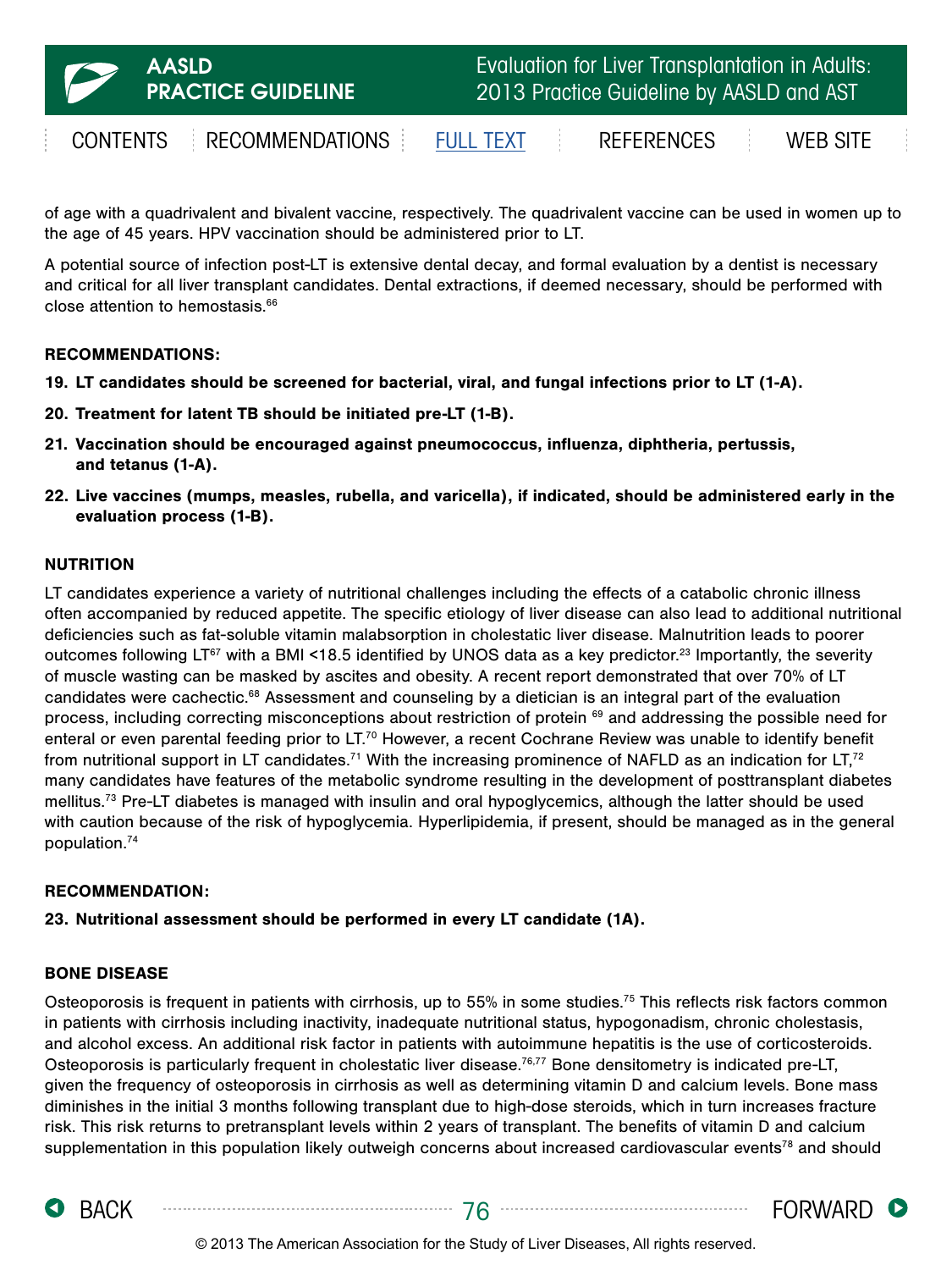<span id="page-76-0"></span>[CONTENTS](#page-1-0) [RECOMMENDATIONS](#page-2-0) [FULL TEXT](#page-62-0) [REFERENCES](#page-88-0) [WEB SITE](http://aasld.org/practiceguidelines/Pages/guidelinelisting.aspx)

be prescribed in osteopenic LT candidates. Bisphosphonates have been safely used in patients in patients with cirrhosis,79 although concerns remain about esophageal bleeding with oral preparations and more recently ischemic necrosis of the jaw.<sup>80</sup>

## RECOMMENDATION:

24. Bone densitometry should be obtained as part of transplant evaluation and treatment of osteoporosis initiated prior to LT (1-A).

## HIV

With the advent of effective antiretroviral regimens to control HIV infection, LT became feasible in HIV infected patients.<sup>81</sup> Patients with HIV infection need to have a CD4 count >100/µL with a viral load anticipated to be completely suppressed at time of LT. Collaboration with an infectious disease specialist is helpful. Overall survival rates are similar to non-HIV-infected recipients, with the exception of HCV coinfected patients, in whom recurrent HCV leads to inferior outcomes. 82 Factors implicated in the latter include BMI <21, combined liver/kidney transplant, and older donor age.<sup>83</sup>

## RECOMMENDATION:

25. Patients with HIV infection are candidates for LT if immune function is adequate and the virus is expected to be undetectable by the time of LT (1-A).

## PSYCHOSOCIAL EVALUATION

Social workers and/or mental health professionals typically provide psychosocial evaluation with input from psychiatrists or other specialty physicians (e.g., addiction medicine). Components of the psychosocial evaluation that are especially relevant to transplant outcomes include evidence of compliance with medical directives, adequate support from able caregivers especially in the perioperative period, and an absence of active psychiatric disorders with the potential to impact compliance or include behaviors harmful to health (e.g., alcohol, tobacco, or illicit drug use). While the effect of nonsubstance abuse-related psychiatric disorders on transplant outcomes have not been fully determined, experience to date suggests that depressive symptoms particularly in the early postoperative period are associated with poorer outcomes after LT.<sup>84,85</sup> However, there is no psychiatric disorder that is an absolute contraindication to transplantation and even the most psychiatrically complex patient, for example, with a psychotic disorder or mental retardation, with proper evaluation and preparation, as well as adequate social support, can have successful long-term outcomes. Patients on methadone as opioid replacement therapy should continue on their current dose to prevent relapse and should not be tapered off as a requirement for transplant listing. While some programs exclude patients with active marijuana use from LT, this remains controversial,86 despite well-founded fears of its adverse effect on the course of liver disease. $87,88$ 

In addition to addressing psychiatric and substance abuse issues, the evaluation process should also include an assessment of the patient's social support network. As the care of a transplant patient involves frequent office visits and tests, a caregiver needs to be identified to undertake transport and other logistical tasks, especially in patients with a history of encephalopathy who should not be left alone to drive or care for themselves. Given today's complexities of insurance for medical care, it is also necessary to ensure that a potential recipient will have adequate posttransplant medication coverage.

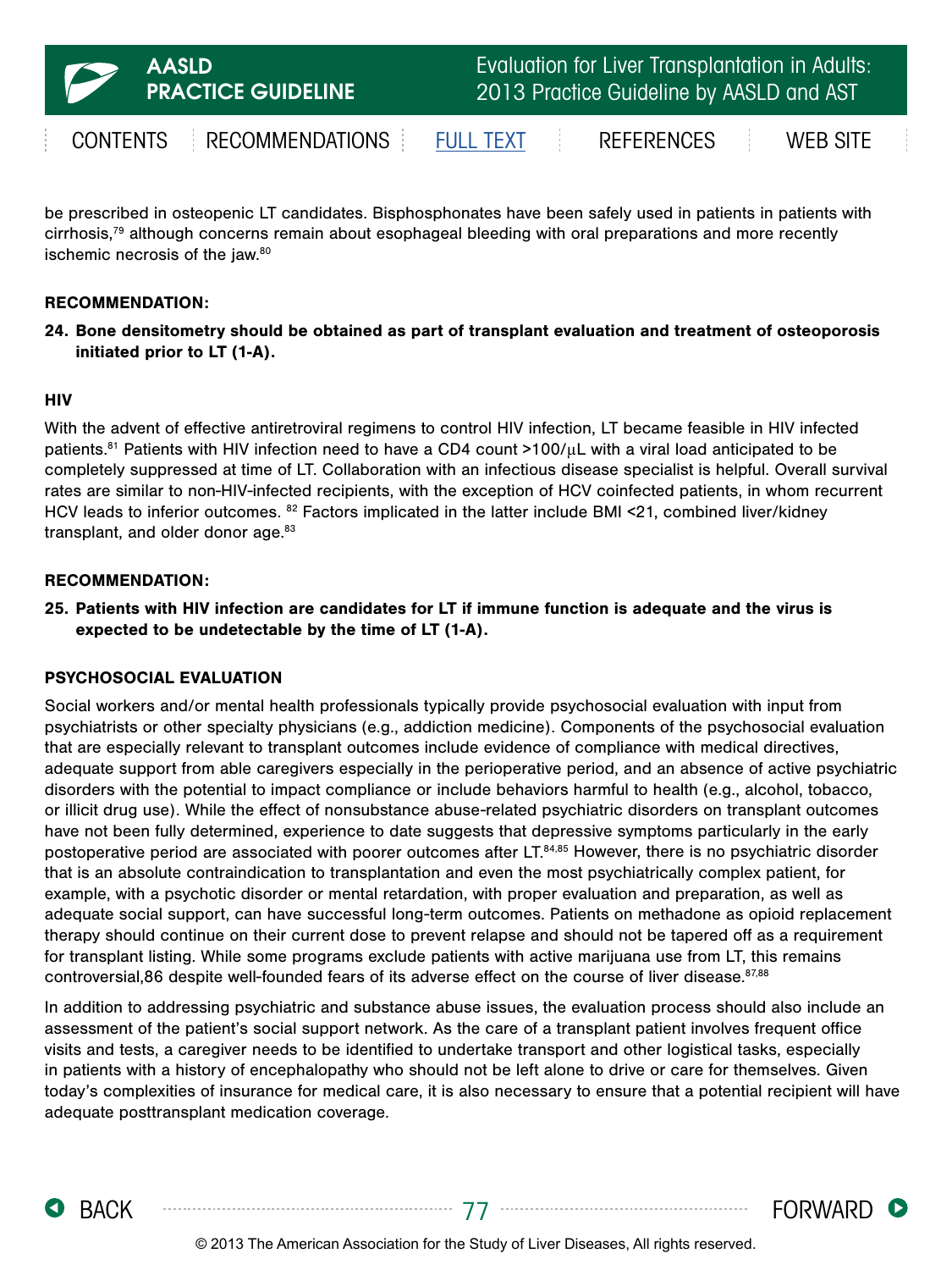## <span id="page-77-0"></span>[CONTENTS](#page-1-0) [RECOMMENDATIONS](#page-2-0) [FULL TEXT](#page-62-0) [REFERENCES](#page-88-0) [WEB SITE](http://aasld.org/practiceguidelines/Pages/guidelinelisting.aspx)

## RECOMMENDATIONS:

- 26. Patients should be evaluated for and meet reasonable expectations for adherence to medical directives and mental health stability as determined by the psychosocial evaluation (1-A).
- 27. Methadone-maintained patients should not be denied transplantation based on methadone use alone, and expectations of methadone reduction or discontinuation should not be a requirement for transplant listing (1-B).
- 28. Patients should have adequate social/caregiver support to provide the necessary assistance both while waitlisted and until independently functioning in the postoperative period (1-B).

## DISEASE-SPECIFIC INDICATIONS FOR LT

Hepatitis C. Cirrhosis due to chronic HCV infection remains the commonest indication for LT in the United States. In the era of lack of curative antiviral therapy prior to LT, nearly all grafts became reinfected immediately after transplant. After LT the tempo of HCV infection is accelerated, with high rates of graft dysfunction and progression to cirrhosis in 20-30% of patients with graft failure due to recurrent HCV in 10% of HCV-infected recipients within 5-10 years of LT, which is reflected in decreased survival compared to other LT indications.<sup>89</sup> Despite this, the outcomes for LT for HCV are acceptable. Indications for LT for HCV do not differ from that of other causes of liver disease and include decompensated cirrhosis and HCC. The optimal approach to prevent graft reinfection is clearance of HCV pre-LT. However, many transplant candidates have contraindications to interferon and ribavirin therapy. However, consideration should be given to treating those with compensated disease who are awaiting transplant with modified interferon and ribavirin dosing, especially if the genotype is favorable (genotype II, III), the patient has a potential living donor, or MELD exception points for HCC.<sup>90</sup> This strategy may be helpful to prevent graft infection; however, interferon-based therapy in this setting may be poorly tolerated. A recent preliminary report of an interferon- free regimen using sofosbuvir plus ribavirin prior to LT indicates that HCV RNA clearance substantially reduces the risk of recurrent HCV post-LT.<sup>91</sup> This new approach is particularly important, as recurrent HCV is one of the major causes of long-term graft failure. Retransplantation in patients with severe recurrent HCV is controversial and is associated with worse outcome than primary transplants if the recipient remains viremic for HCV RNA and if severe recurrence (decompensated cirrhosis or fibrosing cholestatic HCV) occurs in <5 years after the initial LT.

## RECOMMENDATIONS:

## 29. LT transplant candidates with HCV have the same indications for LT as for other etiologies of cirrhosis (1-A).

## 30. Antiviral therapy pre-LT should be contemplated to reduce the risk of recurrent HCV post-LT (1-B).

Hepatitis B. Prior to the use of HBV immune globulin (HBIG) as immunoprophylaxis after transplantation for chronic HBV, recurrence of HBV in the liver allograft occurred in up to 80%, and was usually complicated by graft dysfunction and death. The advent of oral antiviral agents has markedly reduced the number of LT candidates with a diagnosis of HBV.<sup>92</sup> Control of the virus prior to transplantation is critical in preventing graft reinfection. With the availability of antiviral medications with a high genetic barrier to resistance, suppression of the virus before transplant is feasible. The combination of HBIG with oral antivirals has allowed for HBV-infected patients to evolve from having the poorest posttransplant outcomes to having survival rates among the best of all recipients. With the use of HBIG and oral nucleos(- t)ide therapy, the 5-year graft survival for those transplanted for HBV is 85% and retransplantation for recurrent HBV cirrhosis is rare. The ability to control HBV pre-OLT has resulted in a decrease

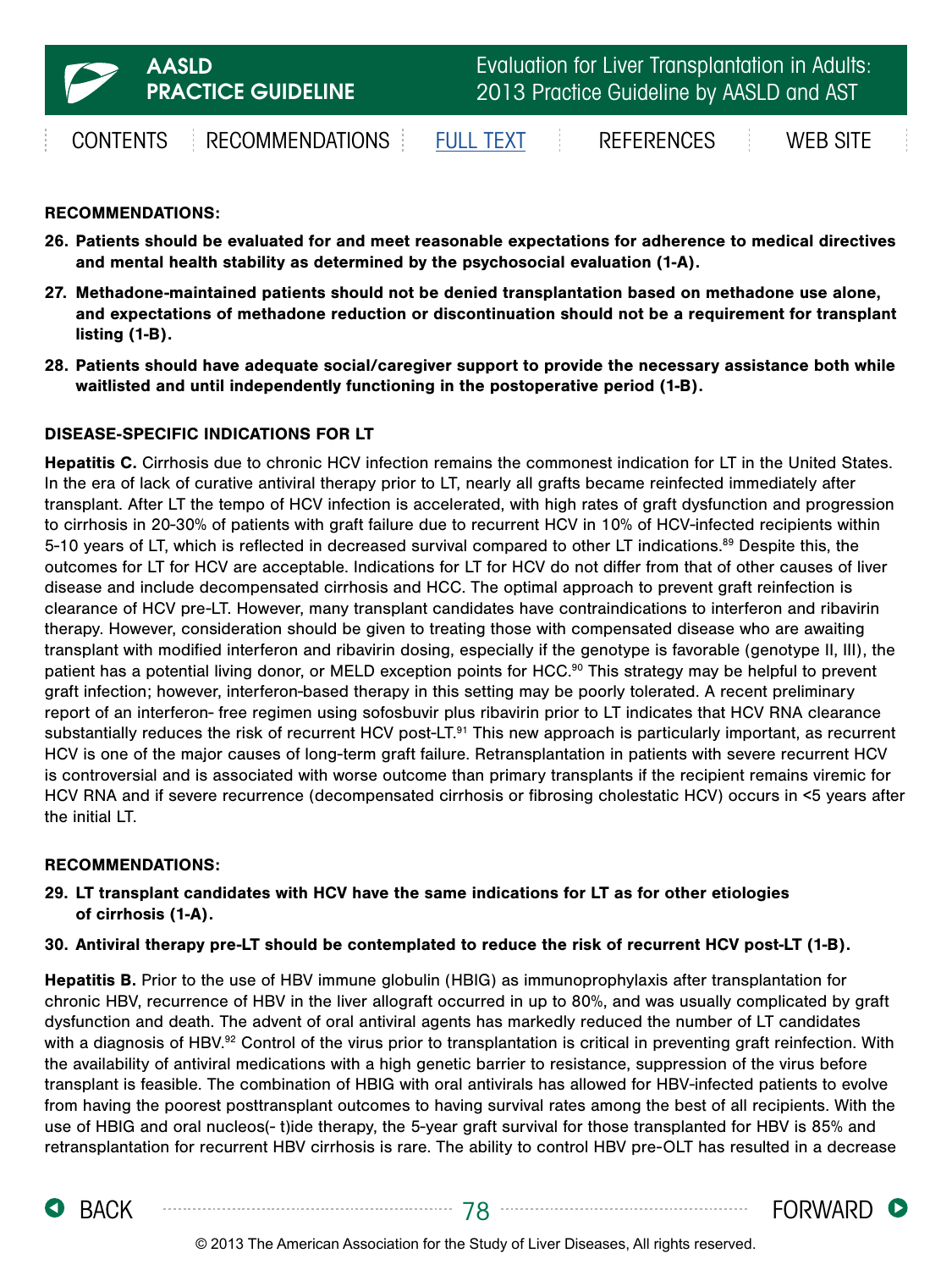<span id="page-78-0"></span>[CONTENTS](#page-1-0) [RECOMMENDATIONS](#page-2-0) [FULL TEXT](#page-62-0) [REFERENCES](#page-88-0) [WEB SITE](http://aasld.org/practiceguidelines/Pages/guidelinelisting.aspx)

in need for LT for decompensated HBV. However, LT for HCC as a complication of HBV has increased and there are still patients, albeit rare, with acute or chronic decompensated disease who do not improve with oral antiviral therapy and still require LT.

## RECOMMENDATION:

31. Patients with HBV liver disease should receive antiviral therapy to suppress HBV replication pretransplant and continued surveillance for HCC (1-A).

## AUTOIMMUNE HEPATITIS

Autoimmune hepatitis may result in the development of cirrhosis and hepatocellular failure despite the efficacy of corticosteroid-based immunosuppressive regimens that result in remission in 80% of patients and in favorable long-term survival rates (80-90%) over 10 years. LT is an effective therapy for patients with decompensated chronic autoimmune hepatitis and in patients with autoimmune hepatitis who present with acute liver failure. Longterm outcomes after LT for autoimmune hepatitis are excellent, with 5 to 10-year survival rates of ~75%.<sup>93</sup> Factors associated with poor outcome and need for LT in type I autoimmune hepatitis include delayed aminotransferase response to therapy, younger age, greater acuity at presentation, MELD score >12, and multiple relapses.<sup>94</sup>

The clinical and histological features of acute liver failure due to autoimmune hepatitis are not fully defined but central zone perivenular inflammation on biopsy appears to be a common feature in this presentation of autoimmune hepatitis not typically seen in chronic autoimmune hepatitis.<sup>95,96</sup> Corticosteroid administration in acute liver failure due to autoimmune hepatitis is controversial and is best reserved for less severe disease (MELD <28)<sup>97</sup> to minimize the risk of sepsis which could preclude transplantation.<sup>97,98</sup>

Additional information on this disease is contained within the Practice Guidelines on Autoimmune Hepatitis.

## RECOMMENDATIONS:

- 32. LT should be considered in patients with decompensated autoimmune hepatitis who do not respond to or are not appropriate candidates for medical therapies (I-A).
- 33. LT is indicated in autoimmune hepatitis presenting as acute liver failure if recovery is unlikely (1-B).

## PRIMARY BILIARY CIRRHOSIS (PBC)

Therapy with ursodeoxycholic acid has improved outcomes in PBC, reflected in a decrease in the number of patients with PBC requiring LT.99 Indications for LT in PBC mirror those for other causes of cirrhosis and may also include severe portal hypertension refractory to medical/surgical interventions and occasionally pruritus refractory to medical therapy. Transplant outcomes in PBC are excellent, with 5-year patient survival rates of 80-85% after either living or deceased donor transplantation.<sup>100,101</sup>

Additional information is contained within the Practice Guidelines on Primary Biliary Cirrhosis.

## RECOMMENDATIONS:

- 34. LT is indicated for decompensated PBC (I-A).
- 35. Severe pruritus, refractory to medical therapy, may also be an indication for LT (I-B).

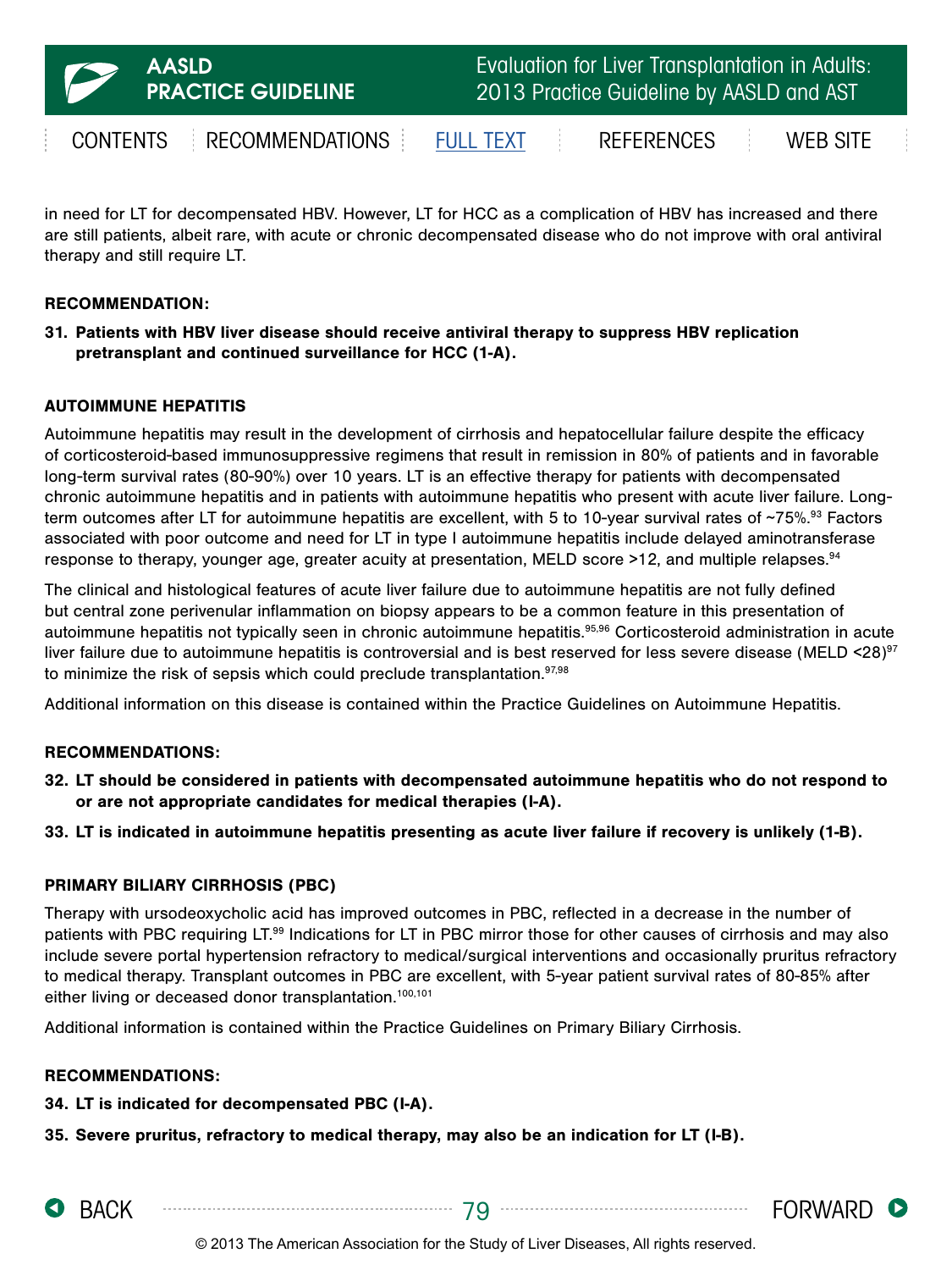<span id="page-79-0"></span>

## [CONTENTS](#page-1-0) [RECOMMENDATIONS](#page-2-0) [FULL TEXT](#page-62-0) [REFERENCES](#page-88-0) [WEB SITE](http://aasld.org/practiceguidelines/Pages/guidelinelisting.aspx)

## PRIMARY SCLEROSING CHOLANGITIS (PSC)

No effective medical therapy is available for PSC,<sup>74-77</sup> which is associated with an increased risk of cholangiocarcinoma and gallbladder carcinoma as well as colon cancer in patients with associated inflammatory bowel disease (IBD).<sup>75</sup> LT is an effective intervention in patients with PSC who develop decompensated disease. Recurrent bacterial cholangitis and, in very highly selected patients, cholangiocarcinoma are additional indications for which patients may be eligible for MELD exception points.<sup>102,103</sup> Continued surveillance for cholangiocarcinoma is necessary while awaiting transplant, although the optimal screening strategy has not been defined. Transplant outcomes for PSC are excellent, with 5-year patient survival rates of ∼90% after either living or deceased donor transplantation.104 Roux-en-Y choledochojejunostomy with resection of the recipient distal common bile duct to prevent recurrent PSC or *de novo* cholangiocarcinoma is the standard approach, although duct-to-duct biliary reconstruction has also been advocated by some when the native distal bile duct is free of overt disease.105 The presence of active IBD prior to LT appears to worsen posttransplant outcomes.<sup>106</sup> Endoscopic surveillance at 1 to 2-year intervals to detect colorectal neoplasia is appropriate for PSC patients with IBD both prior to and following LT due to an increased risk of colon malignancies.<sup>107</sup> Poorly controlled IBD prior to LT has been implicated in diminished graft survival and thrombotic episodes and management of IBD should be optimized prior to LT.<sup>108</sup>

LT for cholangiocarcinoma in PSC is an evolving area (see below). Additional information on PSC is contained within the Practice Guidelines on Primary Sclerosing Cholangitis.

## RECOMMENDATIONS:

- 36. LT is an effective therapy for decompensated liver disease due to PSC, including bouts of recurrent cholangitis and sepsis (I-A).
- 37. Colonoscopy should be performed annually in patients with PSC and IBD both before and after transplantation due to the high incidence of colorectal cancer (II-3).

## ALCOHOLIC LIVER DISEASE

Alcoholic liver disease (ALD) remains the second most common indication for LT. However, an estimated 95% of patients with endstage ALD are not referred for evaluation, even when AASLD Guidelines for referral are met.<sup>109</sup>

In a report 20 years ago on outcomes of patients transplanted for ALD, Starzl et al.<sup>110</sup> reported comparable outcomes for ALD recipients versus those with other liver diseases, although controversy still surrounds LT for this indication. Recent studies continue to demonstrate acceptable outcomes for ALD with graft loss due to resumption of alcohol post-LT comparable to PBC, being 2% by 10 years.<sup>111</sup> Most patients with ALD have the comorbid psychiatric diagnosis of alcohol dependence with a relapsing, remitting course.112 Patients with ALD require evaluation by clinicians skilled in mental health, optimally with addiction experience, in order to establish the correct psychiatric diagnoses and adequate treatment plan.<sup>113-116</sup>

Even patients not referred for ALD, especially those with HCV, may have significant alcohol use disorders that are missed on referral but should be identified by structured psychiatric and substance abuse counselor interviews.80-83

A 6-month minimum period of abstinence is commonly enforced on the basis that this period allows addiction issues to be addressed, and in patients with recent alcohol consumption or acute alcoholic hepatitis, may allow for spontaneous recovery and obviate the need for LT as well as reduce the risk of alcohol relapse if LT remains necessary.117 In acute alcoholic hepatitis there will be some patients who will not respond to or will continue to deteriorate despite medical therapy. For these patients early LT, before 6 months abstinence is achieved, has been demonstrated to improve survival but remains controversial.<sup>118</sup> It is critical that the requirement for addiction

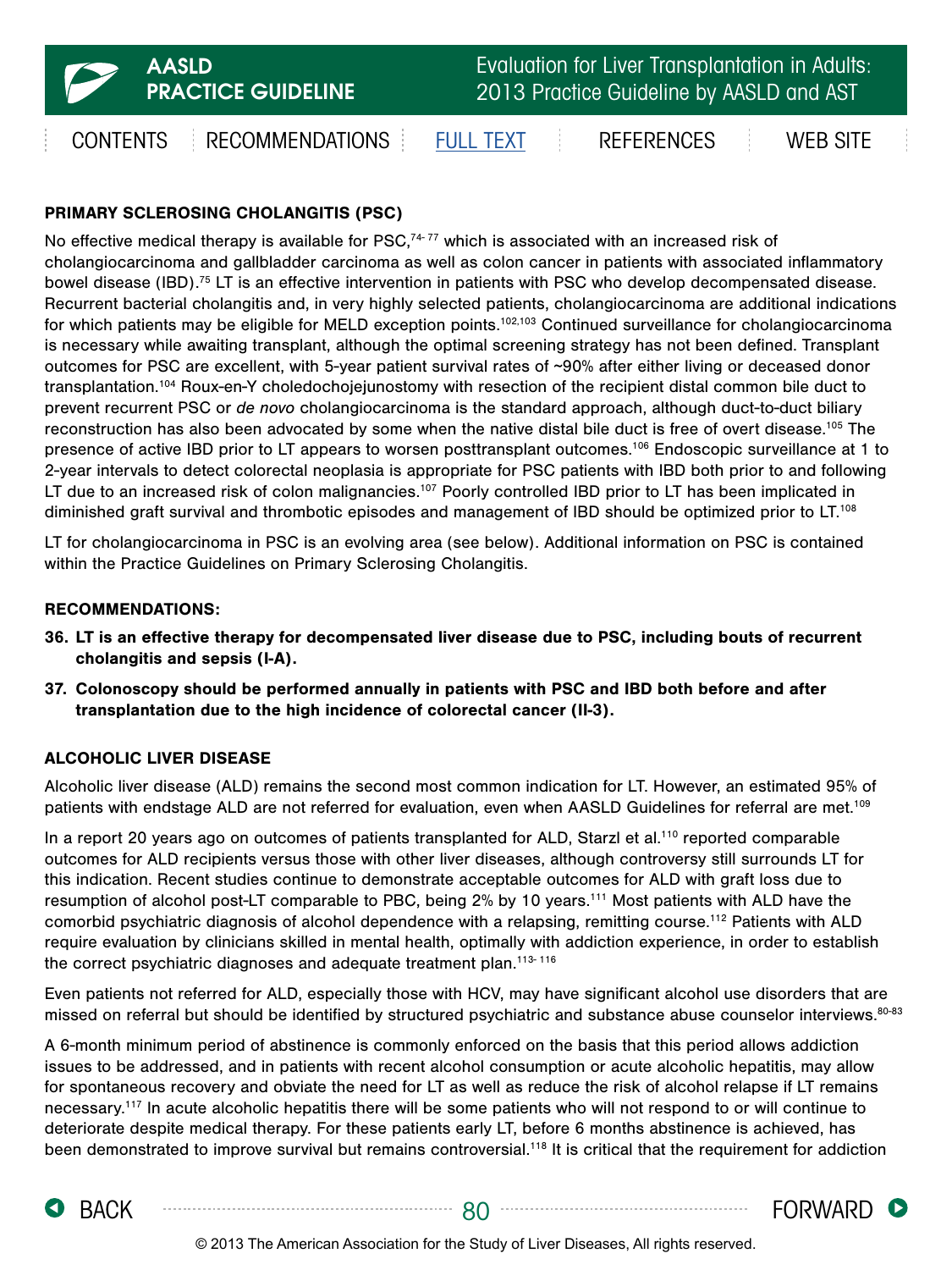Evaluation for Liver Transplantation in Adults: 2013 Practice Guideline by AASLD and AST

## <span id="page-80-0"></span>[CONTENTS](#page-1-0) [RECOMMENDATIONS](#page-2-0) [FULL TEXT](#page-62-0) [REFERENCES](#page-88-0) [WEB SITE](http://aasld.org/practiceguidelines/Pages/guidelinelisting.aspx)

rehabilitation not be neglected during this time. To merely achieve 6 months sobriety without assessment or treatment does not therapeutically address a potential addictive disorder and abstinence alone may not meet the listing criteria for LT. Post-LT contracting for alcohol aftercare and counseling may be considered for those patients who are too sick to attend appropriate rehabilitation treatment.

Optimally, a patient with ALD should be referred in ample time to permit the transplant mental health clinicians to complete initial LT evaluation for the patient to begin/complete any addiction treatment requirements, and for any necessary reassessment to be performed. While some programs may not consider evaluating a patient with less than 6 months sobriety, waiting until they achieve 6 months before the referral or evaluation for LT is arranged may result in deterioration of the patient's medical condition so that psychosocial or addiction requirements determined from the initial evaluation may not be achievable. Ongoing monitoring by interview and toxicology screening may be considered for waitlisted candidates to document sobriety and continued participation in rehabilitation. Two studies have identified alcohol use by up to 25% of waitlisted ALD candidates,<sup>119,120</sup> and most recoveries are made through scheduled or random blood alcohol levels.<sup>121</sup> Discovery of alcohol use on the waitlist typically results in delisting and requirement for further psychiatric and alcohol counselor input.

## RECOMMENDATIONS:

- 38. Early referral of ALD patients for initiation of LT evaluation facilitates psychosocial assessment and setting addiction treatment goals (1-A).
- 39. Given the chronic nature of alcohol dependence, ongoing monitoring is an important part of a comprehensive treatment plan (1-B).

## ACUTE LIVER FAILURE

Acute liver failure (ALF) is the rapid development of encephalopathy and coagulopathy (INR ≥1.5) in a patient without documented preexisting liver disease. Acetaminophen toxicity accounts for approximately half of all causes of ALF in the United States.<sup>122</sup> Patients with ALF of any etiology should be referred for urgent LT evaluation, as transplant centers have the expertise to anticipate the complications of ALF. Etiology is the most important predictor of spontaneous recovery in ALF with acetaminophen, acute hepatitis A, pregnancy-related liver disease, and shock liver having the highest likelihood of spontaneous survival. There are several tools designed to help predict which patients will recover and which will ultimately require LT. These tools include criteria such as the Kings College Criteria, Clichy Criteria, and, more recently, the MELD score, and have all been applied in this setting, although the frequent and unpredictable complications of ALF limit their utility and the decision to proceed to LT needs to be individualized.<sup>123-126</sup> Patients with ALF are eligible for UNOS Status 1a, which gives them preference in organ allocation over all forms of chronic liver disease as well as broader UNOS regional sharing. Criteria for Status 1 listing in addition to care in an ICU include one of the following: (1) ventilator dependence, (2) renal replacement therapy with hemodialysis or hemofiltration, or (3) INR ≥2 in a patient with onset of hepatic encephalopathy within 8 weeks of initial symptoms of liver disease (www.UNOS.org).

Transplant outcomes for ALF are generally worse in the first postoperative year compared to recipients with chronic liver disease due to infectious and neurological complications, whereas beyond 1 year they surpass survivals for LT for chronic liver disease.<sup>87,127</sup> Intractable cerebral edema with cerebral perfusion pressure <40 mmHg for more than 2 hours, other evidence of irreversible neurological complications such as an intracerebral bleed, uncontrolled infection, high-dose pressor requirements, or other evidence of medical instability such as increasing FiO2 are contraindications to LT.128

© 2013 The American Association for the Study of Liver Diseases, All rights reserved. 81  $\bigcirc$  [BACK](#page-79-0)  $\bigcirc$  BACK  $\bigcirc$  BACK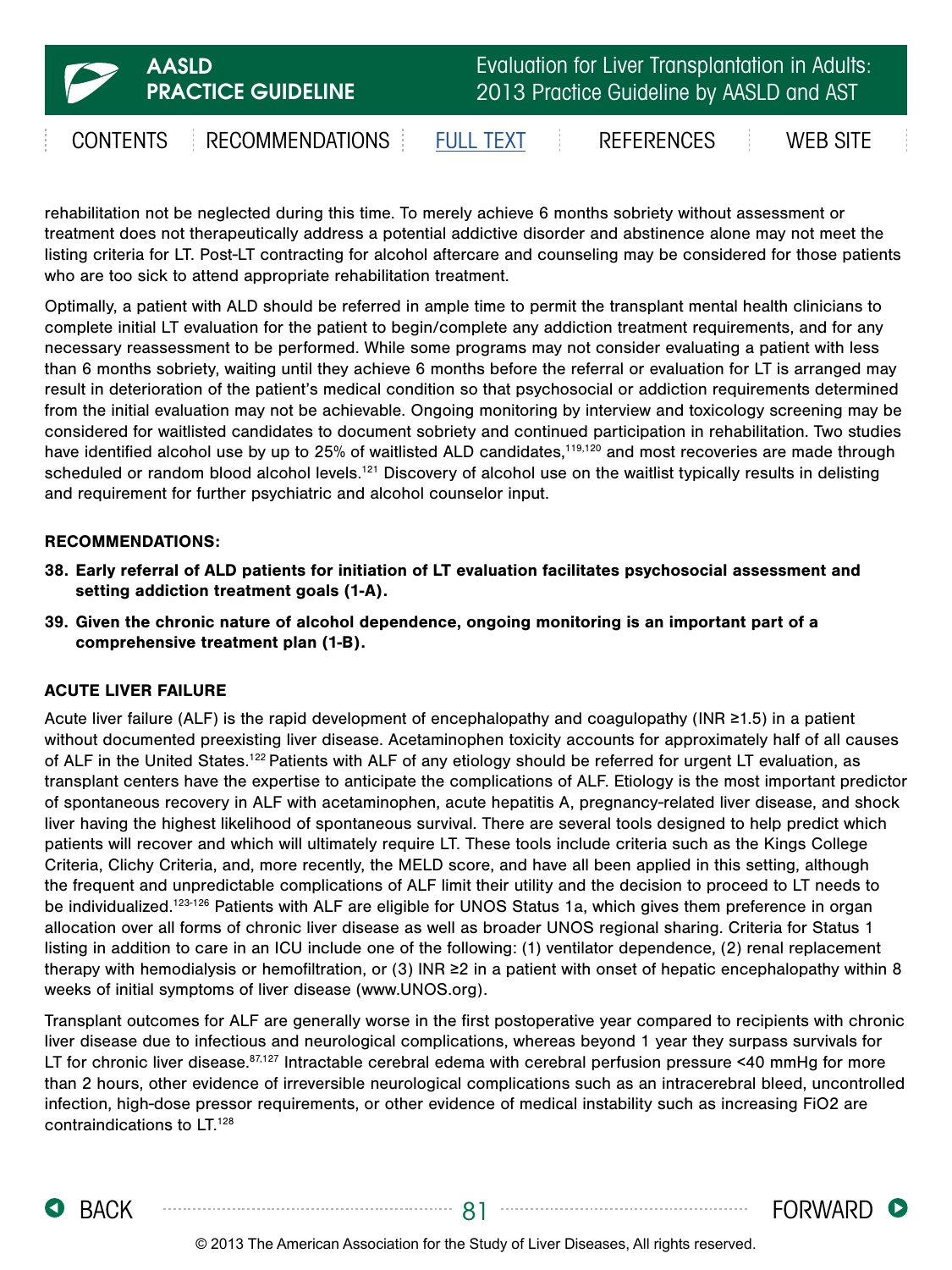<span id="page-81-0"></span>[CONTENTS](#page-1-0) [RECOMMENDATIONS](#page-2-0) [FULL TEXT](#page-62-0) [REFERENCES](#page-88-0) [WEB SITE](http://aasld.org/practiceguidelines/Pages/guidelinelisting.aspx)

## RECOMMENDATIONS:

- 40. Patients with ALF require immediate referral to a liver transplant center (1-A).
- 41. Patients with acetaminophen overdose should be evaluated for and meet reasonable expectations for adherence to medical directives and mental health stability as determined by the psychosocial evaluation (1-A).

## HEPATOCELLULAR CARCINOMA

HCC has become an increasingly important indication for LT. A landmark report by Mazzaferro et al.<sup>129</sup> from Milan indicated that the 4-year survival after transplant was 75% and the recurrence-free survival was 83% provided the tumor burden was either one lesion ≤5 cm, or three lesions each ≤3 cm without metastatic spread at the time of LT. Patients diagnosed with HCC who fall within the "Milan Criteria" are automatically assigned a MELD priority score of 22. The diagnosis is based on cross-sectional imaging with the following radiological characteristics diagnostic of HCC: contrast enhancement on the late arterial phase with one of the following features washout on portal venous phase: late capsule, pseudocapsule enhancement or growth on serial studies, or consistent biopsy confirming a tissue diagnosis of HCC. The tumor must not be amenable to resection and metastatic spread needs to have been excluded by a chest CT and bone scan. The tumor dimensions need to be confirmed by an magnetic resonance imaging (MRI) or CT scan interpreted by a radiologist at an OPTN-approved center (OPTN.transplant.hrsa.gov). The assigned MELD score currently increases every 3 months consistent with a 10% increase in candidate mortality until the patient is either transplanted or progresses beyond Milan criteria based on serial imaging. Frequently, these patients have low "biological" MELD scores due to preserved hepatocellular function and, thus, exception points afford them the opportunity to receive LT prior to tumor progression.<sup>130</sup> Extending the size limits beyond the Milan criteria may be possible without sacrificing survival outcome, the most common being the UCSF criteria.<sup>131</sup> However, these patients are not given additional MELD priority and it can be difficult to access a deceased donor graft. Tumors beyond the Milan criteria may be eligible for downstaging to Milan criteria, with the ultimate goal of transplantation.<sup>132</sup> Candidates successfully downstaged to within the Milan criteria can be the subject of a petition for MELD exception points to the Regional Review Board. The role of locoregional therapies to control tumor growth in waitlisted candidates within the Milan criteria is an area of active investigation and a decision to perform tumor ablation can reflect a number of factors, including the candidate's projected waiting time for transplant and ability to tolerate an intervention based on the biological MELD Score.<sup>133</sup>

## RECOMMENDATIONS:

## 42. LT is an effective therapy for HCC within the Milan criteria (1-A).

## 43. LT may be an option for HCC in excess of the Milan criteria in combination with tumor downstaging to Milan (2-C).

## CHOLANGIOCARCINOMA

Although surgery remains the only therapeutic option for intrahepatic and extrahepatic cholangiocarcinoma, LT has been attempted for perihilar tumors (i.e., involving the bile duct between the cystic duct junction and the secondary branches of the right/left hepatic ducts) deemed nonresectable due to involvement of hilar structures and/or underlying liver disease, typically PSC. Initially, results of LT were poor, with 2-year recurrence rates of 50% and 5-year survival rates of <30%.134-136 Extension of the resection to include pancreaticoduodenectomy failed to improve outcomes.137,138 However, two single-center reports of protocols incorporating neoadjuvant chemoradiation therapy,



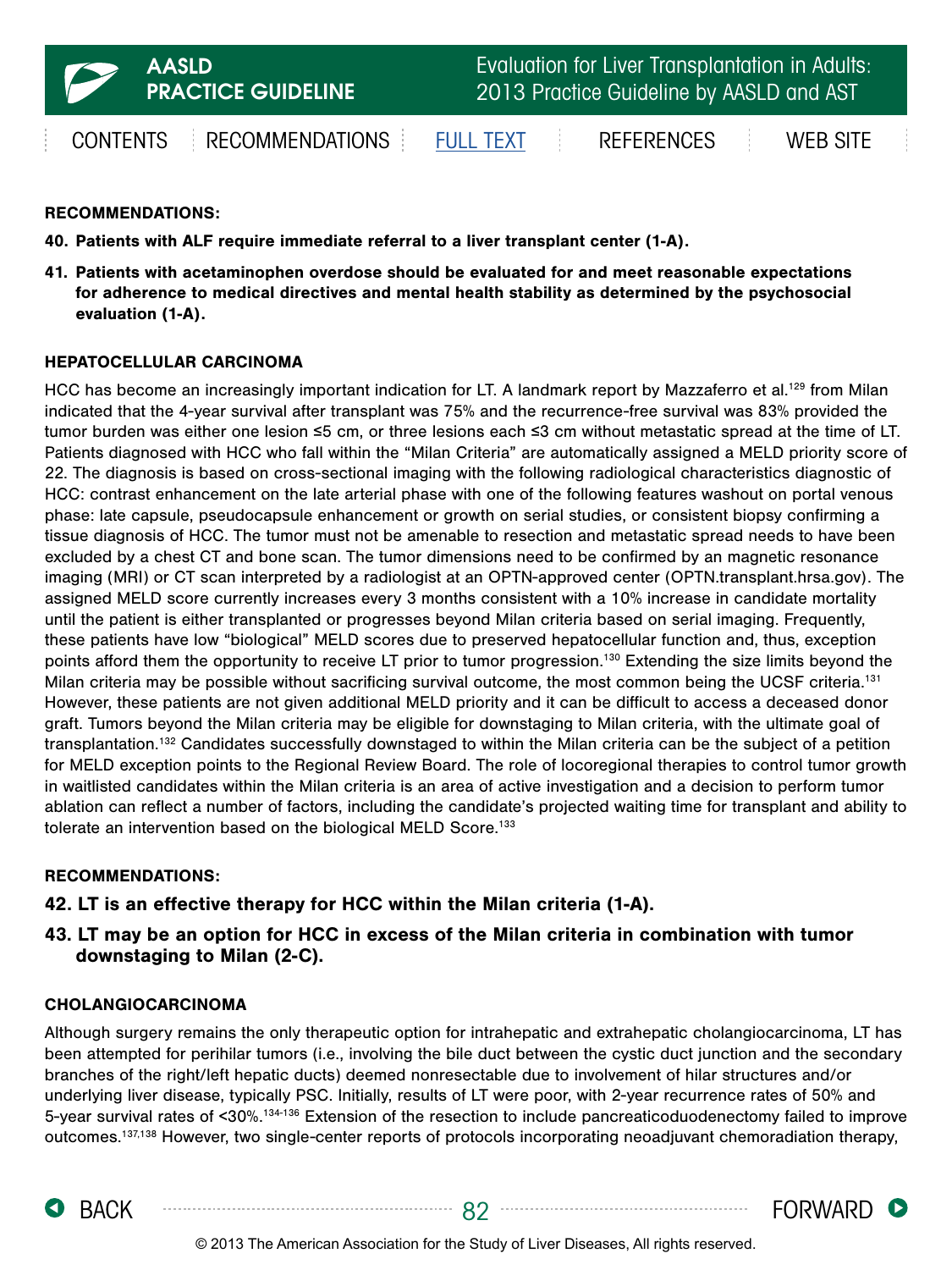Evaluation for Liver Transplantation in Adults: 2013 Practice Guideline by AASLD and AST

## <span id="page-82-0"></span>[CONTENTS](#page-1-0) [RECOMMENDATIONS](#page-2-0) [FULL TEXT](#page-62-0) [REFERENCES](#page-88-0) [WEB SITE](http://aasld.org/practiceguidelines/Pages/guidelinelisting.aspx)

rigorous assessment for extrahepatic (nodal and/or metastatic) disease, avoidance of direct transperitoneal biopsy, and LT describe 5-year patient survival rates of nearly 80%.<sup>139-142</sup> In response, UNOS granted exception status in June 2009 to unresectable, early stage, peri-hilar cholangiocarcinoma treated under a preapproved protocol of neoadjuvant chemoradiation with an initial award of MELD exception score commensurate with a 10% 3-month mortality risk and escalation commensurate with a 10% increase in mortality risk every 3 months. Recently, a report summarizing the combined experience of 12 transplant centers with 287 peri-hilar cholangiocarcinoma patients, of whom 214 underwent neoadjuvant chemoradiation prior to LT, has confirmed acceptable 5-year patient survival rates (53% [95% confidence interval 46-60%] intention to treat survival; 65% [95% confidence interval 57-73%] posttransplant survival).<sup>143</sup> Moreover, the dropout rate increased every 3 months by 11.5% (range, 7-17%), confirming the appropriateness and magnitude of incremental MELD awards every 3 months for qualified candidates who remain on the waitlist.

## RECOMMENDATIONS:

- 44. Patients diagnosed with early-stage cholangiocarcinoma and deemed unresectable due to parenchymal liver disease or anatomic location may be considered for LT in combination with neoadjuvant chemoradiation (1B).
- 45. Patients with cholangiocarcinoma who are potential transplant candidates should be expeditiously referred to centers that have established protocols for oncologic assessment and treatment approved by UNOS (1B).

## METABOLIC DISEASES

A number of metabolic diseases can lead to progressive liver injury and cirrhosis. The most common disorders in adults are nonalcoholic steatohepatitis (NASH),  $\alpha$ -1-antitrypsin deficiency, hereditary hemochromatosis, and Wilson's disease. One- and 3-year survival after LT for these disorders is similar to LT for other indications.<sup>144</sup>

## NASH

NAFLD includes a spectrum of disease from isolated steatosis to NASH with cirrhosis. The prevalence of NAFLD and NASH are increasing and are closely linked to the dramatic rise in obesity and components of the metabolic syndrome.<sup>145</sup> As many as 30% of adults in Western countries have NAFLD and up to 12% of whom have NASH.<sup>146,147</sup> In those with NASH, progression to advanced fibrosis and cirrhosis occurs in ∼30% and 10%, respectively, over a 5-year period.<sup>148,149</sup> In addition, NASH, with, and uncommonly without, cirrhosis is associated with an increased risk for the development of HCC.<sup>150,151</sup> Currently, no medical therapies for NASH have consistently resulted in a reduction in hepatic fibrosis.

There has been a significant increase in the proportion of patients undergoing LT in the U.S., with a primary diagnosis of NASH from 1.2% in 2001 to 9.7% in 2009.<sup>152</sup> NASH is now the third most common indication for LT and is on pace to become the most frequent. In addition, a significant number of patients transplanted with cryptogenic cirrhosis have clinical features similar to those seen in patients with NASH and similar rates of recurrent disease following transplant, suggesting that the frequency of LT for NASH may be underestimated.<sup>152-154</sup> The impact of coexistent NASH in those with other causes of liver disease leading to LT has also not been quantified.

Patient and graft survivals in patients with NASH undergoing LT are similar to that in patients with other major indications for LT over a 3 to 5-year follow- up period.<sup>152,155</sup> However, NAFLD and NASH also share risk factors for cardiovascular and chronic kidney disease.<sup>156</sup> Therefore, longer follow-up is needed to understand the influence



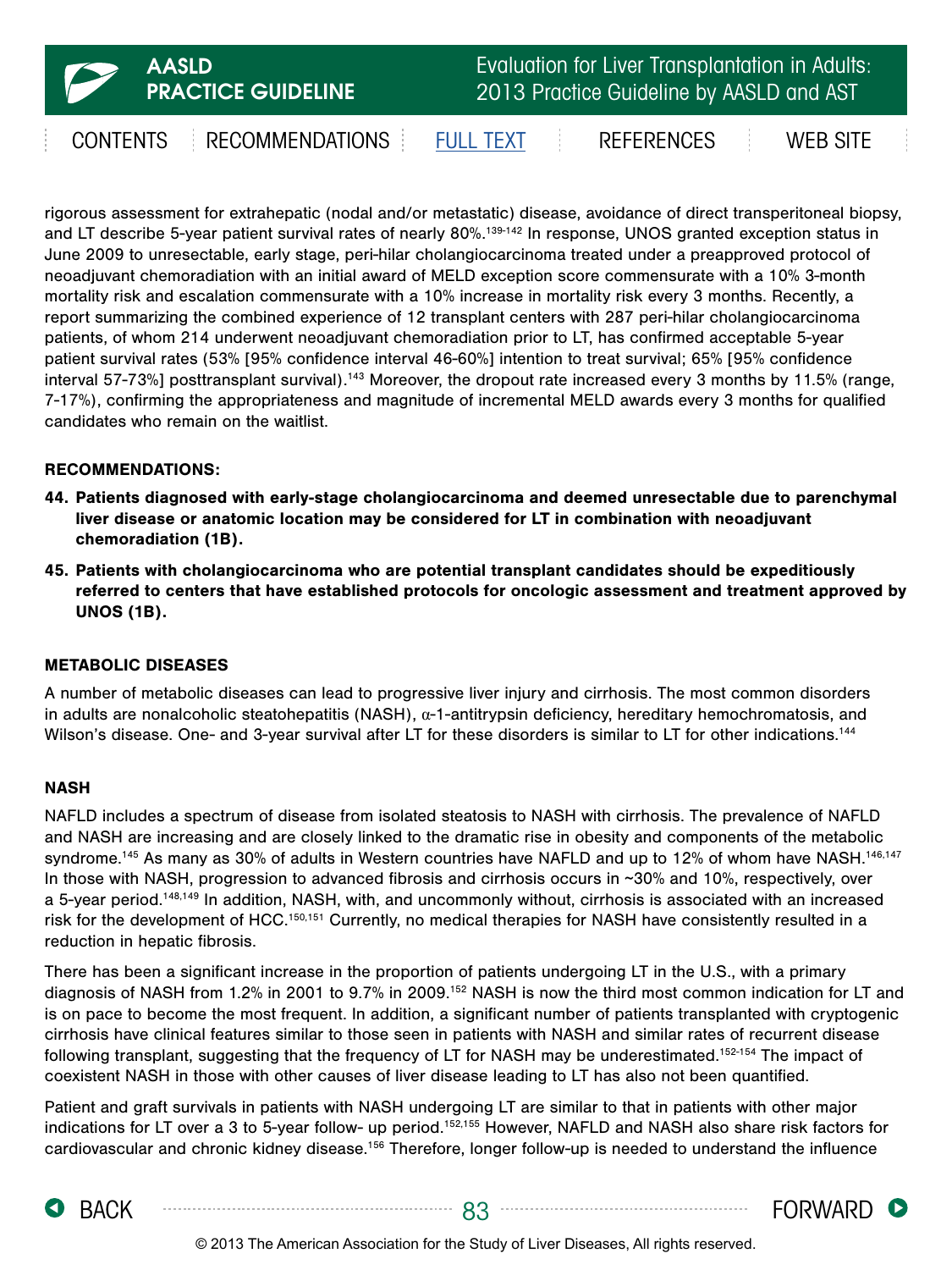Evaluation for Liver Transplantation in Adults: 2013 Practice Guideline by AASLD and AST

## <span id="page-83-0"></span>[CONTENTS](#page-1-0) [RECOMMENDATIONS](#page-2-0) [FULL TEXT](#page-62-0) [REFERENCES](#page-88-0) [WEB SITE](http://aasld.org/practiceguidelines/Pages/guidelinelisting.aspx)

of the metabolic syndrome on post-LT outcomes. NAFLD and NASH recur following LT, with steatosis reported on biopsy in more than 60% of recipients transplanted with these diagnoses early after LT, and NASH is observed in from 10-40% of the post-LT patients.<sup>157</sup> Although rapid disease recurrence resulting in graft loss within 3 years of LT has been described,<sup>152</sup> it appears that only ~10% of NASH recipients develop advanced fibrosis or cirrhosis within 10 years of LT.<sup>157</sup> The impact of recurrent disease on outcomes in patients transplanted with NASH requires further evaluation.

Additional information on NASH is contained within the Practice Guidelines on NAFLD.

## RECOMMENDATION:

46. LT is an effective therapy for decompensated liver disease due to NASH or cryptogenic cirrhosis (I-A).

## **α**-1-ANTRITRYPSIN DEFICIENCY

Adults with  $\alpha$ -1-antritrypsin deficiency commonly have no prior history of liver disease and only a minority present with abnormal liver biochemistries levels regardless of the severity of liver disease.<sup>158</sup> The prevalence of liver disease in adults ranges from 2-43% and appears to increase with age.<sup>159</sup> An autopsy study of PiZZ individuals found that almost 50% had cirrhosis and 28% had HCC present at the time of death.<sup>160</sup>

Testing for  $\alpha$ -1-antritrypsin deficiency is indicated in unexplained liver disease<sup>161</sup> and measurement of the serum or plasma  $\alpha$ -1-antritrypsin level coupled with genotype testing if levels are below normal<sup>158</sup> should be done in these patients. LT is the only effective therapy for decompensated liver disease due to  $\alpha$ -1-antritrypsin deficiency and is the indication for transplant in ~1% of adult recipients.<sup>162</sup> Patient (83%) and graft (77%) survivals over 5 years in adults with  $\alpha$ -1-antritrypsin deficiency are excellent.<sup>162</sup> The donor  $\alpha$ -1-antritrypsin phenotype is expressed following LT and serum levels return to normal within weeks after surgery, so recurrence is not a concern. Concomitant lung disease should be excluded before LT by pulmonary function tests and chest imaging.<sup>163</sup>

## RECOMMENDATIONS:

- 47. LT is indicated for decompensated cirrhosis due to **α**-1-antritrypsin deficiency (I-A).
- 48. Screening to exclude lung disease with pulmonary function tests and chest imaging should be undertaken in patients with **α**-1-antritrypsin deficiency being evaluated for LT (I-A).

## HEREDITARY HEMOCHROMATOSIS

Although the majority of C282Y homozygotes will accumulate hepatic iron, only 4-6% of whom appear to develop cirrhosis.164 Therapeutic phlebotomy, if undertaken early, can prevent the development of cirrhosis and other complications.165 HCC develops in ∼6% of affected men and 1.5% of women, most often but not always in those with cirrhosis.<sup>166,167</sup> The risk of HCC in cirrhosis due to hereditary hemochromatosis appears to be greater than in other causes of cirrhosis.168 Although elevated iron studies may be seen in patients with other causes of liver disease, particularly alcohol, NAFLD, and HCV, coexisting hereditary hemochromatosis is uncommon.169

Hereditary hemochromatosis is a relatively uncommon indication for LT, accounting for 0.5-1% of all transplants despite the frequency of the HFE gene.<sup>170</sup> LT is indicated for HCC or decompensated liver disease. Cardiovascular events, most notably arrhythmias and infectious complications, are increased after LT in hereditary hemochromatosis, resulting in outcomes inferior to other indications for LT.<sup>170,171</sup> However, the judicious use of iron reduction therapy pretransplant and careful selection and follow-up appear to have resulted in improved outcomes

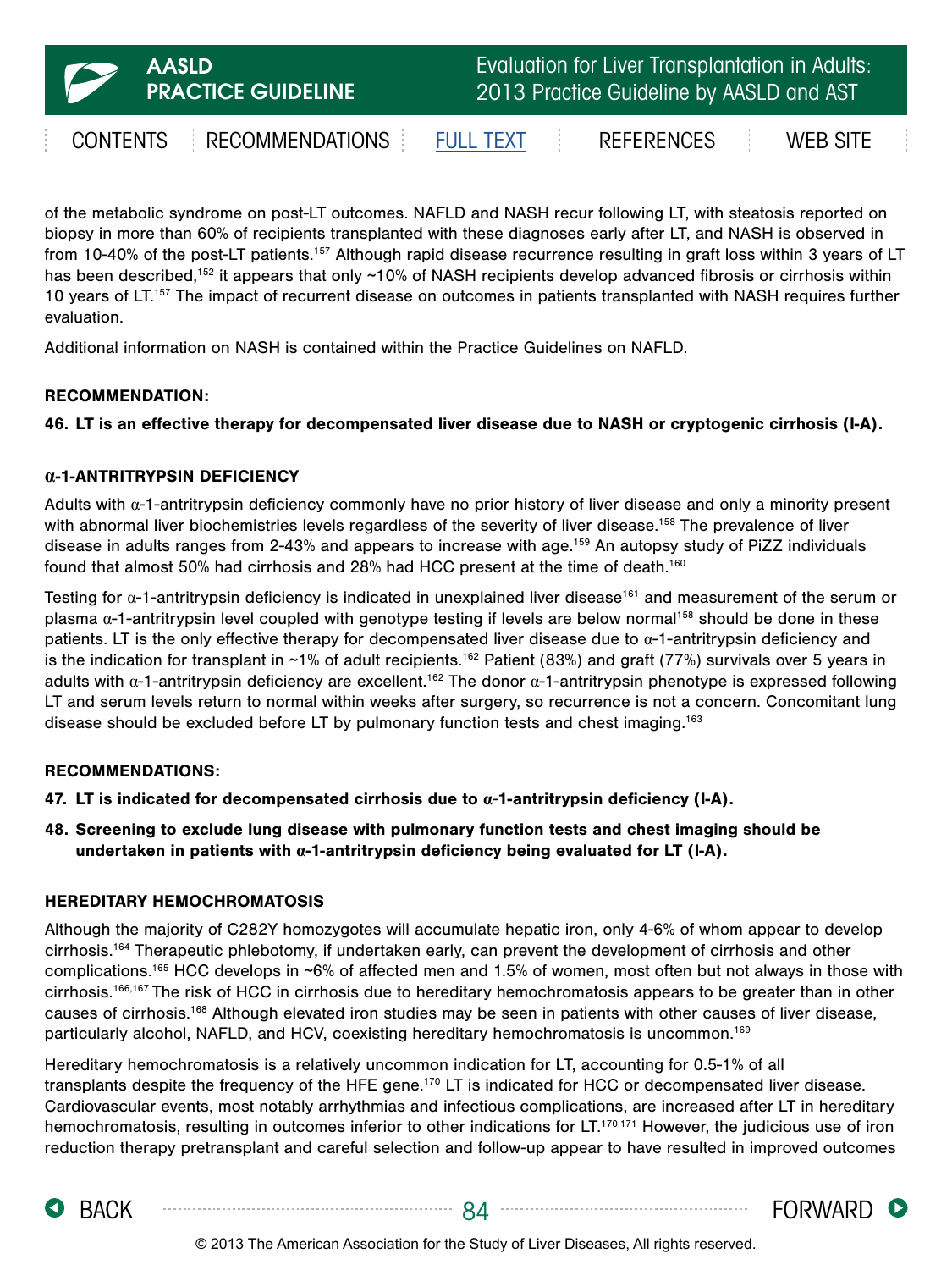<span id="page-84-0"></span>[CONTENTS](#page-1-0) [RECOMMENDATIONS](#page-2-0) [FULL TEXT](#page-62-0) [REFERENCES](#page-88-0) [WEB SITE](http://aasld.org/practiceguidelines/Pages/guidelinelisting.aspx)

after LT, which are now similar to other indications for LT in more recent analyses.<sup>170,172</sup> Additional information is contained within the Practice Guidelines on Hemochromatosis.

## RECOMMENDATIONS:

49. LT is indicated for decompensated cirrhosis due to hemochromatosis (1-A).

50. Iron reduction therapy should be performed prior to LT in candidates with hemochromatosis (I-B).

## WILSON'S DISEASE

Hepatic manifestations of Wilson's disease include acute or chronic hepatitis, cirrhosis, and acute liver failure.<sup>173</sup> The disease may also present with neuropsychiatric dysfunction, hemolytic anemia, and renal impairment. Many, but not all, patients with chronic liver disease have low ceruloplasmin levels and the diagnosis is generally made on a composite of clinical findings and biochemical measurements.<sup>174</sup> In acute liver failure, a number of criteria have been evaluated that improve diagnostic accuracy. The ratio of alkaline phosphatase to bilirubin combined with aspartate aminotransferase (AST) to alanine aminotransferase (ALT) ratio has a high sensitivity and specificity.<sup>175</sup> Copper chelation and removal are effective in chronic liver disease and result in sustained remission as long as compliance with therapy is maintained.173 In those with decompensated disease not responsive to therapy or in those with fulminant hepatic failure, LT is appropriate.

The outcome of LT for hepatic Wilson's disease appears to be excellent and similar or better to outcomes in other etiologies of liver disease.<sup>176,177</sup> Living donor liver transplant (LDLT) from parents (obligate heterozygotes) to children has also been reported to be successful.<sup>178,179</sup> The majority of metabolic abnormalities, including renal dysfunction, improve after LT.<sup>180</sup> There is considerable uncertainty regarding the utility of LT in the setting of chronic and severe neurologic dysfunction not responsive to medical therapy.<sup>177</sup> Although case reports and series support that neurologic improvement may occur in a subset of patients who undergo LT, specific predictors of response and long-term outcomes are not well defined.<sup>177,180</sup>

Additional information is contained within the Practice Guidelines on Wilson's Disease.

## RECOMMENDATIONS:

- 51. Urgent LT is indicated for Wilsonian acute liver failure (I-A).
- 52. LT is indicated in decompensated cirrhosis due to Wilson's disease unresponsive to medical therapy (I-A).
- 53. LT is not recommended as therapy for neuropsychological Wilson's disease, as LT does not reliably improve neurologic outcomes (I-B).

## HEREDITARY AMYLOIDOSIS

Inherited forms of amyloidosis where mutated amyloid precursor proteins are predominately produced in the liver and affect other organs and tissues may benefit from LT.<sup>180</sup> The most common disorder where LT has been employed is familial amyloid polyneuropathy FAP) resulting from mutations in the transthyretin gene inherited in an autosomal dominant fashion.181,182 Approximately 80% of all patients who have undergone LT have the Val30Met mutation in the transthyretin gene, but many mutations have been identified.181 Common clinical findings include sensory-motor polyneuropathy, autonomic dysfunction, and frequent cardiac and ocular involvement. Renal dysfunction occurs in less than 50% of patients.182 LT appears to improve survival in Val30Met FAP and 5-year

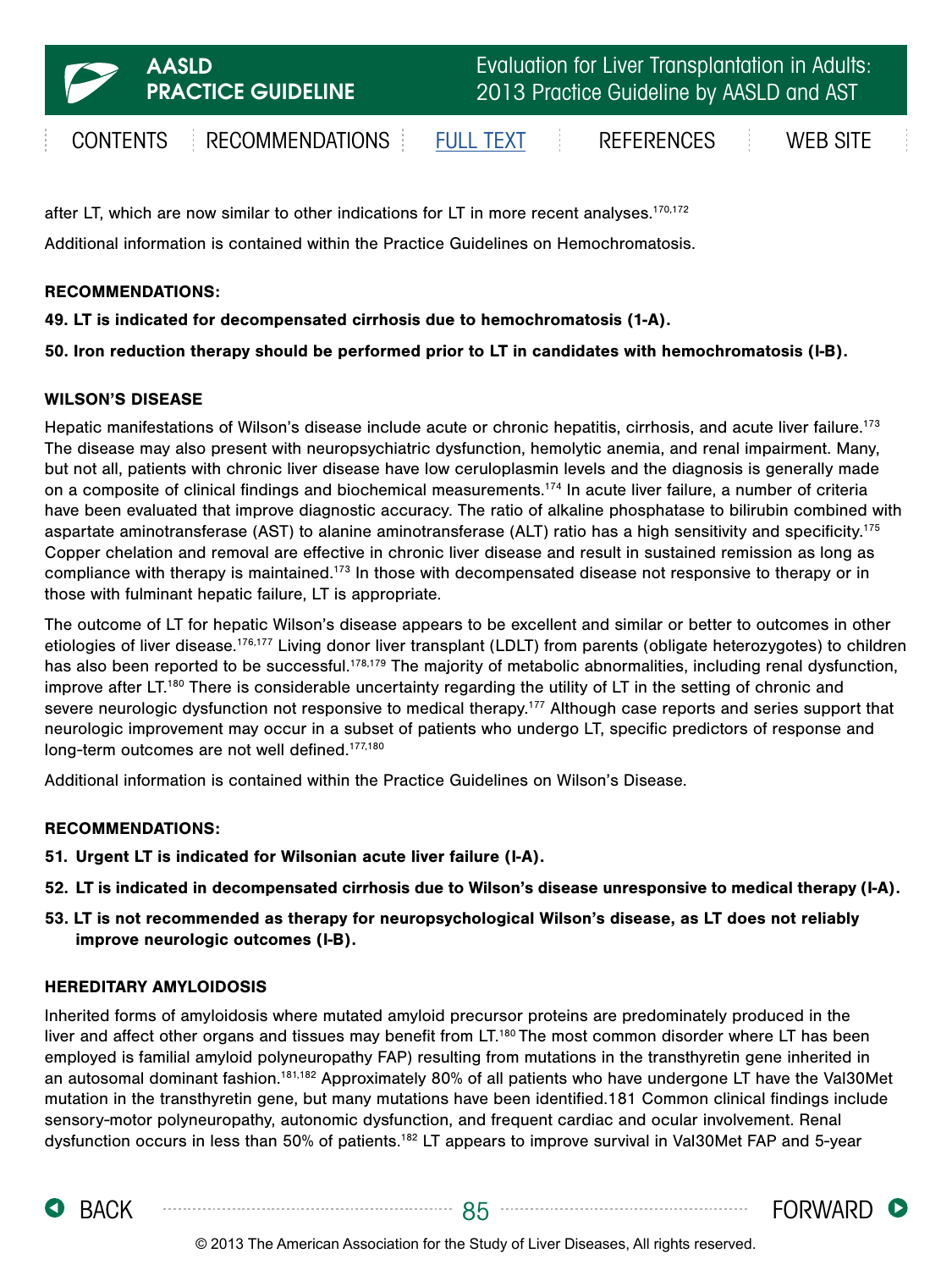Evaluation for Liver Transplantation in Adults: 2013 Practice Guideline by AASLD and AST

## <span id="page-85-0"></span>[CONTENTS](#page-1-0) [RECOMMENDATIONS](#page-2-0) [FULL TEXT](#page-62-0) [REFERENCES](#page-88-0) [WEB SITE](http://aasld.org/practiceguidelines/Pages/guidelinelisting.aspx)

survival is reported as >80%.<sup>182-184</sup> LT does not alter the course of cardiac or ocular involvement and may stabilize but does not reverse neuropathy.<sup>182</sup> Therefore, outcomes are best in patients who are <50 years old and have short duration and mild severity of disease.<sup>180,182</sup> Outcomes of LT for FAP related to non-Val30Met transthyretin mutations are inferior to those with the Val30Met mutation.<sup>181</sup> Domino LT using the functionally and structurally normal FAP liver is commonly employed and has low operative risk.<sup>185</sup> However, transmission of amyloidosis has been observed and symptomatic disease has been reported to develop within 5-10 years after LT using FAP livers.<sup>186-188</sup>

LT, typically with renal transplantation, has also been employed for autosomal dominant hereditary renal amyloidosis, most commonly associated with mutations in the fibrinogen  $\alpha$ -chain gene.<sup>189</sup> Common clinical manifestations include proteinuria with rapid progression to End Stage Renal Disease (ESRD), cardiovascular dysfunction, autonomic dysfunction of the gastrointestinal tract, and retinal bleeding. Outcomes following transplantation for renal amyloidosis are less well characterized than for FAP. One recent small series found a 5-year survival rate of 67% in those undergoing combined liver and kidney transplantation but also found a high rate of coronary and systemic atherosclerosis that precluded transplant in a number of potential candidates.<sup>189</sup> Domino transplantation has been employed and has not resulted in symptomatic amyloidosis in the recipient of the amyloid-producing liver graft over a limited follow-up period.

## RECOMMENDATION:

54. LT should be considered in FAP to eliminate hepatic amyloid production early in the course of disease and particularly prior to the development of cardiac and ocular complications, as these complications are not reliably improved by LT (I-B).

#### PRIMARY HYPEROXALURIA

Primary hyperoxaluria type I is a rare (3 cases per million population) autosomal recessive disorder caused by a defect in hepatic alanine glyoxylate aminotransferase which impairs glyoxylate metabolism to glycine and results in overproduction of oxalate and glycolate.<sup>190,191</sup> The clinical expression of disease in adults is heterogeneous, with recurrent urolithiasis and/or progressive nephrocalcinosis commonly leading to ESRD by 20-40 years of age.<sup>191</sup> The diagnosis is often delayed until ESRD has developed.191,192 Medical therapy is effective in decreasing or normalizing oxalate excretion in ∼30% of patients and may prevent progression of disease if initiated early.193 LT cures the defect in primary hyperoxaluria type I and may be effective as preemptive therapy in early disease with well-preserved renal function.194 More commonly, combined liver and kidney transplantation is undertaken in those with ESRD with good reported 5- year survival rates of ~80%.<sup>195-197</sup> Cardiomyopathy due to oxalate deposits has been reported to improve with combined liver kidney transplant.<sup>198</sup>

## RECOMMENDATION:

55. Preemptive LT (prior to the development of advanced renal disease) or combined liver and kidney transplantation in the setting of ESRD are curative for primary hyperoxaluria and should be considered for patients who do not respond to medical therapy (I-A).

86

[BACK](#page-84-0) [FORWARD](#page-86-0)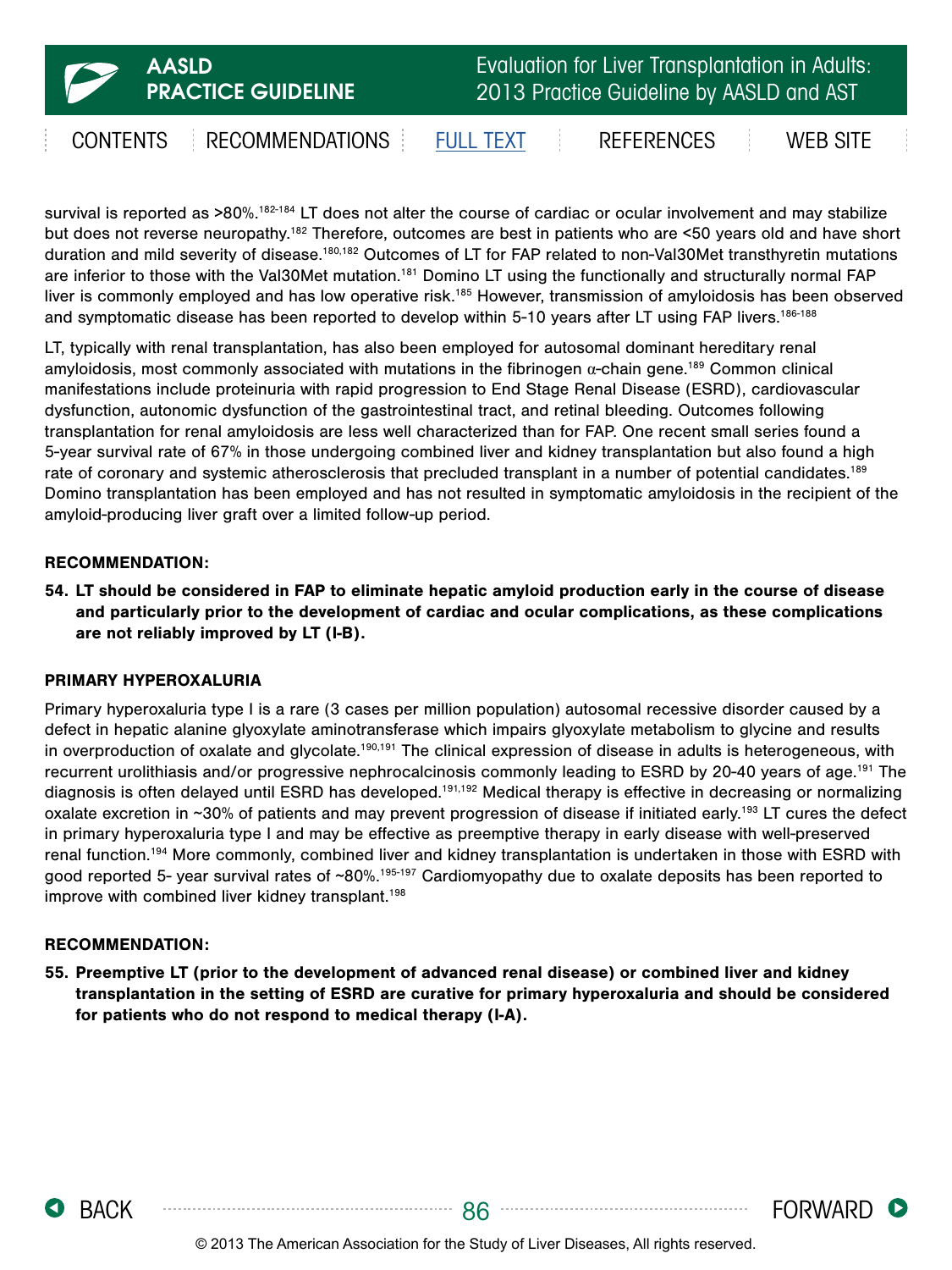<span id="page-86-0"></span>

[CONTENTS](#page-1-0) [RECOMMENDATIONS](#page-2-0) [FULL TEXT](#page-62-0) [REFERENCES](#page-88-0) [WEB SITE](http://aasld.org/practiceguidelines/Pages/guidelinelisting.aspx)

## MELD EXCEPTIONS

Although the biological MELD score serves the majority of liver transplant candidates on the waitlist well, it fails a subset of patients with complications of cirrhosis, most notably HCC or with relatively rare etiologies of liver disease. At the time of implementing the MELD allocation policy, Regional Review Boards (RRBs) were established to provide peer review of individual patients poorly served by the standard allocation algorithm. As the number of "exception" cases grew, there was concern about potential inequity and inconsistency of access to the deceased donor liver pool. Moreover, underprioritization or overprioritization exerts an impact on not only the individual under consideration but also the remaining waitlist candidates.

To comprehensively review data and codify expert opinion, the MELD Exception Study Group (MESSAGE) Committee was convened by UNOS:199

- 1. To identify conditions for which a specific, objective, endpoint exists that defines the need for LT such that assignment of additional priority can be automatic (without RRB peer review) and recommend the amount of additional priority so assigned, and
- 2. To recommend specific, objective data elements to be collected for individual conditions for those conditions for which there was insufficient evidence for granting increased priority.

The MESSAGE committee deliberations were presented to an international panel of experts and the final recommendations for each individual condition considered were formulated and formalized.

Several important recommendations were made:

- 1. Budd-Chiari syndrome in its fulminant and chronic form was thought to be adequately served by the current allocation policy provisions for Status 1 designation and calculated MELD score prioritization, respectively.
- 2. Conditions such as polycystic liver disease and pruritus for which data failed to support an endpoint related to quantity but rather of quality of life were considered inappropriate for additional MELD points. RRBs were instructed to refrain from granting any exceptional consideration.
- 3. Three genetic disorders (primary hyperoxaluria, familial amyloidotic polyneuropathy, and cases of cystic fibrosis with ongoing pulmonary deterioration but listed for liver transplant alone) along with hepatopulmonary syndrome and small for size syndrome were recommended for automatic awarding of MELD exception points. For each disorder, parameters to confirm candidate appropriateness were specified. For the majority of conditions there was acknowledgment that the recommendation was for case-by-case consideration with specification of clinical data to be submitted to the RRB with prospective data collection.

A number of other rare disorders may also be considered for LT. Hereditary hemorrhagic telangiectasia can lead to severe portal hypertension and biliary necrosis in addition to cardiac failure, with LT reported as an effective intervention for each of these manifestations.<sup>200</sup> Encouraging results have also been reported for hepatic hemangioenthelioma. <sup>201</sup> LT for metastatic neuroendocrine tumors has also been reported to result in recipient survivals similar to those of HCC transplant within the Milan criteria.<sup>202</sup> For these infrequent indications, potential recipients do not typically have hepatocellular failure and need to have extra MELD points assigned to allow LT.

## RECOMMENDATION:

56. For an LT candidate whose MELD score does not adequately reflect the severity of their liver disease, an appeal for MELD exception points should be made to the RRB (1-B).

© 2013 The American Association for the Study of Liver Diseases, All rights reserved. 87 [BACK](#page-85-0) [FORWARD](#page-87-0)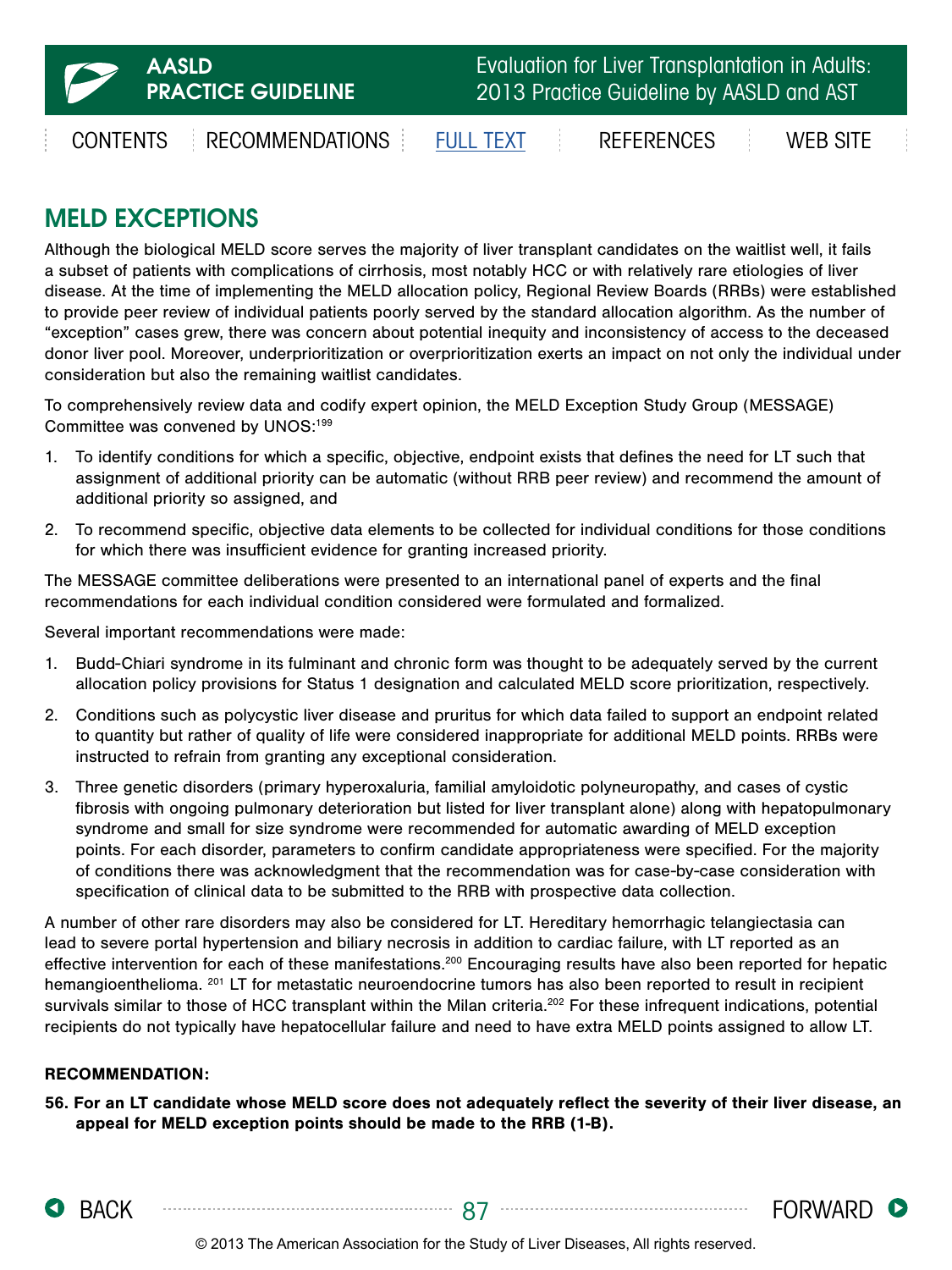<span id="page-87-0"></span>

[CONTENTS](#page-1-0) [RECOMMENDATIONS](#page-2-0) [FULL TEXT](#page-62-0) [REFERENCES](#page-88-0) [WEB SITE](http://aasld.org/practiceguidelines/Pages/guidelinelisting.aspx)

## ACKNOWLEDGMENT:

This practice guideline was produced in collaboration with the AASLD Practice Guidelines Committee, which provided extensive peer review of the article. Members of the committee include Jayant A. Talwalkar, M.D., M.P.H. (Chair), Keith D. Lindor, M.D. (Board Liaison), Hari S. Conjeevaram, M.D., M.S., David A. Gerber, M.D., Christine Hsu, M.D., Fasiha Kanwal, M.D., M.S.H.S., Marlyn J. Mayo, M.D., Raphael B. Merriman, M.D., Gerald Y. Minuk, M.D., Alexander Monto, M.D., Michael K. Porayko, M.D., Benjamin L. Shneider, M.D., R. Todd Stravitz, M.D., Tram T. Tran, M.D., and Helen S. Yee, Pharm.D.

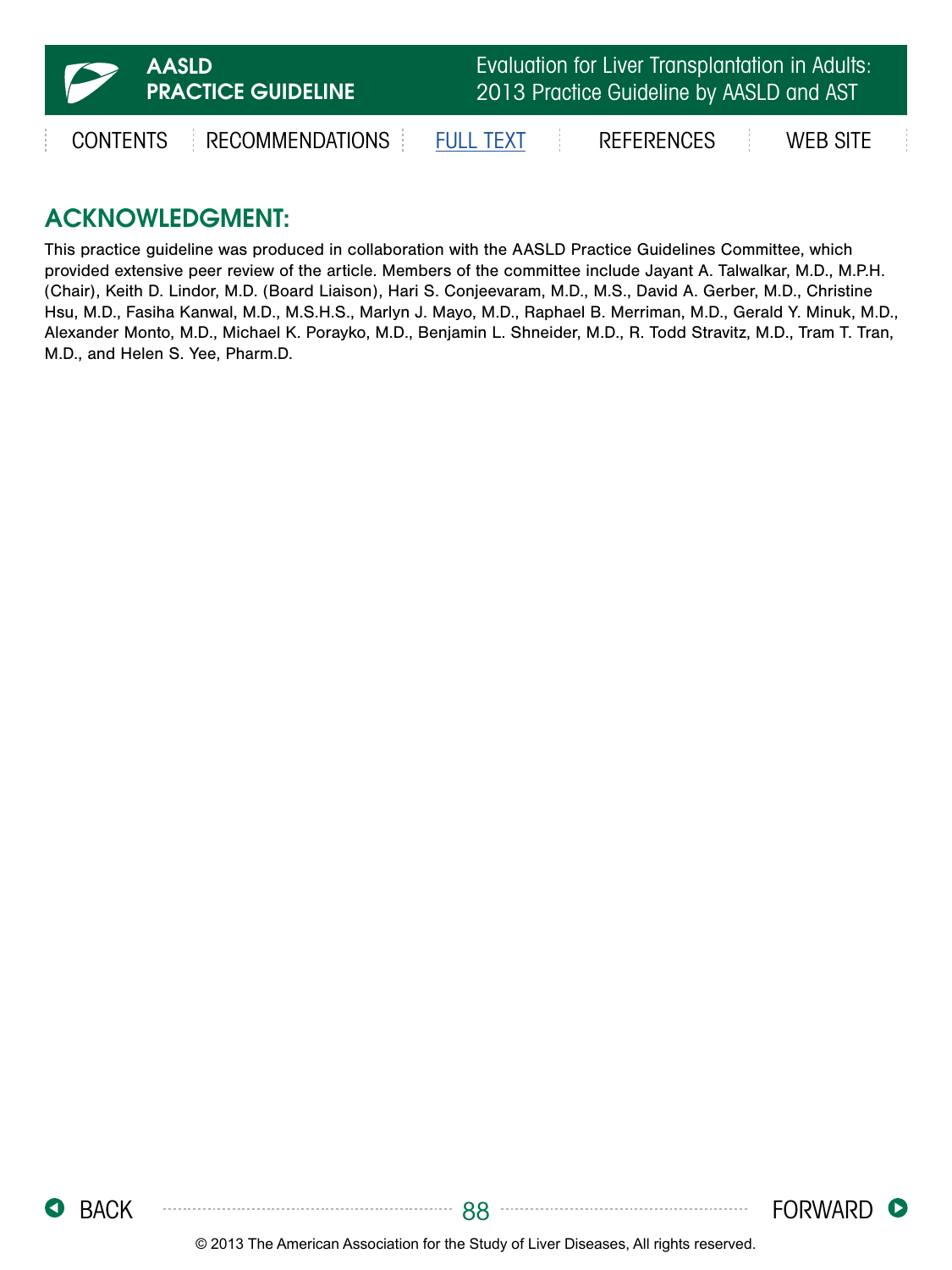Evaluation for Liver Transplantation in Adults: 2013 Practice Guideline by AASLD and AST

<span id="page-88-0"></span>

[CONTENTS](#page-1-0) [RECOMMENDATIONS](#page-2-0) [FULL TEXT](#page-62-0) REFERENCES [WEB SITE](http://aasld.org/practiceguidelines/Pages/guidelinelisting.aspx)

## References

- 1. Murray KF, Carithers RL Jr. AASLD practice guidelines: evaluation of the patient for liver transplantation. HEPATOLOGY 2005;41:1407-1432.
- 2. Charlton MR, Burns JM, Pedersen RA, Watt KD, Heimbach JK, Dierkhising RA. Frequency and outcomes of liver transplantation for nonalcoholic steatohepatitis in the United States. Gastroenterology 2011;141:1249-1253.
- 3. Duvoux C, Roudot-Thoraval F, Decaens T, Pessione F, Badran H, Piardi T, et al. Liver transplantation for hepatocellular carcinoma: a model including alphafetoprotein improves the performance of Milan criteria. Gastroenterology 2012;143:986-994.
- 4. Samuel D, Forns X, Berenguer M, Trautwein C, Burroughs A, Rizzetto M, et al. Report of the monothematic EASL conference on liver transplantation for viral hepatitis (Paris, France, January 12-14, 2006). J Hepatol 2006;45:127-143.
- 5. Lentine KL, Costa SP, Weir MR, Robb JF, Fleisher LA, Kasiske BL, et al. Cardiac disease evaluation and management among kidney and liver transplantation candidates: a scientific statement from the American Heart Association and the American College of Cardiology Foundation. Circulation 2012;126:617-663.
- 6. Duffy JP, Kao K, Ko CY, Farmer DG, McDiarmid SV, Hong JC, et al. Long-term patient outcome and quality of life after liver transplantation: analysis of 20-year survivors. Ann Surg 2010;252:652-661.
- 7. Hoyert D, Xu J. Deaths: preliminary data for 2011. In: Control CfD, editor. Hyattsville, MD: National Center for Health Statistics; 2012.
- 8. Muzaale AD, Dagher NN, Montgomery RA, Taranto SE, McBride MA, Segev DL. Estimates of early death, acute liver failure, and longterm mortality among live liver donors. Gastroenterology 2012;142: 273-280.
- 9. Trotter JF, Gillespie BW, Terrault NA, Abecassis MM, Merion RM, Brown RS Jr, et al. Laboratory test results after living liver donation in the adult-to-adult living donor liver transplantation cohort study. Liver Transpl 2011;17: 409-417.
- 10. Abecassis MM, Fisher RA, Olthoff KM, Freise CE, Rodrigo DR, Samstein B, et al. Complications of living donor hepatic lobectomy— a comprehensive report. Am J Transplant 2012;12:1208-1217.
- 11. Berg CL, Gillespie BW,Merion RM, Brown RS Jr, AbecassisMM, Trotter JF, et al. Improvement in survival associated with adult-to-adult living donor liver transplantation. Gastroenterology 2007;133:1806-1813.
- 12. Fattovich G, Giustina G, Degos F, Tremolada F, Diodati G, Almasio P, et al.Morbidity andmortality in compensated cirrhosis typeC: a retrospective follow-up study of 384 patients. Gastroenterology 1997;112:463-472.
- 13. Fleming KM, Aithal GP, Card TR, West J. All-cause mortality in people with cirrhosis compared with the general population: a population-based cohort study. Liver Int 2012;32:79-84.
- 14. Zipprich A, Garcia-Tsao G, Rogowski S, Fleig WE, Seufferlein T, Dollinger MM. Prognostic indicators of survival in patients with compensated and decompensated cirrhosis. Liver Int 2012;32:1407-1414.
- 15. Bernardi M, Gitto S, Biselli M. The MELD score in patients awaiting liver transplant: strengths and weaknesses. J Hepatol 2011;54:1297- 1306.
- 16. Kamath PS, Wiesner RH, Malinchoc M, Kremers W, Therneau TM, Kosberg CL, et al. A model to predict survival in patients with endstage liver disease. HEPATOLOGY 2001;33:464-470.
- 17. Fede G, D'Amico G, Arvaniti V, Tsochatzis E, Germani G, Georgiadis D, et al. Renal failure and cirrhosis: a systematic review of mortality and prognosis. J Hepatol 2012;56:810-818.
- 18. Merion RM, Schaubel DE, Dykstra DM, Freeman RB, Port FK, Wolfe RA. The survival benefit of liver transplantation. Am J Transplant 2005;5:307-313.
- 19. Londono MC, Cardenas A, Guevara M, Quinto L, de Las Heras D, Navasa M, et al. MELD score and serum sodium in the prediction of survival of patients with cirrhosis awaiting liver transplantation. Gut 2007;56:1283-1290.
- 20. Kim WR, Biggins SW, Kremers WK, Wiesner RH, Kamath PS, Benson JT, et al. Hyponatremia and mortality among patients on the liver-transplant waiting list. N Engl J Med 2008;359:1018-1026.
- 21. Linhares MM, Azoulay D, Matos D, Castelo-Filho A, Trivino T, Goldenberg A, et al. Liver retransplantation: a model for determining long-term survival. Transplantation 2006;81:1016-1021.

O [BACK](#page-87-0) **EXECUTE:** 89 BACK **[FORWARD](#page-89-0)** O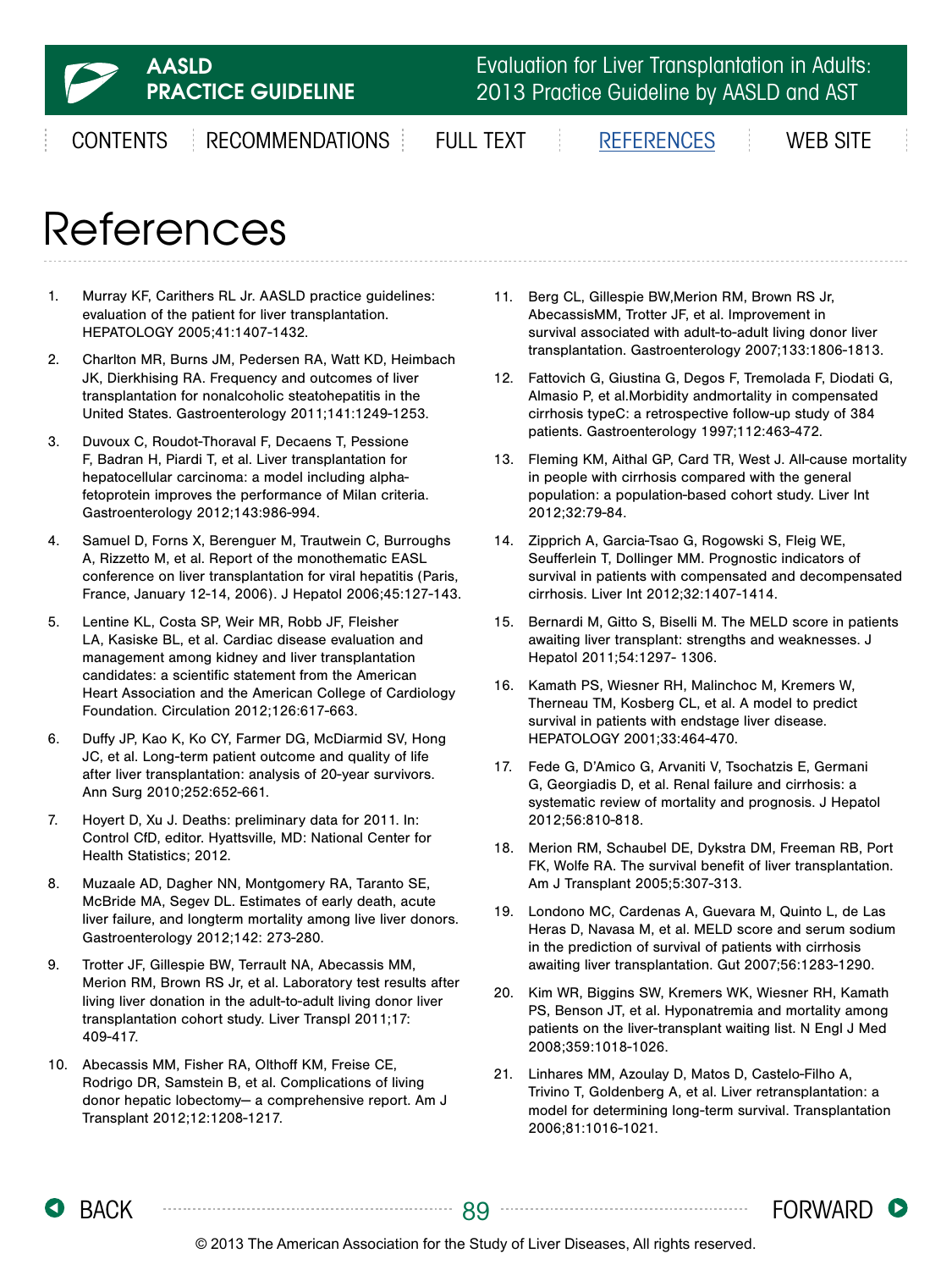Evaluation for Liver Transplantation in Adults: 2013 Practice Guideline by AASLD and AST

<span id="page-89-0"></span>

[CONTENTS](#page-1-0) [RECOMMENDATIONS](#page-2-0) [FULL TEXT](#page-62-0) [REFERENCES](#page-88-0) [WEB SITE](http://aasld.org/practiceguidelines/Pages/guidelinelisting.aspx)

# References (cont.)

- 22. Watt KD. Reducing the load: the evolution and management of obesity and nonalcoholic steatohepatitis before liver transplantation. Liver Transpl 2012;18 (Suppl 2):S52-S58.
- 23. Dick AA, Spitzer AL, Seifert CF, Deckert A, Carithers RL Jr, Reyes JD, et al. Liver transplantation at the extremes of the body mass index. Liver Transpl 2009;15:968-977.
- 24. Leonard J, Heimbach JK, Malinchoc M, Watt K, Charlton M. The impact of obesity on long-term outcomes in liver transplant recipients-results of the NIDDK liver transplant database. Am J Transplant 2008;8:667-672.
- 25. Nair S, Verma S, Thuluvath PJ. Obesity and its effect on survival in patients undergoing orthotopic liver transplantation in the United States. HEPATOLOGY 2002;35:105-109.
- 26. Heimbach JK, Watt KD, Poterucha JJ, Ziller NF, Cecco SD, Charlton MR, et al. Combined liver transplantation and gastric sleeve resection for patients with medically complicated obesity and endstage liver disease. Am J Transplant 2013;13:363-368.
- 27. McCaughan GW. Trekking new ground: overcoming medical and social impediments for extended criteria liver transplant recipients. Liver Transpl 2012;18 (Suppl 2):S39-S46.
- 28. McAvoy NC, Kochar N, McKillop G, Newby DE, Hayes PC. Prevalence of coronary artery calcification in patients undergoing assessment for orthotopic liver transplantation. Liver Transpl 2008;14:1725-1731.
- 29. Yao FY, Kerlan RK Jr, Hirose R, Davern TJ 3rd, Bass NM, Feng S, et al. Excellent outcome following down-staging of hepatocellular carcinoma prior to liver transplantation: an intention-to-treat analysis. HEPATOLOGY 2008;48:819-827.
- 30. Azarbal B, Poommipanit P, Arbit B, Hage A, Patel J, Kittleson M, et al. Feasibility and safety of percutaneous coronary intervention in patients with end-stage liver disease referred for liver transplantation. Liver Transpl 2011;17:809-813.
- 31. Torregrosa M, Aguade S, Dos L, Segura R, Gonzalez A, Evangelista A, et al. Cardiac alterations in cirrhosis: reversibility after liver transplantation. J Hepatol 2005;42:68-74.
- 32. Aduen JF, Sujay B, Dickson RC, Heckman MG, Hewitt WR, Stapelfeldt WH, et al. Outcomes after liver transplant in patients aged 70 years or older compared with those younger than 60 years. Mayo Clin Proc 2009;84:973-978.
- 33. Lipshutz GS, Hiatt J, Ghobrial RM, Farmer DG, Martinez MM, Yersiz H, et al. Outcome of liver transplantation in septuagenarians: a singlecenter experience. Arch Surg 2007;142:775-781; discussion 81-84.
- 34. Safdar Z, Bartolome S, Sussman N. Portopulmonary hypertension: An update. Liver Transpl 2012;18:881-891.
- 35. Arguedas MR, Abrams GA, Krowka MJ, Fallon MB. Prospective evaluation of outcomes and predictors of mortality in patients with hepatopulmonary syndrome undergoing liver transplantation. HEPATOLOGY 2003;37:192-197.
- 36 Kochar R, Nevah Rubin MI, Fallon MB. Pulmonary complications of cirrhosis. Curr Gastroenterol Rep 2011;13:34-39.
- 37. Swanson KL, Wiesner RH, Nyberg SL, Rosen CB, Krowka MJ. Survival in portopulmonary hypertension: Mayo Clinic experience categorized by treatment subgroups. Am J Transplant 2008;8:2445-2453.
- 38. Fix OK, Bass NM, De Marco T, Merriman RB. Longterm follow-up of portopulmonary hypertension: effect of treatment with epoprostenol. Liver Transpl 2007;13:875- 885.
- 39. Ashfaq M, Chinnakotla S, Rogers L, Ausloos K, Saadeh S, Klintmalm GB, et al. The impact of treatment of portopulmonary hypertension on survival following liver transplantation. Am J Transplant 2007;7: 1258-1264.
- 40. Hollatz TJ, Musat A, Westphal S, Decker C, D'Alessandro AM, Keevil J, et al. Treatment with sildenafil and treprostinil allows successful liver transplantation of patients with moderate to severe portopulmonary hypertension. Liver Transpl 2012;18:686-695.
- 41. Rodriguez-Roisin R, Krowka MJ. Hepatopulmonary syndrome—a liver-induced lung vascular disorder. N Engl J Med 2008;358:2378- 2387.
- 42. Swanson KL, Wiesner RH, Krowka MJ. Natural history of hepatopulmonary syndrome: impact of liver transplantation. HEPATOLOGY 2005; 41:1122-1129.

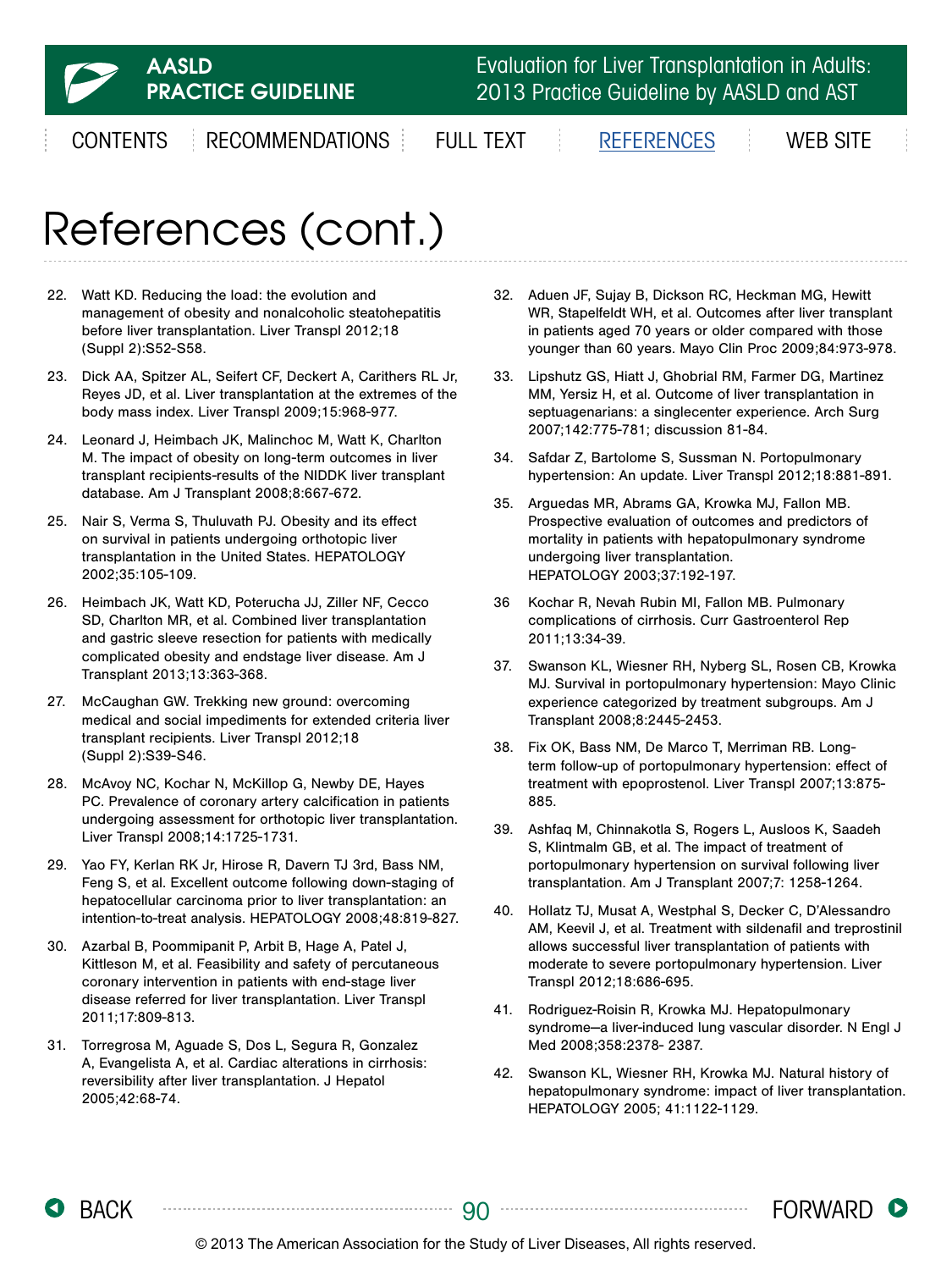Evaluation for Liver Transplantation in Adults: 2013 Practice Guideline by AASLD and AST

<span id="page-90-0"></span>

[CONTENTS](#page-1-0) [RECOMMENDATIONS](#page-2-0) [FULL TEXT](#page-62-0) [REFERENCES](#page-88-0) [WEB SITE](http://aasld.org/practiceguidelines/Pages/guidelinelisting.aspx)

# References (cont.)

- 43. Iyer VN, Swanson KL, Cartin-Ceba R, Dierkhising RA, Rosen CB, Heimbach JK, et al. Hepatopulmonary syndrome: favorable outcomes in the MELD exception era. HEPATOLOGY 2013;57:2427-2435.
- 44. Krowka MJ, Wiesner RH, Heimbach JK. Pulmonary contraindications, indications and MELD exceptions for liver transplantation: a contemporary view and look forward. J Hepatol 2013;59:367-374.
- 45. Schiffer E, Majno P, Mentha G, Giostra E, Burri H, Klopfenstein CE, et al. Hepatopulmonary syndrome increases the postoperative mortality rate following liver transplantation: a prospective study in 90 patients. Am J Transplant 2006;6:1430-1437.
- 46. Gupta S, Castel H, Rao RV, Picard M, Lilly L, Faughnan ME, et al. Improved survival after liver transplantation in patients with hepatopulmonary syndrome. Am J Transplant 2010;10:354-363.
- 47. Arguedas MR, Singh H, Faulk DK, Fallon MB. Utility of pulse oximetry screening for hepatopulmonary syndrome. Clin Gastroenterol Hepatol 2007;5:749-754.
- 48. Krowka MJ, Wiseman GA, Burnett OL, Spivey JR, Therneau T, Porayko MK, et al. Hepatopulmonary syndrome: a prospective study of relationships between severity of liver disease, PaO(2) response to 100% oxygen, and brain uptake after (99m)Tc MAA lung scanning. Chest 2000;118:615-624.
- 49. Wong F, Nadim MK, Kellum JA, Salerno F, Bellomo R, Gerbes A, et al. Working Party proposal for a revised classification system of renal dysfunction in patients with cirrhosis. Gut 2011;60:702-709.
- 50. Martin-Llahi M, Guevara M, Torre A, Fagundes C, Restuccia T, Gilabert R, et al. Prognostic importance of the cause of renal failure in patients with cirrhosis. Gastroenterology 2011;140:488-496 e4.
- 51. Fong TL, Khemichian S, Shah T, Hutchinson IV, Cho YW. Combined liver-kidney transplantation is preferable to liver transplant alone for cirrhotic patients with renal failure. Transplantation 2012; 94:411-416.
- 52. Eason JD, Gonwa TA, Davis CL, Sung RS, Gerber D, Bloom RD. Proceedings of Consensus Conference on Simultaneous Liver Kidney Transplantation (SLK). Am J Transplant 2008;8:2243-2251.
- 53. Nadim MK, Sung RS, Davis CL, Andreoni KA, Biggins SW, Danovitch GM, et al. Simultaneous liver-kidney transplantation summit: current state and future directions. Am J Transplant 2012;12: 2901-2908.
- 54. Leithead JA, Ferguson JW, Hayes PC. Smoking-related morbidity and mortality following liver transplantation. Liver Transpl 2008;14:1159- 1164.
- 55. Pungpapong S, Manzarbeitia C, Ortiz J, Reich DJ, Araya V, Rothstein KD, et al. Cigarette smoking is associated with an increased incidence of vascular complications after liver transplantation. Liver Transpl 2002;8:582-587.
- 56. Watt KD, Pedersen RA, Kremers WK, Heimbach JK, Sanchez W, Gores GJ. Long-term probability of and mortality from de novo malignancy after liver transplantation. Gastroenterology 2009;137:2010- 2017.
- 57. Herrero JI, Pardo F, D'Avola D, Alegre F, Rotellar F, Inarrairaegui M, et al. Risk factors of lung, head and neck, esophageal, and kidney and urinary tract carcinomas after liver transplantation: the effect of smoking withdrawal. Liver Transpl 2011;17:402-408.
- 58. van der Heide F, Dijkstra G, Porte RJ, Kleibeuker JH, Haagsma EB. Smoking behavior in liver transplant recipients. Liver Transpl 2009; 15:648-655.
- 59. Chandok N, Watt KD. The burden of de novo malignancy in the liver transplant recipient. Liver Transpl 2012;18: 1277-1289.
- 60. Fischer SA, Lu K, Practice ASTIDCo. Screening of donor and recipient in solid organ transplantation. Am J Transplant 2013;13(Suppl 4):9-21.
- 61. Burton JR Jr, Klarquist J, Im K, Smyk-Pearson S, Golden-Mason L, Castelblanco N, et al. Prospective analysis of effector and regulatory CD4+ T cells in chronic HCV patients undergoing combination antiviral therapy. J Hepatol 2008;49:329-338.
- 62. Manuel O, Humar A, Preiksaitis J, Doucette K, Shokoples S, Peleg AY, et al. Comparison of quantiferon-TB gold with tuberculin skin test for detecting latent tuberculosis infection prior to liver transplantation. Am J Transplant 2007;7:2797-2801.
- 63. Singh N, Wagener MM, Gayowski T. Safety and efficacy of isoniazid chemoprophylaxis administered during liver transplant candidacy for the prevention of posttransplant tuberculosis. Transplantation 2002; 74:892-895.

 $\bigcirc$  [BACK](#page-89-0)  $\bigcirc$  BACK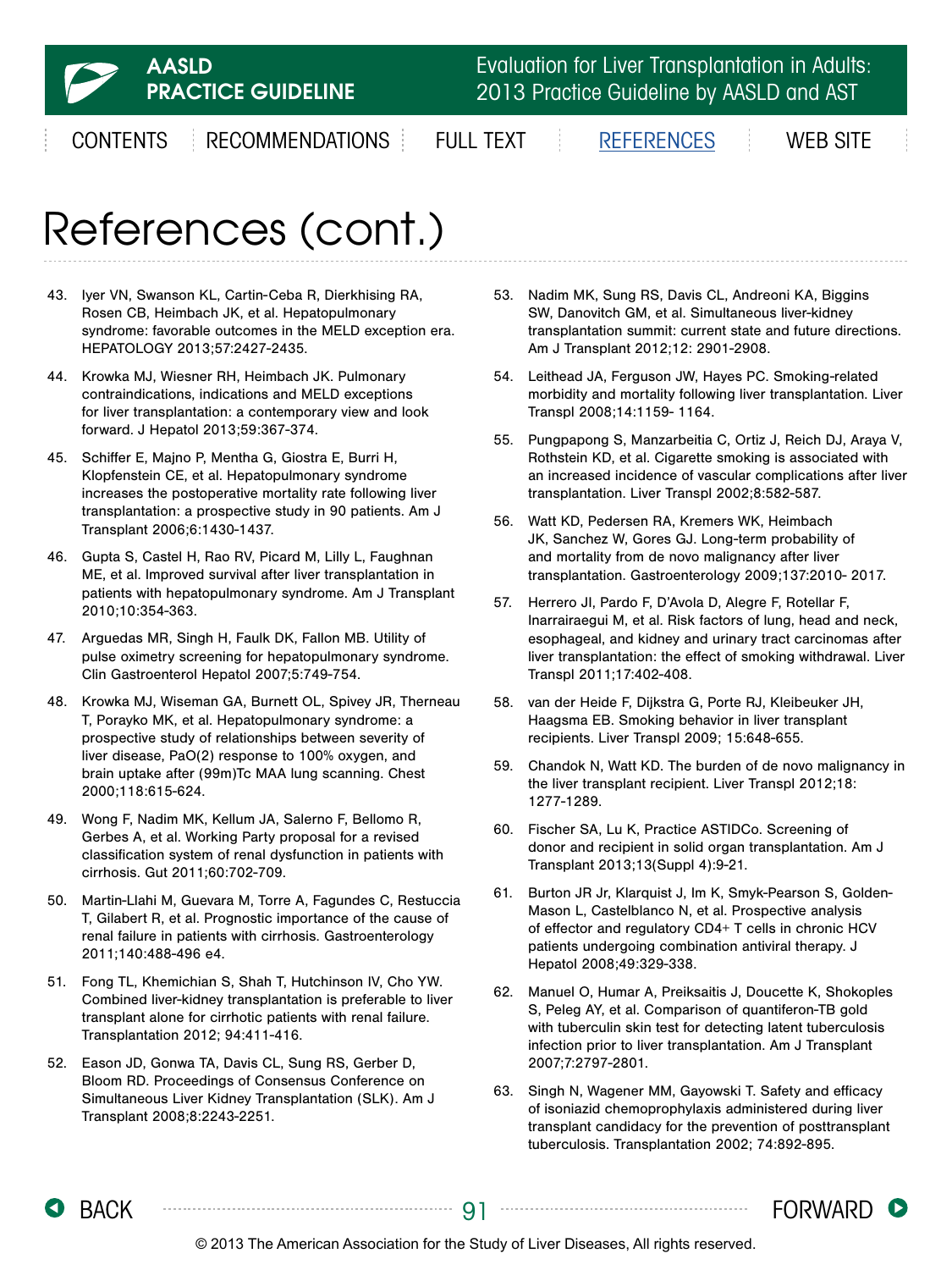Evaluation for Liver Transplantation in Adults: 2013 Practice Guideline by AASLD and AST

<span id="page-91-0"></span>

[CONTENTS](#page-1-0) [RECOMMENDATIONS](#page-2-0) [FULL TEXT](#page-62-0) [REFERENCES](#page-88-0) [WEB SITE](http://aasld.org/practiceguidelines/Pages/guidelinelisting.aspx)

# References (cont.)

- 64. Jahng AW, Tran T, Bui L, Joyner JL. Safety of treatment of latent tuberculosis infection in compensated cirrhotic patients during transplant candidacy period. Transplantation 2007;83:1557-1562.
- 65. Danziger-Isakov L, Kumar D, Practice ASTIDCo. Vaccination in solid organ transplantation. Am J Transplant 2013;13(Suppl 4):311-317.
- 66. Perdigao JP, de Almeida PC, Rocha TD, Mota MR, Soares EC, Alves AP, et al. Postoperative bleeding after dental extraction in liver pretransplant patients. J Oral Maxillofac Surg 2012;70:e177-e184.
- 67. Irwin J, Terrault N. Cognitive impairment in hepatitis C patients on antiviral therapy. Gastroenterol Hepatol (NY) 2008;4:65-67.
- 68. Cruz RJ Jr, Dew MA, Myaskovsky L, Goodpaster B, Fox K, Fontes P, et al. Objective radiologic assessment of body composition in patients with end-stage liver disease: going beyond the BMI. Transplantation 2013;95:617-622.
- 69. Tsiaousi ET, Hatzitolios AI, Trygonis SK, Savopoulos CG. Malnutrition in end stage liver disease: recommendations and nutritional support. J Gastroenterol Hepatol 2008;23:527-533.
- 70. Sanchez AJ, Aranda-Michel J. Nutrition for the liver transplant patient. Liver Transpl 2006;12:1310-1316.
- 71. Langer G, Grossmann K, Fleischer S, Berg A, Grothues D, Wienke A, et al. Nutritional interventions for livertransplanted patients. Cochrane Database Syst Rev 2012;8:CD007605.
- 72. Singal AK, Guturu P, Hmoud B, Kuo YF, Salameh H, Wiesner RH. Evolving frequency and outcomes of liver transplantation based on etiology of liver disease. Transplantation 2013;95:755-760.
- 73. Kuo HT, Sampaio MS, Ye X, Reddy P, Martin P, Bunnapradist S. Risk factors for new-onset diabetes mellitus in adult liver transplant recipients, an analysis of the Organ Procurement and Transplant Network/ United Network for Organ Sharing database. Transplantation 2010;89:1134-1140.
- 74. Watt KD, Charlton MR. Metabolic syndrome and liver transplantation: a review and guide to management. J Hepatol 2010;53:199-206.
- 75. Collier J. Bone disorders in chronic liver disease. HEPATOLOGY 2007; 46:1271-1278.
- 76. Guanabens N, Cerda D, Monegal A, Pons F, Caballeria L, Peris P, et al. Low bone mass and severity of cholestasis affect fracture risk in patients with primary biliary cirrhosis. Gastroenterology 2010;138: 2348-2356.
- 77. Angulo P, Grandison GA, Fong DG, Keach JC, Lindor KD, Bjornsson E, et al. Bone disease in patients with primary sclerosing cholangitis. Gastroenterology 2011;140: 180-188.
- 78. Bolland MJ, Barber PA, Doughty RN, Mason B, Horne A, Ames R, et al. Vascular events in healthy older women receiving calcium supplementation: randomised controlled trial. BMJ 2008;336:262-266.
- 79. Guanabens N, Monegal A, Cerda D, Muxi A, Gifre L, Peris P, et al. Randomized trial comparing monthly ibandronate and weekly alendronate for osteoporosis in patients with primary biliary cirrhosis. HEPATOLOGY 2013;58: 2070-2078.
- 80. Woo SB, Hellstein JW, Kalmar JR. Narrative [corrected] review: bisphosphonates and osteonecrosis of the jaws. Ann Intern Med 2006; 144:753-761.
- 81. Fox AN, Vagefi PA, Stock PG. Liver transplantation in HIV patients. Semin Liver Dis 2012;32:177-185.
- 82. Miro JM, Montejo M, Castells L, Rafecas A, Moreno S, Aguero F, et al. Outcome of HCV/HIV-coinfected liver transplant recipients: a prospective and multicenter cohort study. Am J Transplant 2012;12: 1866-1876.
- 83. Terrault NA, Roland ME, Schiano T, Dove L, Wong MT, Poordad F, et al. Outcomes of liver transplant recipients with hepatitis C and human immunodeficiency virus coinfection. Liver Transpl 2012;18:716-726.
- 84. DiMartini A, Crone C, Dew MA. Alcohol and substance use in liver transplant patients. Clin Liver Dis 2011;15:727-751.
- 85. Rosenberger EM, Dew MA, Crone C, DiMartini AF. Psychiatric disorders as risk factors for adverse medical outcomes after solid organ transplantation. Curr Opin Organ Transplant 2012;17:188-192.
- 86. Coffman KL. The debate about marijuana usage in transplant candidates: recent medical evidence on marijuana health effects. Curr Opin Organ Transplant 2008;13:189-195.

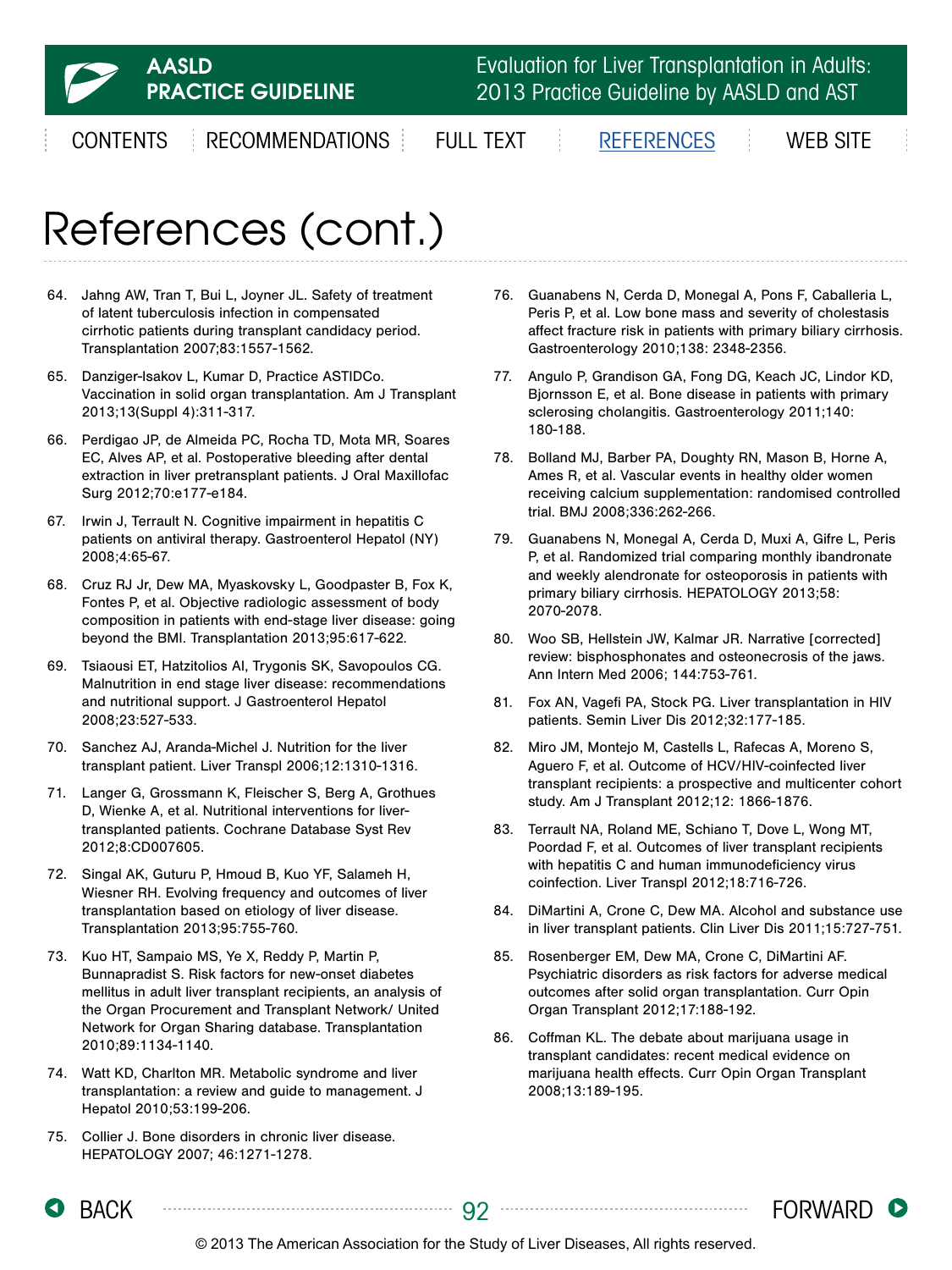Evaluation for Liver Transplantation in Adults: 2013 Practice Guideline by AASLD and AST

<span id="page-92-0"></span>

[CONTENTS](#page-1-0) [RECOMMENDATIONS](#page-2-0) [FULL TEXT](#page-62-0) [REFERENCES](#page-88-0) [WEB SITE](http://aasld.org/practiceguidelines/Pages/guidelinelisting.aspx)

# References (cont.)

- 87. Hezode C, Zafrani ES, Roudot-Thoraval F, Costentin C, Hessami A, Bouvier-Alias M, et al. Daily cannabis use: a novel risk factor of steatosis severity in patients with chronic hepatitis C. Gastroenterology 2008;134:432-439.
- 88. Ishida JH, Peters MG, Jin C, Louie K, Tan V, Bacchetti P, et al. Influence of cannabis use on severity of hepatitis C disease. Clin Gastroenterol Hepatol 2008;6:69-75.
- 89. Rubin A, Aguilera V, Berenguer M. Liver transplantation and hepatitis C. Clin Res Hepatol Gastroenterol 2011;35: 805-812.
- 90. Everson GT, Terrault NA, Lok AS, Rodrigo DR, Brown RS Jr, Saab S, et al. A randomized controlled trial of pretransplant antiviral therapy to prevent recurrence of hepatitis C after liver transplantation. HEPATOLOGY 2013;57:1752-1762.
- 91. Curry MP, Forns X, Chung RT, Terrault N, Brown RS, Fenkel JM, et al. Pretransplant sofosbuvir and ribavirin to prevent recurrence of HCV infection after liver transplantation [Abstract]. HEPATOLOGY 2013;58:314A-315A.
- 92. Kim WR, Terrault NA, Pedersen RA, Therneau TM, Edwards E, Hindman AA, et al. Trends in waiting list registration for liver transplantation for viral hepatitis in the United States. Gastroenterology 2009;137:1680-1686.
- 93. Ilyas JA, O'Mahony CA, Vierling JM. Liver transplantation in autoimmune liver diseases. Best Pract Res Clin Gastroenterol 2011;25: 765-782.
- 94. Montano-Loza AJ, Carpenter HA, Czaja AJ. Features associated with treatment failure in type 1 autoimmune hepatitis and predictive value of the model of end-stage liver disease. HEPATOLOGY 2007;46:1138-1145.
- 95. Kessler WR, Cummings OW, Eckert G, Chalasani N, Lumeng L, Kwo PY. Fulminant hepatic failure as the initial presentation of acute autoimmune hepatitis. Clin Gastroenterol Hepatol 2004;2:625-631.
- 96. Stravitz RT, Lefkowitch JH, Fontana RJ, Gershwin ME, Leung PSC, Sterling RK, et al. Autoimmune acute liver failure: proposed clinical and histological criteria. HEPATOLOGY 2011;53:517-526.
- 97. Ichai P, Duclos-Vallee J-C, Guettier C, Hamida SB, Antonini T, Delvart V, et al. Usefulness of corticosteroids for the treatment of severe and fulminant forms of autoimmune hepatitis. Liver Transpl 2007;13:996-1003.
- 98. Verma S, Maheshwari A, Thuluvath P. Liver failure as initial presentation of autoimmune hepatitis: clinical characteristics, predictors of response to steroid therapy, and outcomes. HEPATOLOGY 2009;49: 1396-1397.
- 99. Lee J, Belanger A, Doucette JT, Stanca C, Friedman S, Bach N. Transplantation trends in primary biliary cirrhosis. Clin Gastroenterol Hepatol 2007;5:1313-1315.
- 100. Kashyap R, Safadjou S, Chen R, Mantry P, Sharma R, Patil V, et al. Living donor and deceased donor liver transplantation for autoimmune and cholestatic liver diseases—an analysis of the UNOS database. J Gastrointest Surg 2010;14:1362-1369.
- 101. Silveira MG, Talwalkar JA, Lindor KD, Wiesner RH. Recurrent primary biliary cirrhosis after liver transplantation. Am J Transplant 2010;10:720-726.
- 102. Chapman R, Fevery J, Kalloo A, Nagorney DM, Boberg KM, Shneider B, et al. Diagnosis and management of primary sclerosing cholangitis. HEPATOLOGY 2010;51:660-678.
- 103. Wiesner RH. Liver transplantation for primary sclerosing cholangitis: timing, outcome, impact of inflammatory bowel disease and recurrence of disease. Best Pract Res Clin Gastroenterol 2001;15:667-680.
- 104. Kashyap R, Mantry P, Sharma R, Maloo M, Safadjou S, Qi Y, et al. Comparative analysis of outcomes in living and deceased donor liver transplants for primary sclerosing cholangitis. J Gastrointest Surg 2009;13:1480-1486.
- 105. Damrah O, Sharma D, Burroughs A, Rolando N, Fernando B, Davidson B, et al. Duct-to-duct biliary reconstruction in orthotopic liver transplantation for primary sclerosing cholangitis: a viable and safe alternative. Transpl Int 2012;25:64-68.
- 106. Ilyas JA, O'Mahony CA, Vierling JM. Liver transplantation in autoimmune liver diseases. Best Pract Res Clin Gastroenterol 2011;25: 765-782.
- 107. Razumilava N, Gores GJ, Lindor KD. Cancer surveillance in patients with primary sclerosing cholangitis. HEPATOLOGY 2011;54:1842-1852.
- 108. Joshi D, Bjarnason I, Belgaumkar A, O'Grady J, Suddle A, Heneghan MA, et al. The impact of inflammatory bowel disease post-liver transplantation for primary sclerosing cholangitis. Liver Int 2013;33:53-61.

 $BACK$  [FORWARD](#page-93-0)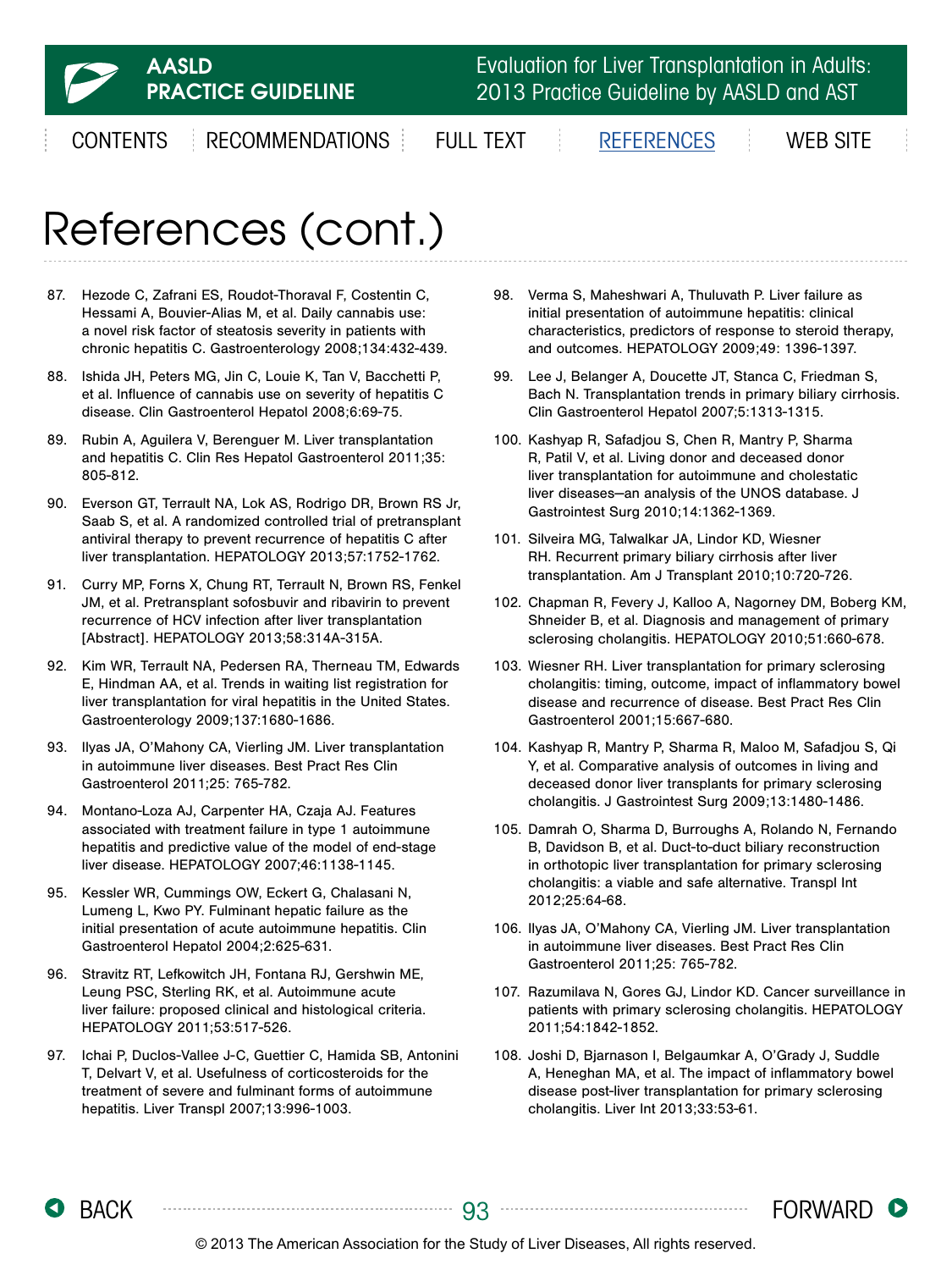<span id="page-93-0"></span>

[CONTENTS](#page-1-0) [RECOMMENDATIONS](#page-2-0) [FULL TEXT](#page-62-0) [REFERENCES](#page-88-0) [WEB SITE](http://aasld.org/practiceguidelines/Pages/guidelinelisting.aspx)

# References (cont.)

- 109. Kotlyar DS, Burke A, Campbell MS, Weinrieb RM. A critical review of candidacy for orthotopic liver transplantation in alcoholic liver disease. Am J Gastroenterol 2008;103: 734-743; quiz 44.
- 110. Starzl TE, Van Thiel D, Tzakis AG, Iwatsuki S, Todo S, Marsh JW, et al. Orthotopic liver transplantation for alcoholic cirrhosis. JAMA 1988;260:2542-2544.
- 111. Rowe IA, Webb K, Gunson BK, Mehta N, Haque S, Neuberger J. The impact of disease recurrence on graft survival following liver transplantation: a single centre experience. Transpl Int 2008;21:459- 465.
- 112. Surman OS, Cosimi AB, DiMartini A. Psychiatric care of patients undergoing organ transplantation. Transplantation 2009;87:1753- 1761.
- 113. Day E, Best D, Sweeting R, Russell R, Webb K, Georgiou G, et al. Detecting lifetime alcohol problems in individuals referred for liver transplantation for nonalcoholic liver failure. Liver Transpl 2008;14: 1609-1613.
- 114. Weinrieb RM, Lucey MR. Treatment of addictive behaviors in liver transplant patients. Liver Transpl 2007;13 (11 Suppl 2):S79-S82.
- 115. Georgiou G, Webb K, Griggs K, Copello A, Neuberger J, Day E. First report of a psychosocial intervention for patients with alcoholrelated liver disease undergoing liver transplantation. Liver Transpl 2003;9:772-775.
- 116. Everhart JE, Beresford TP. Liver transplantation for alcoholic liver disease: a survey of transplantation programs in the United States. Liver Transpl Surg 1997;3:220-226.
- 117. O'Shea RS, Dasarathy S, McCullough AJ. Alcoholic liver disease. HEPATOLOGY 2010;51:307-328.
- 118. Mathurin P, Moreno C, Samuel D, Dumortier J, Salleron J, Durand F, et al. Early liver transplantation for severe alcoholic hepatitis. N Engl J Med 2011;365:1790-1800.
- 119. Weinrieb RM, Van Horn DH, McLellan AT, Lucey MR. Interpreting the significance of drinking by alcoholdependent liver transplant patients: fostering candor is the key to recovery. Liver Transpl 2000;6: 769-776.
- 120. Iasi MS, Vieira A, Anez CI, Trindade R, Codovani NT, Favero SS, et al. Recurrence of alcohol ingestion in liver transplantation candidates. Transplant Proc 2003;35: 1123-1124.
- 121. Dimartini AF, Dew MA. Monitoring alcohol use on the liver transplant wait list: therapeutic and practical issues. Liver Transpl 2012;18: 1267-1269.
- 122. Larson AM, Polson J, Fontana RJ, Davern TJ, Lalani E, Hynan LS, et al. Acetaminophen-induced acute liver failure: results of a United States multicenter, prospective study. HEPATOLOGY 2005;42:1364-1372.
- 123. O'Grady JG, Alexander GJ, Hayllar KM, Williams R. Early indicators of prognosis in fulminant hepatic failure. Gastroenterology 1989;97: 439-445.
- 124. Katoonizadeh A, Decaestecker J, Wilmer A, Aerts R, Verslype C, Vansteenbergen W, et al. MELD score to predict outcome in adult patients with non-acetaminopheninduced acute liver failure. Liver Int 2007;27:329-334.
- 125. Schmidt LE, Larsen FS. MELD score as a predictor of liver failure and death in patients with acetaminophen-induced liver injury. HEPATOLOGY 2007;45:789-796.
- 126. Bernuau J, Goudeau A, Poynard T, Dubois F, Lesage G, Yvonnet B, et al. Multivariate analysis of prognostic factors in fulminant hepatitis B. HEPATOLOGY 1986;6:648-651.
- 127. Ascher NL, Lake JR, Emond JC, Roberts JP. Liver transplantation for fulminant hepatic failure. Arch Surg 1993;128:677-682.
- 128. Trotter JF. Practical management of acute liver failure in the Intensive Care Unit. Curr Opin Crit Care 2009;15:163-167.
- 129. Mazzaferro V, Regalia E, Doci R, Andreola S, Pulvirenti A, Bozzetti F, et al. Liver transplantation for the treatment of small hepatocellular carcinomas in patients with cirrhosis. N Engl J Med 1996;334:693-699.
- 130. Freeman RB Jr, Steffick DE, Guidinger MK, Farmer DG, Berg CL, Merion RM. Liver and intestine transplantation in the United States, 1997-2006. Am J Transplant 2008;8(4 Pt 2):958-976.
- 131. Yao FY, Ferrell L, Bass NM, Watson JJ, Bacchetti P, Venook A, et al. Liver transplantation for hepatocellular carcinoma: expansion of the tumor size limits does not adversely impact survival. HEPATOLOGY 2001;33:1394-1403.
- 132. Yao FY, Hirose R, LaBerge JM, Davern TJ 3rd, Bass NM, Kerlan RK Jr, et al. A prospective study on downstaging of hepatocellular carcinoma prior to liver transplantation. Liver Transpl 2005;11:1505- 1514.

 $\bullet$  [BACK](#page-92-0)  $\bullet$  [FORWARD](#page-94-0)  $\bullet$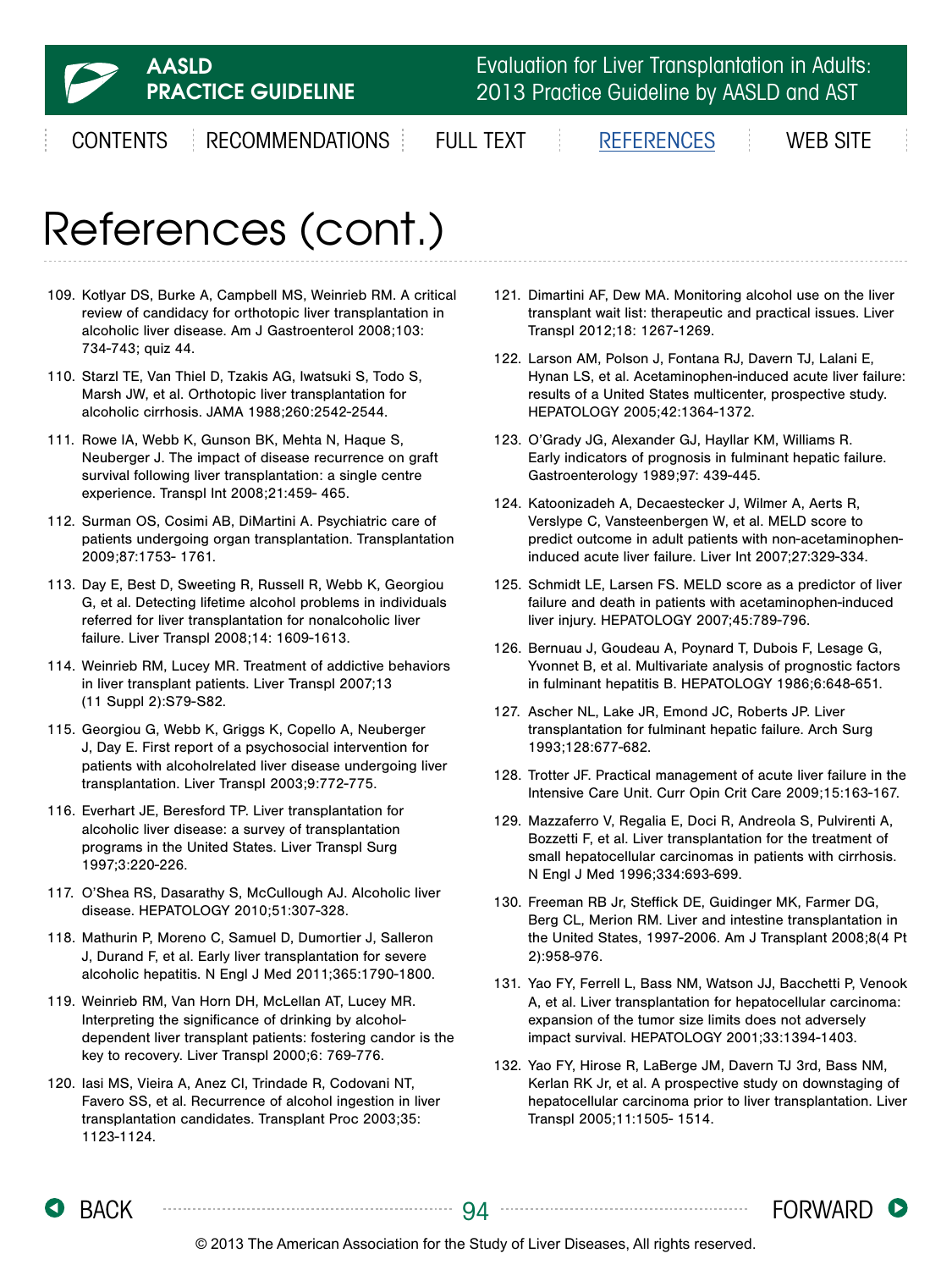Evaluation for Liver Transplantation in Adults: 2013 Practice Guideline by AASLD and AST

<span id="page-94-0"></span>

[CONTENTS](#page-1-0) [RECOMMENDATIONS](#page-2-0) [FULL TEXT](#page-62-0) [REFERENCES](#page-88-0) [WEB SITE](http://aasld.org/practiceguidelines/Pages/guidelinelisting.aspx)

# References (cont.)

- 133. Shaked A, Ghobrial RM, Merion RM, Shearon TH, Emond JC, Fair JH, et al. Incidence and severity of acute cellular rejection in recipients undergoing adult living donor or deceased donor liver transplantation. Am J Transplant 2009;9:301-308.
- 134. Robles R, Figueras J, Turrion VS, Margarit C, Moya A, Varo E, et al. Spanish experience in liver transplantation for hilar and peripheral cholangiocarcinoma. Ann Surg 2004;239:265-271.
- 135. Meyer CG, Penn I, James L. Liver transplantation for cholangiocarcinoma: results in 207 patients. Transplantation 2000;69:1633-1637.
- 136. Brandsaeter B, Isoniemi H, Broome U, Olausson M, Backman L, Hansen B, et al. Liver transplantation for primary sclerosing cholangitis; predictors and consequences of hepatobiliary malignancy. J Hepatol 2004;40:815-822.
- 137. Seehofer D, Thelen A, Neumann UP, Veltzke-Schlieker W, Denecke T, Kamphues C, et al. Extended bile duct resection and [corrected] liver and transplantation in patients with hilar cholangiocarcinoma: long-term results. Liver Transpl 2009;15:1499-1507.
- 138. Alessiani M, Tzakis A, Todo S, Demetris AJ, Fung JJ, Starzl TE. Assessment of five-year experience with abdominal organ cluster transplantation. J Am Coll Surg 1995;180:1-9.
- 139. Hassoun Z, Gores GJ, Rosen CB. Preliminary experience with liver transplantation in selected patients with unresectable hilar cholangiocarcinoma. Surg Oncol Clin N Am 2002;11:909-921.
- 140. Heimbach JK, Gores GJ, Haddock MG, Alberts SR, Nyberg SL, Ishitani MB, et al. Liver transplantation for unresectable perihilar cholangiocarcinoma. Semin Liver Dis 2004;24:201-207.
- 141. Rea DJ, Heimbach JK, Rosen CB, Haddock MG, Alberts SR, Kremers WK, et al. Liver transplantation with neoadjuvant chemoradiation is more effective than resection for hilar cholangiocarcinoma. Ann Surg 2005;242:451-458; discussion 8-61.
- 142. Sudan D, DeRoover A, Chinnakotla S, Fox I, Shaw B Jr, McCashland T, et al. Radiochemotherapy and transplantation allow long-term survival for nonresectable hilar cholangiocarcinoma. Am J Transplant 2002;2: 774-779.
- 143. Darwish Murad S, Kim WR, Harnois DM, Douglas DD, Burton J, Kulik LM, et al. Efficacy of neoadjuvant chemoradiation, followed by liver transplantation, for perihilar cholangiocarcinoma at 12 US centers. Gastroenterology 2012;143:88-98 e3.
- 144. Roberts MS, Angus DC, Bryce CL, Valenta Z, Weissfeld L. Survival after liver transplantation in the United States: a disease-specific analysis of the UNOS database. Liver Transpl 2004;10:886-897.
- 145. Vuppalanchi R, Chalasani N. Nonalcoholic fatty liver disease and nonalcoholic steatohepatitis: selected practical issues in their evaluation and management. HEPATOLOGY 2009;49:306-317.
- 146. Bedogni G, Miglioli L, Masutti F, Tiribelli C, Marchesini G, Bellentani S. Prevalence of and risk factors for nonalcoholic fatty liver disease: the Dionysos nutrition and liver study. HEPATOLOGY 2005;42: 44-52.
- 147. Browning JD, Szczepaniak LS, Dobbins R, Nuremberg P, Horton JD, Cohen JC, et al. Prevalence of hepatic steatosis in an urban population in the United States: impact of ethnicity. HEPATOLOGY 2004;40: 1387-1395.
- 148. Adams LA, Sanderson S, Lindor KD, Angulo P. The histological course of nonalcoholic fatty liver disease: a longitudinal study of 103 patients with sequential liver biopsies. J Hepatol 2005;42:132-138.
- 149. Fassio E, Álvarez E, Domínguez N, Landeira G, Longo C. Natural history of nonalcoholic steathepatitis: a longitudinal study of repeat liver biopsies. HEPATOLOGY 2004;40:820- 826.
- 150. Ascha MS, Hanouneh IA, Lopez R, Tamimi TA-R, Feldstein AF, Zein NN. The incidence and risk factors of hepatocellular carcinoma in patients with nonalcoholic steatohepatitis. HEPATOLOGY 2010;51:1972- 1978.
- 151. Starley BQ, Calcagno CJ, Harrison SA. Nonalcoholic fatty liver disease and hepatocellular carcinoma: a weighty connection. HEPATOLOGY 2010;51:1820-1832.
- 152. Charlton MR, Burns JM, Pedersen RA, Watt KD, Heimbach JK, Dierkhising RA. Frequency and outcomes of liver transplantation for nonalcoholic steatohepatitis in the United States. Gastroenterology 2011;141:1249-1253.

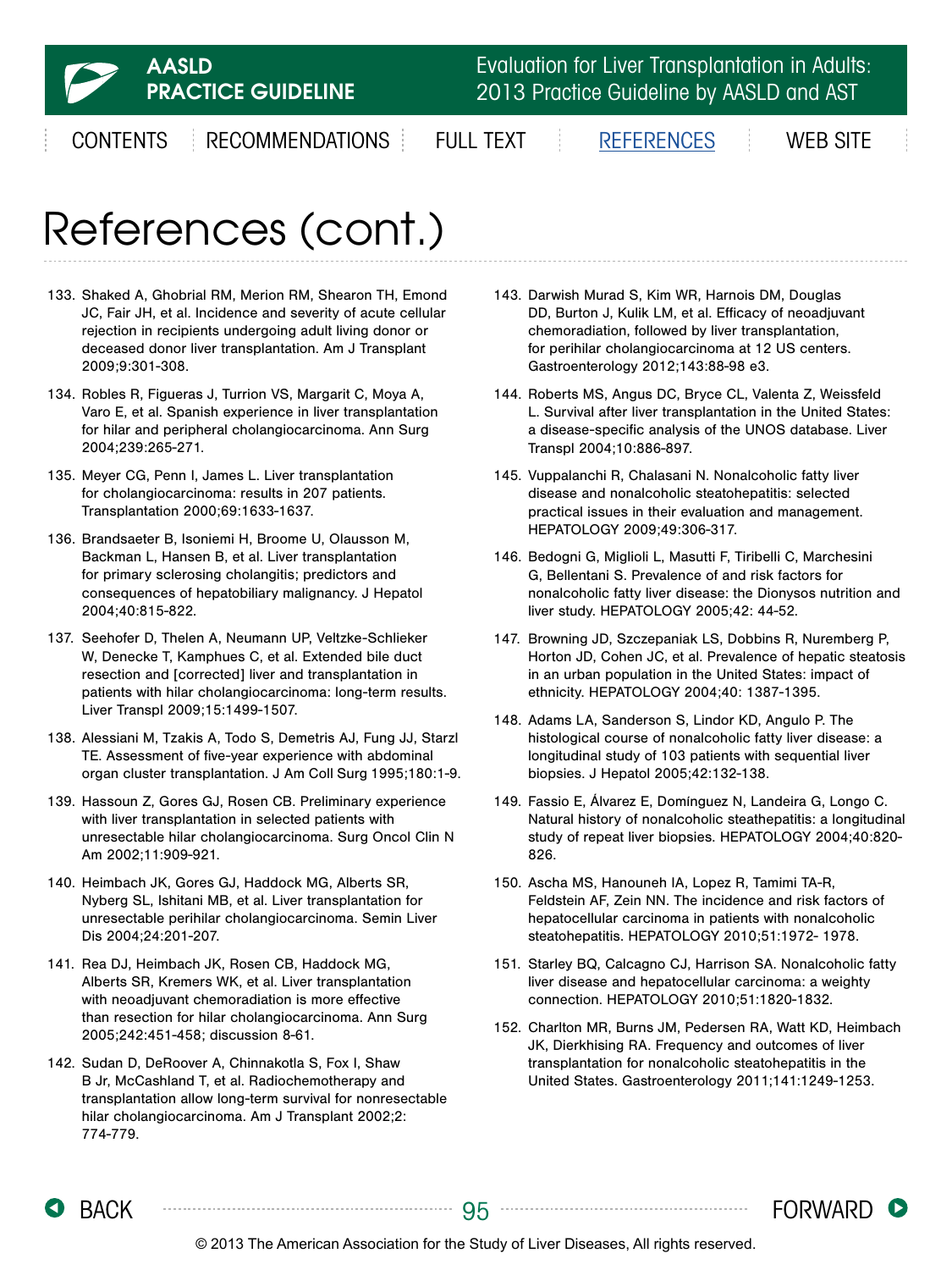Evaluation for Liver Transplantation in Adults: 2013 Practice Guideline by AASLD and AST

<span id="page-95-0"></span>

[CONTENTS](#page-1-0) [RECOMMENDATIONS](#page-2-0) [FULL TEXT](#page-62-0) [REFERENCES](#page-88-0) [WEB SITE](http://aasld.org/practiceguidelines/Pages/guidelinelisting.aspx)

# References (cont.)

- 153. Caldwell SH, Oelsner DH, Iezzoni JC, Hespenheide EE, Battle EH, Driscoll CJ. Cryptogenic cirrhosis: clinical characterization and risk factors for underlying disease. HEPATOLOGY 1999;29:664-669.
- 154. Charlton M, Kasparova P, Weston S, Lindor K, Maor-Kendler Y, Wiesner RH, et al. Frequency of nonalcoholic steatohepatitis as a cause of advanced liver disease. Liver Transpl 2001;7:608-614.
- 155. Afzali A, Berry K, Ioannou GN. Excellent posttransplant survival for patients with nonalcoholic steatohepatitis in the United States. Liver Transpl 2012;18:29-37.
- 156. Bonora E, Targher G. Increased risk of cardiovascular disease and chronic kidney disease in NAFLD. Nat Rev Gastroenterol Hepatol 2012;9:372-381.
- 157. Yalamanchili K, Saadeh S, Klintmalm GB, Jennings LW, Davis GL. Nonalcoholic fatty liver disease after liver transplantation for cryptogenic cirrhosis or nonalcoholic fatty liver disease. Liver Transpl 2010; 16:431-439.
- 158. Nelson DR, Teckman J, Di Bisceglie AM, Brenner DA. Diagnosis and management of patients with standard deviation  $α1$ -antitrypsin (A1AT) deficiency. Clin Gastroenterol Hepatol 2012;10:575-580.
- 159. American Thoracic Society/European Respiratory Society Statement. Am J Respir Crit Care Med 2003;168:818-900.
- 160. Elzouki A, Eriksson S. Risk of hepatobiliary disease in adults with severe alpha 1-antitrypsin deficiency (PiZZ): is chronic viral hepatitis B or C an additional risk factor for cirrhosis and hepatocellular carcinoma? Eur J Gastroenterol Hepatol 1996;8:989-994.
- 161. Silverman EK, Sandhaus RA. Alpha1-antitrypsin deficiency. N Engl J Med 2009;360:2749-2757.
- 162. Kemmer N, Kaiser T, Zacharias V, Neff GW. Alpha-1 antitrypsin deficiency: outcomes after liver transplantation. Transplant Proc 2008; 40:1492-1494.
- 163. Nelson DR, Davis GL, Jacobson I, Everson GT, Fried MW, Harrison SA, et al. Hepatitis C virus: a critical appraisal of approaches to therapy. Clin Gastroenterol Hepatol 2009;7:397-414; quiz 366.
- 164. Olynyk JK, Cullen DJ, Aquilia S, Rossi E, Summerville L, Powell LW. A population-based study of the clinical expression of the hemochromatosis gene. N Engl J Med 1999;341:718-724.
- 165. Niederau C, Fischer R, Purschel A, Stremmel W, Haussinger D, Strohmeyer G. Long-term survival in patients with hereditary hemochromatosis. Gastroenterology 1996;110:1107-1119.
- 166. Bralet M-P, Regimbeau J-M, Pineau P, Dubois S, Loas G, Degos F, et al. Hepatocellular carcinoma occurring in nonfibrotic liver: epidemiologic and histopathologic analysis of 80 French cases. HEPATOLOGY 2000;32:200- 204.
- 167. Elmberg M, Hultcrantz R, Ekbom A, Brandt L, Olsson S, Olsson R, et al. Cancer risk in patients with hereditary hemochromatosis and in their first-degree relatives. Gastroenterology 2003;125:1733-1741.
- 168. Fracanzani AL, Conte D, Fraquelli M, Taioli E, Mattioli M, Losco A, et al. Increased cancer risk in a cohort of 230 patients with hereditary hemochromatosis in comparison to matched control patients with non-iron-related chronic liver disease. HEPATOLOGY 2001;33:647-651.
- 169. Brandhagen DJ, Alvarez W, Therneau TM, Kruckeberg KE, Thibodeau SN, Ludwig J, et al. Iron overload in cirrhosis— HFE genotypes and outcome after liver transplantation. HEPATOLOGY 2000; 31:456-460.
- 170. Yu L, Ioannou GN. Survival of liver transpl recipients with hemochromatosis in the United States. Gastroenterology 2007;133:489-495.
- 171. Kowdley KV, Brandhagen DJ, Gish RG, Bass NM, Weinstein J, Schilsky ML, et al. Survival after liver transplantation in patients with hepatic iron overload: the National Hemochromatosis Transplant Registry. Gastroenterology 2005;129:494-503.
- 172. Dar FS, Faraj W, Zaman MB, Bartlett A, Bomford A, O'Sullivan A, et al. Outcome of liver transplantation in hereditary hemochromatosis. Transplant Int 2009;22:717- 724.
- 173. Roberts EA, Schilsky ML. Diagnosis and treatment of Wilson disease: an update. HEPATOLOGY 2008;47: 2089-2111.
- 174. Huster D. Wilson disease. Best Pract Res Clin Gastroenterol 2010;24: 531-539.
- 175. Korman JD, Volenberg I, Balko J, Webster J, Schiodt FV, Squires RH, et al. Screening for Wilson disease in acute liver failure: a comparison of currently available diagnostic tests. HEPATOLOGY 2008;48: 1167-1174.

 $\bullet$  [BACK](#page-94-0)  $\bullet$  BACK  $\bullet$  BACK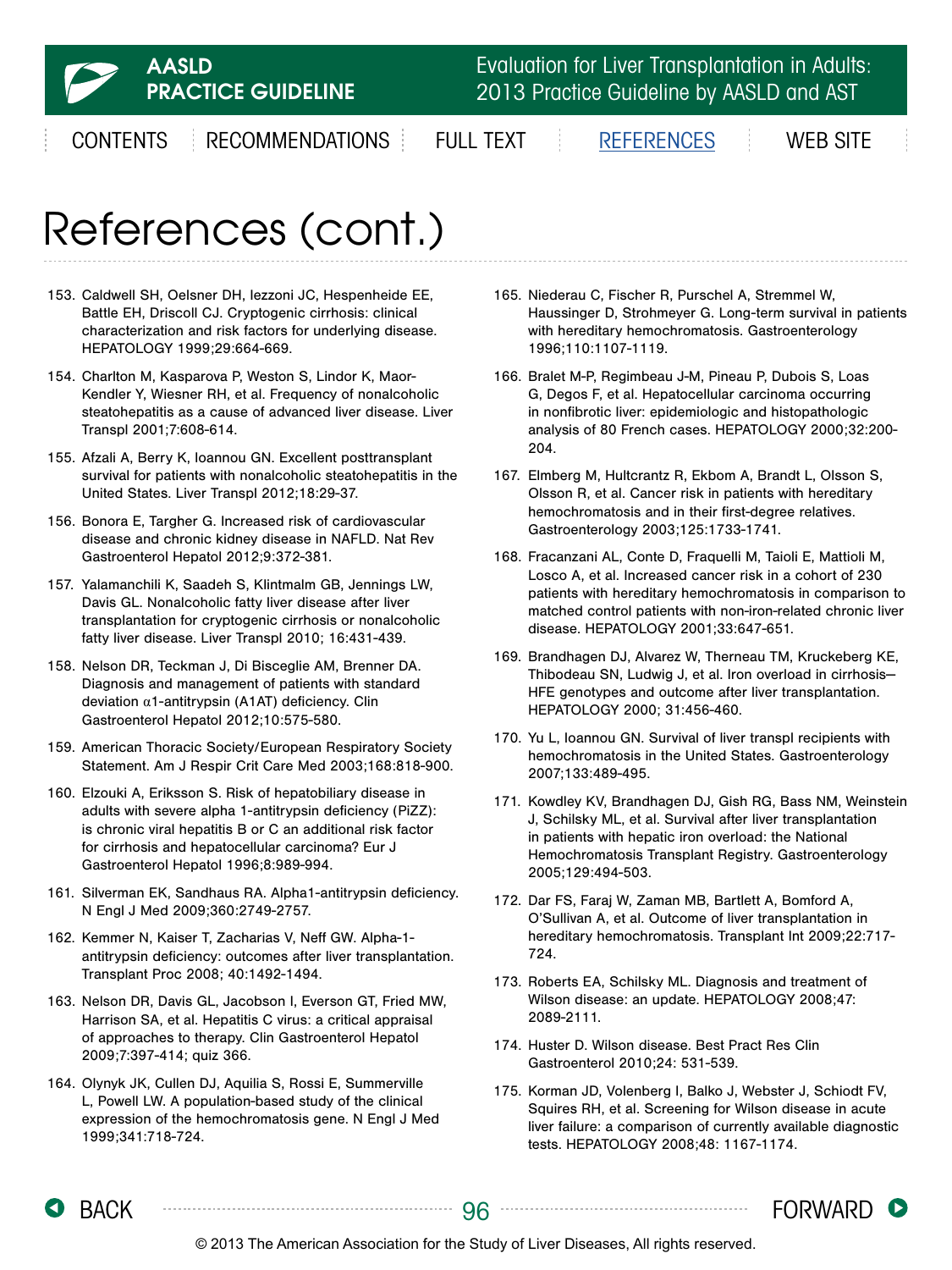Evaluation for Liver Transplantation in Adults: 2013 Practice Guideline by AASLD and AST

<span id="page-96-0"></span>

[CONTENTS](#page-1-0) [RECOMMENDATIONS](#page-2-0) [FULL TEXT](#page-62-0) [REFERENCES](#page-88-0) [WEB SITE](http://aasld.org/practiceguidelines/Pages/guidelinelisting.aspx)

# References (cont.)

- 176. Arnon R, Annunziato R, Schilsky M, Miloh T, Willis A, Sturdevant M, et al. Liver transplantation for children with Wilson disease: comparison of outcomes between children and adults. Clin Transplant 2011;25:E52-E60.
- 177. Catana A, Medici V. Liver transplantation for Wilson disease. World J Hepatol 2012;4:5-10.
- 178. Tamura S, Sugawara Y, Kishi Y, Akamatsu N, Kaneko J, Makuuchi M. Living-related liver transplantation for Wilson's disease. Clin Transplant 2005;19:483-486.
- 179. Yoshitoshi EY, Takada Y, Oike F, Sakamoto S, Ogawa K, Kanazawa H, et al. Long-term outcomes for 32 cases of Wilson's disease after living-donor liver transplantation. Transplantation 2009;87:261-267.
- 180. Moini M, Mistry P, Schilsky ML. Liver transplantation for inherited metabolic disorders of the liver. Curr Opin Organ Transplant 2010; 15:269-276.
- 181. Herlenius G, Wilczek HE, Larsson M, Ericzon B-G, Registry obormotFAPWT. Ten years of international experience with liver transplantation for familial amyloidotic polyneuropathy: results from the familial amyloidotic polyneuropathy world transplant registry. Transplantation 2004;77:64-71.
- 182. Planté-Bordeneuve V, Said G. Familial amyloid polyneuropathy. Lancet Neurol 2011;10:1086-1097.
- 183. Okamoto S, Wixner J, Obayashi K, Ando Y, Ericzon B-G, Friman S, et al. Liver transplantation for familial amyloidotic polyneuropathy: impact on Swedish patients' survival. Liver Transpl 2009;15:1229- 1235.
- 184. Yamashita T, Ando Y, Okamoto S, Misumi Y, Hirahara T, Ueda M, et al. Long-term survival after liver transplantation in patients with familial amyloid polyneuropathy. Neurology 2012;78:637-643.
- 185. Tincani G, Hoti E, Andreani P, Ricca L, Pittau G, Vitale V, et al. Operative risks of domino liver transplantation for the familial amyloid polyneuropathy liver donor and recipient: a double analysis. Am J Transplant 2011;11:759-766.
- 186. Lladó L, Baliellas C, Casasnovas C, Ferrer I, Fabregat J, Ramos E, et al. Risk of transmission of systemic transthyretin amyloidosis after domino liver transplantation. Liver Transpl 2010;16:1386-1392.
- 187. Stangou AJ, Heaton ND, Hawkins PN. Transmission of systemic transthyretin amyloidosis by means of domino liver transplantation. N Engl J Med 2005;352:2356.
- 188. Takei Y-i, Gono T, Yazaki M, Ikeda S-i, Ikegami T, Hashikura Y, et al. Transthyretin-derived amyloid deposition on the gastric mucosa in domino recipients of familial amyloid polyneuropathy liver. Liver Transpl 2007;13:215-218.
- 189. Stangou AJ, Banner NR, Hendry BM, Rela M, Portmann B, Wendon J, et al. Hereditary fibrinogen A  $α$ -chain amyloidosis: phenotypic characterization of a systemic disease and the role of liver transplantation. Blood 2010;115:2998-3007.
- 190. Danpure CJ, Lumb MJ, Birdsey GM, Zhang X. Alanine:glyoxylate aminotransferase peroxisome-tomitochondrion mistargeting in human hereditary kidney stone disease. Biochim Biophys Acta Proteins Proteom 2003;1647:70-75.
- 191. Hansen T, Hollemann D, Pitton MB, Heise M, Hoppe-Lotichius M, Schuchmann M, et al. Histological examination and evaluation of donor bile ducts received during orthotopic liver transplantation—a morphological clue to ischemic-type biliary lesion? Virchows Arch 2012;461:41-48.
- 192. van Woerden CS, Groothoff JW, Wanders RJA, Davin JC, Wijburg FA. Primary hyperoxaluria type 1 in The Netherlands: prevalence and outcome. Nephrol Dialysis Transplant 2003;18:273-279.
- 193. Milliner DS, Eickholt JT, Bergstralh EJ, Wilson DM, Smith LH. Results of long-term treatment with orthophosphate and pyridoxine in patients with primary hyperoxaluria. N Engl J Med 1994;331:1553-1558.
- 194. Nolkemper D, Kemper MJ, Burdelski M, Vaismann I, Rogiers X, Broelsch CE, et al. Long-term results of preemptive liver transplantation in primary hyperoxaluria type 1. Pediatr Transplant 2000;4:177-181.
- 195. Bergstralh EJ, Monico CG, Lieske JC, Herges RM, Langman CB, Hoppe B, et al. Transplantation outcomes in primary hyperoxaluria. Am J Transplant 2010;10: 2493-2501.
- 196. Harambat J, van Stralen KJ, Espinosa L, Groothoff JW, Hulton S-A, Cerkauskiene R, et al. Characteristics and outcomes of children with primary oxalosis requiring renal replacement therapy. Clin J Am Soc Nephrol 2012;7: 458-465.